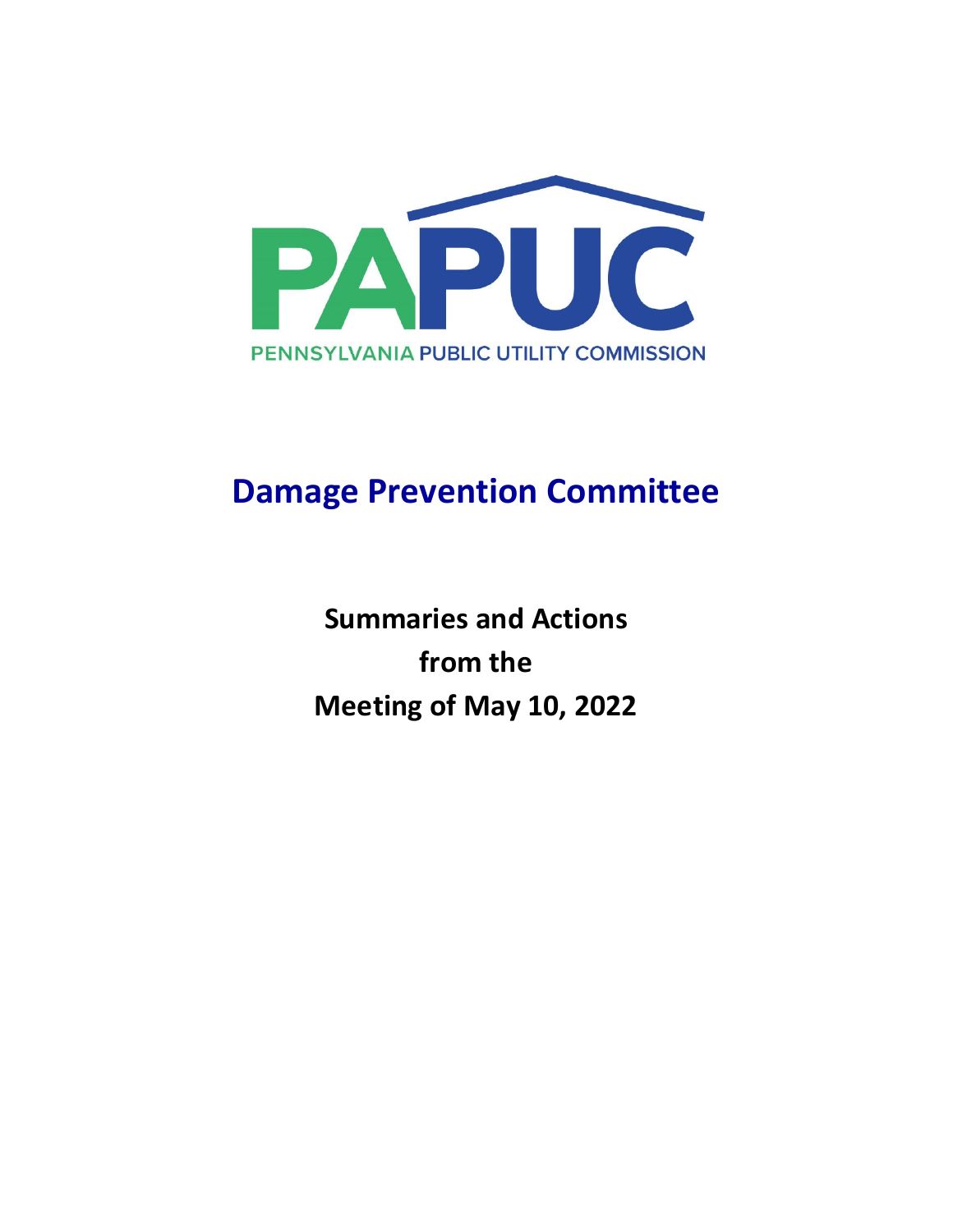

## **Damage Prevention Committee Meeting Case List**

#### **Omnibus Session**

| Case          | <b>Stakeholders</b>                    | <b>Summary</b>                                                                                                 | Violations &                          |
|---------------|----------------------------------------|----------------------------------------------------------------------------------------------------------------|---------------------------------------|
| <b>Number</b> |                                        |                                                                                                                | Recommendation                        |
| 14608         | <b>Facility Owner: PECO</b>            | On 5/4/2020 9:00:00 AM at PLEASANT VIEW RD,                                                                    | <b>GENERAL ASPHALT</b>                |
|               | <b>Contractor/Excavator:</b>           | LOWER POTTSGROVE TWP, MONTGOMERY                                                                               | <b>PAVING: \$1,000.00</b>             |
|               | <b>GENERAL ASPHALT</b>                 | PECO disagrees with citation for violation $2(5)(v)$ . DPI                                                     | Section 5(8) 1st Offense              |
|               | <b>PAVING</b>                          | agrees with PECO and is requesting that violation for                                                          | \$1,000.00                            |
|               | <b>Project Owner: PECO</b>             | ticket 20201010015 be withdrawn Ticket was responded                                                           |                                       |
|               | Designer: PECO                         | to timely.                                                                                                     | <b>PECO: \$500.00</b>                 |
|               | Other: BOROUGH OF                      |                                                                                                                | Section $2(5)(i.1)$ 1st               |
|               | POTTSTOWN/POTTSTO                      | Incident occurred at Pleasant View Rd. (PECO's AVR                                                             | Offense \$250.00                      |
|               | WN BOROUGH                             | reads Pleasantville Rd), Lower Pottsgrove Township,                                                            |                                       |
|               | <b>MUNICIPAL</b><br><b>AUTHORITY</b>   | Montgomery County.                                                                                             | Section 2(11) 1st Offense<br>\$250.00 |
|               | <b>Other:</b> Comcast                  | AVR was received form PECO, who is the Project                                                                 |                                       |
|               | <b>Other: LOWER</b>                    | Owner, Designer and Facility Owner of this Capacity                                                            | Section $6.1(1)$ 1st Offense          |
|               | <b>POTTSGROVE</b>                      | Expansion Project. AVR states that on 05/04/2020                                                               | \$0.00                                |
|               | AUTHORITY/LOWER                        | General Asphalt Company (GAC) was digging with a                                                               |                                       |
|               | <b>POTTSGROVE</b>                      | backhoe/trackhoe and failed to exercise due care and                                                           | Section 4(5) 1st Offense              |
|               | <b>TOWNSHIP</b><br>Other: METROPOLITAN | take all reasonable steps to avoid injury to or                                                                | \$0.00                                |
|               | <b>EDISON CO / FIRST</b>               | interference with all lines. A PECO 1/2-inch plastic gas                                                       | <b>BOROUGH OF</b>                     |
|               | <b>ENERGY</b>                          | service line was hit, causing one customer at 864 N.<br>Pleasantville Rd. to be without service for 1-6 hours. | POTTSTOWN/POTTST                      |
|               | <b>Other:</b> Verizon                  | AVR from General Asphalt Paving states that on                                                                 | <b>OWN BOROUGH</b>                    |
|               |                                        | 5/4/2020, their excavator received a filed marked                                                              | <b>MUNICIPAL</b>                      |
|               |                                        | response. No other information was received. The crew                                                          | <b>AUTHORITY: \$500.00</b>            |
|               |                                        | was excavating in front of 935 N. Pleasant View Rd, to                                                         | Section $2(4)$ 1st Offense            |
|               |                                        | install an 8" MP PI main. GAC backhoe struck and                                                               | \$0.00                                |
|               |                                        | caused a leak on an unmarked 1/2" plastic service line,                                                        |                                       |
|               |                                        | which belonged to 864 N Pleasant View Rd.                                                                      | Section $2(5)(v.1)$ 1st               |
|               |                                        | AVR's from PECO and GAP state that 911 was not                                                                 | Offense \$500.00                      |
|               |                                        | called. This is a violation of section $5(8)$ to General                                                       |                                       |
|               |                                        | Asphalt & Paving for not immediately notifying 911 and                                                         | Section $2(5)(v)$ 1st Offense         |
|               |                                        | the facility owner if the damage results in the escape of                                                      | \$0.00                                |
|               |                                        | any flammable, toxic or corrosive gas. The facility                                                            |                                       |
|               |                                        | owner was notified. Penalty is applied. Education is                                                           | Section $2(5)(viii)$ 1st              |
|               |                                        | mandatory.                                                                                                     | Offense \$0.00                        |
|               |                                        | PECO project information to include a packet that was                                                          |                                       |
|               |                                        | shared with General Asphalt and Paving (GAP). This                                                             | Section $2(5)(v)$ 1st Offense         |
|               |                                        | packet included a map and GFR service card. GFR                                                                | \$0.00                                |
|               |                                        | Service card listed all the addresses with gas service. 864                                                    |                                       |
|               |                                        | N. Pleasant Road was not listed on this service card.                                                          | Section $2(5)(v)$ 1st Offense         |
|               |                                        | 864 N. Pleasantville Road was listed on a map and                                                              | \$0.00                                |
|               |                                        | marked No Pipe Data verify Material. There was a meter                                                         |                                       |
|               |                                        | shown on the map. The meter could have been                                                                    | <b>Comcast: \$250.00</b>              |
|               |                                        | connected someplace away from the road that was under                                                          | Section $2(5)(v)$ 1st Offense         |
|               |                                        | construction. This gas line was not marked in the field.                                                       | \$250.00                              |
|               |                                        | Ticket #20201130026 response was field marked by                                                               |                                       |
|               |                                        | PECO. This is a violation of Section $2(5)(v)$ the                                                             | METROPOLITAN                          |
|               |                                        | information in KARL was incorrect. The Information                                                             | <b>EDISON CO / FIRST</b>              |
|               |                                        | that was included in the packet, should have been                                                              | <b>ENERGY: \$750.00</b>               |
|               |                                        | marked as well.                                                                                                | Section $2(5)(v)$ 3rd offense         |
|               |                                        | The gas meter was known to be there and was not                                                                | \$750.00                              |
|               |                                        | marked. This is a violation of Section $2(5)(i.1)$ House                                                       |                                       |
|               |                                        | was listed on the maps and labeled "No pipe data" and                                                          | <b>Verizon: \$8,000.00</b>            |
|               |                                        |                                                                                                                | Section $2(5)(v)$                     |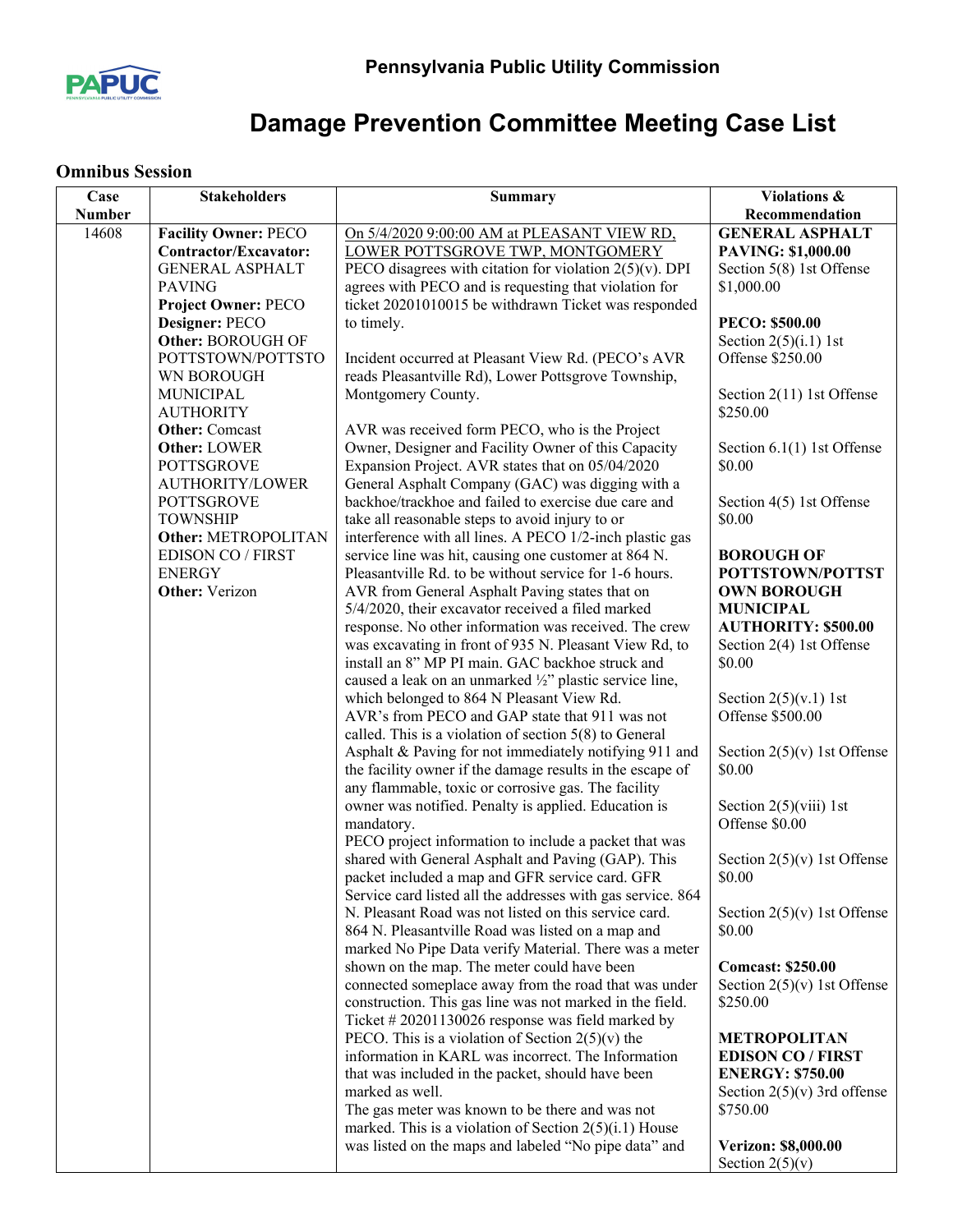| Case          | <b>Stakeholders</b> | <b>Summary</b>                                                                                               | Violations &          |
|---------------|---------------------|--------------------------------------------------------------------------------------------------------------|-----------------------|
| <b>Number</b> |                     |                                                                                                              | Recommendation        |
|               |                     | not marked in the field. This house could not be seen                                                        | Subsequent \$2,000.00 |
|               |                     | from the road that was under construction.                                                                   |                       |
|               |                     | Complex project Routine ticket was put in 90 working                                                         | Section $2(5)(v)$     |
|               |                     | days after the Complex project final design.                                                                 | Subsequent \$2,000.00 |
|               |                     | DPI requested Complex Project sign in sheet from                                                             |                       |
|               |                     | PECO and the map that would include the 811 number                                                           | Section $2(5)(v)$     |
|               |                     | and the level of SUE used. None of this information was                                                      | Subsequent \$1,000.00 |
|               |                     | received. This is a violation of Section 4(11) Facility                                                      |                       |
|               |                     | Owner failed to reply with all requests for information                                                      | Section $2(5)(v)$     |
|               |                     | by the Commission. This is a first-time offense. \$250.                                                      | Subsequent \$1,000.00 |
|               |                     | Penalty is reduced to a warning. Education specific to<br>Project Owners is mandatory.                       | Section $2(5)(v)$     |
|               |                     | Designers Drawing did not include the One Call's toll-                                                       | Subsequent \$1,000.00 |
|               |                     | free number and serial number of the ticket. This                                                            |                       |
|               |                     | information was not included with the ticket numbers                                                         | Section $2(5)(v)$     |
|               |                     | that were received from One Call, also this was                                                              | Subsequent \$1,000.00 |
|               |                     | requested from PECO. This is a first-time violation of                                                       |                       |
|               |                     | $4(5)$ and \$250. Penalty is reduced to a warning.                                                           |                       |
|               |                     | Education specific to Designers is mandatory.                                                                |                       |
|               |                     | Level D Sue involves collecting the most basic level of                                                      |                       |
|               |                     | information from existing utility records. This                                                              |                       |
|               |                     | information was not including in the design and missed                                                       |                       |
|               |                     | marked. This is a first-time violation of Section $6.1(1)$                                                   |                       |
|               |                     | and \$500 penalty is reduced to a warning. Education is                                                      |                       |
|               |                     | Mandatory.                                                                                                   |                       |
|               |                     | Listed below are facility owners in violation of Act 50,                                                     |                       |
|               |                     | Section $2(5)(v)$ Failed to respond to a routine One Call                                                    |                       |
|               |                     | ticket and $2(5)(v)$ Failed to respond to a routine One Call                                                 |                       |
|               |                     | ticket within the required amount of time.                                                                   |                       |
|               |                     | *Verizon – Late response to ticket's # 20200420020,                                                          |                       |
|               |                     | 20200550284, 20200650078, 20201010015 and no                                                                 |                       |
|               |                     | response to ticket's #20200080299, 20192321475.                                                              |                       |
|               |                     | These are all subsequent violations of Section $2(5)(v)$                                                     |                       |
|               |                     | and penalties applied to each.<br>* Comcast Cable – Late response to ticket 20201010015.                     |                       |
|               |                     | Response was due by 4/14/20 and Comcast responded                                                            |                       |
|               |                     | within two hours after the renotify ticket 20201010015-                                                      |                       |
|               |                     | 001 was submitted on $4/22/20$ . This is a violation of                                                      |                       |
|               |                     | Section $2(5)(v)$ and penalty applied.                                                                       |                       |
|               |                     | * PECO Energy - Late response to ticket 20201010015.                                                         |                       |
|               |                     | Response was due by 4/14/20 and PECO responded                                                               |                       |
|               |                     | within two hours after the renotify ticket 20201010015-                                                      |                       |
|               |                     | 001 was submitted on $4/22/20$ . This is a third violation                                                   |                       |
|               |                     | of Section $2(5)(v)$ and penalty applied.                                                                    |                       |
|               |                     | *Borough of Pottstown - Late response to ticket                                                              |                       |
|               |                     | 20201010015. Response was due by 4/14/20 and                                                                 |                       |
|               |                     | Borough of Pottstown responded Field Marked on                                                               |                       |
|               |                     | $4/21/2020$ . This is a first-time violation of Section                                                      |                       |
|               |                     | $2(5)(v)$ and \$250 penalty is reduced to a warning.                                                         |                       |
|               |                     | Renotify ticket 20201010015-001 was submitted on<br>4/22/20. No response was given to the renotify ticket on |                       |
|               |                     | $4/22/2020$ This is a first-time violation of Section 2(5)(v)                                                |                       |
|               |                     | and \$250 penalty is reduced to a warning. Education is                                                      |                       |
|               |                     | mandatory.                                                                                                   |                       |
|               |                     | Late response to ticket #20200290588. Response was                                                           |                       |
|               |                     | due by 1/31/20. Responded Field Marked on 2/3/2020 at                                                        |                       |
|               |                     | 9:13. This is on the requested excavation date and after                                                     |                       |
|               |                     | the requested dig time of 7:00 a.m. This is a first-time                                                     |                       |
|               |                     | violation of Section $2(5)(v)$ and \$250 penalty is reduced                                                  |                       |
|               |                     | to a warning.                                                                                                |                       |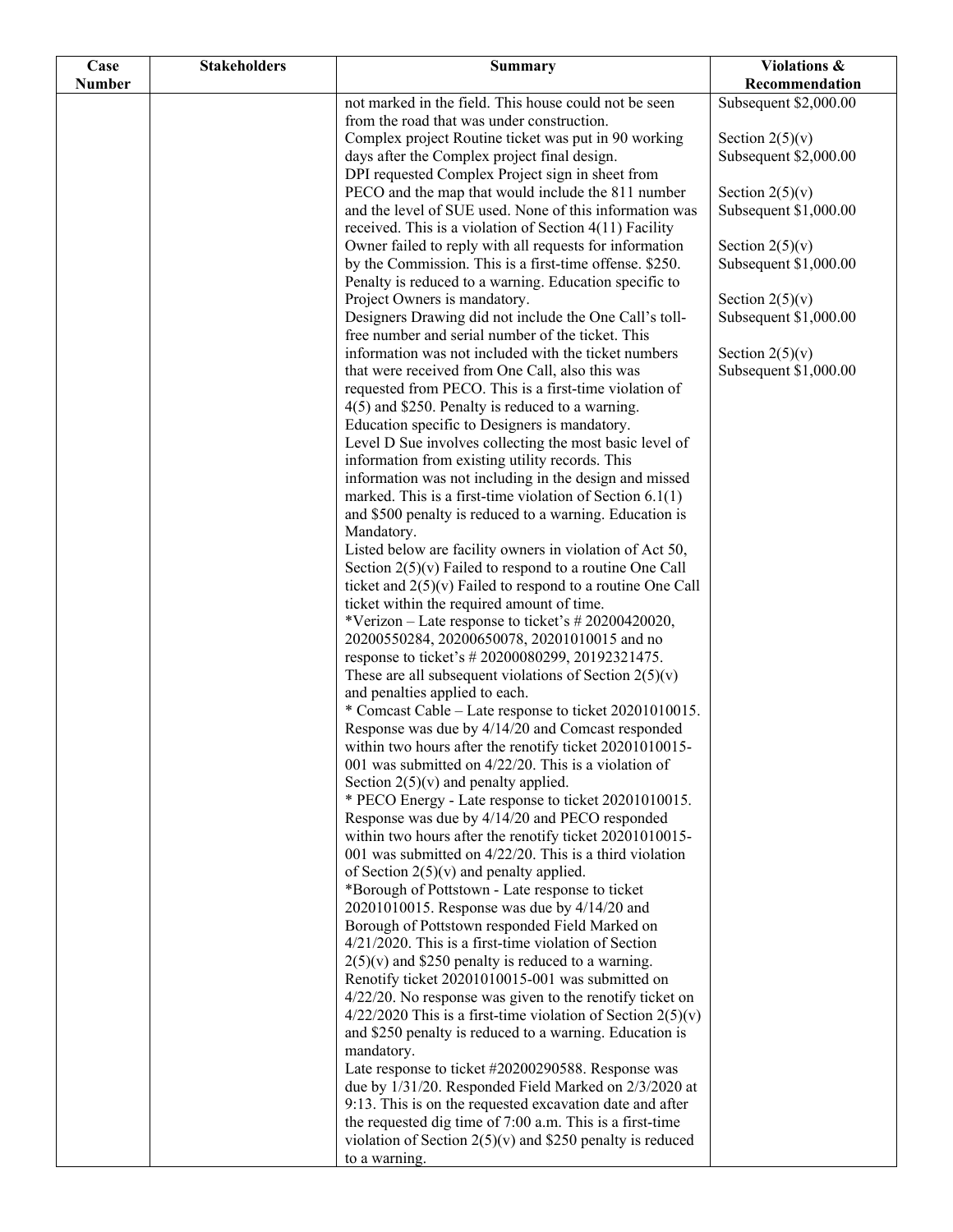| Case          | <b>Stakeholders</b>                 | <b>Summary</b>                                                                                                       | Violations &                             |
|---------------|-------------------------------------|----------------------------------------------------------------------------------------------------------------------|------------------------------------------|
| <b>Number</b> |                                     |                                                                                                                      | Recommendation                           |
|               |                                     | Late response to ticket $#20200420020$ . Response was                                                                |                                          |
|               |                                     | due by 2/13/20. Responded field marked on 2/14/20, at                                                                |                                          |
|               |                                     | 14:20. The requested dig time was 7:00 a.m. This is a                                                                |                                          |
|               |                                     | first-time violation of Section $2(5)(v)$ and \$250 penalty<br>is reduced to a warning.                              |                                          |
|               |                                     | No response was received for Complex Project ticket#                                                                 |                                          |
|               |                                     | $20200080299$ . This is a violation of Section $2(5)(viii)$                                                          |                                          |
|               |                                     | and penalty is applied. This is a first-time violation of                                                            |                                          |
|               |                                     | Section $2(5)(vIii)$ and \$500 penalty is reduced to a                                                               |                                          |
|               |                                     | warning.                                                                                                             |                                          |
|               |                                     | No response was received for Design ticket #                                                                         |                                          |
|               |                                     | $20200650078$ . This is a violation of Section 2(4) and                                                              |                                          |
|               |                                     | \$250 penalty is reduced to a warning.                                                                               |                                          |
|               |                                     | Final Design Ticket #20192321475 was due on                                                                          |                                          |
|               |                                     | 9/4/2019. Pottstown Borough responded field marked on<br>$9/11/2019$ . This is a violation of Section 2(4) and \$250 |                                          |
|               |                                     | penalty is reduced to a warning.                                                                                     |                                          |
| 15887         | Facility Owner: Kinder              | On 5/26/2020 8:00:00 AM at 4516 SR 3005, Laceyville,                                                                 | <b>Property Owner: \$0.00</b>            |
|               | Morgan                              | PA, AUBURN TWP, SUSQUEHANNA Synopsis                                                                                 | Section 5(16) 1st Offense                |
|               | Contractor/Excavator:               | 15887                                                                                                                | \$0.00                                   |
|               | Property Owner                      | *No Damage*                                                                                                          |                                          |
|               | <b>Project Owner:</b>               | Incident occurred at 4516 SR 3005, Laceyville, in                                                                    | Section $5(2.1)$ 1st Offense             |
|               | Homeowner                           | Auburn Township, Susquehanna County, PA.                                                                             | \$0.00                                   |
|               |                                     | On 5/26/2020 Homeowner was using farm equipment to                                                                   |                                          |
|               |                                     | put in posts for a fence. This was in close proximity to                                                             |                                          |
|               |                                     | the Tennessee Gas Pipeline (TGP). There was no One<br>Call ticket submitted.                                         |                                          |
|               |                                     | AVR emailed to homeowner/excavator on 8/3/2021. No                                                                   |                                          |
|               |                                     | AVR was received. This is a first-time violation of                                                                  |                                          |
|               |                                     | Section $5(16)$ and \$250. Penalty is reduced to a warning.                                                          |                                          |
|               |                                     | Homeowner failed to request a location request ticket to                                                             |                                          |
|               |                                     | One Call prior to digging. This is a first-time violation of                                                         |                                          |
|               |                                     | Section $5(2.1)$ and penalty is reduced to a warning.                                                                |                                          |
| 15096         | <b>Contractor/Excavator:</b>        | On 5/27/2020 12:00:00 AM at 40 Reservoir Road,                                                                       | Morrison William H.                      |
|               | Morrison William H.                 | STRASBURG TWP, LANCASTER Incident occurred at<br>40 Reservoir Road, Strasburg Township, Lancaster Co.                | <b>Excavating: \$500.00</b>              |
|               | Excavating<br>Contractor/Excavator: |                                                                                                                      | Section $5(2.1)$ 1st Offense<br>\$500.00 |
|               | <b>ULTRA-GLOW</b>                   | On 5/27/2020, Project Owner; Mr. Glick scheduled a                                                                   |                                          |
|               | <b>ELECTRIC</b>                     | demolition of a structure. There were no One Call tickets                                                            | <b>ULTRA-GLOW</b>                        |
|               | <b>Project Owner:</b>               | submitted for the demolition. A PPL Electric                                                                         | <b>ELECTRIC: \$250.00</b>                |
|               | <b>CONTRACTOR</b>                   | underground service and meter base were damaged.                                                                     | Section 5(16) 1st Offense                |
|               | <b>Other: PPL ELECTRIC</b>          | PPL Electric states in their Alleged Violation Report                                                                | \$125.00                                 |
|               | <b>UTILITIES</b>                    | (AVR) that B&D Building Contractors Inc, was                                                                         |                                          |
|               |                                     | demolishing a structure with a trackloader, when they                                                                | Section $5(17)$ 1st Offense              |
|               |                                     | damaged a PPL Electric Service and meter base. There<br>were no reported injuries. One customer lost power. PPL      | \$125.00                                 |
|               |                                     | Public Safety (PPL PPS) spoke with property owner/                                                                   | <b>CONTRACTOR:</b>                       |
|               |                                     | builder Mr. Daniel Glick who stated that he engaged an                                                               | \$1,000.00                               |
|               |                                     | electrical contractor to preform work for the project.                                                               | Section 4(2) 1st Offense                 |
|               |                                     | This was Daniel Byler from Ultra-Glow Electric. Ultra-                                                               | \$500.00                                 |
|               |                                     | glow had inquired to PPL about having a new service for                                                              |                                          |
|               |                                     | the planned home construction. The old service needed                                                                | Section $6.1(7)$ 1st Offense             |
|               |                                     | to be disconnected and removed. There was no work                                                                    | \$250.00                                 |
|               |                                     | order placed for this, just the preliminary discussion.                                                              |                                          |
|               |                                     | They added that Mr. Glick stated he had the demolition<br>work scheduled and would not wait for PPL to               | Section $5(17)$ 1st Offense<br>\$250.00  |
|               |                                     | disconnect the service. PPL PPS counseled Mr. Glick on                                                               |                                          |
|               |                                     | the dangerous exposure to electrical hazards that his                                                                |                                          |
|               |                                     | actions presented to workers at the site. He stated they                                                             |                                          |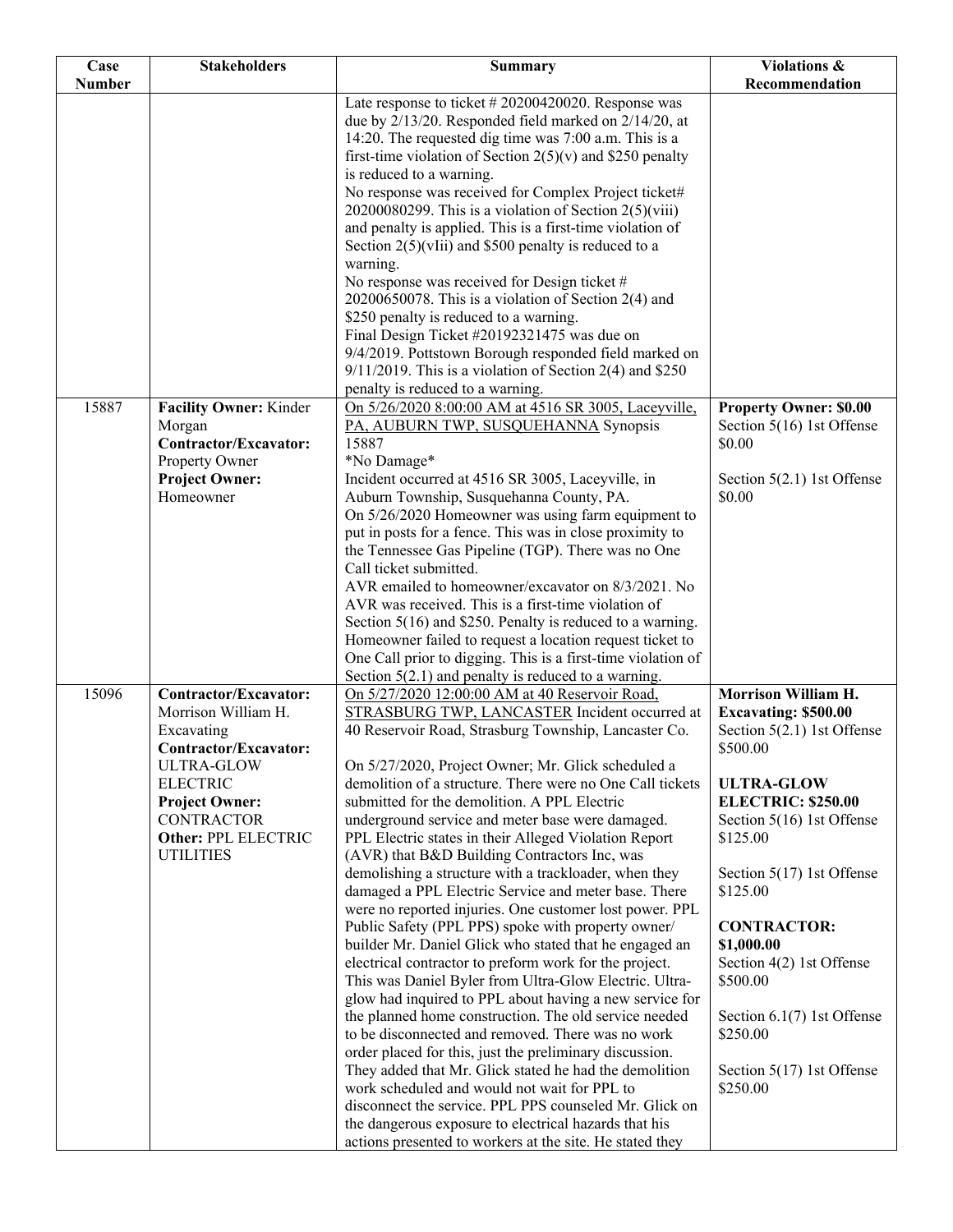| Case          | <b>Stakeholders</b> | <b>Summary</b>                                                                                                 | Violations &   |
|---------------|---------------------|----------------------------------------------------------------------------------------------------------------|----------------|
| <b>Number</b> |                     | were "careful" while bull-dozing the structure and                                                             | Recommendation |
|               |                     | burning materials near the meter and service.                                                                  |                |
|               |                     | They also stated that additionally Mr. Glick admitted to                                                       |                |
|               |                     | not making a PA One Call for the excavation work at the                                                        |                |
|               |                     | site. PPL states there was a risk to others with his willful                                                   |                |
|               |                     | disregard for the hazards presented.                                                                           |                |
|               |                     | AVR request letter sent to B&D Building Contractors                                                            |                |
|               |                     | Inc on 6/9/2021. No AVR was received. AVR letter was                                                           |                |
|               |                     | sent to B &D Builders Inc again, this time as the Project                                                      |                |
|               |                     | Owner. No AVR was received to date. On 2/03/2022,<br>when the stakeholder review letters were mailed, an       |                |
|               |                     | email was received from B&D Contracting stating that                                                           |                |
|               |                     | they were not involved with this incident. DPI sent an                                                         |                |
|               |                     | email asking if they were involved with the project at all.                                                    |                |
|               |                     |                                                                                                                |                |
|               |                     | B&D Building Contractors sent an email 2/3/2022<br>stating this was not their project. Mr. Glick is part of    |                |
|               |                     | B&D Builders, but was not working for a company                                                                |                |
|               |                     | project, but as a property owner. The name of William                                                          |                |
|               |                     | Morrison Excavating was provided.                                                                              |                |
|               |                     | William H. Morrison Excavating AVR was received                                                                |                |
|               |                     | promptly, and they state that they were using a                                                                |                |
|               |                     | Backhoe/trackhoe to remove a building. They wrote that                                                         |                |
|               |                     | the Builder/Owner stated that all PA One Calls were                                                            |                |
|               |                     | performed for design and demolition and permits were<br>received. Builder/Owner had removed the electric lines |                |
|               |                     | from the structure prior to demolition. Builder/Owner                                                          |                |
|               |                     | stated that the electric service had been terminated for                                                       |                |
|               |                     | many years prior to demolition. Builder/Owner stated                                                           |                |
|               |                     | that PPL just never came out to remove the meter.                                                              |                |
|               |                     | One Call states that no One Call tickets were found.                                                           |                |
|               |                     | Ultra-Glow Electric Service was mailed an AVR letter                                                           |                |
|               |                     | request on 2/3/2022. No AVR received to date. No                                                               |                |
|               |                     | information has been received to date.                                                                         |                |
|               |                     | Ultra-Glow is in violation of Section:                                                                         |                |
|               |                     | 5(16) Failed to submit an Alleged Violation Report.                                                            |                |
|               |                     | Penalty is applied. This is a first-time offence and the                                                       |                |
|               |                     | \$250. Penalty is reduced to \$125. Education is<br>mandatory.                                                 |                |
|               |                     | $5(17)$ Failed to comply with all requests for information                                                     |                |
|               |                     | from PUC staff within 30 days. This is a first-time                                                            |                |
|               |                     | offence and the \$250. Penalty is reduced to \$125.                                                            |                |
|               |                     | Daniel Glick is in violation of Sections:                                                                      |                |
|               |                     | $6.1(7)$ Project owner failed to submit an alleged                                                             |                |
|               |                     | Violation Report. Penalty is applied. Education is                                                             |                |
|               |                     | mandatory.<br>4(2) Designer failed to request the line and facility                                            |                |
|               |                     | information prescribed by section 2(4) from the One Call                                                       |                |
|               |                     | system. Penalty is applied.                                                                                    |                |
|               |                     | 5(17) Excavator failed to comply with all requests for                                                         |                |
|               |                     | information from PUC staff. Penalty is applied.                                                                |                |
|               |                     | Morrison William H. Excavating is in violation of                                                              |                |
|               |                     | Section:                                                                                                       |                |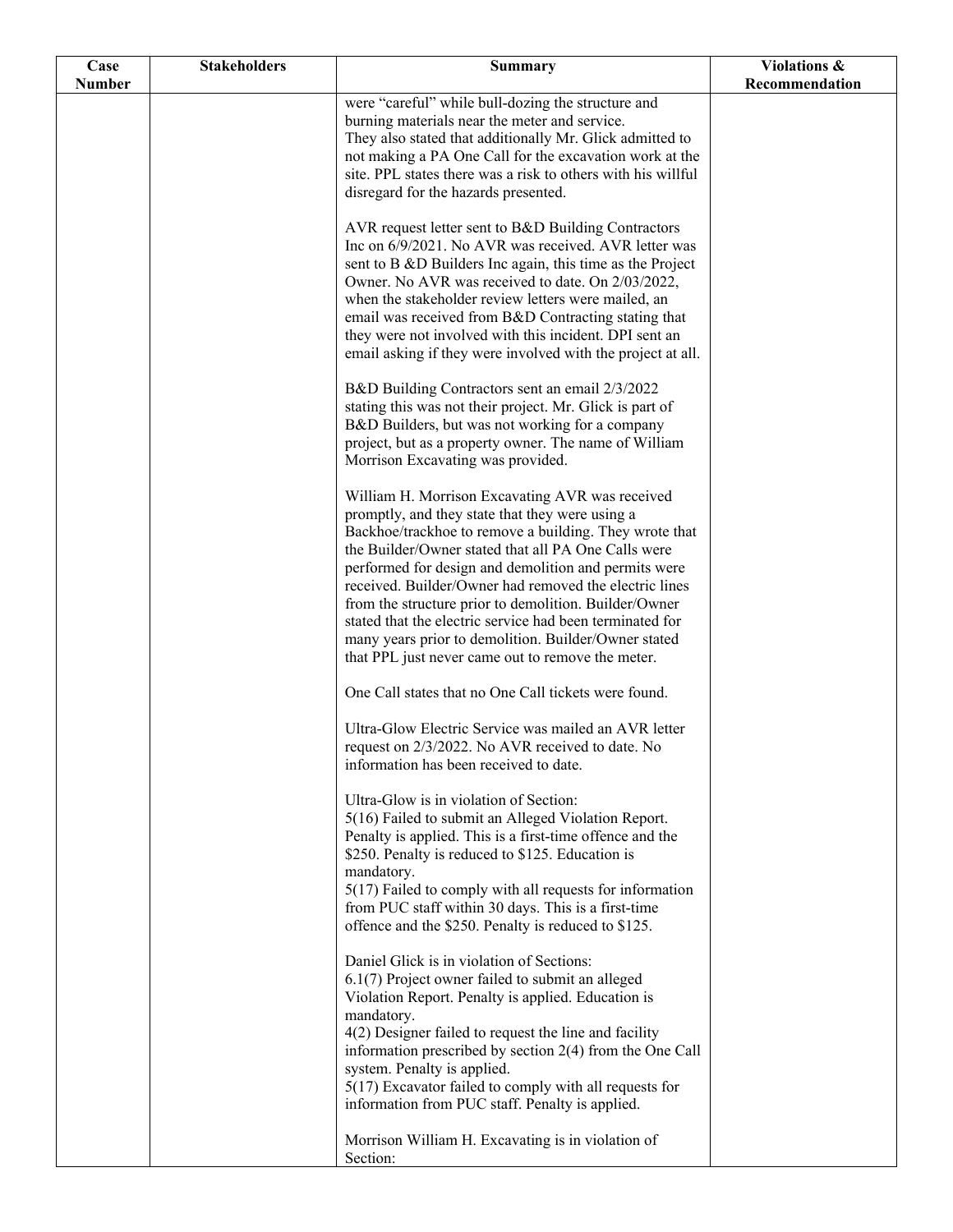| Case          | <b>Stakeholders</b>                                                                                                                                                                                                                                                                  | <b>Summary</b>                                                                                                                                                                                                                                                                                                                                                                                                                                                                                                                                                                                                                                                                                                                                                                                                                                                                                                                                                                                                                                                                                                                                                                                                                                                                                                                                                               | Violations &                                                                                                                                                                                                                                                                                                                                                                                                                                                                                                                 |
|---------------|--------------------------------------------------------------------------------------------------------------------------------------------------------------------------------------------------------------------------------------------------------------------------------------|------------------------------------------------------------------------------------------------------------------------------------------------------------------------------------------------------------------------------------------------------------------------------------------------------------------------------------------------------------------------------------------------------------------------------------------------------------------------------------------------------------------------------------------------------------------------------------------------------------------------------------------------------------------------------------------------------------------------------------------------------------------------------------------------------------------------------------------------------------------------------------------------------------------------------------------------------------------------------------------------------------------------------------------------------------------------------------------------------------------------------------------------------------------------------------------------------------------------------------------------------------------------------------------------------------------------------------------------------------------------------|------------------------------------------------------------------------------------------------------------------------------------------------------------------------------------------------------------------------------------------------------------------------------------------------------------------------------------------------------------------------------------------------------------------------------------------------------------------------------------------------------------------------------|
| <b>Number</b> |                                                                                                                                                                                                                                                                                      |                                                                                                                                                                                                                                                                                                                                                                                                                                                                                                                                                                                                                                                                                                                                                                                                                                                                                                                                                                                                                                                                                                                                                                                                                                                                                                                                                                              | Recommendation                                                                                                                                                                                                                                                                                                                                                                                                                                                                                                               |
|               |                                                                                                                                                                                                                                                                                      | $5(2.1)$ Excavator failed to submit a location request to<br>One Call. This is a first-time offense and the \$1000.<br>Penalty is reduced to \$500. Education is mandatory.                                                                                                                                                                                                                                                                                                                                                                                                                                                                                                                                                                                                                                                                                                                                                                                                                                                                                                                                                                                                                                                                                                                                                                                                  |                                                                                                                                                                                                                                                                                                                                                                                                                                                                                                                              |
|               |                                                                                                                                                                                                                                                                                      | Notes:<br>This was a 4-month project > \$400. B&D Builders at 34<br>South Vintage Road, Paradise PA. is the address for the<br>company location. This address is different than the<br>address of the work site.                                                                                                                                                                                                                                                                                                                                                                                                                                                                                                                                                                                                                                                                                                                                                                                                                                                                                                                                                                                                                                                                                                                                                             |                                                                                                                                                                                                                                                                                                                                                                                                                                                                                                                              |
|               |                                                                                                                                                                                                                                                                                      | <b>Additional Notes:</b><br>B&D Contracting is listed as the excavator in the AVR<br>from PPL Electric. B&D contracting sent an email<br>(when the violation and penalty was mailed to them) and<br>provided the name of another excavator and stated that<br>they were not on this project<br>Case 15096 was approved to be reinvestigated, due to<br>the new information that was received after the<br>stakeholder letters were mailed.                                                                                                                                                                                                                                                                                                                                                                                                                                                                                                                                                                                                                                                                                                                                                                                                                                                                                                                                   |                                                                                                                                                                                                                                                                                                                                                                                                                                                                                                                              |
|               |                                                                                                                                                                                                                                                                                      | *Daniel Glick is a professional excavator. He chose not<br>to respond as a homeowner. The CFO of company B&D<br>Building contractors respond and gave the name of the<br>excavator, who was working at the time of the damage.<br>This was a very untimely response from B&D Builders.<br>Mr. Glick never responded. The information that was<br>received shows that Daniel Glick is the designer, project<br>owner and an excavator in this project.                                                                                                                                                                                                                                                                                                                                                                                                                                                                                                                                                                                                                                                                                                                                                                                                                                                                                                                        |                                                                                                                                                                                                                                                                                                                                                                                                                                                                                                                              |
| 15243         | Facility Owner: Highland<br>Heights Homeowners<br>Association<br>Contractor/Excavator:<br><b>RJL</b><br><b>COMMUNICATIONS</b><br><b>LLC</b><br><b>Project Owner:</b><br>COMCAST<br><b>Other: Frontier</b><br><b>Communications Solutions</b><br><b>Other: Quarryville</b><br>Borough | On 6/2/2020 12:00:00 PM at 302 GROFFDALE RD,<br>PROVIDENCE TWP, LANCASTER *** Quarryville<br>Borough took and passed Designer Training on<br>$3/18/2022***$<br>Incident occurred on 6/02/2020 at 302 Groffdale Rd,<br>Providence Township, Lancaster PA.<br>Two Alleged Violation Reports (AVR) were received<br>from R J L Communications LLC who stated that they<br>were working for Comcast Cable, doing CATV<br>maintenance, within the white lines, when they struck<br>and damaged a water main owned by the Highland<br>Heights Homeowners Association. They state that there<br>were no mark outs by Highland Heights Home<br>Association and that Highland Heights Homeowners<br>Association is not a member of PA One Call.<br>AVR received from Comcast states that there were no<br>mark outs by Highland Heights Home Association and<br>that Highland Heights Homeowners Association is not a<br>member of PA One Call.<br>AVR Request to Highland Heights Homeowners<br>Association was mailed on 7/21/21. No AVR received to<br>date. No contact made.<br>Highland Heights Homeowners Association is in<br>violation of Sections:<br>$2(1)$ – They are not a member of One Call. \$250. Penalty<br>is reduced to a warning. Becoming a One Call member is<br>mandatory. Education is Mandatory.<br>Listed below are facility owners in violation of Act 50, | <b>Highland Heights</b><br><b>Homeowners</b><br><b>Association: \$250.00</b><br>Section $2(1)$ 1st Offense<br>\$250.00<br><b>COMCAST: \$1,500.00</b><br>Section $2(5)(vii)$ 2nd<br>Offense \$1,500.00<br>Frontier<br>Communications<br><b>Solutions: \$1,500.00</b><br>Section $2(5)(vii)$ 2nd<br>Offense \$1,500.00<br><b>Quarryville Borough:</b><br>\$0.00<br>Section $2(5)(v)$ 1st Offense<br>\$0.00<br>Section $2(5)(\n \n \tilde{\text{v}}\text{ii})$ 1st<br>Offense \$0.00<br>Section $2(5)(v)$ 1st Offense<br>\$0.00 |
|               |                                                                                                                                                                                                                                                                                      | Section $2(5)(v)$ Failed to respond to a routine One Call<br>ticket and $2(5)(v)$ Failed to respond to a routine One Call<br>ticket within the required amount of time and $2(5)(vii)$                                                                                                                                                                                                                                                                                                                                                                                                                                                                                                                                                                                                                                                                                                                                                                                                                                                                                                                                                                                                                                                                                                                                                                                       |                                                                                                                                                                                                                                                                                                                                                                                                                                                                                                                              |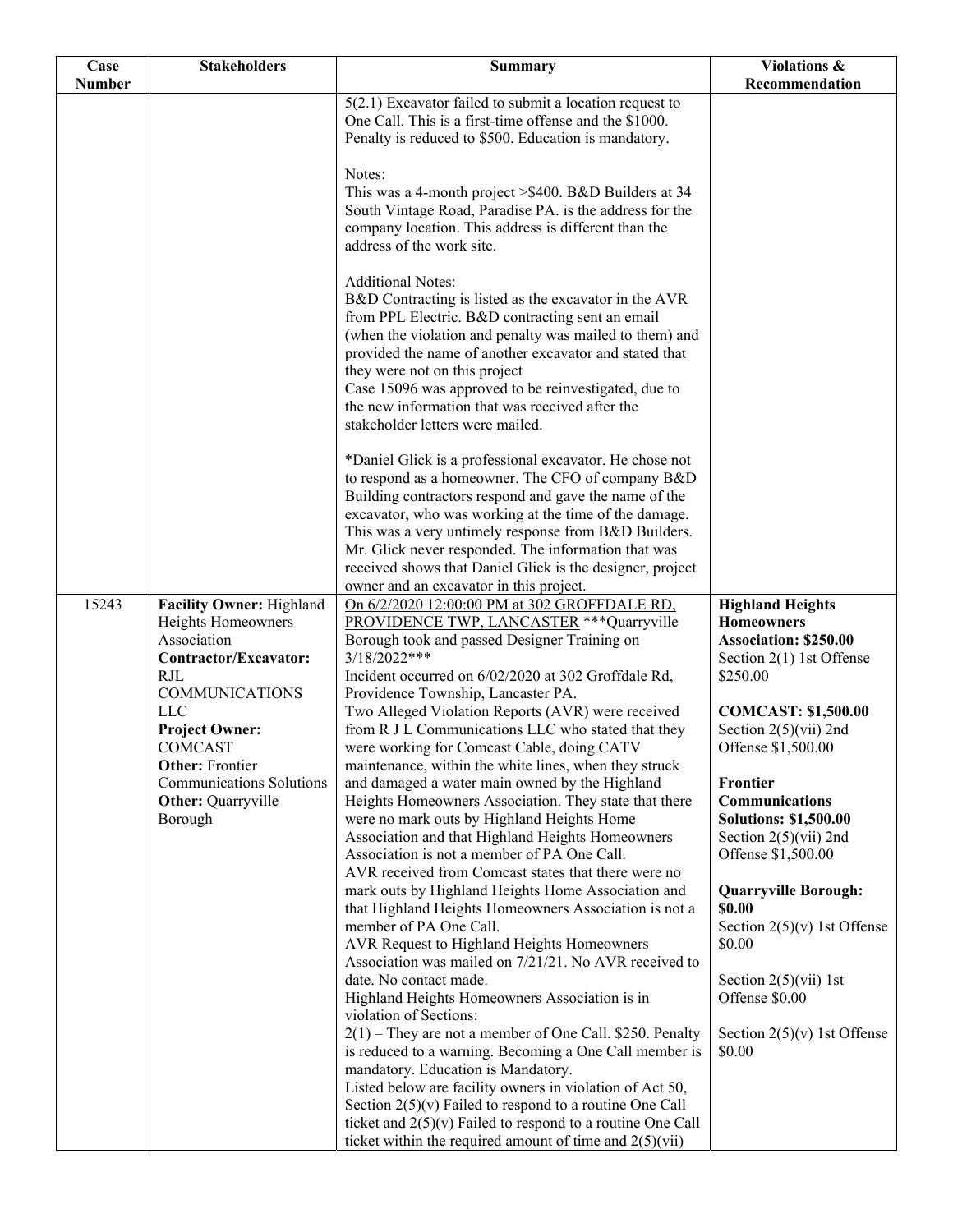| Case          | <b>Stakeholders</b>                                                                                                            | <b>Summary</b>                                                                                                                                                                                                                                                                                                                                                                                                                                                                                                                                                                                                                                                                                       | Violations &                                                     |
|---------------|--------------------------------------------------------------------------------------------------------------------------------|------------------------------------------------------------------------------------------------------------------------------------------------------------------------------------------------------------------------------------------------------------------------------------------------------------------------------------------------------------------------------------------------------------------------------------------------------------------------------------------------------------------------------------------------------------------------------------------------------------------------------------------------------------------------------------------------------|------------------------------------------------------------------|
| <b>Number</b> |                                                                                                                                |                                                                                                                                                                                                                                                                                                                                                                                                                                                                                                                                                                                                                                                                                                      | Recommendation                                                   |
|               |                                                                                                                                | Failed to respond to an emergency notification as soon<br>as practicable following notification.                                                                                                                                                                                                                                                                                                                                                                                                                                                                                                                                                                                                     |                                                                  |
|               |                                                                                                                                | Quarryville Borough had an interim response to routine<br>ticket#20201420178. This is a violation of Section<br>$2(5)(v)$ with a penalty of \$500. Penalty is reduced to a                                                                                                                                                                                                                                                                                                                                                                                                                                                                                                                           |                                                                  |
|               |                                                                                                                                | warning.<br>Emergency ticket #20201541743 also had an interim<br>response which is a violation of Section $2(5)(\n \n  with a$<br>penalty of \$1000. which is reduced to a warning.<br>Ticket 20201503042 was responded to on the date of the<br>planned excavation about two hours late. This is a                                                                                                                                                                                                                                                                                                                                                                                                  |                                                                  |
|               |                                                                                                                                | violation of Section $2(5)(v)$ with a penalty of \$500.<br>Penalty is reduced to a warning. Training is mandatory.<br>Comcast Cable failed to respond to Emergency ticket<br>#20201541743. This is a second offense violation of<br>$2(5)$ (vii) and penalty is enforced.                                                                                                                                                                                                                                                                                                                                                                                                                            |                                                                  |
|               |                                                                                                                                | Frontier Communications failed to respond to<br>Emergency ticket #20201541743. This is a second<br>offense violation of $2(5)(\n \n  vi)$ and penalty is enforced.<br>Notes:                                                                                                                                                                                                                                                                                                                                                                                                                                                                                                                         |                                                                  |
|               |                                                                                                                                | There is no information on the actual cost of repairs for<br>this incident. AVR's from Comcast and RJL<br>Communications state that the cost was estimated to be<br>between \$1001 and \$5000 and affected customers for 1-                                                                                                                                                                                                                                                                                                                                                                                                                                                                          |                                                                  |
|               |                                                                                                                                | 6 hours.                                                                                                                                                                                                                                                                                                                                                                                                                                                                                                                                                                                                                                                                                             |                                                                  |
| 15616         | <b>Facility Owner: PECO</b><br>Contractor/Excavator:<br><b>HOMEOWNER</b><br>Contractor/Excavator:<br><b>INFRASOURCE INC PA</b> | On 6/2/2020 2:00:00 PM at 19 WINDEMERE CT,<br>EAST BRANDYWINE TWP, CHESTER Incident<br>occurred on 6/02/2020 at 19 Windemere Ct, East<br>Brandywine Township, Chester County, PA.<br>AVR from PECO states that a homeowner was putting<br>up a fence by auguring without a One Call ticket, when a<br>PECO secondary electric line was hit and damaged.<br>Service was interrupted to one customer, for 12 to 24<br>hours.<br>AVR was requested from homeowner/excavator<br>Armstrong on 7/20/2021. No AVR was received.<br>Emergency ticket submitted by Infrasource states that<br>this excavation was hand dug. No pictures are submitted.<br>Homeowner was hand digging. No violations of ACT 50 |                                                                  |
| 15420         | Facility Owner: UGI<br>Contractor/Excavator:<br>PennDot                                                                        | found.<br>On 6/10/2020 8:15:00 AM at SR 0010, CUMRU TWP,<br>BERKS ~Incident occurred on 6/10/2020 at SR 0010,<br>near Pheasant Road and Winter Ave., Cumru Township,<br>Berks County.                                                                                                                                                                                                                                                                                                                                                                                                                                                                                                                | <b>PennDot: \$500.00</b><br>Section 5(4) 1st Offense<br>\$500.00 |
|               |                                                                                                                                | UGI submitted an AVR stating, "While PennDot was<br>excavating for Storm Sewer pipe replacement the struck<br>and damaged a correctly marked 6" Steel Gas Main with<br>an mobile excavator." Photos were submitted with the<br>AVR.                                                                                                                                                                                                                                                                                                                                                                                                                                                                  |                                                                  |
|               |                                                                                                                                | Penn Dot submitted an AVR with a witness statement<br>stating, "When I got to the jobsite we had a gas line<br>running across our pipe. We started excavation and got<br>to where the gas line was. My operator, Pat, was new to<br>the crew and didn't realize how far to stay away from the<br>pipe. He peeled the blacktop off and then dug more. He<br>grabbed the pipe unknowingly and bent the gas line." A                                                                                                                                                                                                                                                                                    |                                                                  |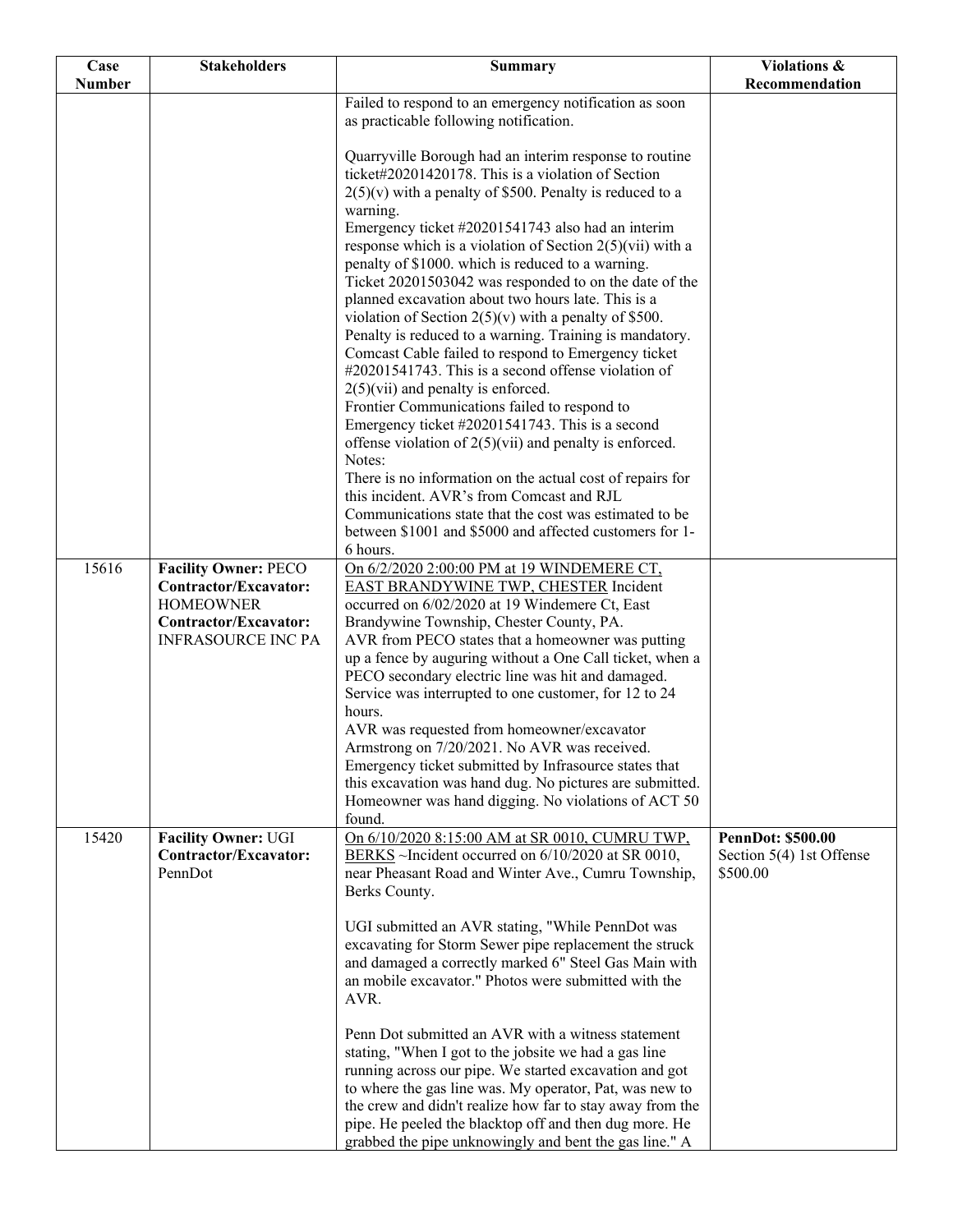| Case          | <b>Stakeholders</b>                                                                                         | <b>Summary</b>                                                                                                                                                                                                                            | <b>Violations &amp;</b>                                                       |
|---------------|-------------------------------------------------------------------------------------------------------------|-------------------------------------------------------------------------------------------------------------------------------------------------------------------------------------------------------------------------------------------|-------------------------------------------------------------------------------|
| <b>Number</b> |                                                                                                             |                                                                                                                                                                                                                                           | Recommendation                                                                |
|               |                                                                                                             | violation of 5(4)-failed to exercise due care and employ<br>prudent techniques is recommended.                                                                                                                                            |                                                                               |
|               |                                                                                                             | Both the PennDot AVR and UGI AVR indicated 911<br>had not been called. Photos submitted with UGI's AVR<br>show the pipe's cathodic protection was scraped off and                                                                         |                                                                               |
|               |                                                                                                             | no indication of hazardous liquid was released.                                                                                                                                                                                           |                                                                               |
|               |                                                                                                             | Violations:                                                                                                                                                                                                                               |                                                                               |
|               |                                                                                                             | PennDot-<br>$\sim$ 5(4)-failed to exercise due care and employ prudent<br>techniques.                                                                                                                                                     |                                                                               |
| 16006         | <b>Facility Owner: UGI</b><br>Contractor/Excavator: C<br>and J Lawncare<br>Project Owner: GSP<br>Management | On 6/10/2020 1:58:00 PM at FLORENCE DR (Lots 100<br>& 98), LONDONDERRY TWP, DAUPHIN ~Incident<br>occurred on 6/10/2020 on Florance Drive (lots 98 &<br>100), near Charles Ave. and Nelson Drive, Londonberry<br>Township, Dauphin County. | C and J Lawncare:<br>\$1,250.00<br>Section $5(2.1)$ 1st Offense<br>\$1,000.00 |
|               |                                                                                                             | ***No Damage                                                                                                                                                                                                                              | Section 5(16) 1st Offense<br>\$250.00                                         |
|               |                                                                                                             | UGI submitted an AVR stating, "Locator arrive at site on<br>06/10/2020 to find buildings already demolished, one<br>day before Lawful start date posted on POC ticket<br>20201603917."                                                    |                                                                               |
|               |                                                                                                             | C and J Lawncare was mailed an AVR request letter on<br>8/18/2021. No AVR has been received to date.                                                                                                                                      |                                                                               |
|               |                                                                                                             | * After an extensive Google search, the phone number<br>on the truck matches C&J Lawn Care and is believed to<br>be the same entity as C&J Landscaping & Excavating,<br>LLC.                                                              |                                                                               |
|               |                                                                                                             | Violations:                                                                                                                                                                                                                               |                                                                               |
|               |                                                                                                             | C and J Lawncare:<br>$\sim$ 5(2.1)- excavator failed to submit a location request to                                                                                                                                                      |                                                                               |
|               |                                                                                                             | One Call within the correct timeframe.<br>$\sim$ 5(16)- failing to submit a report of an alleged violation<br>to the commission through the One Call System not                                                                           |                                                                               |
|               |                                                                                                             | more than ten business days after striking or damaging a<br>facility owner's line during excavation or demolition<br>Education is mandatory.                                                                                              |                                                                               |
| 15689         | <b>Facility Owner: PECO</b><br>Contractor/Excavator:<br><b>GLASGOW PAVING</b><br>Contractor/Excavator:      | On 6/16/2020 4:00:00 PM at WHITE HORSE RD,<br><b>EASTTOWN TWP, CHESTER Incident occurred at</b><br>White Horse Road, Easttown Township, Chester County<br>PA. Glasgow Paving was digging with a backhoe to                                | <b>GLASGOW PAVING:</b><br>\$500.00<br>Section 5(2.1) 1st Offense<br>\$500.00  |
|               | <b>INFRASOURCE INC PA</b><br>Project Owner: Newtown<br>Township                                             | replace a curb, when a secondary main was damaged.<br>There was no One Call placed prior to excavation.                                                                                                                                   | <b>Newtown Township:</b><br>\$250.00                                          |
|               |                                                                                                             | PECO stated in their AVR that on 6/16/2020, Glasgow<br>Paving was digging with a backhoe to replace a curb,<br>when they struck and damaged a secondary main which<br>feeds three addresses. An aerial transformer attached to a          | Section $6.1(7)$ 1st Offense<br>\$250.00                                      |
|               |                                                                                                             | transition pole was also damaged. This affected 2-10<br>customers for 6-12 hours.                                                                                                                                                         |                                                                               |
|               |                                                                                                             | Glasgow Inc stated that they were excavating for a new<br>curb along the southern curb line of Whitehorse Rd                                                                                                                              |                                                                               |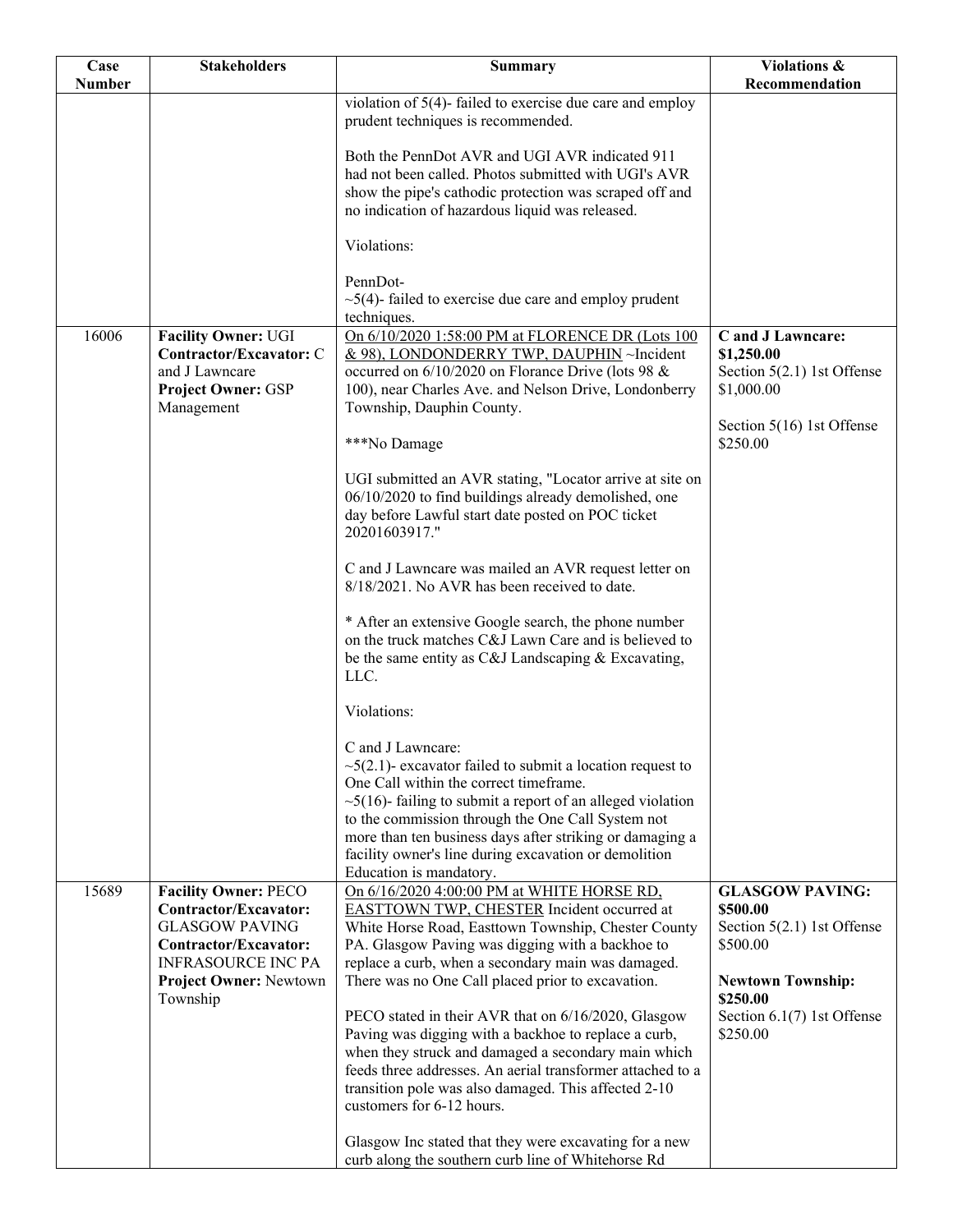| Case          | <b>Stakeholders</b>                                                                                                                       | <b>Summary</b>                                                                                                                                                                                                                                                                                                                                                                                                                                                               | Violations &   |
|---------------|-------------------------------------------------------------------------------------------------------------------------------------------|------------------------------------------------------------------------------------------------------------------------------------------------------------------------------------------------------------------------------------------------------------------------------------------------------------------------------------------------------------------------------------------------------------------------------------------------------------------------------|----------------|
| <b>Number</b> |                                                                                                                                           |                                                                                                                                                                                                                                                                                                                                                                                                                                                                              | Recommendation |
|               |                                                                                                                                           | when an electric line was struck. The electric line was<br>marked out by a previous One Call, so the location was<br>known. They noted that the depth of the electric line was<br>3 inches below grade. PECO was immediately contacted,<br>and repairs were made. Glasgow Paving did submit two<br>One Call ticket prior to digging: 20201682303 and<br>20201682268 but started excavation prior to the lawful<br>dig date.<br>PA One call notes that Glasgow has previously |                |
|               |                                                                                                                                           | submitted One Call tickets.<br>Newtown Township AVR request was emailed on                                                                                                                                                                                                                                                                                                                                                                                                   |                |
|               |                                                                                                                                           | 9/23/2021. No AVR has been received to date, but an<br>email was received on 10/14/2021, asking why and AVR<br>was needed. DPI responded to this question on<br>10/14/2021.<br>Emergency ticket submitted for three addresses on White<br>Horse Road by Infrasource. This was for hand digging to                                                                                                                                                                            |                |
|               |                                                                                                                                           | fix the PECO electric line.<br>Glasgow Inc is in violation of Section:                                                                                                                                                                                                                                                                                                                                                                                                       |                |
|               |                                                                                                                                           | $5(2.1)$ and \$1000 penalty is reduced to \$500. This is a<br>first-time offense. Training is mandatory.                                                                                                                                                                                                                                                                                                                                                                     |                |
|               |                                                                                                                                           | Newtown Township is in violation of Section:<br>$6.1(7)$ with penalty applied for failing to submit an AVR.                                                                                                                                                                                                                                                                                                                                                                  |                |
| 15850         | <b>Facility Owner:</b><br>Columbia Gas of PA<br>Contractor/Excavator:<br>RT Barclay Construction<br><b>LLC</b><br>Project Owner: Keystone | On 6/19/2020 7:30:00 AM at 310 ELIZA WAY, NEW<br>FREEDOM BORO, YORK ~The incident occurred on<br>6/19/2020 at Eliza Road, near Angelica Way and<br>Campbell Road, Shrewsbury Township, York County.<br>*Both Columbia and RT Barclay indicated hand tools                                                                                                                                                                                                                    |                |
|               | <b>Custom Homes</b>                                                                                                                       | were used and no gas blew on site after damage.                                                                                                                                                                                                                                                                                                                                                                                                                              |                |
|               |                                                                                                                                           | Columbia Gas submitted an AVR indicating, "RT<br>Barclay, also known as Barkas Inc., employees were<br>hand digging to expose a 2" plastic gas main for a dig<br>and backfill when they nicked the plastic gas main with<br>their shovel. The main was located in front of Lot 39 but<br>the work being done was for Lot 70 across the street.                                                                                                                               |                |
|               |                                                                                                                                           | More than 10% wall thickness was compromised of the<br>plastic gas main, which needed to be cut out and<br>replaced. No gas ever blew on site. There was no valid<br>one call ticket, but the gas facilities were still identified<br>from another contractor's one call tickets nearby. Hand<br>tools were only used around the gas main. RT Barclay<br>would like to schedule a future gas safety presentation                                                             |                |
|               |                                                                                                                                           | for their employees."<br>An email was sent to Columbia Gas on 7/19/2021                                                                                                                                                                                                                                                                                                                                                                                                      |                |
|               |                                                                                                                                           | requesting information regarding the locator markings<br>stating, "The following picture was attached to your<br>initial AVR submission when you had stated the<br>excavator did not submit a One Call ticket at 310 Eliza<br>Way, New Freedom Borough, York County for the<br>incident occurring on 6/19/2020.                                                                                                                                                              |                |
|               |                                                                                                                                           | Was this locator mark part of the original marking?"<br>Columbia emailed (located in attachments) to state,<br>"Yes, the mark was part of the original marking. Are you                                                                                                                                                                                                                                                                                                      |                |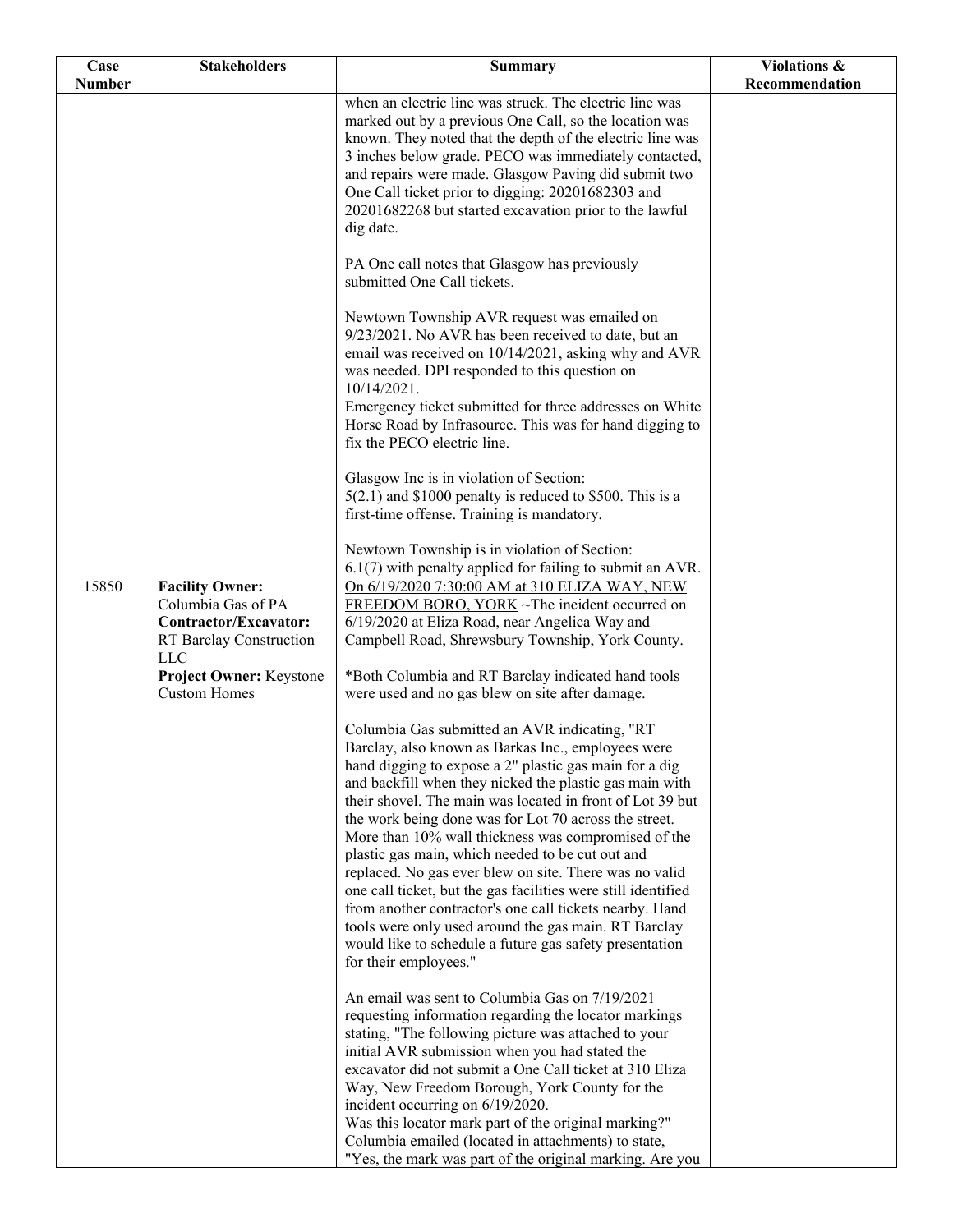| Case          | <b>Stakeholders</b>                                                                           | <b>Summary</b>                                                                                                                                                                                                                                                                                                                                                                                                                                                                                                                                                                                                                                                                                                                                                                                                                                                                                                                                                                                                                                                                                                                                                                                                                                                                                                                                                                                                                                                                                                                                                                                                                                                                                                                                                                                                                                                                                                                            | Violations &                                                                                                                                                                                                                  |
|---------------|-----------------------------------------------------------------------------------------------|-------------------------------------------------------------------------------------------------------------------------------------------------------------------------------------------------------------------------------------------------------------------------------------------------------------------------------------------------------------------------------------------------------------------------------------------------------------------------------------------------------------------------------------------------------------------------------------------------------------------------------------------------------------------------------------------------------------------------------------------------------------------------------------------------------------------------------------------------------------------------------------------------------------------------------------------------------------------------------------------------------------------------------------------------------------------------------------------------------------------------------------------------------------------------------------------------------------------------------------------------------------------------------------------------------------------------------------------------------------------------------------------------------------------------------------------------------------------------------------------------------------------------------------------------------------------------------------------------------------------------------------------------------------------------------------------------------------------------------------------------------------------------------------------------------------------------------------------------------------------------------------------------------------------------------------------|-------------------------------------------------------------------------------------------------------------------------------------------------------------------------------------------------------------------------------|
| <b>Number</b> |                                                                                               |                                                                                                                                                                                                                                                                                                                                                                                                                                                                                                                                                                                                                                                                                                                                                                                                                                                                                                                                                                                                                                                                                                                                                                                                                                                                                                                                                                                                                                                                                                                                                                                                                                                                                                                                                                                                                                                                                                                                           | Recommendation                                                                                                                                                                                                                |
|               |                                                                                               | also in receipt of the email correction we sent after this<br>AVR was submitted? I have attached it just incase. It<br>was initially believed the mark was for another<br>contractor working in the area,<br>as Columbia couldn't find a ticket due to the incorrect<br>spelling. It wasn't until a week later after the damage, RT<br>Barclay was able to produce the ticket number". The<br>amendment to the AVR was submitted on 6/25/2020<br>indicating, "The excavator provided a valid One Call<br>ticket (20201392255) after the report was sent. The<br>street name was spelled wrong on the ticket, which is<br>why it seemed one did not exist. Rather than an alleged<br>violation of $5(2.1)$ , failed to place a One Call, we would<br>like to leave it Excavator issue, but use 5(4)-failed to<br>use prudent techniques in the tolerance zone. We would<br>also like to remove the statement in the Event Summary<br>stating RT Barclay did not have a valid One Call."                                                                                                                                                                                                                                                                                                                                                                                                                                                                                                                                                                                                                                                                                                                                                                                                                                                                                                                                                    |                                                                                                                                                                                                                               |
|               |                                                                                               | No violations to this case relating to Act 50.                                                                                                                                                                                                                                                                                                                                                                                                                                                                                                                                                                                                                                                                                                                                                                                                                                                                                                                                                                                                                                                                                                                                                                                                                                                                                                                                                                                                                                                                                                                                                                                                                                                                                                                                                                                                                                                                                            |                                                                                                                                                                                                                               |
| 16148         | <b>Facility Owner: PECO</b><br>Contractor/Excavator:<br><b>DREAM CRETE</b><br><b>CONCRETE</b> | On 6/28/2020 11:00:00 PM at 756 LOCUST RD,<br>WARMINSTER TWP, BUCKS ~Incident occurred on<br>6/28/2020, at 756 Locust Road, near Chestnut Road and<br>Greene Road, in Warminster Township, Bucks County.<br>PECO submitted an AVR stating, "Contractor digging<br>without a PA1 ticket damaged an unmarked 2" plastic<br>main. The contractor failed to get PA1." No photos were<br>submitted with the AVR. A violation $5(2.1)$ - excavator<br>failed to submit a location request to One Call within the<br>correct timeframe is recommended with education in lieu<br>of the monetary penalty.<br>PECO did indicate 911 was not called by the excavator<br>in their AVR. A violation of $5(8)$ - failing to immediately<br>notify 911 and the facility owner if the damage results in<br>the escape of any flammable, toxic or corrosive gas or<br>liquid which endangers life, health or property.<br>A courtesy letter was sent to the excavator on 7/16/2021<br>requesting an AVR be sent and one has yet to be<br>submitted. A violation of $5(16)$ - failing to submit a<br>report of an alleged violation to the commission through<br>the One Call System not more than ten business days<br>after striking or damaging a facility owner's line during<br>excavation or demolition is recommended with<br>education in lieu of the monetary penalty and $5(17)$ -<br>failed to comply with all requests for information from<br>the PUC within 30 days of the receipt of the request.<br>Violations:<br>Dream Crete Concrete:<br>$\sim$ 5(2.1)- excavator failed to submit a location request to<br>One Call within the correct timeframe.<br>$\sim$ 5(8)-failing to immediately notify 911 and the facility<br>owner if the damage results in the escape of any<br>flammable, toxic or corrosive gas or liquid which<br>endangers life, health or property.<br>$\sim$ 5(16)-failing to submit a report of an alleged violation | <b>DREAM CRETE</b><br><b>CONCRETE: \$2,500.00</b><br>Section 5(16) 1st Offense<br>\$250.00<br>Section $5(17)$ 1st Offense<br>\$250.00<br>Section $5(2.1)$ 1st Offense<br>\$1,000.00<br>Section 5(8) 1st Offense<br>\$1,000.00 |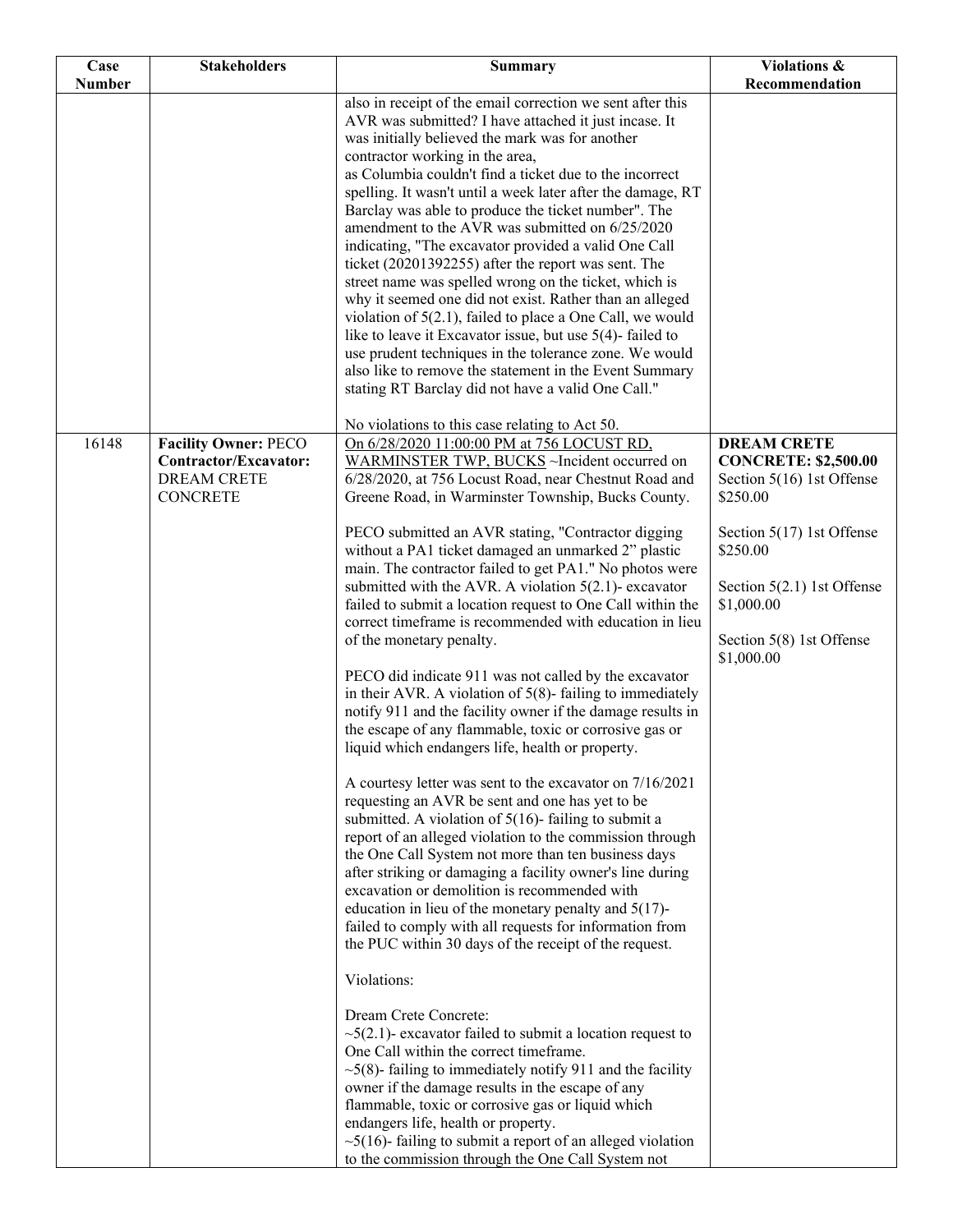| Case          | <b>Stakeholders</b>              | <b>Summary</b>                                                                                                    | Violations &                      |
|---------------|----------------------------------|-------------------------------------------------------------------------------------------------------------------|-----------------------------------|
| <b>Number</b> |                                  |                                                                                                                   | Recommendation                    |
|               |                                  | more than ten business days after striking or damaging a                                                          |                                   |
|               |                                  | facility owner's line during excavation or demolition                                                             |                                   |
|               |                                  | $\sim$ 5(17)- failed to comply with all requests for                                                              |                                   |
|               |                                  | information from the PUC within 30 days of the receipt<br>of the request                                          |                                   |
|               |                                  | No penalties have been reduced as the excavator did not                                                           |                                   |
|               |                                  | demonstrate a good-faith effort to comply with the Act                                                            |                                   |
|               |                                  | by failing to respond to requests for an AVR.                                                                     |                                   |
| 15993         | <b>Facility Owner:</b>           | On 6/30/2020 9:00:00 AM at SR 48, ELIZABETH                                                                       | <b>Carmen Paliotta</b>            |
|               | Pennsylvania American            | TWP, ALLEGHENY Synopsis 15993                                                                                     | <b>Contracting: \$1,750.00</b>    |
|               | Water                            | Incident occurred at SR 48, Elizabeth TWP, Allegheny                                                              | Section 5(16) 1st Offense         |
|               | Contractor/Excavator:            | County PA.                                                                                                        | \$250.00                          |
|               | Carmen Paliotta                  | AVR from PENNDOT states that on 6/30/2020, Carmen                                                                 |                                   |
|               | Contracting                      | Paliotta Construction was grading with a                                                                          | Section 5(3) 1st Offense          |
|               | <b>Project Owner:</b><br>PennDOT | backhoe/trackhoe road builder, when they hit and<br>damaged a new valve box stem. This stem was                   | \$500.00                          |
|               |                                  | straightened out by the excavator. This incident was not                                                          | Section 5(7) 1st Offense          |
|               |                                  | reported by the excavator. Penn Dot noted that they                                                               | \$1,000.00                        |
|               |                                  | made the excavator aware that this damage had to be                                                               |                                   |
|               |                                  | reported through One Call. Another incident on                                                                    |                                   |
|               |                                  | $6/25/2021$ occurred when the markings were worn out                                                              |                                   |
|               |                                  | and the service line and valve box was hit by Paliotta. A                                                         |                                   |
|               |                                  | new valve box was installed on 6/25/2020. This                                                                    |                                   |
|               |                                  | information was found when the SUE investigator was                                                               |                                   |
|               |                                  | working in the area. One photo was submitted, which                                                               |                                   |
|               |                                  | shows a close up of the damaged line.<br>PA American Water AVR request sent 8/3/2021. This is                     |                                   |
|               |                                  | the first hit by this excavator to their facility. No AVR                                                         |                                   |
|               |                                  | submitted, no violation. Second hit occurred on                                                                   |                                   |
|               |                                  | 6/3/2020, case 15253.                                                                                             |                                   |
|               |                                  | Paliotta AVR request sent 8/3/2021. No AVR received.                                                              |                                   |
|               |                                  | This is a violation of section $5(16)$ and penalty is                                                             |                                   |
|               |                                  | applied. This excavator did not make any contact with                                                             |                                   |
|               |                                  | Damage Prevention Investigator.                                                                                   |                                   |
|               |                                  | Paliotta Contracting is in violation of Section 5(3) for<br>not preserving or requesting a mark out when the mark |                                   |
|               |                                  | outs could not be seen. This was noted in AVR from                                                                |                                   |
|               |                                  | Penn Dot.                                                                                                         |                                   |
|               |                                  | Paliotta Contracting is in violation of Section $5(7)$ for                                                        |                                   |
|               |                                  | immediately not notifying the facility owner of any                                                               |                                   |
|               |                                  | break, dent, gouge, groove, or other damage to their line.                                                        |                                   |
| 16185         | <b>Facility Owner:</b>           | On 7/2/2020 10:00:00 AM at 1491 Lamplight Dr,                                                                     | <b>Security Fence Co.: \$0.00</b> |
|               | <b>COMCAST</b>                   | DOVER TWP, YORK Incident occurred at 1491                                                                         | Section $5(2.1)$ 1st Offense      |
|               | Contractor/Excavator:            | Lamplight Dr. Dover Township, York County PA.                                                                     | \$0.00                            |
|               | Security Fence Co.               | AVR from Comcast stated that on 7/02/2020, a Comcast<br>Cable was hit and damaged by Security Fence Inc. There    |                                   |
|               |                                  | were no One call tickets found for this project.                                                                  |                                   |
|               |                                  | AVR from Security Fence Company submitted. They                                                                   |                                   |
|               |                                  | admit to not having a One Call ticket for this project.                                                           |                                   |
|               |                                  | Compliance Specialist stated they have placed One Call                                                            |                                   |
|               |                                  | tickets since 7/2/2020. Security Fence Company also                                                               |                                   |
|               |                                  | mentioned that none of the excavators from this project                                                           |                                   |
|               |                                  | are with the company any longer. The company has                                                                  |                                   |
|               |                                  | updated its policy to submitting One Call tickets for all                                                         |                                   |
|               |                                  | ground movement projects.                                                                                         |                                   |
|               |                                  | Security Fence Company did not submit a One Call<br>ticket for this project which is a first-time violation of    |                                   |
|               |                                  | Section $5(2.1)$ \$1000. Penalty is reduced to a warning.                                                         |                                   |
|               |                                  | Training is mandatory.                                                                                            |                                   |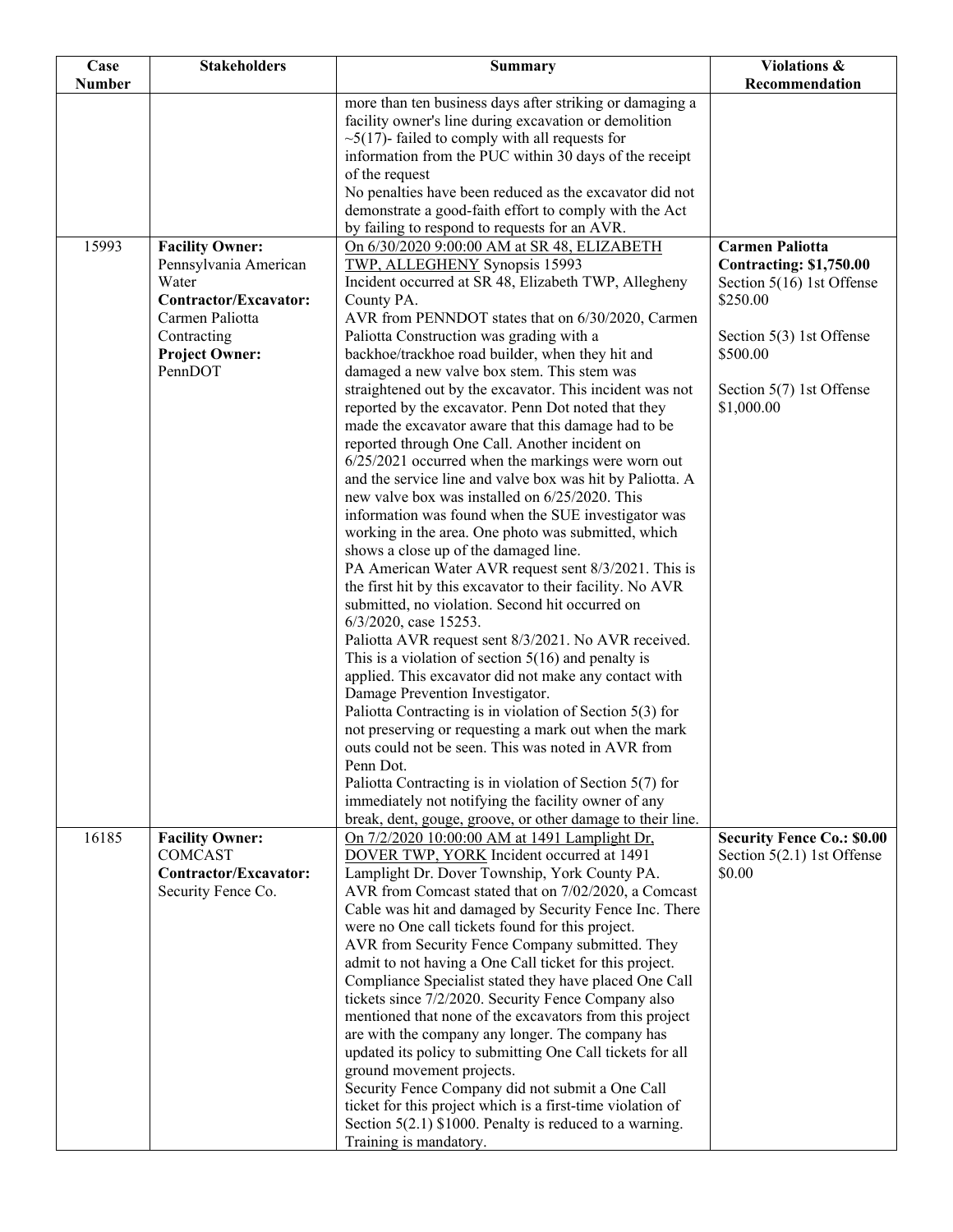| <b>Number</b><br>16770<br><b>Facility Owner: PA</b><br>On 7/7/2020 11:00:00 AM at 1224 PINEWOOD DR,<br>American Water<br>MT LEBANON TWP, ALLEGHENY ~Incident<br>\$750.00<br>Contractor/Excavator:<br>occurred on 7/7/2020 at 1224 Pinewood Drive, near<br>Firwood Drive and Maplewood Drive, Mt. Lebanon<br>M. OHerron Company<br>\$250.00<br><b>Project Owner: Peoples</b><br>Twp., Allegheny County.<br>Gas | Recommendation<br><b>M. OHerron Company:</b> |
|---------------------------------------------------------------------------------------------------------------------------------------------------------------------------------------------------------------------------------------------------------------------------------------------------------------------------------------------------------------------------------------------------------------|----------------------------------------------|
|                                                                                                                                                                                                                                                                                                                                                                                                               |                                              |
|                                                                                                                                                                                                                                                                                                                                                                                                               |                                              |
|                                                                                                                                                                                                                                                                                                                                                                                                               | Section 5(16) 1st Offense                    |
|                                                                                                                                                                                                                                                                                                                                                                                                               |                                              |
|                                                                                                                                                                                                                                                                                                                                                                                                               |                                              |
|                                                                                                                                                                                                                                                                                                                                                                                                               | Section $5(17)$ 1st Offense                  |
| <b>Other:</b> Verizon<br>\$250.00<br>PA American Water submitted an AVR stating,                                                                                                                                                                                                                                                                                                                              |                                              |
| "M'Oherron was installing gas main for People's Gas and                                                                                                                                                                                                                                                                                                                                                       |                                              |
| had 1 call their work area 1134 to 1220 Pinewood Dr.,<br>and stated work area was 950'. The locator marked what<br>\$250.00                                                                                                                                                                                                                                                                                   | Section 5(2.2) 1st Offense                   |
| was identified on the 1 call. Contractor dug outisde of                                                                                                                                                                                                                                                                                                                                                       |                                              |
| the information that was provided on ticket and as a                                                                                                                                                                                                                                                                                                                                                          | Peoples Gas: \$500.00                        |
| result hit water service at 1224 Pinewood which was past                                                                                                                                                                                                                                                                                                                                                      | Section 4(2) 1st Offense                     |
| 1220. Contractor lawful dig dates were 07/06/20 to<br>\$500.00                                                                                                                                                                                                                                                                                                                                                |                                              |
| 07/14/20 but People's Gas design ticket was not due until                                                                                                                                                                                                                                                                                                                                                     |                                              |
| $07/13/20$ and stated work area to be 1060'."                                                                                                                                                                                                                                                                                                                                                                 | Section 4(2) 1st Offense                     |
| \$0.00<br>Peoples submitted an AVR stating, "M. O'Herron was                                                                                                                                                                                                                                                                                                                                                  |                                              |
| installing new gas lines for Peoples Gas on Pinewood                                                                                                                                                                                                                                                                                                                                                          | Verizon: \$3,000.00                          |
| Dr. While preparing to tie-in the new section of plastic                                                                                                                                                                                                                                                                                                                                                      | Section 2(4) Subsequent                      |
| main line pipe, it was determined that the old pipe we<br>\$1,500.00                                                                                                                                                                                                                                                                                                                                          |                                              |
| were to tie-in to was no good, so M. O'Herron noticed all                                                                                                                                                                                                                                                                                                                                                     |                                              |
| the facilities were marked and continued to strip the bad<br>main line beyond 1220Pinewood Dr. until they located                                                                                                                                                                                                                                                                                             | Section 2(4) Subsequent                      |
| \$1,500.00<br>good pipe to tie-in to which happen to be approximately                                                                                                                                                                                                                                                                                                                                         |                                              |
| 20' beyond the property line of 1220 Pinewood Dr. The                                                                                                                                                                                                                                                                                                                                                         |                                              |
| water service line for 1224 Pinewood Dr. was marked                                                                                                                                                                                                                                                                                                                                                           |                                              |
| per M. O'Herron, and the crew that struck the line did                                                                                                                                                                                                                                                                                                                                                        |                                              |
| not make management aware of the damage the day it                                                                                                                                                                                                                                                                                                                                                            |                                              |
| occurred; therefore, Peoples Gas was not made aware as                                                                                                                                                                                                                                                                                                                                                        |                                              |
| well until we received notification requesting an AVR<br>for this damaged water service line."                                                                                                                                                                                                                                                                                                                |                                              |
|                                                                                                                                                                                                                                                                                                                                                                                                               |                                              |
| An AVR request letter was sent to M. O'Herron on                                                                                                                                                                                                                                                                                                                                                              |                                              |
| 7/23/2021 to submit an AVR and one has not been                                                                                                                                                                                                                                                                                                                                                               |                                              |
| received. A violation of $5(16)$ - failing to submit a report                                                                                                                                                                                                                                                                                                                                                 |                                              |
| of an alleged violation to the commission through the                                                                                                                                                                                                                                                                                                                                                         |                                              |
| One Call System not more than ten business days after<br>striking or damaging a facility owner's line during                                                                                                                                                                                                                                                                                                  |                                              |
| excavation or demolition is recommended for failing to                                                                                                                                                                                                                                                                                                                                                        |                                              |
| submit an AVR and a violation of $5(17)$ - failed to                                                                                                                                                                                                                                                                                                                                                          |                                              |
| comply with all requests for information from the PUC                                                                                                                                                                                                                                                                                                                                                         |                                              |
| within 30 days of the receipt of the request is                                                                                                                                                                                                                                                                                                                                                               |                                              |
| recommended after a letter was sent requesting the AVR.                                                                                                                                                                                                                                                                                                                                                       |                                              |
| Penalties have not been reduced for the excavator<br>because they failed to demonstrate a good-faith effort to                                                                                                                                                                                                                                                                                                |                                              |
| comply with the Act by failing to file an AVR after one                                                                                                                                                                                                                                                                                                                                                       |                                              |
| was requested. Education is mandatory.                                                                                                                                                                                                                                                                                                                                                                        |                                              |
|                                                                                                                                                                                                                                                                                                                                                                                                               |                                              |
| Design Ticket #20201782143 was placed on 6/26/2020.                                                                                                                                                                                                                                                                                                                                                           |                                              |
| Response due date was 7/13/2020. Verizon did not                                                                                                                                                                                                                                                                                                                                                              |                                              |
| respond to the notification. A violation of $2(4)$ -failed to<br>respond to a Designer's request for information within                                                                                                                                                                                                                                                                                       |                                              |
| 10 business days is recommended.                                                                                                                                                                                                                                                                                                                                                                              |                                              |
|                                                                                                                                                                                                                                                                                                                                                                                                               |                                              |
| Design Ticket #20201781826 was placed on 6/26/2020.                                                                                                                                                                                                                                                                                                                                                           |                                              |
| Response due date was 7/13/2020. Verizon did not                                                                                                                                                                                                                                                                                                                                                              |                                              |
| respond to the notification. A violation of $2(4)$ -failed to                                                                                                                                                                                                                                                                                                                                                 |                                              |
| respond to a Designer's request for information within<br>10 business days is recommended.                                                                                                                                                                                                                                                                                                                    |                                              |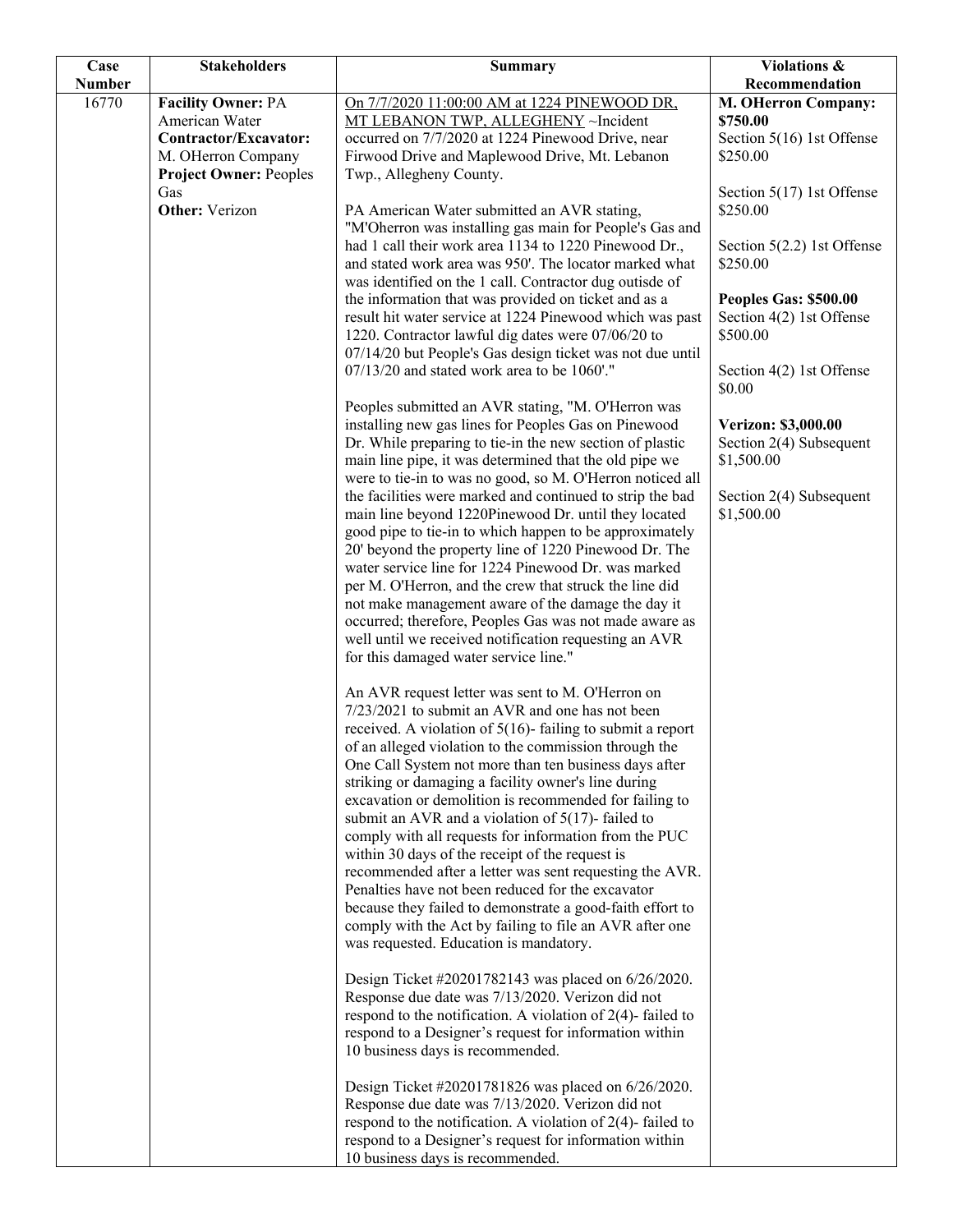| Case          | <b>Stakeholders</b> | <b>Summary</b>                                                                                                                                                                                                                                                                                                                                                                                                                                                                                                                                                                | Violations &   |
|---------------|---------------------|-------------------------------------------------------------------------------------------------------------------------------------------------------------------------------------------------------------------------------------------------------------------------------------------------------------------------------------------------------------------------------------------------------------------------------------------------------------------------------------------------------------------------------------------------------------------------------|----------------|
| <b>Number</b> |                     |                                                                                                                                                                                                                                                                                                                                                                                                                                                                                                                                                                               | Recommendation |
|               |                     | One Call ticket $\# 20201811000$ was placed on<br>6/29/2020. This was not between the parameters outlined<br>in the Law of not less than ten not more than ninety<br>business days of the Design Ticket(s) placed on<br>$6/26/2020$ . Two counts of violation 4(2)-failed to<br>request the line and facility information prescribed by<br>section 2(4) from the One Call System not less than ten<br>nor more than ninety business days before final design is<br>to be completed is recommended against Peoples Gas<br>with a penalty for only one violation.               |                |
|               |                     | The ticket indicated M. O'Herron would be working<br>from 1134 up to house 1220 on Pinewood Drive. It was<br>a stated the extent of excavation of 950 feet on the ticket;<br>however, the measurement is approximately 1500 feet,<br>which is more than the standard ticket of 1000 feet<br>(shown in attached photo). A violation of $5(3.1)$ - scope<br>of project exceeds maximum area of a routine ticket is<br>recommended against M. O'Herron.                                                                                                                          |                |
|               |                     | The damage occurred at 1224 Pinewood Drive, which is<br>outside of the One Call ticket parameters of working up<br>to house 1220 on Pinewood Drive. A violation of $5(2.2)$ -<br>failed to provide the One Call System with exact<br>information to identify the worksite so that facility<br>owners might provide indications of their lines is<br>recommended with education in lieu of the monetary<br>penalty.                                                                                                                                                            |                |
|               |                     | Violations:                                                                                                                                                                                                                                                                                                                                                                                                                                                                                                                                                                   |                |
|               |                     | Peoples:<br>$\sim$ 4(2)-failed to request the line and facility information<br>prescribed by section 2(4) from the One Call System not<br>less than ten nor more than ninety business days before<br>final design is to be completed for ticket $\#20201782143$<br>$\sim$ 4(2)-failed to request the line and facility information<br>prescribed by section 2(4) from the One Call System not<br>less than ten nor more than ninety business days before<br>final design is to be completed for ticket $\#20201781826$                                                        |                |
|               |                     | M. O'Herron-<br>$\sim$ 5(2.2)- failed to provide the One Call System with<br>exact information to identify the worksite so that facility<br>owners might provide indications of their lines.<br>$\sim$ 5(16)-failing to submit a report of an alleged violation<br>to the commission through the One Call System not<br>more than ten business days after striking or damaging a<br>facility owner's line during excavation or demolition<br>$\sim$ 5(17)- failed to comply with all requests for<br>information from the PUC within 30 days of the receipt<br>of the request |                |
|               |                     | Verizon-<br>$\sim$ 2(4)-failed to respond to a Designer's request for<br>information within 10 business days for ticket<br>#20201782143                                                                                                                                                                                                                                                                                                                                                                                                                                       |                |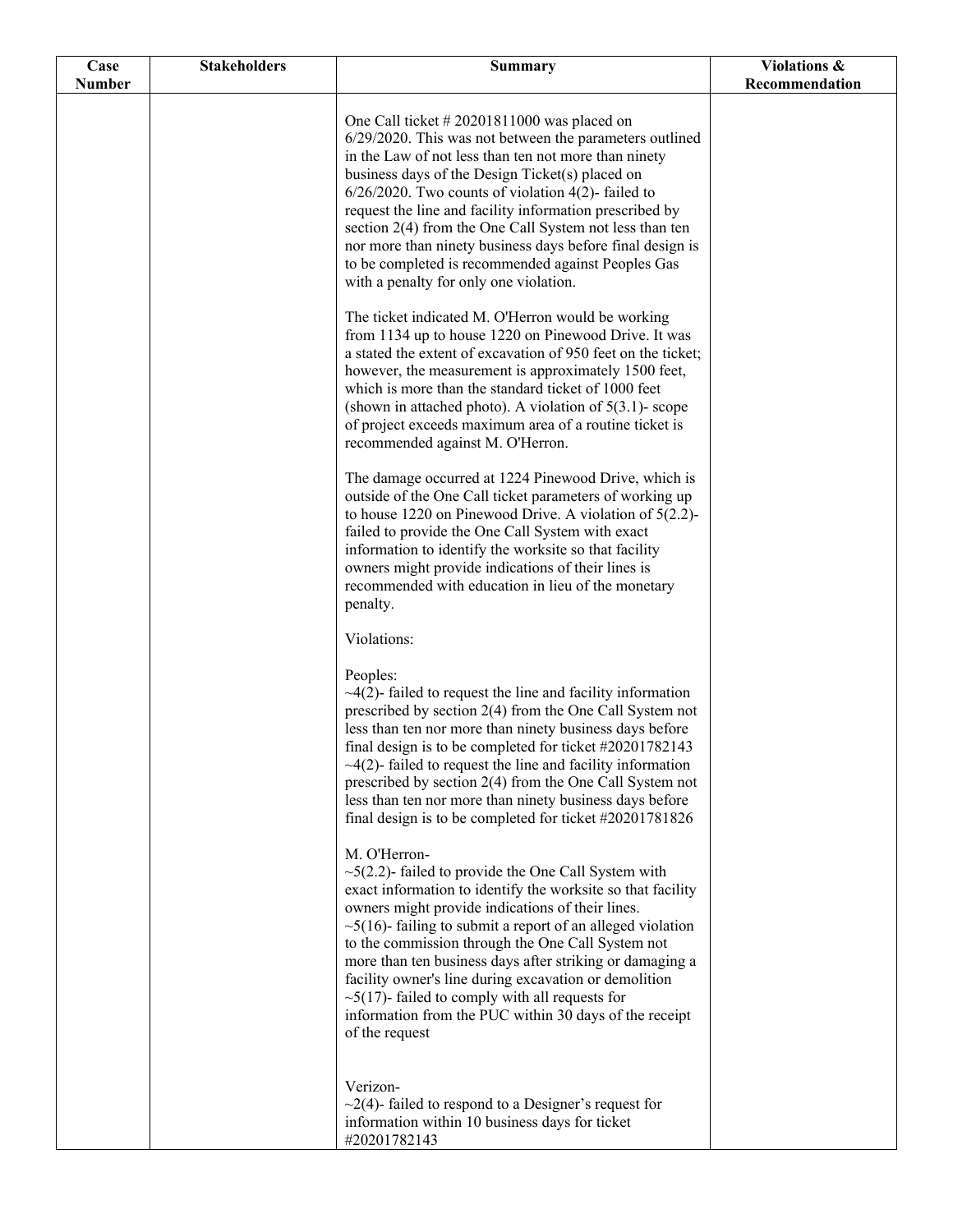| Case<br><b>Number</b> | <b>Stakeholders</b>                                                                                                                                    | <b>Summary</b>                                                                                                                                                                                                                                                                                                                                                                                                                                                                                                                                                                                                                                                                                                                                                                                                                                                                                                                                                                                                                                                                                                                                                                                                                                                                                                                                                                                                                                                                                                          | Violations &<br>Recommendation                              |
|-----------------------|--------------------------------------------------------------------------------------------------------------------------------------------------------|-------------------------------------------------------------------------------------------------------------------------------------------------------------------------------------------------------------------------------------------------------------------------------------------------------------------------------------------------------------------------------------------------------------------------------------------------------------------------------------------------------------------------------------------------------------------------------------------------------------------------------------------------------------------------------------------------------------------------------------------------------------------------------------------------------------------------------------------------------------------------------------------------------------------------------------------------------------------------------------------------------------------------------------------------------------------------------------------------------------------------------------------------------------------------------------------------------------------------------------------------------------------------------------------------------------------------------------------------------------------------------------------------------------------------------------------------------------------------------------------------------------------------|-------------------------------------------------------------|
|                       |                                                                                                                                                        | $\sim$ 2(4)-failed to respond to a Designer's request for<br>information within 10 business days for ticket<br>#20201781826                                                                                                                                                                                                                                                                                                                                                                                                                                                                                                                                                                                                                                                                                                                                                                                                                                                                                                                                                                                                                                                                                                                                                                                                                                                                                                                                                                                             |                                                             |
| 16541                 | <b>Facility Owner: PECO</b><br>Contractor/Excavator:<br>Homeowner                                                                                      | On 7/8/2020 4:00:00 PM at 1285 CLEARBROOK RD,<br>WEST WHITELAND TWP, CHESTER ~incident<br>occurred on 7/8/2020 at 1285 Clearbrook Road, near<br>Country Lane and Boot Road, West Whiteland<br>Township, Chester County.<br>PECO submitted an AVR stating, "Homeowner<br>XXXXX using an auger hit a unmarked one (1) inch<br>high pressure plastic gas main. No PA1 Call prior to<br>digging." A violation of $5(2.1)$ - homeowner failed to<br>submit a location request to One Call within the correct<br>timeframe is recommended.<br>Violations:<br>Homeowner-<br>$\sim$ 5(2.1)- homeowner failed to submit a location request                                                                                                                                                                                                                                                                                                                                                                                                                                                                                                                                                                                                                                                                                                                                                                                                                                                                                       | Homeowner: \$0.00<br>Section $5(2.1)$ 1st Offense<br>\$0.00 |
| 16421                 | <b>Facility Owner: PPL</b><br><b>Electric Utilities</b><br>Contractor/Excavator:<br>Frank Henry and Son<br>Construction<br><b>Project Owner: Peter</b> | to One Call within the correct timeframe.<br>On 7/13/2020 4:00:00 PM at 155 Jermyn Drive,<br>WAVERLY TWP, LACKAWANNA ~Incident<br>occurred on 7/13/2020, at 155 Jermyn Drive, near<br>Winter Rues, in Waverly Township, Lackawanna<br>County.                                                                                                                                                                                                                                                                                                                                                                                                                                                                                                                                                                                                                                                                                                                                                                                                                                                                                                                                                                                                                                                                                                                                                                                                                                                                           |                                                             |
|                       | Thomas                                                                                                                                                 | PPL submitted an AVR that stated, "On Monday,<br>7/13/2020 at approximately 1600 a non-PPL contractor<br>from Frank Henry and Son Construction contacted an<br>unmarked underground service cable while hand digging<br>for a building addition at 155 Jermyn Drive, Waverly<br>Township, Lackawanna County. There were no reported<br>injuries. One customer was removed from service to<br>affect repairs. The excavator did not make a PA One<br>Call for the work being performed. PPL Public Safety<br>determined that the contractor admitted that he was<br>aware of the proximity of the electric line by evidence of<br>a gray PVC conduit on the side of the structure. The<br>contractor had exposed a four inch diameter, black Cor<br>Flo conduit along the foundation of the structure and<br>mistook it to be a drainage pipe. Mr. Henry stated he<br>pierced the pipe with a shovel and water gushed from the<br>puncture, further convincing him that it was drainage.<br>He then attempted to sever the Cor Flo with his shovel,<br>cutting into the energized service within and causing an<br>arc. At this point Mr. Henry abandoned the excavation.<br>The homeowner then called PPL to report the issue."<br>Photos were submitted with the AVR.<br>Although a safety issue, and we definitely encourage a<br>notification to the One Call center, by PPL's own<br>admission in the AVR, hand tools were used and that is<br>not a violation of Act 50. No violations of Act 50 are<br>warranted. |                                                             |
| 17392                 | <b>Facility Owner: PECO</b><br>Contractor/Excavator:<br>Sanchez Concrete<br>Contractor                                                                 | On 7/29/2020 1:00:00 PM at 706 BUTTONWOOD,<br>NORRISTOWN BORO, MONTGOMERY ~Incident<br>occurred on 7/29/2020 at 706 Buttonwood, near Oak                                                                                                                                                                                                                                                                                                                                                                                                                                                                                                                                                                                                                                                                                                                                                                                                                                                                                                                                                                                                                                                                                                                                                                                                                                                                                                                                                                                |                                                             |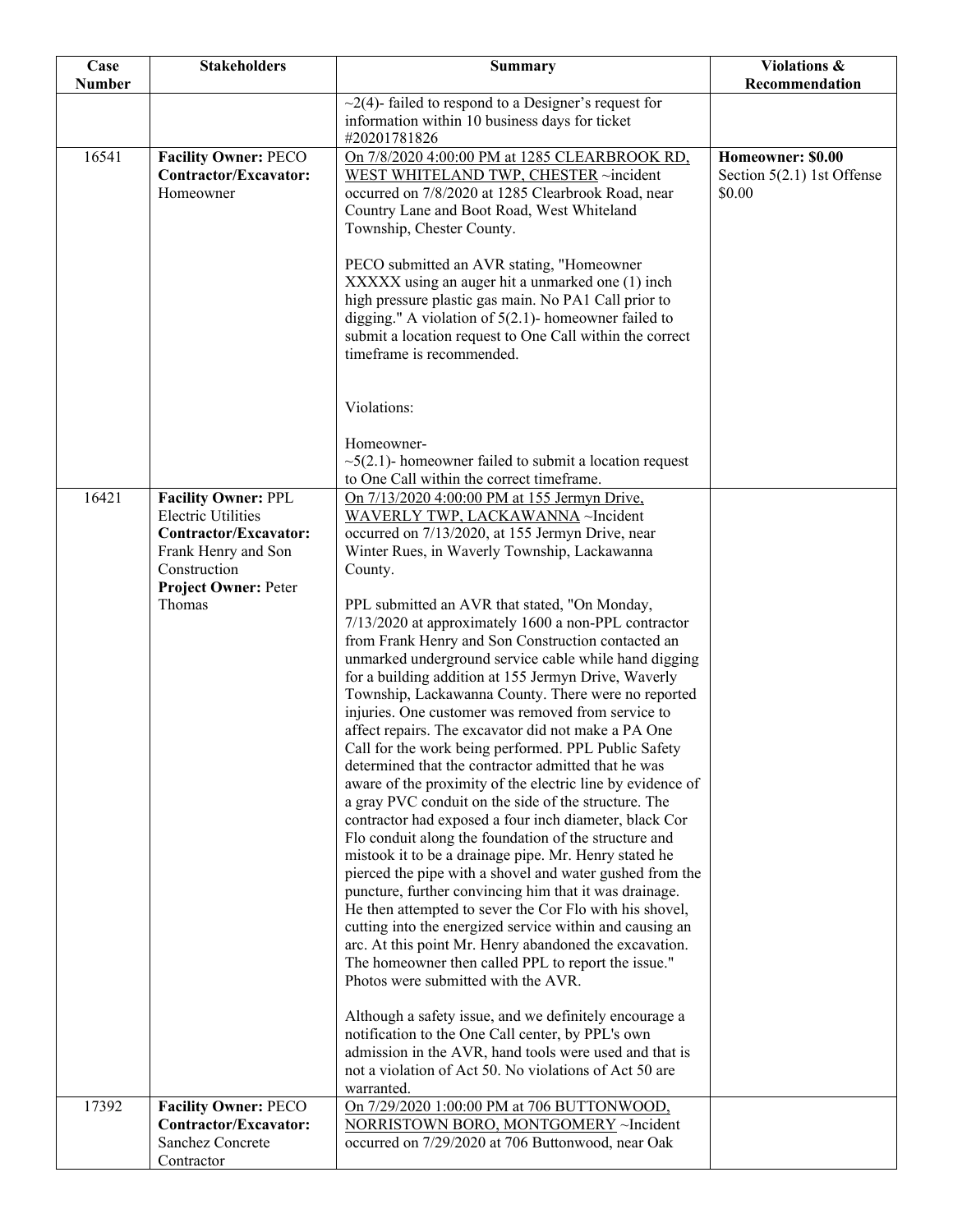| Case          | <b>Stakeholders</b>                                 | <b>Summary</b>                                                                                          | Violations &                       |
|---------------|-----------------------------------------------------|---------------------------------------------------------------------------------------------------------|------------------------------------|
| <b>Number</b> |                                                     |                                                                                                         | Recommendation                     |
|               |                                                     | Street and Elm Street, Norristown Borough,                                                              |                                    |
|               |                                                     | Montgomery County.                                                                                      |                                    |
|               |                                                     |                                                                                                         |                                    |
|               |                                                     | PECO submitted an AVR stating, "On 07/29/2020 at                                                        |                                    |
|               |                                                     | approximately 1331 hrs, Sanchez Construction (xxx-                                                      |                                    |
|               |                                                     | xxx-xxxx) was installing a sidewalk and upon removing                                                   |                                    |
|               |                                                     | a curb pin realized they had struck the 1" plastic gas                                                  |                                    |
|               |                                                     | service feeding this property. No pa-one call prior to                                                  |                                    |
|               |                                                     | digging. One customer was affected and there were no                                                    |                                    |
|               |                                                     | injuries." One Call notated Sanchez Construction has not                                                |                                    |
|               |                                                     | placed one call notifications in the past.                                                              |                                    |
|               |                                                     | Act 50 has not been violated. No indication of                                                          |                                    |
|               |                                                     |                                                                                                         |                                    |
|               |                                                     | mechanized equipment was utilized.                                                                      |                                    |
| 18038         | <b>Facility Owner:</b><br><b>COLUMBIA GAS OF PA</b> | On 8/21/2020 5:41:00 PM at 3305 EASTERN BLVD,                                                           | Homeowner: \$0.00                  |
|               |                                                     | SPRINGETTSBURY TWP, YORK The incident                                                                   | Section $5(2.1)$ 1st Offense       |
|               | - EAST                                              | occurred on Friday, August 21, 2020, at 3305 Eastern                                                    | \$0.00                             |
|               | Contractor/Excavator:<br>Homeowner                  | Blvd., in Springettsbury Township, York County.                                                         |                                    |
|               |                                                     |                                                                                                         | Section 5(8) 1st Offense<br>\$0.00 |
|               |                                                     | Columbia Gas submitted an Alleged Violation Report<br>(AVR) stating, "Homeowner was using an auger they |                                    |
|               |                                                     | had rented to dig holes for fence posts when they hit a 1-                                              | Section 5(16) 1st Offense          |
|               |                                                     | inch plastic gas service line. Homeowner failed to call                                                 | \$0.00                             |
|               |                                                     | 811 before digging." Columbia Gas submitted pictures                                                    |                                    |
|               |                                                     | with the AVR. Also, Columbia Gas also indicated 911                                                     |                                    |
|               |                                                     | was not called.                                                                                         |                                    |
|               |                                                     | On Monday, January 3, 2022, a letter was mailed to the                                                  |                                    |
|               |                                                     | Homeowner requesting Alleged Violation Report                                                           |                                    |
|               |                                                     | (AVR). In response to the letter, the Homeowner called                                                  |                                    |
|               |                                                     | and sent an email on Monday, January 10, 2022,                                                          |                                    |
|               |                                                     | explaining that "On August 21, 2020, my husband was                                                     |                                    |
|               |                                                     | working on a project. He was putting a fence to the yard.                                               |                                    |
|               |                                                     | By accident he hit the gas line. We called Columbia Gas                                                 |                                    |
|               |                                                     | emergence service and they came and fix it. We filed a                                                  |                                    |
|               |                                                     | claim with our Erie insurance. I have no photos or videos                                               |                                    |
|               |                                                     | because this incident was 16 month ago."                                                                |                                    |
|               |                                                     | The email is attached to the case.                                                                      |                                    |
|               |                                                     |                                                                                                         |                                    |
|               |                                                     | Homeowner is in violation of sections:                                                                  |                                    |
|               |                                                     | $5(2.1)$ - Homeowner failed to submit a location request to                                             |                                    |
|               |                                                     | One Call.                                                                                               |                                    |
|               |                                                     | 5(8)- Homeowner failed to immediately notify 911 and                                                    |                                    |
|               |                                                     | the facility owner when the damage resulted in escape of                                                |                                    |
|               |                                                     | gas.                                                                                                    |                                    |
|               |                                                     | $5(16)$ - Homeowner failed to submit an AVR within 10                                                   |                                    |
|               |                                                     | business days of striking a line.                                                                       |                                    |
|               |                                                     | Homeowner has no previous violations.                                                                   |                                    |
|               |                                                     | Recommendation for all violations: Education, warning,                                                  |                                    |
|               |                                                     | zero penalties and keep the violations.                                                                 |                                    |
| 17978         | <b>Facility Owner:</b>                              | On 9/1/2020 4:56:00 PM at 479 6th Ave, NEW                                                              | <b>Luther Construction:</b>        |
|               | PEOPLES NATURAL                                     | KENSINGTON CITY, WESTMORELAND *** since                                                                 | \$0.00                             |
|               | <b>GAS LLC</b>                                      | this case was completed, the violation for not calling 911                                              |                                    |
|               | Contractor/Excavator:                               | when a gas line was hit has been clarified to be no                                                     |                                    |
|               | Luther Construction                                 | violations can be found if someone is hand digging.                                                     |                                    |
|               | Contractor/Excavator:                               | Incident occurred on 9/01/2020 at 479 6th Ave, New                                                      |                                    |
|               | <b>MODFINISH</b>                                    | Kensington City, Westmoreland County.                                                                   |                                    |
|               |                                                     |                                                                                                         |                                    |
|               |                                                     | *Luther Construction states they are rejecting this report.                                             |                                    |
|               |                                                     | They state that they are not the excavator for this project                                             |                                    |
|               |                                                     | and named Modfinish as the excavator. They also stated                                                  |                                    |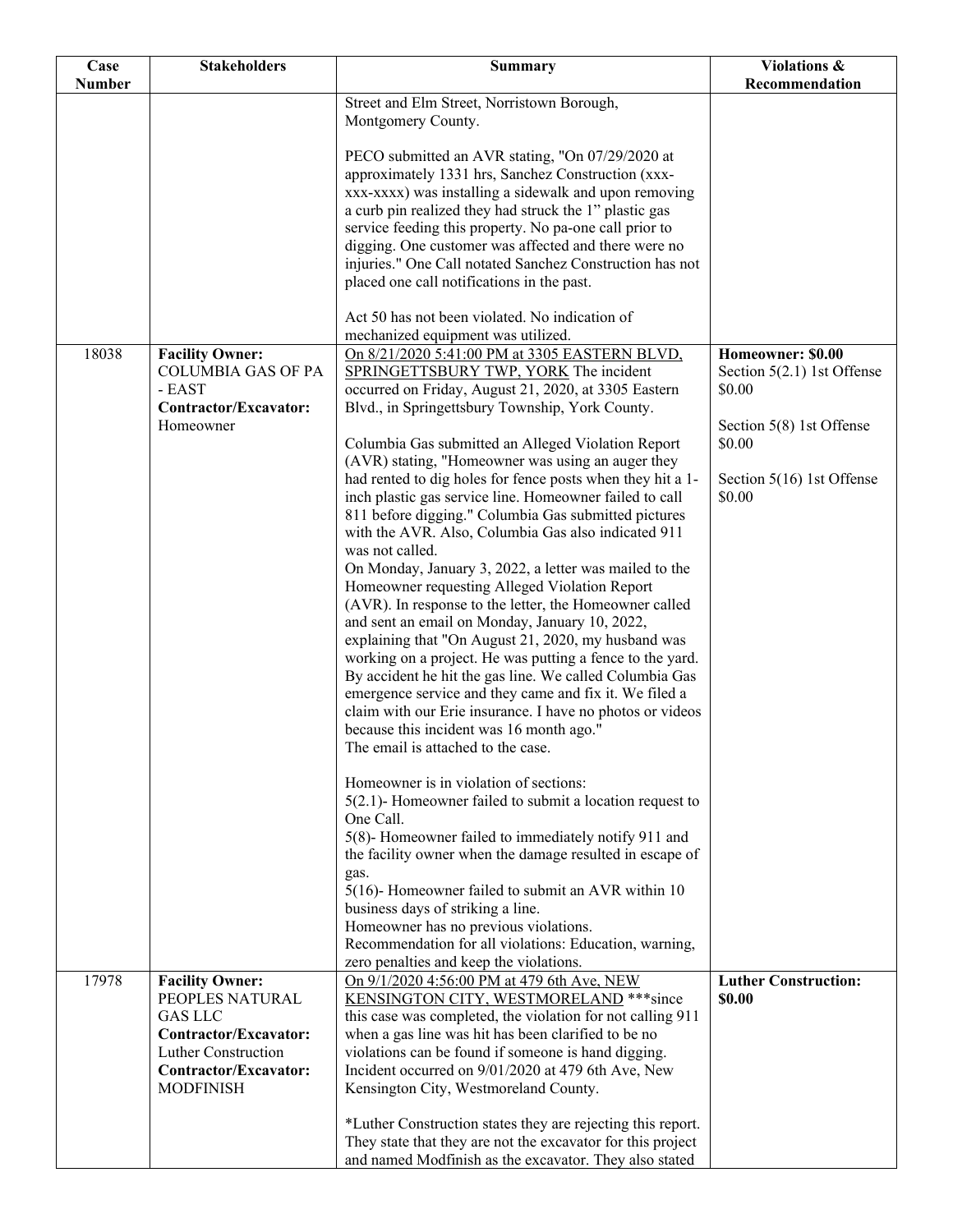| Case          | <b>Stakeholders</b> | <b>Summary</b>                                                                                                                                                                                                                                                                                                                                                                                                                                                                                                                                                                                                                                                                                                                                                                                                                                                                                                                                                                                                                                                                                                                                                                                                | Violations &   |
|---------------|---------------------|---------------------------------------------------------------------------------------------------------------------------------------------------------------------------------------------------------------------------------------------------------------------------------------------------------------------------------------------------------------------------------------------------------------------------------------------------------------------------------------------------------------------------------------------------------------------------------------------------------------------------------------------------------------------------------------------------------------------------------------------------------------------------------------------------------------------------------------------------------------------------------------------------------------------------------------------------------------------------------------------------------------------------------------------------------------------------------------------------------------------------------------------------------------------------------------------------------------|----------------|
| <b>Number</b> |                     |                                                                                                                                                                                                                                                                                                                                                                                                                                                                                                                                                                                                                                                                                                                                                                                                                                                                                                                                                                                                                                                                                                                                                                                                               | Recommendation |
|               |                     | that Modfinish left after damaging the gas line. Since<br>they are an excavator and withheld this information for<br>months, I am asking that a $5(17)$ penalty be added to<br>Luther Construction. AVR request was emailed to<br>Modfinish on 3/03/2022. All this new information was<br>received after the stakeholder review had been sent.                                                                                                                                                                                                                                                                                                                                                                                                                                                                                                                                                                                                                                                                                                                                                                                                                                                                |                |
|               |                     | Luther Construction workers were using hand tools to<br>install forms for a curb/sidewalk when they struck and<br>damaged a 4" Plastic Peoples Gas line. No One call<br>ticket was requested. 911 was not called.                                                                                                                                                                                                                                                                                                                                                                                                                                                                                                                                                                                                                                                                                                                                                                                                                                                                                                                                                                                             |                |
|               |                     | Peoples Natural Gas (PNG) states in their Alleged<br>Violation Report (AVR) that while Luther Construction<br>was installing forms for concrete work, a PNG 4" Plastic<br>Service line was damaged. There was no One Call for<br>this work. The work was done with hand tools.                                                                                                                                                                                                                                                                                                                                                                                                                                                                                                                                                                                                                                                                                                                                                                                                                                                                                                                                |                |
|               |                     | Luther Construction was mailed an AVR request letter<br>on 11/03/2021. To date, no AVR has been received. On<br>3/10/2022, after the stakeholder notice was received,<br>Luther Construction sent an email stating that they were<br>not the contractor in charge of this project where the<br>violation occurred. They stated that Modfinish was "in<br>charge "and that Modfinish did everything that was<br>necessary. Modfinish called the gas company when the<br>strike occurred but could not stay until they arrived. The<br>also state that this was an old line which was not in<br>service. Luther Construction states that they were not<br>aware that 911 was not called. Therefore, they are<br>rejecting this DPI report, as they feel it should have been<br>sent to Modfinish. They also stated that they informed<br>Modfinish of the AVR request letter that they received.<br>Modfinish was mailed an AVR request letter on<br>3/02/2022. No AVR has been received to date. Note:<br>Modfinish facebook site indicates that the work they do<br>is interior work.<br>New Excavation Emergency ticket 20202454242 was<br>called in by Peoples Gas.<br>These violations' have been removed. |                |
|               |                     | Luther Construction is in violation of Section:<br>5(8) Excavator failed to immediately notify 911. The<br>excavator did notify Peoples Gas and stayed on site until<br>they arrived. Penalty is applied. Education is mandatory.<br>5(16) Excavator failed to submit an Alleged Violation<br>Report within 10 business days of striking a line. Penalty<br>is applied.                                                                                                                                                                                                                                                                                                                                                                                                                                                                                                                                                                                                                                                                                                                                                                                                                                       |                |
|               |                     | Modfinish is in violation of Section:<br>6.1(7) project owner failed to submit an Alleged<br>Violation Report within 10 business days of a line strike.<br>The penalty is applied.                                                                                                                                                                                                                                                                                                                                                                                                                                                                                                                                                                                                                                                                                                                                                                                                                                                                                                                                                                                                                            |                |
|               |                     | Notes:<br>*Peoples Gas AVR reads that the incident occurred in<br>Allegheny County, but 479 6th Ave. New Kensington<br>City is in Westmoreland Co.<br>One Call notes that Luther Construction has placed One<br>Call notifications in the past.                                                                                                                                                                                                                                                                                                                                                                                                                                                                                                                                                                                                                                                                                                                                                                                                                                                                                                                                                               |                |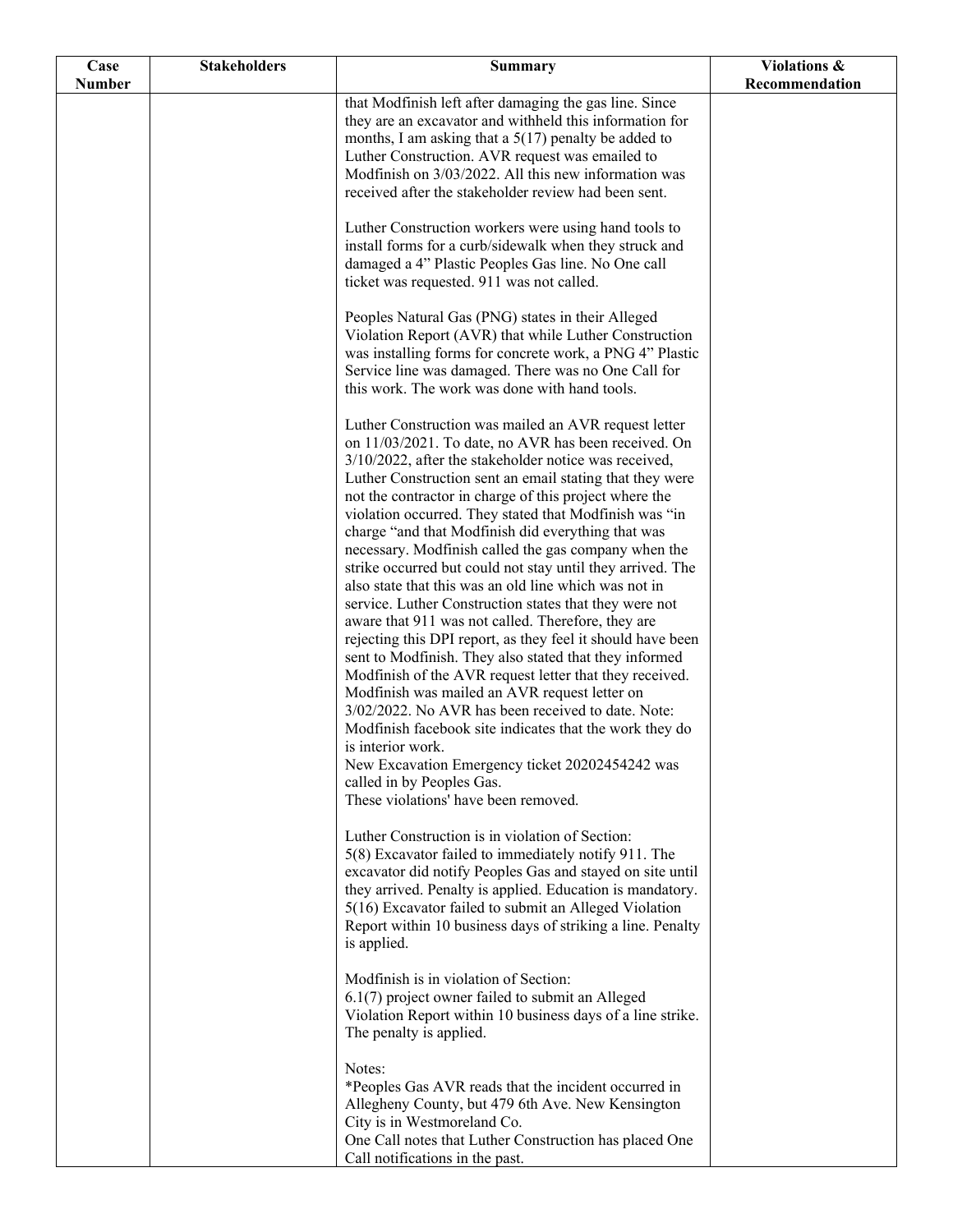| Case          | <b>Stakeholders</b>             | <b>Summary</b>                                                                                                   | Violations &                 |
|---------------|---------------------------------|------------------------------------------------------------------------------------------------------------------|------------------------------|
| <b>Number</b> |                                 |                                                                                                                  | Recommendation               |
| 18324         | <b>Facility Owner:</b>          | On 9/9/2020 7:00:00 AM at ST THOMAS ST,                                                                          | A. Folino Construction       |
|               | <b>COLUMBIA GAS</b>             | PITTSBURGH CITY, ALLEGHENY Incident occurred                                                                     | Inc.: \$500.00               |
|               | Contractor/Excavator:           | on 9/9/2020 at 7 a.m. at St. Thomas Street, Pittsburgh                                                           | Section $5(2.2)$ 1st Offense |
|               | A. Folino Construction          | City, Allegheny Co.                                                                                              | \$250.00                     |
|               | Inc.                            |                                                                                                                  |                              |
|               | <b>Project Owner:</b>           | An old gas service stub was damaged while A. Folino                                                              | Section $5(13)$ 1st Offense  |
|               | PITTSBURGH WATER                | Construction was installing water service to 2604 S. 18th                                                        | \$250.00                     |
|               | & SEWER AUTHORITY               | St.                                                                                                              |                              |
|               | <b>THE</b>                      |                                                                                                                  | JOHNSON, MIRMIRAN            |
|               | Designer: BUCHART               | AVR from Columbia Gas stated that an old gas service                                                             | <b>AND THOMPSON</b>          |
|               | <b>HORN</b>                     | stub was damaged, while A. Folino Construction was                                                               | (JMT): \$0.00                |
|               | Designer: Collective<br>Efforts | installing water service to the rear of 2604 S. 18th St.<br>which is located around the corner from St. Thomas   |                              |
|               | Designer: JOHNSON,              | Street. Knowledge of this is important, because on                                                               |                              |
|               | MIRMIRAN AND                    | 12/22/2020 AVR was received from Columbia Gas                                                                    | Peoples Gas: \$0.00          |
|               | THOMPSON (JMT)                  | stating that they located an unauthorized repair to a                                                            |                              |
|               | <b>Other: Peoples Gas</b>       | damaged gas line in this area. See Case 21324. In                                                                |                              |
|               |                                 | 9/03/2021 it was verified that this was a Peoples gas line.                                                      |                              |
|               |                                 |                                                                                                                  |                              |
|               |                                 | AVR from A. Folino states that work site was in ward 17                                                          |                              |
|               |                                 | on St Thomas St. they were digging through asphalt                                                               |                              |
|               |                                 | when the operator struck an unmarked gas line. The                                                               |                              |
|               |                                 | markings were 16 ft away. Pictures are included.                                                                 |                              |
|               |                                 |                                                                                                                  |                              |
|               |                                 | AVR from Pittsburgh Water and Sewer states that the                                                              |                              |
|               |                                 | gas line markings were 16" away.                                                                                 |                              |
|               |                                 |                                                                                                                  |                              |
|               |                                 | AVR received from Peoples Gas states that a call was                                                             |                              |
|               |                                 | received from a customer who resides at 52 Sharon St.                                                            |                              |
|               |                                 | reporting a gas smell. Peoples Gas serviceman made sure                                                          |                              |
|               |                                 | area was safe, checked the maps and there was no                                                                 |                              |
|               |                                 | information about a main line running the block of St.<br>Thomas Street. Columbia Gas was informed that this     |                              |
|               |                                 | was their line, but it turned out to be an area that both                                                        |                              |
|               |                                 | Companies shared gas lines, Peoples Gas was not                                                                  |                              |
|               |                                 | notified that this was indeed their line. On 8/31/21 the                                                         |                              |
|               |                                 | PUC directed the line to be dug up and verified that this                                                        |                              |
|               |                                 | line is now retired. It was retired on 10/07/2021, when                                                          |                              |
|               |                                 | A. Folino hit the saddle on the main and damaged the                                                             |                              |
|               |                                 | line. See AVR2020OCT300017.                                                                                      |                              |
|               |                                 |                                                                                                                  |                              |
|               |                                 | Update excavation ticket 20202453774 and                                                                         |                              |
|               |                                 | 20202342267 read that area was marked in white and                                                               |                              |
|               |                                 | requested the sidewalks and public area between East                                                             |                              |
|               |                                 | Warrington St and Angelo St. marked. The area where                                                              |                              |
|               |                                 | the damage occurred was at 2604 South 18th St. Pictures                                                          |                              |
|               |                                 | submitted show the dig area to be off the road by many                                                           |                              |
|               |                                 | feet. This looks to be out of the ticket requested area.                                                         |                              |
|               |                                 | Pictures show the area on the side of a small building.                                                          |                              |
|               |                                 | See PIC Columbia Gas IMG_1014.                                                                                   |                              |
|               |                                 |                                                                                                                  |                              |
|               |                                 |                                                                                                                  |                              |
|               |                                 | A. Folino is in violation of section $5(2.2)$ for failing to                                                     |                              |
|               |                                 | provide exact information to identify the worksite.<br>A. Folino is in violation of Section $5(13)$ for changing |                              |
|               |                                 | the location, scope, or duration of a proposed excavation                                                        |                              |
|               |                                 | without notifying the One Call System. Penalty is                                                                |                              |
|               |                                 | applied. There was an old preliminary design ticket                                                              |                              |
|               |                                 | 20191293094 which diagramed this little section, but                                                             |                              |
|               |                                 | this information was not on the Routine ticket. No                                                               |                              |
|               |                                 |                                                                                                                  |                              |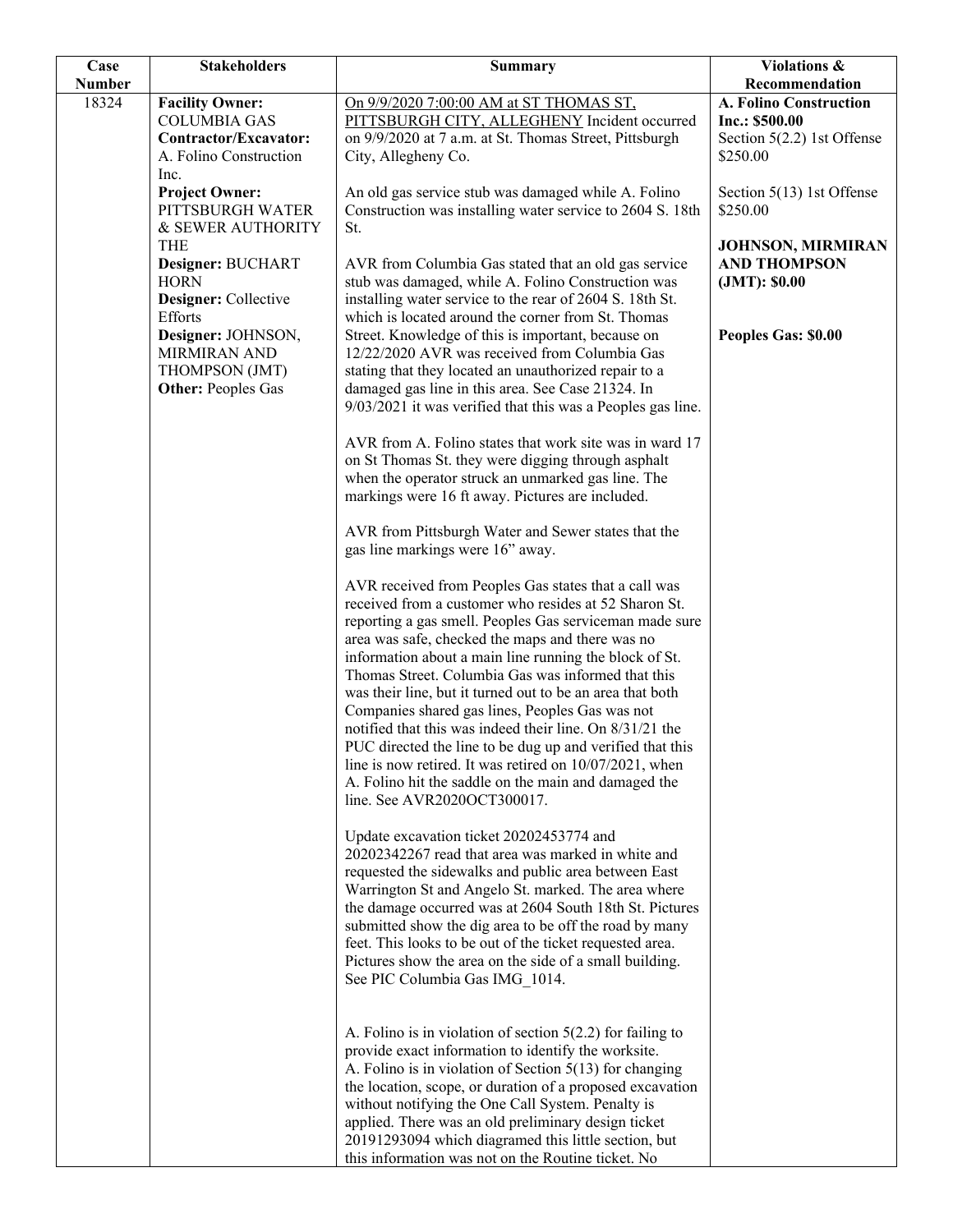| Case          | <b>Stakeholders</b> | Summary                                                                                                        | Violations &   |
|---------------|---------------------|----------------------------------------------------------------------------------------------------------------|----------------|
| <b>Number</b> |                     |                                                                                                                | Recommendation |
|               |                     | Complex Project Ticket nor meeting has been provided.                                                          |                |
|               |                     | Email sent on 5/26/2021 to PWSA to clarify projects<br>involving Water main replacements and work done by      |                |
|               |                     | A. Folino and any designers for this project.                                                                  |                |
|               |                     |                                                                                                                |                |
|               |                     |                                                                                                                |                |
|               |                     |                                                                                                                |                |
|               |                     | *********                                                                                                      |                |
|               |                     | AVR was requested on 3/30/2021 from Designer                                                                   |                |
|               |                     | Johnson Mirmiran and Thompson (JMT) listed on ticket                                                           |                |
|               |                     | 20201050368. JMT verified that although they did have                                                          |                |
|               |                     | a design in this area, their phase of the project was after                                                    |                |
|               |                     | this line strike. No violation found.                                                                          |                |
|               |                     |                                                                                                                |                |
|               |                     | *This excavation was part of a Complex project for<br>Pittsburgh Water and Sewer that is listed in case 17209. |                |
|               |                     | Determination for this was that ticket #20191293094                                                            |                |
|               |                     | was submitted with the AVR from A Folino. Violations                                                           |                |
|               |                     | and penalties are listed in case 17209. There was no                                                           |                |
|               |                     | Complex Project meeting ticket, no final design ticket                                                         |                |
|               |                     | found, nor has A. Folino provided a Complex Project                                                            |                |
|               |                     | meeting sign in sheet. Verification of the projects cost is                                                    |                |
|               |                     | over \$400,000.00 provided in AVR's from the designer<br>Johnson, Mirmiran and Thompson (JMT). This is an      |                |
|               |                     | ongoing project. As more tickets are discovered, they are                                                      |                |
|               |                     | presented in the individual cases.                                                                             |                |
|               |                     | Notes:                                                                                                         |                |
|               |                     | *Three AVR's were received, all noting a different Gas                                                         |                |
|               |                     | Company. AVR was received from Columbia Gas,                                                                   |                |
|               |                     | stating that this was their line. A. Folino had listed<br>Equitable Gas, which is now Peoples Gas. Peoples Gas |                |
|               |                     | stated it was not their line that was damaged. The end                                                         |                |
|               |                     | result is that this was a People's gas line.                                                                   |                |
|               |                     |                                                                                                                |                |
|               |                     | **Emergency ticket 20202531098 lists incident at 19 St.                                                        |                |
|               |                     | Thomas St, but AVR from Columbia Gas states that the                                                           |                |
|               |                     | damage was on 2604 South 18th St. The photos that<br>Columbia Gas provided show the exact area to be 199       |                |
|               |                     | Angelo St. with a search in Google. This is next door to                                                       |                |
|               |                     | 2604 South 18th St. ST Thomas touches this corner.                                                             |                |
|               |                     |                                                                                                                |                |
|               |                     | Overview of Complex Project Designers:                                                                         |                |
|               |                     | The Pittsburgh Water and Sewer Complex Project had                                                             |                |
|               |                     | three designers: each one designed different parts of the                                                      |                |
|               |                     | project. In an email Johnson, Miriman and Thompson,                                                            |                |
|               |                     | was awarded the project by PWSA to be the project                                                              |                |
|               |                     | manager, designer, subsurface utility engineering and                                                          |                |
|               |                     | Bid and Construction phase services for the 2020 Small<br>Diameter Sewer Rehabilitation Project. Buchart Horn  |                |
|               |                     | (BH) completed the design for various sections of aging                                                        |                |
|               |                     | and or undersized water mains scattered through several                                                        |                |
|               |                     | Pittsburgh Neighborhoods. BH has only been retained to                                                         |                |
|               |                     | answer design related questions- during construction if                                                        |                |
|               |                     | they arise. Collective Efforts was a sub consultant to BH.                                                     |                |
|               |                     | Most, maybe all of the One call design notifications                                                           |                |
|               |                     | were requested by Collective efforts. Collective Efforts<br>was "let go due to funding" back in July of 2019.  |                |
|               |                     | Buchart Horn wrote a detailed letter of how they are                                                           |                |
|               |                     |                                                                                                                |                |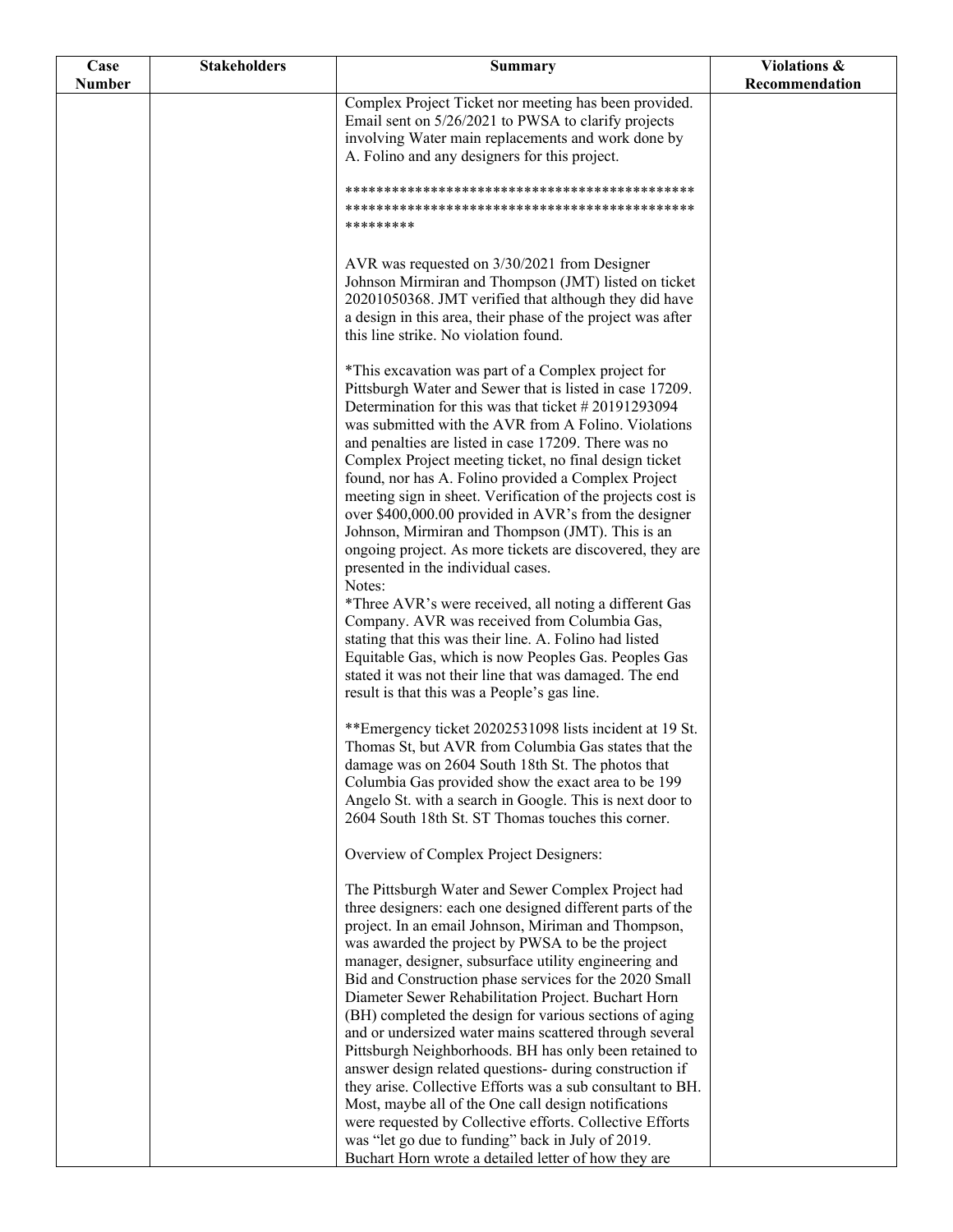| Case          | <b>Stakeholders</b>          | <b>Summary</b>                                                                                                | Violations &                |
|---------------|------------------------------|---------------------------------------------------------------------------------------------------------------|-----------------------------|
| <b>Number</b> |                              |                                                                                                               | Recommendation              |
|               |                              | involved in this project. No AVR requested from<br>Buchart Horn nor Effective Efforts since they have         |                             |
|               |                              | submitted clear evidence of their rolls in this project and                                                   |                             |
|               |                              | have not been involved since 2019. They state that                                                            |                             |
|               |                              | PWSA decided not to pothole due to time and financial                                                         |                             |
|               |                              | constraints. See Buchart Horn Inc summary.                                                                    |                             |
| 18269         | <b>Facility Owner: PECO</b>  | On 9/9/2020 2:00:00 PM at 301 CHURCH ST,                                                                      | H. W. Munz Plumbing &       |
|               | <b>ENERGY</b>                | ROYERSFORD BORO, MONTGOMERY The incident                                                                      | <b>Heating: \$1,250.00</b>  |
|               | Contractor/Excavator:        | occurred on Wednesday, September 9, 2020, at 304                                                              | Section 5(2.1) 1st Offense  |
|               | H. W. Munz Plumbing &        | Church Street, in Royersford Borough, Montgomery                                                              | \$1,000.00                  |
|               | Heating                      | County, where a gas line was damaged.<br>PECO Energy stated that, H. W. Munz Plumbing &                       | Section 5(16) 1st Offense   |
|               |                              | Heating, Inc. was repairing a water service line without                                                      | \$250.00                    |
|               |                              | an excavation ticket, because it was assumed the old and                                                      |                             |
|               |                              | faded makes were accurate, and during the excavation a                                                        |                             |
|               |                              | 2-inch plastic gas main line was damaged. The fire                                                            |                             |
|               |                              | department responded, the roadway was blocked, and the                                                        |                             |
|               |                              | area was made safe. PECO called in a New Excavation                                                           |                             |
|               |                              | Emergency ticket (20202533400) to repair the gas leak.                                                        |                             |
|               |                              | PECO did not provide pictures.                                                                                |                             |
|               |                              | On PECO's Alleged Violation Report (AVR), the PA                                                              |                             |
|               |                              | One Call Compliance Coordinator commented, there are                                                          |                             |
|               |                              | no records of H. W. Munz Plumbing & Heating placing                                                           |                             |
|               |                              | one calls in the past.                                                                                        |                             |
|               |                              |                                                                                                               |                             |
|               |                              | On Wednesday, August 4, 2021, a letter was mailed to                                                          |                             |
|               |                              | H. W. Munz Plumbing & Heating requesting an AVR.                                                              |                             |
|               |                              | There was no response to the letter and no AVR was                                                            |                             |
|               |                              | submitted.                                                                                                    |                             |
|               |                              | *H. W. Munz Plumbing & Heating is in violation of                                                             |                             |
|               |                              | sections:                                                                                                     |                             |
|               |                              | $5(2.1)$ Excavator failed to submit a location request to                                                     |                             |
|               |                              | One Call.                                                                                                     |                             |
|               |                              | 5(16) Failed to submit an Alleged Violation Report                                                            |                             |
|               |                              | within 10 business days of striking a line                                                                    |                             |
|               |                              | Penalties were upheld as the excavator failed to show a                                                       |                             |
|               |                              | good-faith effort to follow the Act by failing to submit                                                      |                             |
|               |                              | an AVR after one was requested. Education is<br>mandatory.                                                    |                             |
| 18255         | <b>Facility Owner: TEXAS</b> | On 9/11/2020 11:00:00 AM at 2460 McDowell Road, St.                                                           | <b>Wild Rose Fencing:</b>   |
|               | EASTERN-ENBRIDGE             | Thomas PA 17252, PETERS TWP, FRANKLIN This                                                                    | \$1,250.00                  |
|               | Contractor/Excavator:        | Near Miss incident occurred on Friday, September 11,                                                          | Section 5(2.1) 1st Offense  |
|               | Wild Rose Fencing            | 2020, at 2460 McDowell Road, in Peters Township,                                                              | \$1,000.00                  |
|               | Project Owner: John          | Franklin County.                                                                                              |                             |
|               | Fahnestock                   |                                                                                                               | Section $5(17)$ 1st Offense |
|               |                              | Texas Eastern-Enbridge state that around 10:30 a.m., an                                                       | \$250.00                    |
|               |                              | employee was in the area checking One Calls when a<br>new fence was seen across their pipeline and there were |                             |
|               |                              | no routine tickets for that area.                                                                             |                             |
|               |                              | Pictures were not provided, and there are no tickets                                                          |                             |
|               |                              | associated with this incident.                                                                                |                             |
|               |                              | The contractor is Wild Rose Fencing, and the project                                                          |                             |
|               |                              | owner is the Homeowner.                                                                                       |                             |
|               |                              | On Texas Eastern-Enbridge's Alleged Violation Report                                                          |                             |
|               |                              | (AVR), the PA One Call Compliance Coordinators                                                                |                             |
|               |                              | commented, Wild Rose Fencing has placed one call                                                              |                             |
|               |                              | notifications in the past.                                                                                    |                             |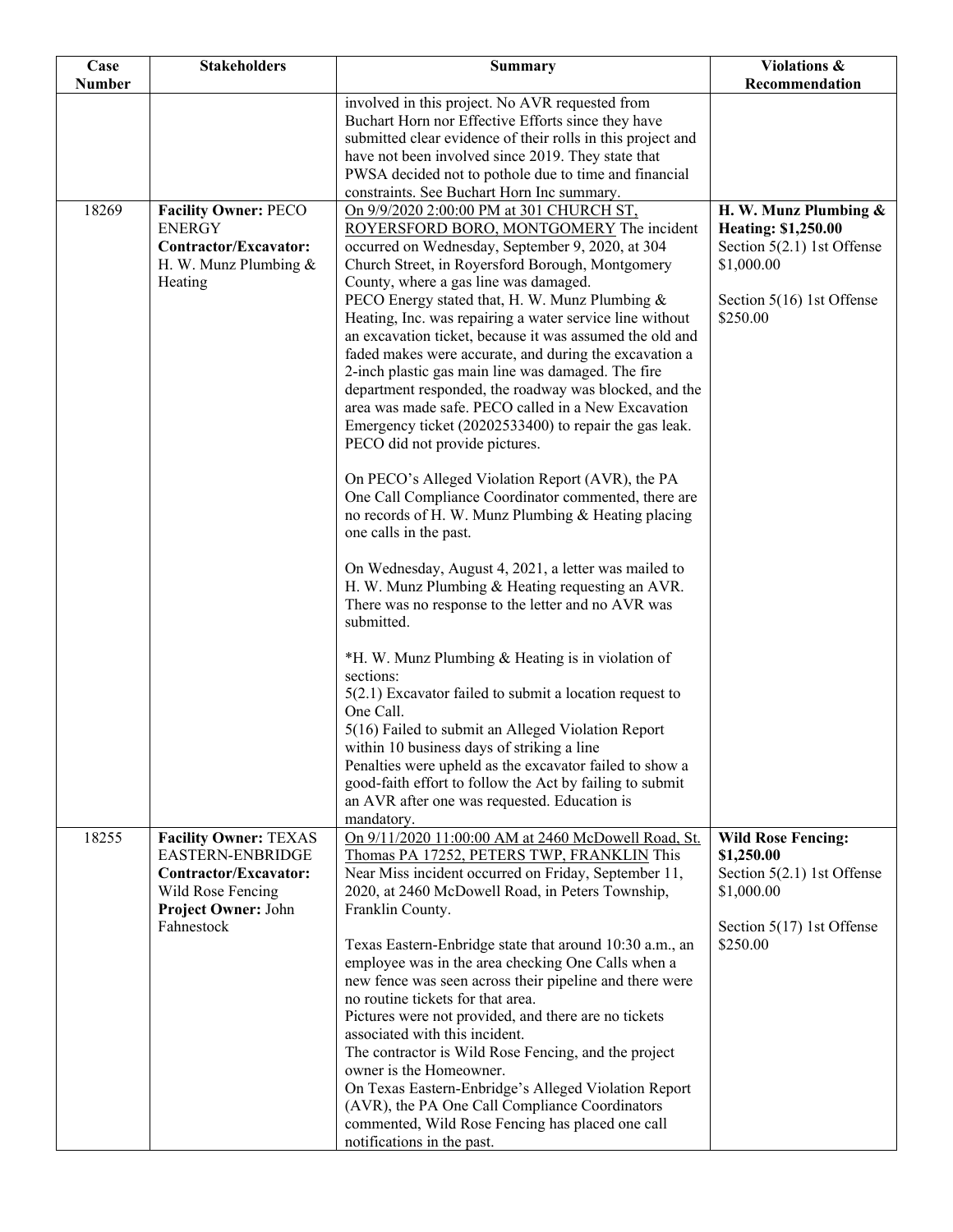| Case          | <b>Stakeholders</b>                     | <b>Summary</b>                                                                                                   | Violations &                           |
|---------------|-----------------------------------------|------------------------------------------------------------------------------------------------------------------|----------------------------------------|
| <b>Number</b> |                                         |                                                                                                                  | Recommendation                         |
|               |                                         | On Wednesday, August 4, 2021, a letter was mailed to                                                             |                                        |
|               |                                         | Wild Rose Fencing requesting an AVR. There was no                                                                |                                        |
|               |                                         | response to the letter and no AVR was submitted.                                                                 |                                        |
|               |                                         |                                                                                                                  |                                        |
|               |                                         | *Wild Rose Fencing is in violation of section:                                                                   |                                        |
|               |                                         | $5(2.1)$ Excavator failed to submit a location request to<br>One Call                                            |                                        |
|               |                                         |                                                                                                                  |                                        |
|               |                                         | $5(17)$ Failure to respond to PUC requests for<br>information.                                                   |                                        |
|               |                                         | No penalties reduced because Wild Rose did not respond                                                           |                                        |
|               |                                         | to requests for information. Education is mandatory.                                                             |                                        |
| 18331         | <b>Facility Owner: PECO</b>             | On 9/15/2020 9:00:00 AM at 1203 MARKET ST,                                                                       | <b>ROAD CON, INC:</b>                  |
|               | <b>ENERGY</b>                           | MARCUS HOOK BORO, DELAWARE The incident                                                                          | \$1,500.00                             |
|               | Contractor/Excavator:                   | occurred on Tuesday, September 15, 2020, at 1203                                                                 | Section $5(2.1)$ 1st Offense           |
|               | ROAD CON, INC                           | Market Street, in Marcus Hook Borough, Delaware                                                                  | \$1,000.00                             |
|               |                                         | County, where a gas line was damaged.                                                                            |                                        |
|               |                                         | PECO Energy stated, Road Con Inc. was doing roadway                                                              | Section $5(16)$ 1st Offense            |
|               |                                         | construction with an excavator and during the job a half-                                                        | \$250.00                               |
|               |                                         | inch plastic gas service line was damaged. Road Con                                                              |                                        |
|               |                                         | was working without an excavation ticket. PECO called                                                            | Section $5(17)$ 1st Offense            |
|               |                                         | in New Excavation Emergency ticket (202025910662) to                                                             | \$250.00                               |
|               |                                         | repair the gas leak.                                                                                             |                                        |
|               |                                         | PECO provided no pictures.                                                                                       |                                        |
|               |                                         |                                                                                                                  |                                        |
|               |                                         | On Wednesday, August 4, 2021, a letter was mailed to                                                             |                                        |
|               |                                         | Road Con, Inc. requesting an AVR. There was no                                                                   |                                        |
|               |                                         | response to the letter and no AVR was submitted.                                                                 |                                        |
|               |                                         |                                                                                                                  |                                        |
|               |                                         | *Road Con, Inc. is in violation of sections:                                                                     |                                        |
|               |                                         | $5(2.1)$ Excavator failed to submit a location request to<br>One Call                                            |                                        |
|               |                                         | 5(16) Failed to submit an Alleged Violation Report                                                               |                                        |
|               |                                         | within 10 business days of striking a line                                                                       |                                        |
|               |                                         | 5(17) Failed to comply with PUC requests for                                                                     |                                        |
|               |                                         | informaion                                                                                                       |                                        |
|               |                                         | Education is mandatory.                                                                                          |                                        |
|               |                                         | First-offense penalties not reduced because the excavator                                                        |                                        |
|               |                                         | failed to demonstrate a good-faith effort to follow the                                                          |                                        |
|               |                                         | Act by failing to submit an AVR once notified it was                                                             |                                        |
|               |                                         | mandatory.                                                                                                       |                                        |
| 21765         | <b>Facility Owner:</b>                  | On 11/9/2020 9:00:00 AM at 1942 Arlington Ave,                                                                   | <b>COLUMBIA GAS: \$0.00</b>            |
|               | <b>COLUMBIA GAS</b>                     | PITTSBURGH CITY, ALLEGHENY PWSA objects to                                                                       |                                        |
|               | <b>Contractor/Excavator: A</b>          | Ticket 20201670472 stating this was an update ticket                                                             |                                        |
|               | Folino Construction                     | and no re markings were needed. Ticket 20201670473                                                               | <b>A Folino Construction:</b>          |
|               | <b>Project Owner:</b>                   | they call a duplicate ticket but for Ward 16 instead of                                                          | \$5,000.00                             |
|               | Pittsburgh Water and<br>Sewer Authority | Ward 17. They object to violation for response to ticket<br>Ticket 2020272260, which was no response. For ticket | Section 5(7) 2nd Offense<br>\$1,500.00 |
|               | Designer: BUCHART                       | 20201770317, PWSA states they responded on 6/29, but                                                             |                                        |
|               | <b>HORN INC</b>                         | the ticket shows response was due on 6/29/2020 and                                                               | Section 5(8) 2nd Offense               |
|               | Designer: Collective                    | there was no response until 7/01/2020.                                                                           | \$1,500.00                             |
|               | Efforts                                 |                                                                                                                  |                                        |
|               | Designer: JMT                           | Incident occurred 11/09/2020 at 1942 Arlington Ave in                                                            | Section 5(4) 2nd Offense               |
|               | Designer: Wade Trim                     | Pittsburgh, Allegheny Co. This incident was traced to an                                                         | \$1,000.00                             |
|               | Pittsburgh PA                           | alleged non-reported, unauthorized, gas line strike and                                                          |                                        |
|               | Other: MICHAEL                          | repair by A. Folino on St. Patrick St. See notes for map.                                                        | Section 5(8) 1st Offense               |
|               | <b>BAKER</b>                            |                                                                                                                  | \$1,000.00                             |
|               | <b>INTERNATIONAL</b>                    | Michael Baker International Alleged Violation Report                                                             |                                        |
|               | Other: Pennsylvania                     | (AVR) stated that on 12/28/2020 an inspector had                                                                 | <b>Pittsburgh Water and</b>            |
|               | American Water                          | witnessed an A. Folino employee fixing damage to a gas                                                           | <b>Sewer Authority:</b>                |
|               | <b>Other: Peoples Gas</b>               | line at 1942 Arlington Ave on 11/09/2020. The inspector                                                          | \$5,750.00                             |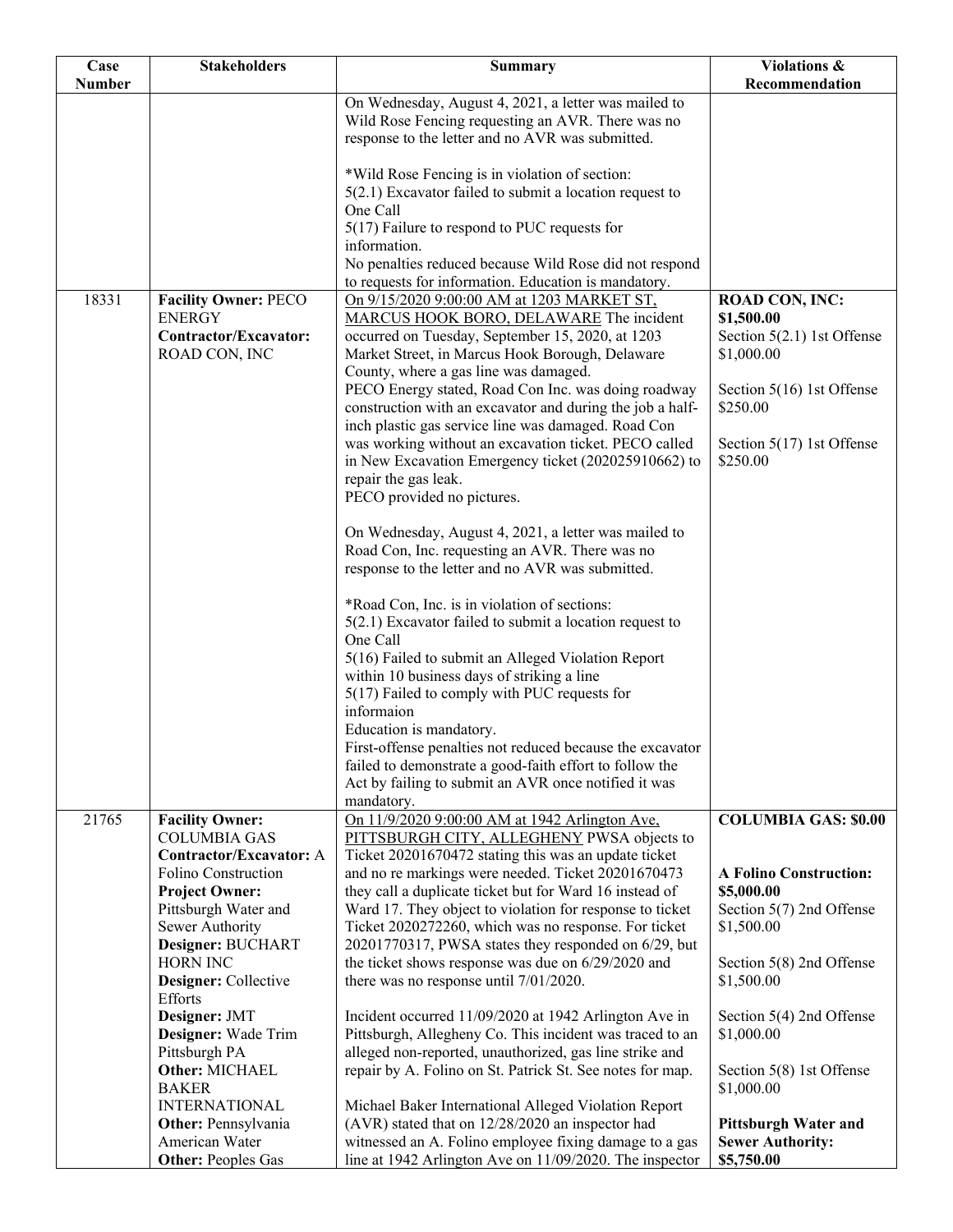| Case          | <b>Stakeholders</b>      | <b>Summary</b>                                               | Violations &                  |
|---------------|--------------------------|--------------------------------------------------------------|-------------------------------|
| <b>Number</b> |                          |                                                              | Recommendation                |
|               | <b>Other: PITTSBURGH</b> | told A. Folino that they must report this incident. The      | Section $2(5)(v)$ 3rd         |
|               | DEPARTMENT OF            | inspector filled out an AVR with this issue. When the        | Offense \$1,500.00            |
|               | MOBILITY AND             | PUC received this information, Columbia Gas was              |                               |
|               | <b>INFRASTRUCTURE</b>    | notified.                                                    | Section $2(5)(v)$ 3rd offense |
|               | Other: VERIZON           |                                                              | \$750.00                      |
|               |                          | Upon receipt of this notification from the PUC,              |                               |
|               |                          | Columbia Gas immediately (12/30/20) sent a leak              | Section $2(5)(v)$ 3rd offense |
|               |                          | inspector to the property to complete a leak survey. The     | \$750.00                      |
|               |                          | leak inspector did not detect any leaks. After some          |                               |
|               |                          | internal discussions and review, Columbia Gas made the       | Section $2(5)(v)$             |
|               |                          | decision to dig this gas service line up to determine if it  | Subsequent \$2,000.00         |
|               |                          | had in fact been damaged and repaired by A. Folino           |                               |
|               |                          | without reporting the damage to Columbia Gas, 911, or        | Section $2(5)(v)$ 3rd offense |
|               |                          | 811. The Columbia Gas crew arrived on site 1/28/21 and       | \$750.00                      |
|               |                          | spoke with the homeowner. The homeowner confirmed            |                               |
|               |                          | that her gas service was interrupted back in November        | <b>BUCHART HORN INC:</b>      |
|               |                          | and then restored after repairs were made. Columbia Gas      | \$250.00                      |
|               |                          | then verified, that there was no knowledge of this           | Section 4(3) 1st Offense      |
|               |                          | incident.                                                    | \$125.00                      |
|               |                          |                                                              |                               |
|               |                          | AVR request sent to designers Wade Trim and                  | Section 4(5) 1st Offense      |
|               |                          | Collective Efforts. Wade Trim Pittsburgh PA was listed       | \$125.00                      |
|               |                          | on ticket 20193111028 as the designer, but both PSWA         |                               |
|               |                          | and Wade Trim denied using those designs for this            | Pennsylvania American         |
|               |                          | project. No AVR is needed.                                   | <b>Water: \$500.00</b>        |
|               |                          |                                                              | Section $2(5)(v)$ 2nd         |
|               |                          | No AVR requested from Collective Efforts because it          | offense \$250.00              |
|               |                          | has been established that this Design Company was            |                               |
|               |                          | excused in Mid July 2019, due to funding.                    | Section $2(5)(v)$ 2nd         |
|               |                          |                                                              | offense \$250.00              |
|               |                          | Buchart Horn was the responsible designer for this phase     |                               |
|               |                          | of the project. AVR request sent on 6/2/2021, due to not     | <b>PITTSBURGH</b>             |
|               |                          | having the designer information until 6/2/2021. AVR          | <b>DEPARTMENT OF</b>          |
|               |                          | received promptly.                                           | <b>MOBILITY AND</b>           |
|               |                          |                                                              | <b>INFRASTRUCTURE:</b>        |
|               |                          |                                                              | \$3,000.00                    |
|               |                          | A. Folino Construction is in violation of ACT 50,            | Section 2(4) 2nd Offense      |
|               |                          | sections:                                                    | \$500.00                      |
|               |                          | $5(7)$ Failed to report immediately to the facility owner    |                               |
|               |                          | any break or leak in its lines. There was no emergency       | Section 2(4) 2nd Offense      |
|               |                          | ticket or notification to the gas company. This is a         | \$500.00                      |
|               |                          | second offence violation and penalty applied.                |                               |
|               |                          | 5(8) Failed to immediately notify 911. This is a second      | Section 2(4) 2nd Offense      |
|               |                          | offence violation of section and penalty applied.            | \$0.00                        |
|               |                          | 5(8) vacated the worksite after causing damage, without      |                               |
|               |                          | letting Columbia Gas know about the line strike. This is     | Section 2(4) 2nd Offense      |
|               |                          | a first-time offense and penalty is applied.                 | \$0.00                        |
|               |                          | 5(4) Failed to exercise due care and employ prudent          |                               |
|               |                          | techniques. This is a second-time offense violation of       | Section $2(5)(v)$ 2nd         |
|               |                          | Section and penalty is applied.                              | Offense \$1,000.00            |
|               |                          | A. Folino did not notify Columbia Gas about the Line         |                               |
|               |                          | strike and although they submitted an AVR, when I            | Section $2(5)(v)$ 2nd         |
|               |                          | requested one for case 21765, this issue was not             | Offense \$0.00                |
|               |                          | addressed.                                                   |                               |
|               |                          |                                                              | Section $2(5)(v)$ 2nd         |
|               |                          | **Listed below are facility owners in violation of Act       | Offense \$0.00                |
|               |                          | 50, Section $2(5)(v)$ Failed to respond to a routine One     |                               |
|               |                          | Call ticket and $2(5)(v)$ Failed to respond to a routine One | Section $2(5)(v)$ 2nd         |
|               |                          | Call ticket within the required amount of time.              | Offense \$1,000.00            |
|               |                          |                                                              |                               |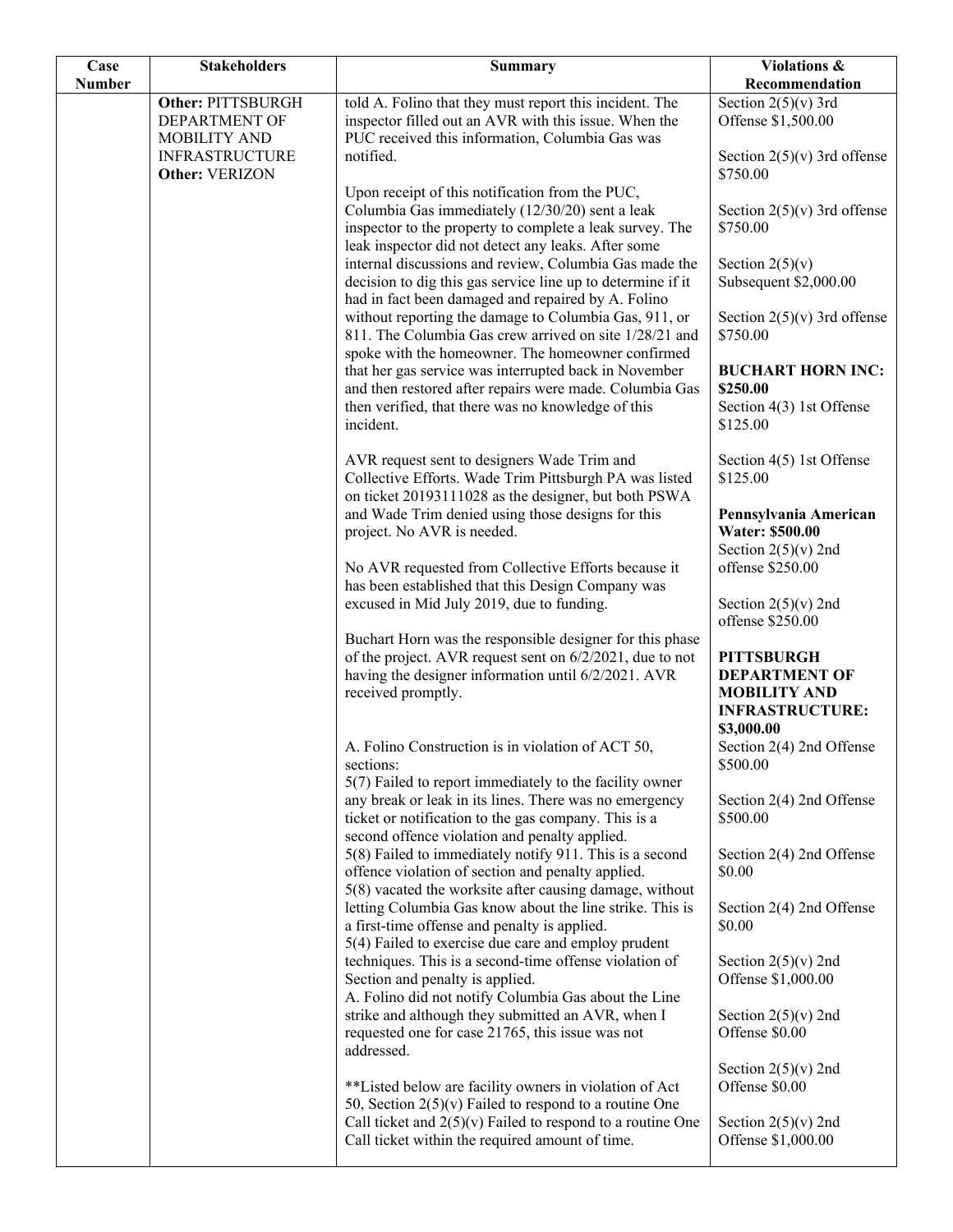| Case          | <b>Stakeholders</b> | <b>Summary</b>                                                                                                                                                                                                                                                                                    | Violations &                                                             |
|---------------|---------------------|---------------------------------------------------------------------------------------------------------------------------------------------------------------------------------------------------------------------------------------------------------------------------------------------------|--------------------------------------------------------------------------|
| <b>Number</b> |                     |                                                                                                                                                                                                                                                                                                   | Recommendation                                                           |
|               |                     | Pittsburgh Department of Mobility and Infrastructure is<br>in violation of Sections:<br>2(4) for 4 tickets: 20193111028, 20191293766,                                                                                                                                                             | Section $2(5)(v)$ 2nd<br>Offense \$0.00                                  |
|               |                     | 20193111027, 20193111029. This is a second offense,<br>and the \$2000. penalty is reduced to \$1000.<br>2(5)(v) for 5 tickets: 20191563965, 20191563965,<br>20191773039, 20191773038, 20191583344. This is a                                                                                      | <b>VERIZON: \$5,000.00</b><br>Section $2(5)(v)$<br>Subsequent \$1,000.00 |
|               |                     | second offense, and the \$5000 penalty is reduced to<br>\$2000. Training is mandatory.                                                                                                                                                                                                            | Section $2(5)(v)$<br>Subsequent \$1,000.00                               |
|               |                     | Verizon is in violation of Section:<br>$2(5)(v)$ for failing to respond to a routine One Call ticket<br>within the required amount of time for 5 tickets                                                                                                                                          | Section $2(5)(v)$<br>Subsequent \$1,000.00                               |
|               |                     | 20201770316, 20201770317, 20191773039,<br>20191773038, and 20191583344. This is a subsequent                                                                                                                                                                                                      | Section $2(5)(v)$<br>Subsequent \$1,000.00                               |
|               |                     | offense, and the penalty is applied.                                                                                                                                                                                                                                                              |                                                                          |
|               |                     | Buchart Horn Inc is in violation of Sections:<br>4(3) Designers drawings does not show the position and<br>type of each facility owners' line, and the name of the                                                                                                                                | Section $2(5)(v)$<br>Subsequent \$1,000.00                               |
|               |                     | facility.<br>4(5) Designers drawing does not include One Call's toll-                                                                                                                                                                                                                             |                                                                          |
|               |                     | free number and the serial number of the ticket.<br>These are first offences and \$250.00 per incident. Both<br>fines were reduced in half to \$125.00 per incident.<br>Education is mandatory.                                                                                                   |                                                                          |
|               |                     | PA Water is in violation of Sections:<br>2(5)(v) for tickets 20191563964 and 20191773038 for<br>failing to respond to a routing One Call ticket in the<br>required amount of time. This is a second offense<br>violation. \$500. Penalty has been reduced to \$250 per<br>ticket.<br><b>Notes</b> |                                                                          |
|               |                     | St Patrick Street is connected to Arlington Ave. See<br>Google Maps image named Arlington Ave and St<br>Patrick St.                                                                                                                                                                               |                                                                          |
|               |                     | More Notes                                                                                                                                                                                                                                                                                        |                                                                          |
|               |                     | This was one phase of a three phase, huge complex<br>project to replace the water lines for the City of<br>Pittsburgh. Another phase of this project is noted in case<br>17209.                                                                                                                   |                                                                          |
|               |                     | This project had multiple phases and designers, who<br>were responsible for different phases.                                                                                                                                                                                                     |                                                                          |
|               |                     | No final design was submitted to One Call. No<br>information for a meeting was received. Level "C" SUE<br>was listed in AVR from Project Owner PWSA and                                                                                                                                           |                                                                          |
|               |                     | confirmed in an email with Buchart Horn. The tickets<br>from Collective Efforts, where the pot holing was to be<br>done, was never completed, per email with Buchart Horn                                                                                                                         |                                                                          |
|               |                     | and confirmed in a telephone conversation with<br>Collective efforts. Buchart Horn is the designer for this                                                                                                                                                                                       |                                                                          |
|               |                     | phase of the project. This information was not<br>discovered until after the stakeholder letters were sent<br>for case 17209. The designer violations for Buchart Horn                                                                                                                            |                                                                          |
|               |                     | are listed in case 17275.<br>4(2) Designer failed to request the line and facility<br>information prescribed by section 2(4) from the One Call                                                                                                                                                    |                                                                          |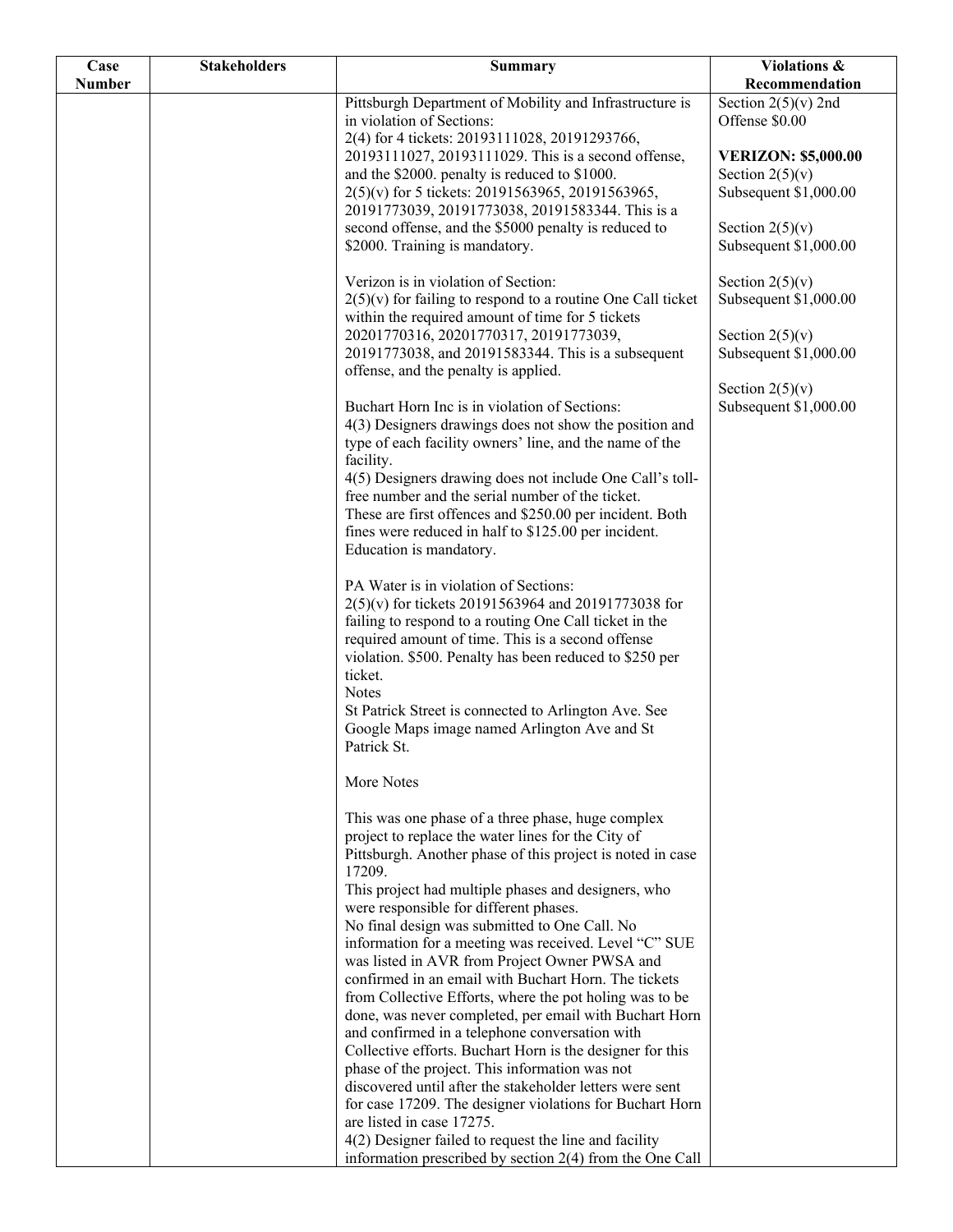| Case          | <b>Stakeholders</b>                                                                                                                         | <b>Summary</b>                                                                                                                                                                                                                                                                                                                                                                                                                                                                                                                                                                                                                                                                                                                                                                                                                                                                                                                                                                                                                                                                                                                                                                                                                                                                                                                                                                                                                                     | Violations &                                                                                                                    |
|---------------|---------------------------------------------------------------------------------------------------------------------------------------------|----------------------------------------------------------------------------------------------------------------------------------------------------------------------------------------------------------------------------------------------------------------------------------------------------------------------------------------------------------------------------------------------------------------------------------------------------------------------------------------------------------------------------------------------------------------------------------------------------------------------------------------------------------------------------------------------------------------------------------------------------------------------------------------------------------------------------------------------------------------------------------------------------------------------------------------------------------------------------------------------------------------------------------------------------------------------------------------------------------------------------------------------------------------------------------------------------------------------------------------------------------------------------------------------------------------------------------------------------------------------------------------------------------------------------------------------------|---------------------------------------------------------------------------------------------------------------------------------|
| <b>Number</b> |                                                                                                                                             |                                                                                                                                                                                                                                                                                                                                                                                                                                                                                                                                                                                                                                                                                                                                                                                                                                                                                                                                                                                                                                                                                                                                                                                                                                                                                                                                                                                                                                                    | Recommendation                                                                                                                  |
|               |                                                                                                                                             | system and 4(4) Failed to prepare construction drawings<br>to avoid damage and to minimize interference with<br>facilities s in the construction area. are listed in case<br>17275                                                                                                                                                                                                                                                                                                                                                                                                                                                                                                                                                                                                                                                                                                                                                                                                                                                                                                                                                                                                                                                                                                                                                                                                                                                                 |                                                                                                                                 |
|               |                                                                                                                                             | The Geotech boring was never started.                                                                                                                                                                                                                                                                                                                                                                                                                                                                                                                                                                                                                                                                                                                                                                                                                                                                                                                                                                                                                                                                                                                                                                                                                                                                                                                                                                                                              |                                                                                                                                 |
|               |                                                                                                                                             | *Pittsburgh Water and Sewer Authority is the Project<br>Owner. Violations of Section 6.1(3), 6.1(1), are listed in<br>case 17209.                                                                                                                                                                                                                                                                                                                                                                                                                                                                                                                                                                                                                                                                                                                                                                                                                                                                                                                                                                                                                                                                                                                                                                                                                                                                                                                  |                                                                                                                                 |
| 21236         | <b>Facility Owner: UGI</b><br>Contractor/Excavator:<br>Kenneth Schoonover                                                                   | On 11/17/2020 11:24:00 AM at 212 E Main St,<br>WESTFIELD BORO, TIOGA Incident occurred at 212<br>E Main Street in Westfield Borough, Tioga County, PA.<br>AVR received from UGI states that on 11/17/2020,<br>Kenneth Schoonover was using a backhoe/trackhoe,<br>while excavating a storm sewer, when he struck a gas<br>service line. UGI submitted photos. There was no One<br>Call ticket for this excavation. 911 was called. Service<br>was interrupted for one customer for $1 - 6$ hours.<br>Note from One Call states that Schoonover has placed<br>One Call tickets in the past.<br>No AVR received from Homeowner/Excavator                                                                                                                                                                                                                                                                                                                                                                                                                                                                                                                                                                                                                                                                                                                                                                                                             | <b>Kenneth Schoonover:</b><br>\$1,250.00<br>Section $5(2.1)$ 1st Offense<br>\$1,000.00<br>Section 5(16) 1st Offense<br>\$250.00 |
| 21148         |                                                                                                                                             | Schoonover as of 8/25/2021. This is violation of Section<br>5(16) and penalty is applied. Education is mandatory.<br>No One call ticket was submitted for this project. This is<br>a violation of Section $5(2.1)$ Penalty is applied as Mr.<br>Schooner has used equipment previously and made One<br>Call notifications.                                                                                                                                                                                                                                                                                                                                                                                                                                                                                                                                                                                                                                                                                                                                                                                                                                                                                                                                                                                                                                                                                                                         |                                                                                                                                 |
|               | <b>Facility Owner:</b><br><b>COLUMBIA GAS</b><br>Contractor/Excavator:<br>Countryside Fence, LLC<br><b>Project Owner: Property</b><br>Owner | On 12/3/2020 11:35:00 AM at 2957 Exeter Dr S, YORK<br>TWP, YORK Incident occurred at 2957 Exeter Drive<br>South, York County, York PA.<br>AVR received from Columbia Gas stated that on<br>12/03/2020, Countryside Fence, LLC was hand digging<br>to put in a fence, when they hit a Columbia Gas, 1"<br>plastic gas service line with a post hole digger. There<br>was no valid One Call ticket, but only hand tools were<br>used. The area was already marked accurately from<br>another job at this site. The EFV (excess flow valve) was<br>tripped when the damage occurred, stopping gas from<br>blowing.<br>Columbia Gas notes that they reached out to Countryside<br>Fencing after this incident and educated them about the<br>process of submitting an AVR, when damage occurs,<br>calling in One Call tickets and notifying One Call if any<br>facility is damaged, and calling 911 when a gas line is<br>damaged.<br>AVR request mailed on 7/22/2021. No AVR received.<br>Columbia Gas reached out to this excavator and stated<br>that they told him about submitting an AVR within 10<br>business days.<br>AVR request mailed to homeowner on 8/26/2021. No<br>AVR received.<br>911 was not called by the excavator. This is a first-time<br>violation of Section $5(8)$ and penalty is applied.<br>Countryside Fence, LLC was not using mechanized<br>equipment.<br>Notes:<br>The area was accurately marked from another project. | <b>Countryside Fence, LLC:</b><br>\$1,000.00<br>Section 5(8) 1st Offense<br>\$1,000.00                                          |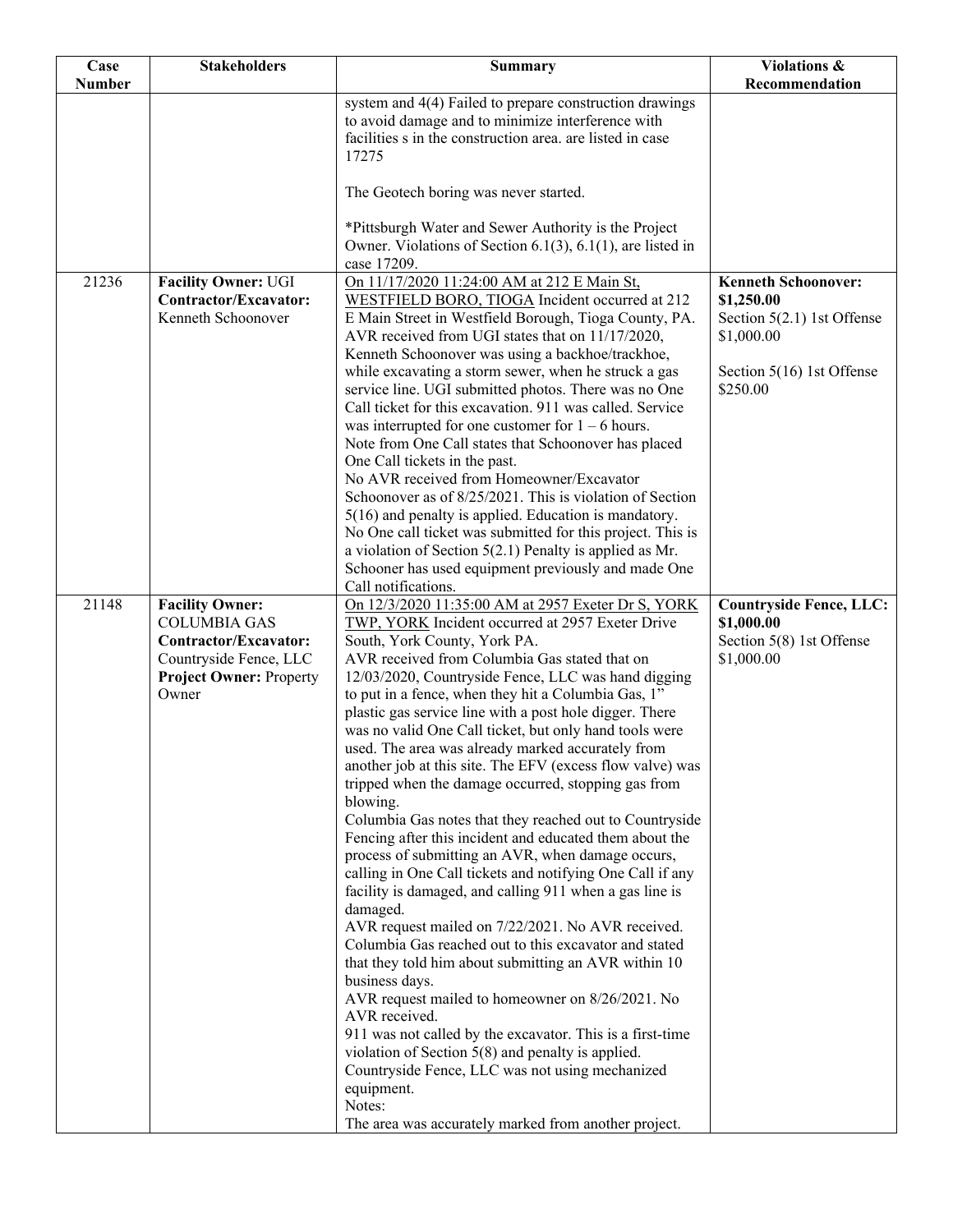| Case          | <b>Stakeholders</b>                                                                      | <b>Summary</b>                                                                                                                                                                                                                                                                                                                                                                                                                                                                                                                                               | Violations &                                                                                                                    |
|---------------|------------------------------------------------------------------------------------------|--------------------------------------------------------------------------------------------------------------------------------------------------------------------------------------------------------------------------------------------------------------------------------------------------------------------------------------------------------------------------------------------------------------------------------------------------------------------------------------------------------------------------------------------------------------|---------------------------------------------------------------------------------------------------------------------------------|
| <b>Number</b> |                                                                                          |                                                                                                                                                                                                                                                                                                                                                                                                                                                                                                                                                              | Recommendation                                                                                                                  |
| 21182         | <b>Facility Owner: PECO</b><br>Contractor/Excavator:<br><b>FEDOR</b>                     | On 12/7/2020 12:00:00 AM at 3539 RHOADS AVE.<br>NEWTOWN TWP, DELAWARE Mr. Fedor states that<br>he was using a hand tool when the gas line was hit. He                                                                                                                                                                                                                                                                                                                                                                                                        | <b>FEDOR: \$1,000.00</b><br>Section $5(2.1)$ 1st Offense<br>\$0.00                                                              |
|               |                                                                                          | also states that there was no reason to notify 911, as the<br>plastic gas line was immediately clamped, folded and<br>taped. he also states that he is a professional firefighter<br>for over 15 years and currently a volunteer with the fire<br>company, that covers his house. He saw no reason to tie<br>up emergency personnel, when he followed the same<br>protocol that he would use while working. He adds that<br>if he should have called 911, he should have been<br>advised to do so by 811 or when he called the gas strike<br>into PECO. see* | Section 5(8) 1st Offense<br>\$1,000.00                                                                                          |
|               |                                                                                          | Incident occurred on 3539 Rhoads Ave, Newton<br>Township, Delaware County.                                                                                                                                                                                                                                                                                                                                                                                                                                                                                   |                                                                                                                                 |
|               |                                                                                          | AVR received from PECO stated that on 12/07/2020,<br>Homeowner E. Fedor hit and damaged a PECO gas line<br>while landscaping with a backhoe/trackhoe.                                                                                                                                                                                                                                                                                                                                                                                                        |                                                                                                                                 |
|               |                                                                                          | AVR from Fedor states he was using hand tools while<br>landscaping in his yard.                                                                                                                                                                                                                                                                                                                                                                                                                                                                              |                                                                                                                                 |
|               |                                                                                          | PECO called in ticket # 20203423002, to repair a gas<br>leak, on 12/07/2020 at 14:43. One Customer was<br>affected for 1 hour.                                                                                                                                                                                                                                                                                                                                                                                                                               |                                                                                                                                 |
|               |                                                                                          | *Ticket 20203423078 was submitted by Mr. Fedor to<br>landscape with a mini excavator on 12/07/2020 at 14:52,<br>after the emergency ticket was placed. This is a violation<br>of Section $5(2.1)$ and \$1000. Penalty is reduced to a<br>warning. Education is mandatory.<br>911 was listed as not being called on the AVR from<br>PECO. It is unknown if anyone called 911. This is a<br>violation of Section $5(8)$ and penalty is applied.                                                                                                                |                                                                                                                                 |
| 21200         | <b>Facility Owner: PECO</b><br>Contractor/Excavator:<br><b>SALVADORE</b><br>CONSTRUCTION | On 12/14/2020 9:00:00 AM at 432 5TH ST, EAST<br>NOTTINGHAM TWP, CHESTER Incident occurred at<br>432 5th St, in East Nottingham Township, Chester<br>County                                                                                                                                                                                                                                                                                                                                                                                                   | <b>SALVADORE</b><br><b>CONSTRUCTION:</b><br>\$1,750.00<br>Section 5(16) 1st Offense                                             |
|               | <b>Project Owner: Property</b><br>Owner                                                  | AVR received from PECO states that Salvadore<br>Construction was excavating wiht a back hoe/trackhoe<br>for a water line repair and struck secondary electric<br>wires. No One Call ticket was found. Note from One<br>Call states that Salvatore Construction has never placed<br>a One Call ticket prior to digging. One customer was<br>affected.                                                                                                                                                                                                         | \$250.00<br>Section 5(4) 1st Offense<br>\$500.00<br>Section $5(2.1)$ 1st Offense<br>\$1,000.00<br><b>Property Owner: \$0.00</b> |
|               |                                                                                          | Emailed AVR request to Salvadore construction on<br>7/27/2021. DPI also had phone contact with M.<br>Salvadore. He stated that he was hand digging at the<br>time of the damage. Mr. Salvadore said he was very<br>familiar with AVR's.                                                                                                                                                                                                                                                                                                                      |                                                                                                                                 |
|               |                                                                                          | No AVR was received as of 8/17/2021. Salvadore<br>Construction is in violation of Section $5(16)$ for not<br>submitting an AVR within 10 days of striking a line.                                                                                                                                                                                                                                                                                                                                                                                            |                                                                                                                                 |
|               |                                                                                          | Salvadore construction is in violation of Sections:                                                                                                                                                                                                                                                                                                                                                                                                                                                                                                          |                                                                                                                                 |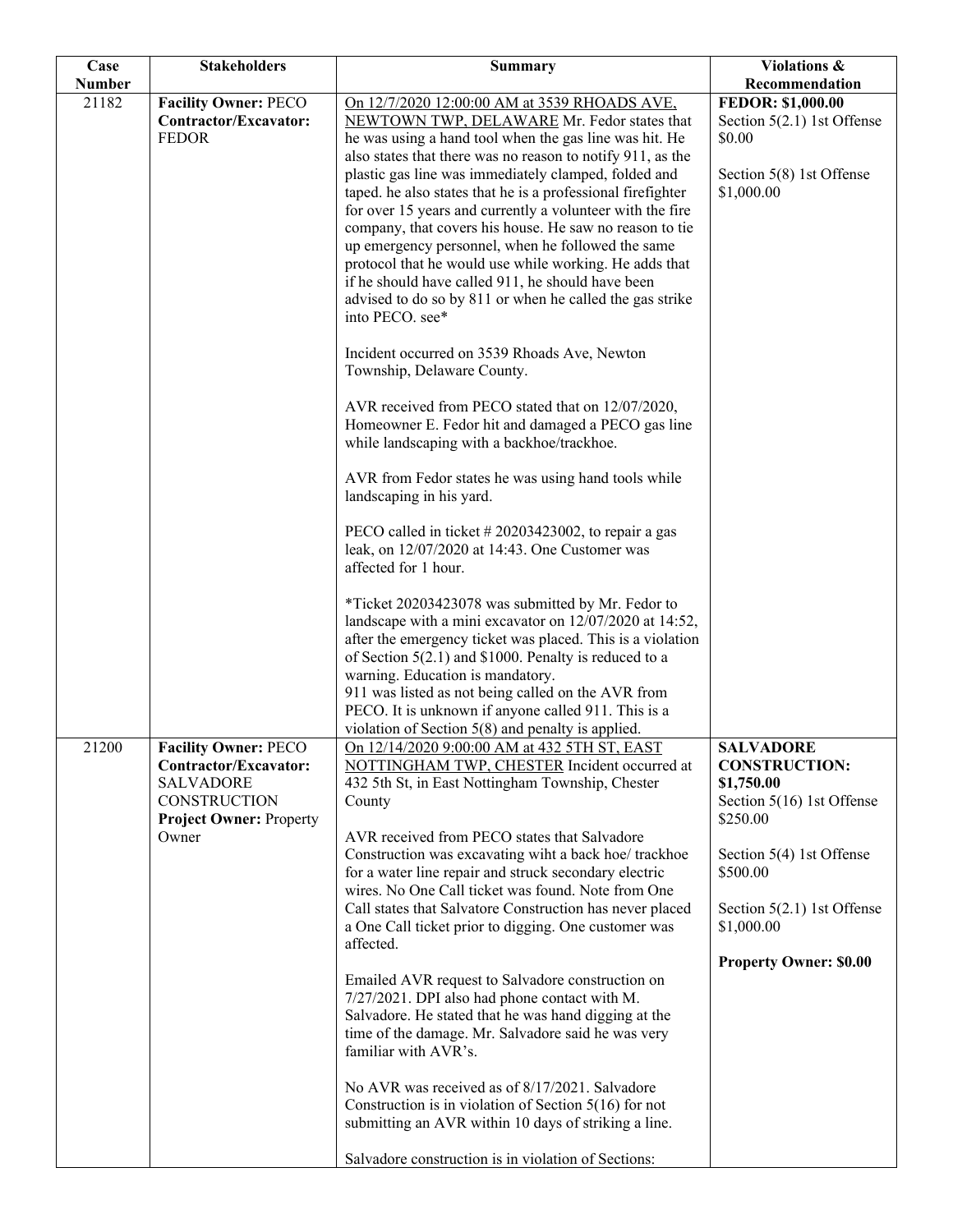| Case          | <b>Stakeholders</b>                                                                     | <b>Summary</b>                                                                                                                                                                                                                                                                                                                                                                                                                                                                                                                                                                                                                                                                                                                                                                                                                                                                                                                                                                                                                               | Violations &   |
|---------------|-----------------------------------------------------------------------------------------|----------------------------------------------------------------------------------------------------------------------------------------------------------------------------------------------------------------------------------------------------------------------------------------------------------------------------------------------------------------------------------------------------------------------------------------------------------------------------------------------------------------------------------------------------------------------------------------------------------------------------------------------------------------------------------------------------------------------------------------------------------------------------------------------------------------------------------------------------------------------------------------------------------------------------------------------------------------------------------------------------------------------------------------------|----------------|
| <b>Number</b> |                                                                                         | 5(16) Excavator failed to submit an Alleged Violation<br>Report. Penalty is applied. Education is mandatory.<br>5(4) Excavator failed to exercise due care and prudent<br>techniques. Penalty is applied. was not using prudent<br>techniques.<br>5(2.1) Excavator failed to submit a location request to<br>One Call. Penalty is applied.                                                                                                                                                                                                                                                                                                                                                                                                                                                                                                                                                                                                                                                                                                   | Recommendation |
|               |                                                                                         | Notes: AVR request letter was mailed to the home owner<br>at 432 5TH ST, was returned undeliverable. This does<br>not affect the violations to Salvadore Construction.                                                                                                                                                                                                                                                                                                                                                                                                                                                                                                                                                                                                                                                                                                                                                                                                                                                                       |                |
| 25653         | Contractor/Excavator:<br><b>JAMES MIDDLETON</b><br>Other: ELIZABETH<br><b>DELPRIORE</b> | On 6/21/2021 8:00:00 AM at 208 Montgomery Ave,<br>WEST PITTSTON BORO, LUZERNE No Damage<br>Incident occurred on 208 Montgomery Road West<br>Pittston Borough, Luzerne Co,<br>AVR received from neighbor who was concerned that<br>there were no underground utility markings when the<br>fence was put up. She is concerned that her Underground<br>lines may have been compromised.<br>Ticket was submitted by neighbor at 204 Montgomery<br>Ave, West Pittston Boro, PA. to put in a French Drain.<br>Ticket# 20211671815 and 20211672056 were submitted<br>by 208 Montgomery Ave on 8/16/2021. They specify<br>areas to be marked. The comment states that the fence is<br>going up because of a property dispute with a neighbor.<br>AVR request mailed on 8/24/2021 to 208 Montgomery<br>Rd. 8/30/2021 received a telephone call from the<br>homeowner/excavator. He submitted two tickets and<br>started digging within the lawful start dates of the<br>tickets. No violations found. Will not request an AVR<br>from this homeowner. |                |

#### **Full Session**

| Case          | <b>Stakeholders</b>            | Summary                                                   | <b>Violations &amp;</b>       |
|---------------|--------------------------------|-----------------------------------------------------------|-------------------------------|
| <b>Number</b> |                                |                                                           | Recommendation                |
| 12410         | <b>Facility Owner: CITY OF</b> | On 1/7/2020 9:00:00 AM at Ligonier St, LATROBE            | <b>CITY OF LATROBE:</b>       |
|               | <b>LATROBE</b>                 | CITY, WESTMORELAND Incident occurred on                   | \$500.00                      |
|               | Contractor/Excavator:          | January 7, 2020 on Ligioner Street, Latrobe,              | Section $2(5)(i)$ 1st Offense |
|               | <b>INDEPENDENT</b>             | Westmoreland County.                                      | \$500.00                      |
|               | <b>ENTERPRISES</b>             |                                                           |                               |
|               | <b>Project Owner: Latrobe</b>  | On January 7, 2020, Independent Enterprises reported      | <b>INDEPENDENT</b>            |
|               | Municipal Authority            | that they struck an unmarked conduit belonging to the     | <b>ENTERPRISES: \$250.00</b>  |
|               | Designer: Gibson Thomas        | City of Latrobe while excavating on behalf of the         | Section 5(3) 1st Offense      |
|               | Engineering Co                 | Latrobe Municipal Authority. Their Emergency ticket       | \$250.00                      |
|               | <b>Other: COMCAST</b>          | states that they struck a conduit containing a 110 line   |                               |
|               | <b>Other: FIRST</b>            | inside of it. The ticket states that the conduit wasn't   | <b>COMCAST: \$250.00</b>      |
|               | <b>ENERGY/WEST PENN</b>        | broken but was damaged, and the line was pulled. They     | Section $2(5)(v)$ 1st Offense |
|               | <b>POWER</b>                   | have attached an email with pictures and the line appears | \$250.00                      |
|               | <b>Other:</b> Level 3 Now      | to be intact.                                             |                               |
|               | Centurylink                    |                                                           | <b>FIRST ENERGY/WEST</b>      |
|               |                                | On March 11, 2020, DPI Andrade-Locke sent AVR             | <b>PENN POWER: \$250.00</b>   |
|               |                                | letters to the City of Latrobe, Gibson Thomas             | Section $2(5)(v)$ 1st Offense |
|               |                                | Engineering, and the Latrobe Municipal Authority. As of   | \$250.00                      |
|               |                                | 4/16/2020, Gibson Thomas and Latrobe Municipal have       |                               |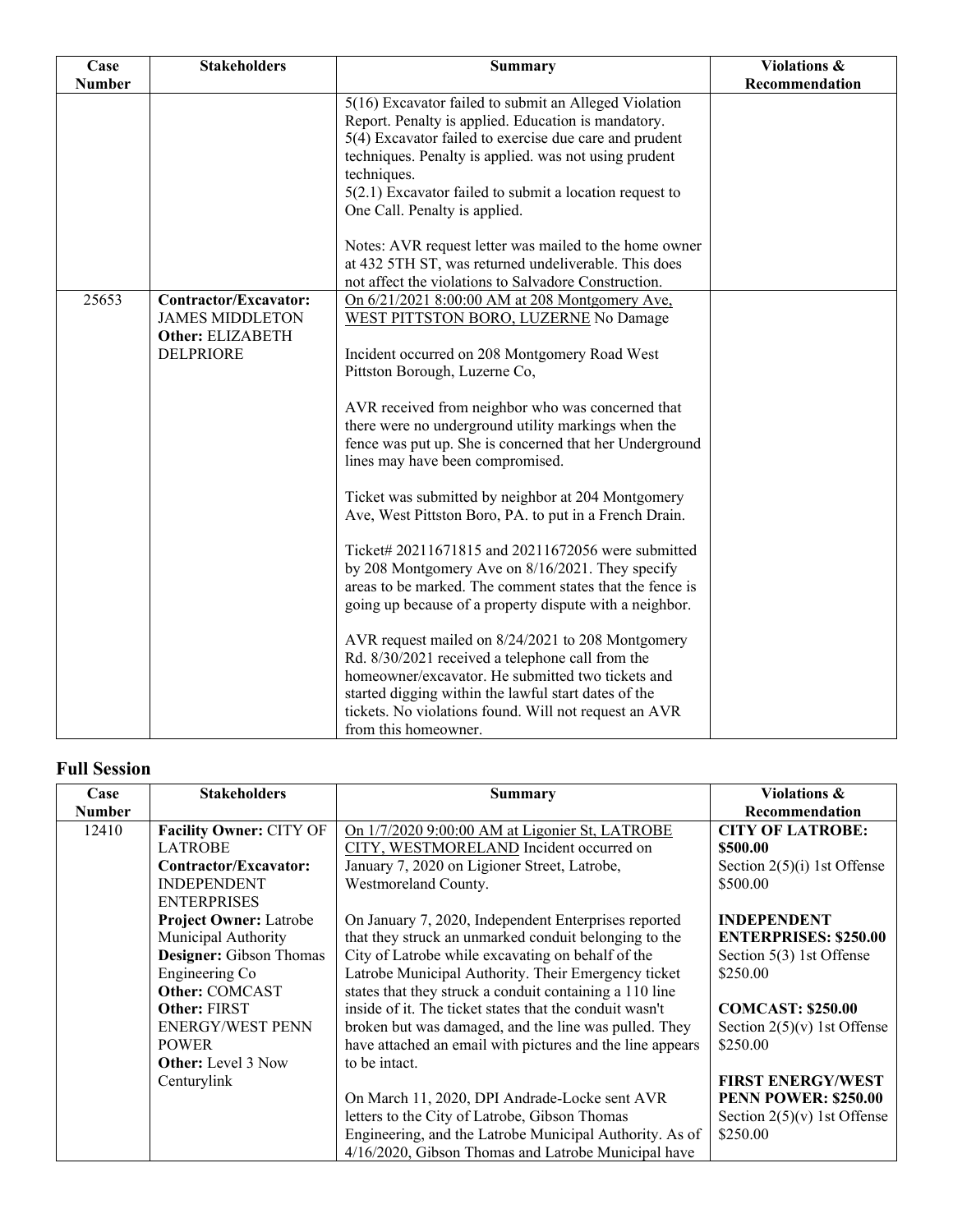| Case          | <b>Stakeholders</b>                                                                                                                                     | <b>Summary</b>                                                                                                                                                                                                                                                                                                 | Violations $\overline{\mathbf{\&}}$                                                                                                                                  |
|---------------|---------------------------------------------------------------------------------------------------------------------------------------------------------|----------------------------------------------------------------------------------------------------------------------------------------------------------------------------------------------------------------------------------------------------------------------------------------------------------------|----------------------------------------------------------------------------------------------------------------------------------------------------------------------|
| <b>Number</b> |                                                                                                                                                         |                                                                                                                                                                                                                                                                                                                | Recommendation                                                                                                                                                       |
|               |                                                                                                                                                         | submitted AVRs. City of Latrobe has not submitted an<br>AVR to date.<br>Citations:                                                                                                                                                                                                                             | <b>Level 3 Now</b><br>Centurylink: \$250.00<br>Section 2(4) 1st Offense<br>\$250.00                                                                                  |
|               |                                                                                                                                                         | The City of Latrobe is cited for failing to mark this line                                                                                                                                                                                                                                                     |                                                                                                                                                                      |
|               |                                                                                                                                                         | within 18-inches.                                                                                                                                                                                                                                                                                              |                                                                                                                                                                      |
|               |                                                                                                                                                         | Independent Enterprises is cited for failing to create a<br>Complex Project Ticket for this excavation, which took<br>place on several streets according to the Design Ticket.                                                                                                                                 |                                                                                                                                                                      |
|               |                                                                                                                                                         | Comcast is cited for responding late to Ticket No.<br>20193642110. The mark out was due on 1/2. Comcast<br>responded "Scheduled Mark on 1/2 and 1/3, but did not<br>mark until 1/6 (4 days late).<br>West Penn Power is cited for responding late to Ticket                                                    |                                                                                                                                                                      |
|               |                                                                                                                                                         | No. 20193642110. The mark out was due on 1/2. West<br>Penn Power responded "Scheduled Mark on 1/2 and 1/3,<br>but did not mark until 1/6 (4 days late).                                                                                                                                                        |                                                                                                                                                                      |
|               |                                                                                                                                                         | Level 3 Communications Now Centurylink is cited for<br>failing to respond to Final Design Ticket No.<br>20192060896. (Failure to respond to a Designer's request                                                                                                                                               |                                                                                                                                                                      |
|               |                                                                                                                                                         | for information within 10 business days)                                                                                                                                                                                                                                                                       |                                                                                                                                                                      |
| 13203         | <b>Facility Owner:</b><br>CENTRAL ELECTRIC<br><b>COOPERATIVE INC</b><br>Contractor/Excavator:<br>Horizon Construction<br>Group<br>Contractor/Excavator: | On 2/12/2020 3:00:00 PM at MORAINE STATE PARK<br><b>NORTH SHORE DRIVE, WORTH TWP, BUTLER</b><br>On 05/10/2022 DPC voted to keep all violations and<br>penalties to Horizon Construction Group and remove<br>violations section $5(11)$ and $5(11.2)$ to Landmark<br>Excavating                                 | <b>CENTRAL ELECTRIC</b><br><b>COOPERATIVE INC:</b><br>\$0.00<br>Section $2(5)(\n \n \tilde{\text{v}}\text{ii})$ 1st<br>Offense \$0.00<br><b>Horizon Construction</b> |
|               | <b>LANDMARK</b><br><b>EXCAVATING INC</b><br>Project Owner: PA                                                                                           | ***Horizon Construction Group is disagreeing with<br>Sections:<br>4(5) Designer's drawing does not include One Call's                                                                                                                                                                                          | <b>Group: \$675.00</b><br>Section 4(5) 1st Offense<br>\$0.00                                                                                                         |
|               | DEPARTMENT OF<br><b>CONSERVATON AND</b><br>NATURAL RESOURCES<br>Designer: LARSON                                                                        | toll-free number and serial number of the ticket. \$250.<br>Penalty is reduced to a warning. Training is mandatory.<br>4(4) Failed to prepare construction drawings to avoid<br>damage and minimize interference with facilities in the                                                                        | Section 4(4) 1st Offense<br>\$425.00                                                                                                                                 |
|               | <b>DESIGN GROUP</b><br><b>Other:</b> Verizon<br>Other: West Penn Power /                                                                                | construction area. Penalty is applied with a fine factor of<br>.7 (.2 for damage costs $\geq$ \$10,000. and .5 for customers<br>affected $\leq 50$ ).                                                                                                                                                          | Section 4(3) 1st Offense<br>\$250.00                                                                                                                                 |
|               | First Energy                                                                                                                                            | 4(3) Designers drawing does not show the position and<br>type of each facility owner's line and name of facility.<br>Penalty is applied. There was no final design posted<br>before the damage. The designs were being made as the<br>construction progressed.                                                 | <b>LANDMARK</b><br><b>EXCAVATING INC:</b><br>\$500.00<br>Section 5(3.1) 1st Offense<br>\$250.00                                                                      |
|               |                                                                                                                                                         | Landmark Excavating is disagreeing with Sections:<br>$5(11)$ Excavator failed to use the color white to mark a<br>proposed excavation work site. White markings were                                                                                                                                           | Section 5(3) 1st Offense<br>\$250.00                                                                                                                                 |
|               |                                                                                                                                                         | specified in One Call tickets, but pictures submitted by<br>Central Electric show no white markings. Penalty is<br>applied.<br>5(11.2) When using horizontal drilling (HDD) excavator<br>failed to use the best practices published by the HDD<br>Consortium. Penalty is applied with a fine factor of .7 (.2) | PA DEPARTMENT OF<br><b>CONSERVATON AND</b><br><b>NATURAL</b><br><b>RESOURCES: \$500.00</b><br>Section $6.1(1)$ 1st Offense<br>\$500.00                               |
|               |                                                                                                                                                         | for damage costs $>\$10,000$ . and .5 for customers<br>affected $<$ 50).<br>5(3.1) Scope of project exceeds the maximum area of a<br>routine ticket. Penalty is applied.                                                                                                                                       | Section $6.1(3)$ 1st Offense<br>\$0.00                                                                                                                               |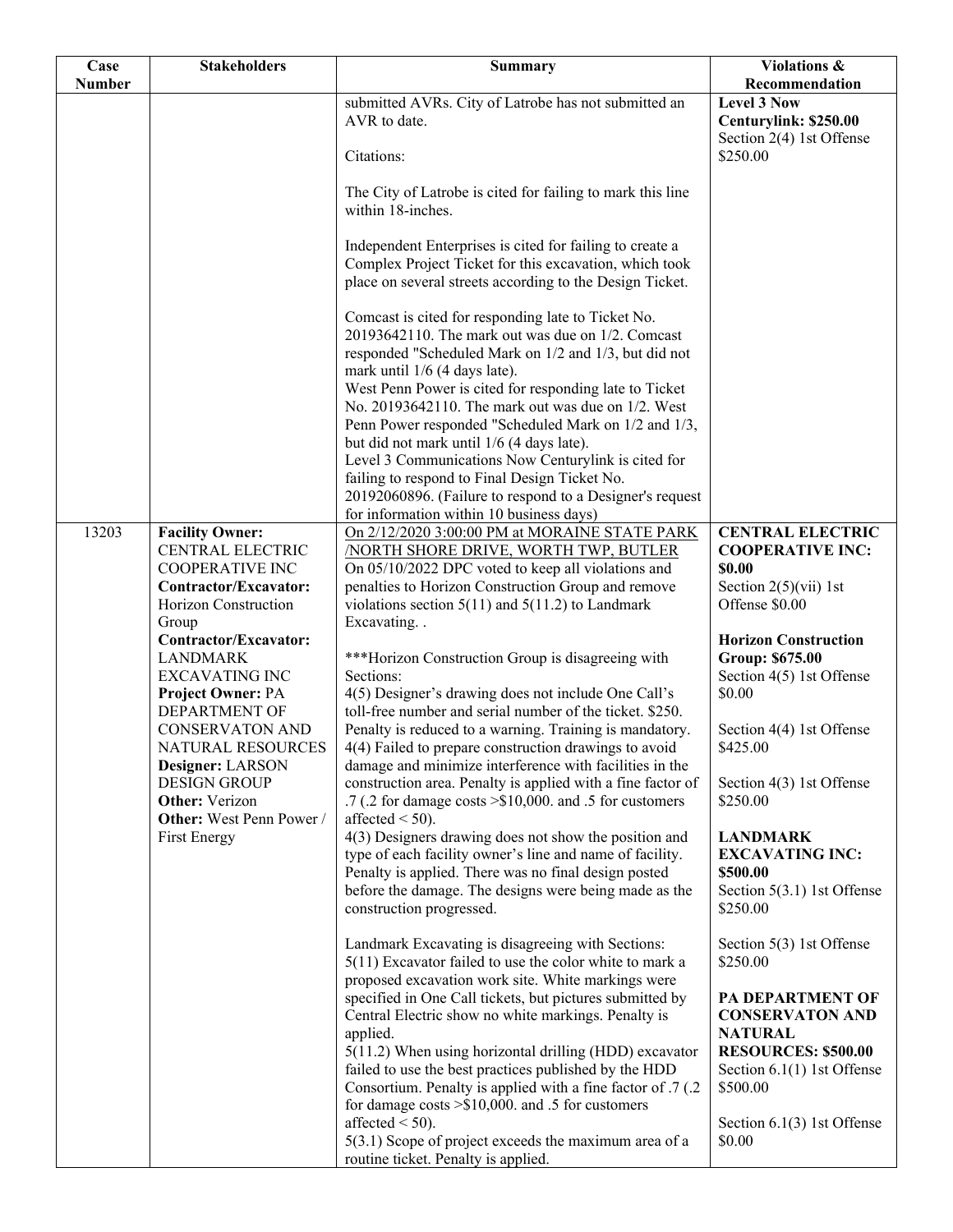| Case          | <b>Stakeholders</b> | <b>Summary</b>                                                                                                                                                                                                                                                                                                                                                                                                                                                                                                                                                                                                                                                                                                                                                                                                                                                                                                                                                                                                                                        | Violations &                                                 |
|---------------|---------------------|-------------------------------------------------------------------------------------------------------------------------------------------------------------------------------------------------------------------------------------------------------------------------------------------------------------------------------------------------------------------------------------------------------------------------------------------------------------------------------------------------------------------------------------------------------------------------------------------------------------------------------------------------------------------------------------------------------------------------------------------------------------------------------------------------------------------------------------------------------------------------------------------------------------------------------------------------------------------------------------------------------------------------------------------------------|--------------------------------------------------------------|
| <b>Number</b> |                     |                                                                                                                                                                                                                                                                                                                                                                                                                                                                                                                                                                                                                                                                                                                                                                                                                                                                                                                                                                                                                                                       | Recommendation                                               |
|               |                     | 5(3) Excavator failed to hold a preconstruction meeting<br>prior to beginning a complex project. Penalty is applied.<br>Education is mandatory.<br>They state that the findings of the DPI are not<br>reasonable, unjust and do not represent the facts. Further<br>explanation by those on the site at the time of the<br>incident need to be presented. A close-up photo of the<br>stake is included.<br>Incident occurred on 2/12/2020 in Moraine State Park,<br>Worth Township, Butler County.<br>Landmark Excavating was working on a complex project<br>for the Pennsylvania Department of Conservation and<br>Natural Resources (PA DCNR) to rehabilitate the sewer<br>and water lines, throughout the length of Moraine State<br>Park, when three underground electric conduits and one<br>line were hit and damaged as the excavation was being<br>prepared for a directional bore. 90 private and business<br>customers were affected for 6-12 hours, and the cost of<br>damages was \$8,748.25. See notes for fine factor<br>calculations. | Verizon: \$1,500.00<br>Section 2(4) Subsequent<br>\$1,500.00 |
|               |                     | This is an over \$400,000. complex project to rehabilitate<br>the sewer system and waterlines throughout the park.<br>The length of the entire project is 47500 LF. Project was<br>expected to take nine months to complete.<br>Central Electric Cooperative Inc states in their Alleged<br>Violation Report (AVR) that on 2/12/2020, Landmark<br>Excavating Inc hit and damaged their three phase<br>underground distribution lines, while excavating in                                                                                                                                                                                                                                                                                                                                                                                                                                                                                                                                                                                             |                                                              |
|               |                     | preparation for horizonal directional drilling techniques<br>to install 4492 ft of line for a new water line. Central<br>Electric Cooperative Inc also states that this area was not<br>marked due to the size of the area and no white<br>markings. The outage interrupted service to over 90<br>residential and commercial customers for 6-12 hours at a<br>cost of \$8748.25. Many pictures were included. None<br>had white markings in them.                                                                                                                                                                                                                                                                                                                                                                                                                                                                                                                                                                                                     |                                                              |
|               |                     | PA DCNR Bureau of Design & Construction states in<br>their AVR that Central Electric Coop had marked the<br>area incorrectly with markings that were over 40 ft off<br>facility lines. Horizon Construction is the designer and<br>Contractor for this project. No photos were included.                                                                                                                                                                                                                                                                                                                                                                                                                                                                                                                                                                                                                                                                                                                                                              |                                                              |
|               |                     | Horizon Construction Group states in their AVR that the<br>design was created using the best available information<br>and field observation. One Call tickets were placed as<br>the work was being done. Using the utility field<br>markings, often pot holing was used to locate the utilities<br>before any excavating took place. Landmark excavating<br>would follow directly behind their foreman's layout with<br>pipe installation. Two pictures included. No white<br>markings found.                                                                                                                                                                                                                                                                                                                                                                                                                                                                                                                                                         |                                                              |
|               |                     | Landmark Excavating Inc state in their AVR that this is<br>the third time that the Central Electric UG utility lines<br>were not marked correctly. The first two were found by                                                                                                                                                                                                                                                                                                                                                                                                                                                                                                                                                                                                                                                                                                                                                                                                                                                                        |                                                              |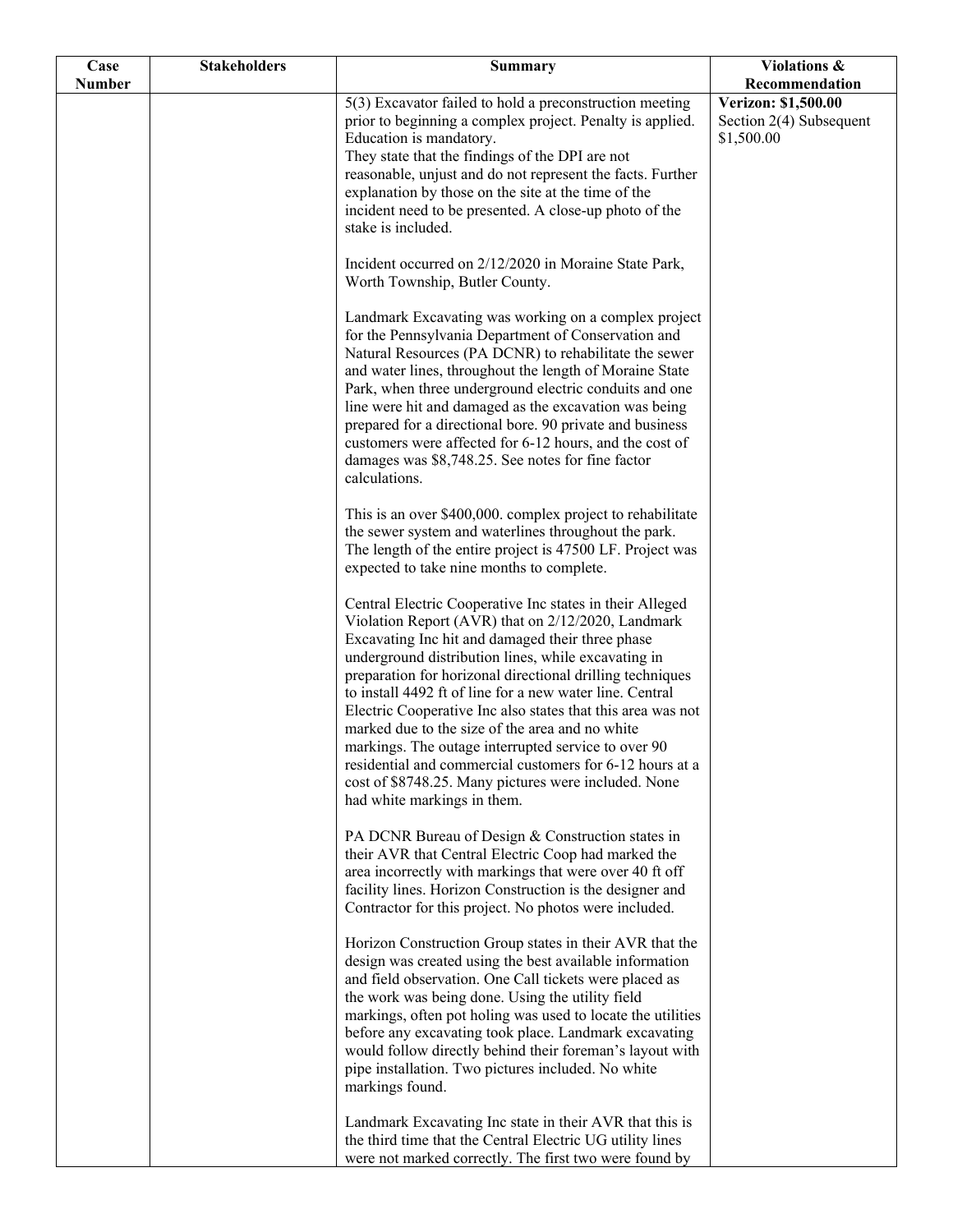| Case          | <b>Stakeholders</b> | <b>Summary</b>                                                                                                                                                                                                                                                                                                                                                                                                                                                                                                                                                                                                                                                                                                                                                                                                                                                                                                                                                                                                                                                                                                | Violations &   |
|---------------|---------------------|---------------------------------------------------------------------------------------------------------------------------------------------------------------------------------------------------------------------------------------------------------------------------------------------------------------------------------------------------------------------------------------------------------------------------------------------------------------------------------------------------------------------------------------------------------------------------------------------------------------------------------------------------------------------------------------------------------------------------------------------------------------------------------------------------------------------------------------------------------------------------------------------------------------------------------------------------------------------------------------------------------------------------------------------------------------------------------------------------------------|----------------|
| <b>Number</b> |                     |                                                                                                                                                                                                                                                                                                                                                                                                                                                                                                                                                                                                                                                                                                                                                                                                                                                                                                                                                                                                                                                                                                               | Recommendation |
|               |                     | employees before they began to dig. The electric<br>Company returned to the site to remark. No photos were<br>submitted until 12/31/2021, after the stakeholder review<br>letters went out. Photos are now included. Detailed<br>explanation Letter to DPI also included.                                                                                                                                                                                                                                                                                                                                                                                                                                                                                                                                                                                                                                                                                                                                                                                                                                     |                |
|               |                     | PA DCNR is in violation of Section:<br>$6.1(3)$ for releasing a project to bid or construction<br>before the final design was complete. A final Design was<br>not submitted to One call until after the damage to<br>Central Electric was done. This is a first-time violation<br>and \$500. Penalty is reduced to a warning. Training is<br>mandatory.<br>$6.1(1)$ Failed to use sufficient quality levels of<br>Subsurface utility engineering or other similar<br>techniques. Penalty is applied.                                                                                                                                                                                                                                                                                                                                                                                                                                                                                                                                                                                                          |                |
|               |                     | Horizon Construction Group is in violation of Sections:<br>4(5) Designer's drawing does not include One Call's<br>toll-free number and serial number of the ticket. There<br>are no design tickets found that show the PA One Call<br>number since Larson's submitted their predesign in<br>2017. \$250. Penalty is reduced to a warning. Training is<br>mandatory.<br>4(4) Failed to prepare construction drawings to avoid<br>damage and minimize interference with facilities in the<br>construction area. Penalty is applied with a fine factor of<br>.7 (.2 for damage costs > \$10,000. and .5 for customers<br>affected $<$ 50).<br>4(3) Designers drawing does not show the position and<br>type of each facility owner's line and name of facility.<br>Penalty is applied. There was no final design posted<br>before the damage. The designs were being made as the<br>construction progressed.<br>The Final Design ticket 20200501224, which was<br>submitted after the emergency ticket 20200433001. does<br>not show any specific facilities in the map, only a<br>general area map is provided. |                |
|               |                     | Landmark Excavating is in violation of Sections:<br>$5(11)$ Excavator failed to use the color white to mark a<br>proposed excavation work site. White markings were<br>specified in One Call tickets, but pictures submitted by<br>Central Electric show no white markings. Penalty is<br>applied.<br>5(11.2) When using horizontal drilling (HDD) excavator<br>failed to use the best practices published by the HDD<br>Consortium. Penalty is applied with a fine factor of .7 (.2)<br>for damage costs $> $10,000$ . and .5 for customers<br>affected $<$ 50).<br>5(3.1) Scope of project exceeds the maximum area of a<br>routine ticket. Penalty is applied.<br>5(3) Excavator failed to hold a preconstruction meeting<br>prior to beginning a complex project. Penalty is applied.<br>Education is mandatory.<br>Listed below are facility owners in violation of Act 50,                                                                                                                                                                                                                              |                |
|               |                     | Section $2(5)(v)$ Failed to respond to a routine One Call<br>ticket and $2(5)(v)$ Failed to respond to a routine One Call<br>ticket within the required amount of time, and Section                                                                                                                                                                                                                                                                                                                                                                                                                                                                                                                                                                                                                                                                                                                                                                                                                                                                                                                           |                |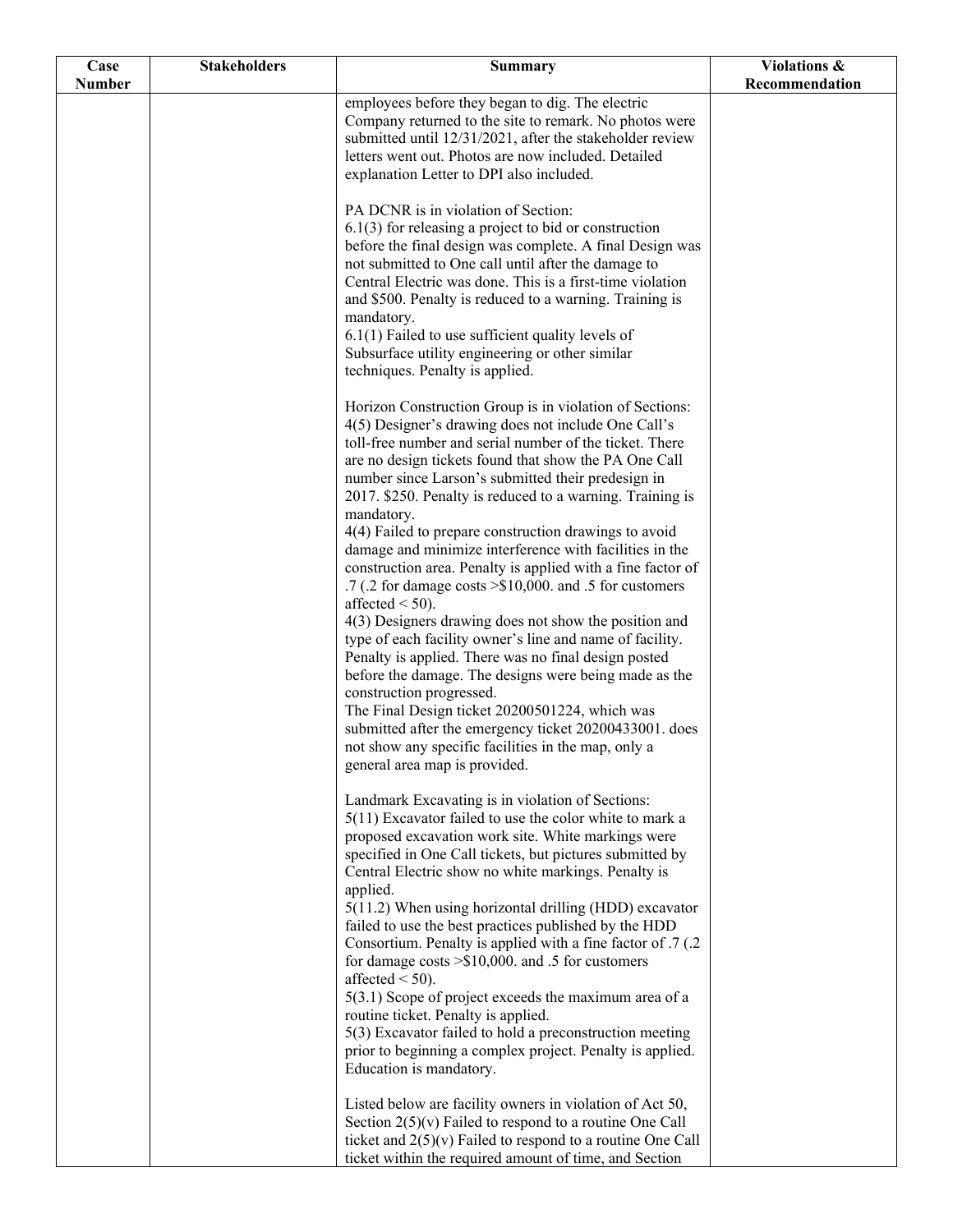| Case<br><b>Number</b> | <b>Stakeholders</b>                        | <b>Summary</b>                                                                                                       | Violations &<br>Recommendation             |
|-----------------------|--------------------------------------------|----------------------------------------------------------------------------------------------------------------------|--------------------------------------------|
|                       |                                            | 2(4) Failed to respond to Designer's request for                                                                     |                                            |
|                       |                                            | information within 10 business days.                                                                                 |                                            |
|                       |                                            |                                                                                                                      |                                            |
|                       |                                            | Verizon is in violation of Section:<br>$2(4)$ Verizon did not respond to Design ticket #                             |                                            |
|                       |                                            | 20200501224. This is a subsequent violation and penalty                                                              |                                            |
|                       |                                            | is applied.                                                                                                          |                                            |
|                       |                                            | Notes:                                                                                                               |                                            |
|                       |                                            | 90 private and business customers were affected for 6-12                                                             |                                            |
|                       |                                            | hours. A fine factor of .5 has been calculated into the                                                              |                                            |
|                       |                                            | penalty.<br>The cost of damages was \$8,748.25. A fine factor of .2                                                  |                                            |
|                       |                                            | has been calculated into the penalty.                                                                                |                                            |
|                       |                                            | Additional Information                                                                                               |                                            |
|                       |                                            | *Landmark Excavating Inc. who is the Directional                                                                     |                                            |
|                       |                                            | Drilling Subcontractor laying the pipe, was hired by                                                                 |                                            |
|                       |                                            | Horizon Construction Group, who was contracted by PA                                                                 |                                            |
|                       |                                            | DCNR.                                                                                                                |                                            |
|                       |                                            | *Larson's Design Group (LDG) had submitted two                                                                       |                                            |
|                       |                                            | Preliminary Designs in 2019. No AVR requested.                                                                       |                                            |
|                       |                                            | Tickets 20190231962 and 20190231961 are both for a                                                                   |                                            |
|                       |                                            | preliminary design. An email from LDG stated that they                                                               |                                            |
|                       |                                            | were not a part of this particular project.                                                                          |                                            |
|                       |                                            | *Horizon Construction Group became the designer and                                                                  |                                            |
|                       |                                            | the excavator for this project, submitting a final design                                                            |                                            |
|                       |                                            | on 2/19/2020. This is 7 days after the emergency ticket                                                              |                                            |
|                       |                                            | was submitted.                                                                                                       |                                            |
|                       |                                            | *Ticket 20190231961 reads" considering the size and                                                                  |                                            |
|                       |                                            | nature of this project, a specific project map can be                                                                |                                            |
|                       |                                            | provided "This was a complex project that was designed,                                                              |                                            |
|                       |                                            | planned, and excavated before July 2019, when                                                                        |                                            |
|                       |                                            | clarification of what constitutes a complex project was                                                              |                                            |
|                       |                                            | outlined. All excavation tickets and final design ticket                                                             |                                            |
|                       |                                            | are from 2020. The tickets show the size and complexity<br>of the construction of a 4,492 ft new water line that was |                                            |
|                       |                                            | being installed for the DCNR. ticket# 20190231962 is a                                                               |                                            |
|                       |                                            | preliminary design ticket with a response due date of                                                                |                                            |
|                       |                                            | January 24, 2020. By this date, there is a clear guide on                                                            |                                            |
|                       |                                            | what a complex project is and how it should be                                                                       |                                            |
|                       |                                            | registered with one call. The project intersects through                                                             |                                            |
|                       |                                            | waterways, bike trails and woods and roads.                                                                          |                                            |
|                       |                                            | *Preliminary design ticket #20190231962 is submitted                                                                 |                                            |
|                       |                                            | to rehabilitate the sewage system, a year before the next                                                            |                                            |
|                       |                                            | ticket is submitted- on 1/15/2020.                                                                                   |                                            |
| 14318                 | <b>Facility Owner:</b><br><b>FLEETWOOD</b> | On 4/8/2020 10:00:00 AM at N Maple Street and                                                                        | <b>FLEETWOOD</b><br><b>BOROUGH: \$0.00</b> |
|                       | <b>BOROUGH</b>                             | Multiple Streets in a subdivision, FLEETWOOD BORO,<br>BERKS On 5/10/2022 the DPC voted to accept the DPI             | Section $2(5)(v)$ 1st Offense              |
|                       | Contractor/Excavator:                      | findings and add education for Drill Masters.                                                                        | \$0.00                                     |
|                       | DRILLMASTERS LLC                           |                                                                                                                      |                                            |
|                       | Project Owner: Met-Ed /                    | The violation occurred on April 8, 2020, on N. Maple                                                                 | <b>DRILLMASTERS LLC:</b>                   |
|                       | First Energy Corp.                         | Street and multiple streets, in Fleetwood Borough, Berks                                                             | \$1,000.00                                 |
|                       | Other: IBEW LOCAL                          | County, where there was extensive directional drilling                                                               | Section 5(3) 1st Offense                   |
|                       | <b>UNION 126</b><br>Other: UGI             | done without proper One Call notifications.                                                                          | \$250.00                                   |
|                       |                                            |                                                                                                                      |                                            |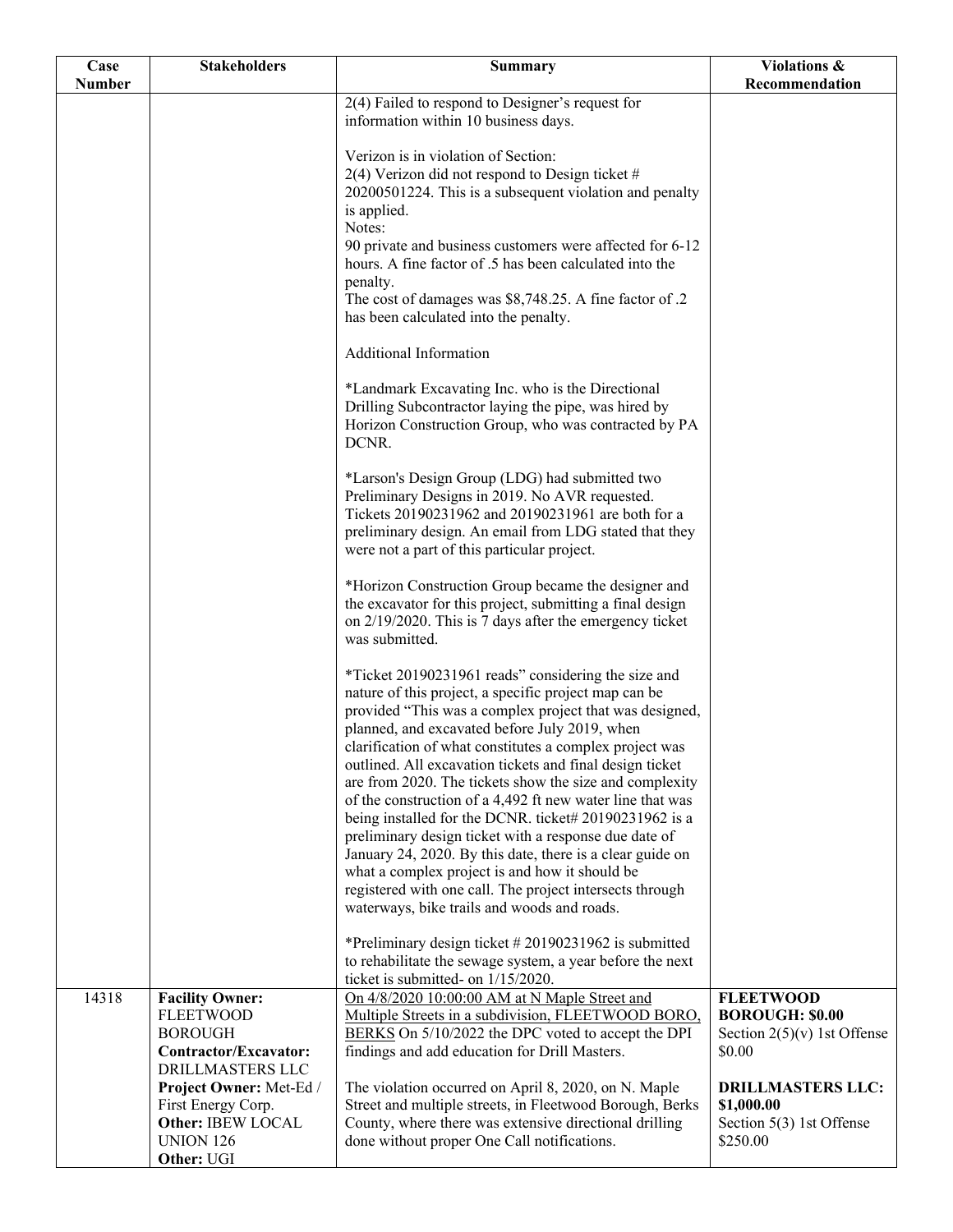| Case<br><b>Number</b> | <b>Stakeholders</b> | <b>Summary</b>                                                                                                                                                                                                                                                                                                                                                                                                                                                                                                          | Violations &<br>Recommendation                                             |
|-----------------------|---------------------|-------------------------------------------------------------------------------------------------------------------------------------------------------------------------------------------------------------------------------------------------------------------------------------------------------------------------------------------------------------------------------------------------------------------------------------------------------------------------------------------------------------------------|----------------------------------------------------------------------------|
|                       |                     | *No Damage                                                                                                                                                                                                                                                                                                                                                                                                                                                                                                              | Section $5(3.1)$ 1st Offense<br>\$250.00                                   |
|                       |                     | UGI Disagrees with the DPI findings for tickets                                                                                                                                                                                                                                                                                                                                                                                                                                                                         |                                                                            |
|                       |                     | 2020070336 and 20200703371.                                                                                                                                                                                                                                                                                                                                                                                                                                                                                             | Section $5(11.2)$ 1st<br>Offense \$500.00                                  |
|                       |                     | Drill Masters disagrees with the findings of violations of<br>sections:<br>$5(3.1)$ and penalty is applied. The scope and area of the<br>project exceeds the maximum area of a routine ticket.                                                                                                                                                                                                                                                                                                                          | Met-Ed / First Energy<br>Corp.: \$2,250.00<br>Section $6.1(1)$ 1st Offense |
|                       |                     | 5(3) and penalty is applied. Excavator failed to hold a<br>preconstruction meeting prior to beginning a complex                                                                                                                                                                                                                                                                                                                                                                                                         | \$500.00                                                                   |
|                       |                     | project or work performed at multiple sites or over a<br>large area.                                                                                                                                                                                                                                                                                                                                                                                                                                                    | Section $6.1(3)$ 1st Offense<br>\$500.00                                   |
|                       |                     | $5(11.2)$ and penalty is applied. When using horizontal<br>directional drilling, Excavator failed to utilize the best<br>practices published by the HDD Consortium.                                                                                                                                                                                                                                                                                                                                                     | Section 9 1st Offense<br>\$250.00                                          |
|                       |                     | IBEW Local Union 126 stated, in their Alleged<br>Violation Report (AVR), that there was extensive                                                                                                                                                                                                                                                                                                                                                                                                                       | Section $2(5)(v)$ 2nd<br>offense \$500.00                                  |
|                       |                     | directional drilling throughout the community without<br>exposing the utilities; the crew crossed several water and<br>sewer lines. Pics were included.                                                                                                                                                                                                                                                                                                                                                                 | Section $2(5)(v)$ 2nd<br>offense \$500.00                                  |
|                       |                     | Drillmaster LLC, stated in their AVR that they were<br>replacing/upgrading primary electric for Met-Ed First<br>Energy Corp (Met-Ed). They walked the proposed bore<br>path using their Vactor Prodigy Hydro-Excavator                                                                                                                                                                                                                                                                                                  | UGI: \$4,000.00<br>Section $2(5)(v)$<br>Subsequent \$2,000.00              |
|                       |                     | (VPHE) to identify all the utilities they would be<br>crossing, except for the water utilities. For each water<br>service that would be crossed, they opened a curb stop,<br>getting the measurement of water service and anything<br>less than 32" deep was exposed with the VPHE. If the<br>depth of the nut of the service line was less than 30", the<br>street was cut open and an excavation was done to<br>expose the service. All gas mains were exposed until the<br>boring was completed. Pics were included. | Section $2(5)(v)$<br>Subsequent \$2,000.00                                 |
|                       |                     | Met-Ed First Energy Corp's AVR stated that they<br>believed no complex ticket was needed when working<br>on an area under 1,000 feet but agree that a complex<br>project designation would have been appropriate. They<br>also state that a design ticket was not applicable because<br>they were replacing existing underground facilities. They<br>state per Drill Masters that the excavator uses a<br>combination of hydro-excavation techniques to uncover                                                         |                                                                            |
|                       |                     | facilities and measure depth at curb stops, valve boxes<br>and manholes. The excavator also communicates with<br>facility owners to ensure no cross-boring.<br>Met-Ed states that the entire project did not meet the<br>\$400,000 threshold for the required SUE or other similar<br>techniques to properly determine the existence and<br>position of underground facilities. However, the                                                                                                                            |                                                                            |
|                       |                     | techniques described above were used to ensure no<br>cross-boring.<br>They note that there was no damage that occurred to any<br>underground facilities and believe that Drillmasters,<br>LLC preformed the proper verification of depth of the<br>lines that crossed the bore paths. No pics were included.                                                                                                                                                                                                            |                                                                            |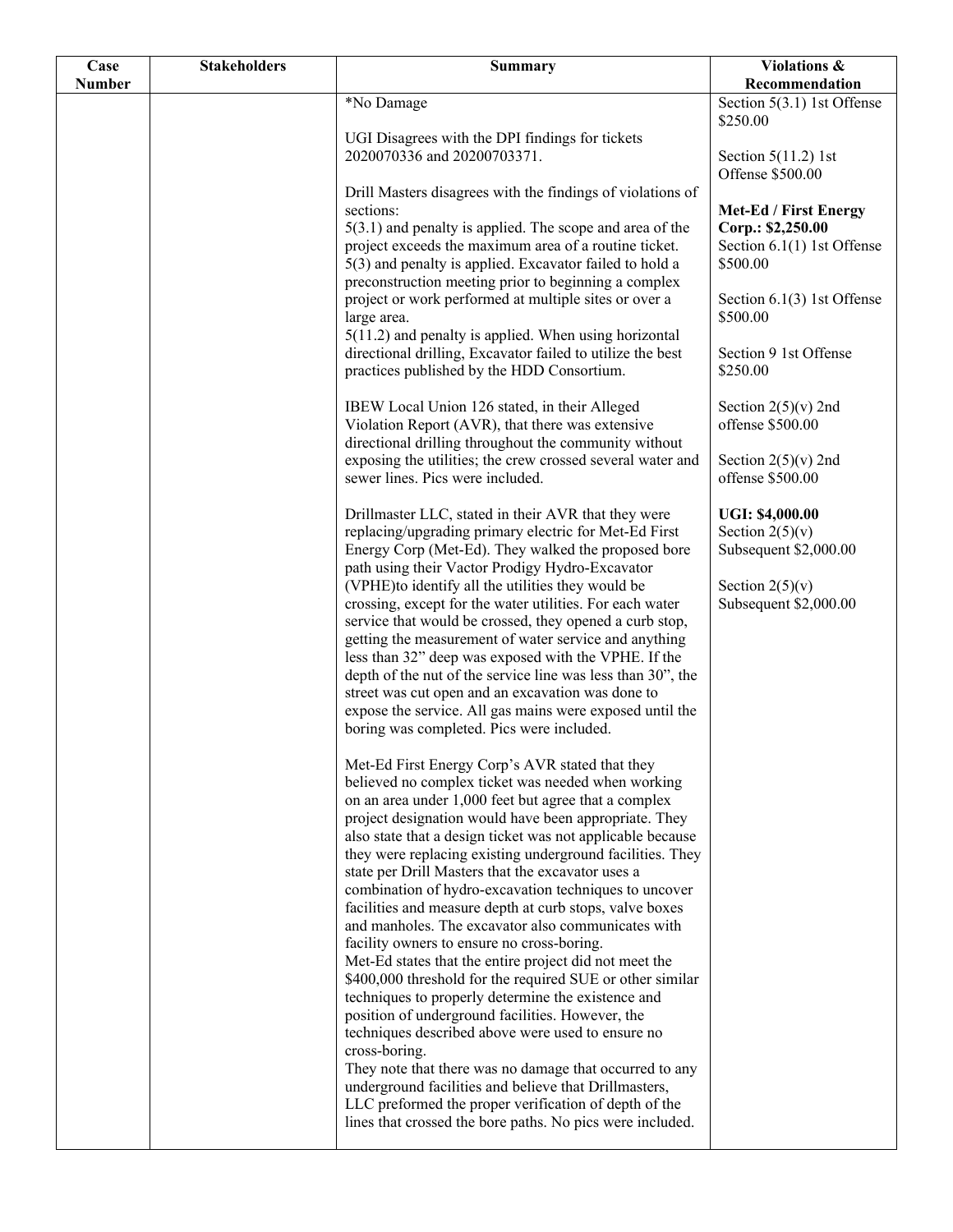| Case          | <b>Stakeholders</b> | <b>Summary</b>                                                                                                           | Violations &   |
|---------------|---------------------|--------------------------------------------------------------------------------------------------------------------------|----------------|
| <b>Number</b> |                     |                                                                                                                          | Recommendation |
|               |                     | Update Excavation Routine ticket, 20200633907, was                                                                       |                |
|               |                     | placed on March 3, 2020, at 2020, was for an area on the<br>east side of Walnuttown Road. All the update tickets         |                |
|               |                     | listed below were called in on March 23, 2020, they                                                                      |                |
|               |                     | have different work sites and transformer numbers:                                                                       |                |
|               |                     | $*20200832369$ (time 2059)- for working on the even                                                                      |                |
|               |                     | side of Spring Street                                                                                                    |                |
|               |                     | *20200832371 (time 2101)- to mark Westfield Place                                                                        |                |
|               |                     | $*20200832372$ (time 2103)- with a location of Maple                                                                     |                |
|               |                     | <b>Street</b>                                                                                                            |                |
|               |                     | $*20200832373$ (time 2105)- to mark at Maple Street                                                                      |                |
|               |                     | Met-Ed First /Energy is in violation of:                                                                                 |                |
|               |                     | $6.1(3)$ and penalty is applied for releasing a project to                                                               |                |
|               |                     | bid or construction before the final design was complete.                                                                |                |
|               |                     | This was not submitted as a complex project. Education                                                                   |                |
|               |                     | is mandatory.                                                                                                            |                |
|               |                     | $6.1(1)$ Failed to use sufficient quality levels of                                                                      |                |
|               |                     | subsurface Utility Engineering or other similar<br>techniques. All utility crossings must be exposed prior to            |                |
|               |                     | drilling.                                                                                                                |                |
|               |                     | 9 and penalty is applied for failing to make best efforts                                                                |                |
|               |                     | to comply with the Common Ground Alliance Best                                                                           |                |
|               |                     | Practices. Design Ticket was needed for a project that                                                                   |                |
|               |                     | crosses over multiple utilities, even if project was<br>replacing existing conduit.                                      |                |
|               |                     | $2(5)(v)$ and penalty is applied for each ticket. This is a                                                              |                |
|               |                     | second offense. Met-Ed / First Energy Corp. did not                                                                      |                |
|               |                     | respond to tickets 20200503456 and renotify ticket                                                                       |                |
|               |                     | 20200503456-001 prepared on 2/24/2020 8 a.m. until                                                                       |                |
|               |                     | 16:11 on 2/24/2020.                                                                                                      |                |
|               |                     | Drill Masters is in violation of Sections:                                                                               |                |
|               |                     | $5(3.1)$ and penalty is applied. The scope and area of the                                                               |                |
|               |                     | project exceeds the maximum area of a routine ticket.                                                                    |                |
|               |                     | 5(3) and penalty is applied. Excavator failed to hold a                                                                  |                |
|               |                     | preconstruction meeting prior to beginning a complex                                                                     |                |
|               |                     | project or work performed at multiple sites or over a                                                                    |                |
|               |                     | large area.<br>$5(11.2)$ and penalty is applied. When using horizontal                                                   |                |
|               |                     | directional drilling, Excavator failed to utilize the best                                                               |                |
|               |                     | practices published by the HDD Consortium.                                                                               |                |
|               |                     |                                                                                                                          |                |
|               |                     | Listed below are Facility Owners that are in violation                                                                   |                |
|               |                     | Section $2(5)(v)$ - Failed to respond to a routine One Call                                                              |                |
|               |                     | ticket, and/or Section $2(5)(v)$ - Failed to respond to a                                                                |                |
|               |                     | routine One Call ticket within the required amount of                                                                    |                |
|               |                     | time:                                                                                                                    |                |
|               |                     | $2(5)(v)$ Fleetwood Borough responded a day after the                                                                    |                |
|               |                     | scheduled dig date to ticket 20200653597. This is a first-<br>time violation and \$250. penalty is reduced to a warning. |                |
|               |                     | Education is mandatory.                                                                                                  |                |
|               |                     | $2(5)(v)$ UGI Utilities responded on $4/22/2020$ to Ticket                                                               |                |
|               |                     | 20200703371 which was due on 3/12/2020. This is a                                                                        |                |
|               |                     | subsequent offence and Penalty applied.                                                                                  |                |
|               |                     | $2(5)(v)$ UGI Utilities responded on $4/22/2020$ to Ticket                                                               |                |
|               |                     | 20200703371 which was due on 3/12/2020. This is a                                                                        |                |
|               |                     | subsequent offence and Penalty applied.                                                                                  |                |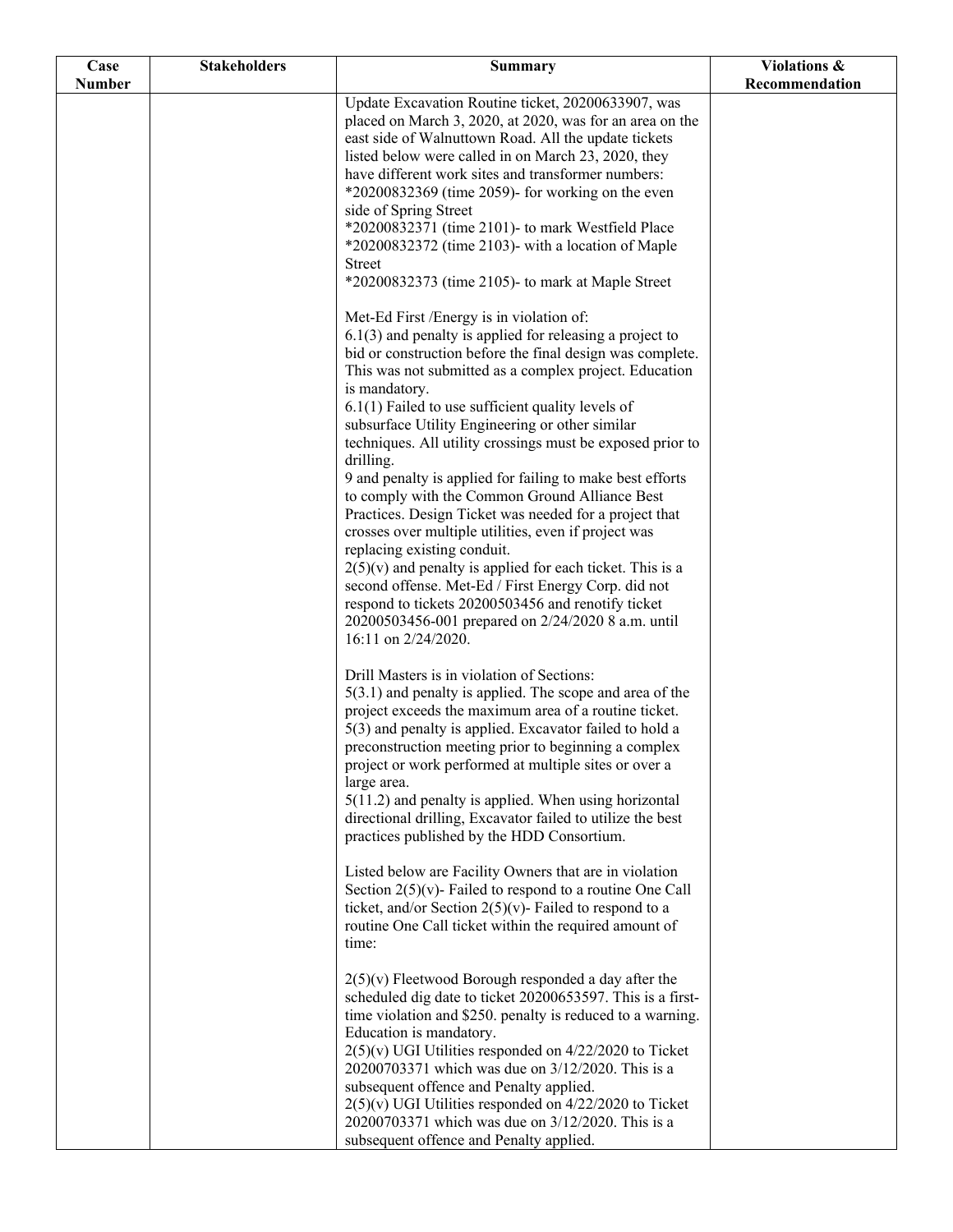| Case          | <b>Stakeholders</b>                               | <b>Summary</b>                                                                                                              | Violations &                                                  |
|---------------|---------------------------------------------------|-----------------------------------------------------------------------------------------------------------------------------|---------------------------------------------------------------|
| <b>Number</b> |                                                   |                                                                                                                             | Recommendation                                                |
| 14437         | <b>Facility Owner: PECO</b>                       | On 4/22/2020 4:00:00 PM at 2620 BROWNSVILLE                                                                                 | <b>Verizon: \$3,000.00</b>                                    |
|               | Contractor/Excavator:<br>Verizon                  | RD, LOWER SOUTHAMPTON TWP, BUCKS On                                                                                         | Section 6.1(7) Subsequent                                     |
|               | Project Owner: Verizon                            | 05/10/2022 The DPC voted to accept the violation and<br>waive the penalty for Philadelphia Gas Works (PGW)                  | \$1,000.00                                                    |
|               | <b>Other:</b> Lower                               |                                                                                                                             | Section $5(2.1)$ 1st Offense                                  |
|               | Southampton Township                              | Philadelphia Gas Works disagrees with the findings.                                                                         | \$1,000.00                                                    |
|               | Other: Philadelphia Gas                           | They state that ticket 20201132141 is outside of their                                                                      |                                                               |
|               | Works                                             | jurisdiction and would like to have the violation and                                                                       | Section 5(8) 1st Offense                                      |
|               |                                                   | penalty removed.                                                                                                            | \$1,000.00                                                    |
|               |                                                   |                                                                                                                             |                                                               |
|               |                                                   | Incident occurred on 4/22/20 at 2620 Brownville Road,                                                                       | <b>Lower Southampton</b>                                      |
|               |                                                   | Lower Southampton Township.                                                                                                 | <b>Township: \$500.00</b>                                     |
|               |                                                   |                                                                                                                             | Section $2(5)(\n \n \tilde{\text{v}}\n \tilde{\text{u}})$ 1st |
|               |                                                   | AVR from PECO stated that Verizon was auguring to                                                                           | Offense \$500.00                                              |
|               |                                                   | replace poles, when the unmarked 5" plastic Gas line                                                                        |                                                               |
|               |                                                   | was hit and damaged by Verizon. 911 was not called.                                                                         | Philadelphia Gas Works:<br>\$0.00                             |
|               |                                                   | AVR request was emailed to Verizon, the project owner                                                                       | Section $2(5)(\n \n  1st)$                                    |
|               |                                                   | and excavator, on 5/5/2021. No AVR WAS received.                                                                            | Offense \$0.00                                                |
|               |                                                   | Verizon is a subsequent offense of violation of Section                                                                     |                                                               |
|               |                                                   | 6.1(7) for failing to submit an AVR as a Project Owner.                                                                     |                                                               |
|               |                                                   |                                                                                                                             |                                                               |
|               |                                                   | No other tickets were located for this location by One                                                                      |                                                               |
|               |                                                   | Call. Verizon is in violation of Section $5(2.1)$ failure to                                                                |                                                               |
|               |                                                   | submit a location request to One Call. PECO did not                                                                         |                                                               |
|               |                                                   | mark their lines, per their AVR. This also supports that                                                                    |                                                               |
|               |                                                   | no One call ticket was submitted.                                                                                           |                                                               |
|               |                                                   | 911 is listed as not being called in the only AVR                                                                           |                                                               |
|               |                                                   | received. This is a violation of Section 5(8) for Verizon                                                                   |                                                               |
|               |                                                   | and penalty is applied.                                                                                                     |                                                               |
|               |                                                   |                                                                                                                             |                                                               |
|               |                                                   | Listed below are facility owners in violation of Act 50,                                                                    |                                                               |
|               |                                                   | Section $2(5)(v)$ Failed to respond to a routine One Call                                                                   |                                                               |
|               |                                                   | ticket and $2(5)(v)$ Failed to respond to a routine One Call                                                                |                                                               |
|               |                                                   | ticket within the required amount of time.                                                                                  |                                                               |
|               |                                                   |                                                                                                                             |                                                               |
|               |                                                   | Ticket $\# 20201132141$ PGW did not respond to                                                                              |                                                               |
|               |                                                   | emergency ticket. This is a violation of Section $2(5)(\n{\rm vii})$<br>and penalty applied. PGW had this same violation in |                                                               |
|               |                                                   | 2020. Education is mandatory.                                                                                               |                                                               |
|               |                                                   | Lower Southampton Township did not respond to                                                                               |                                                               |
|               |                                                   | emergency ticket $#20201132141$ This is a violation of                                                                      |                                                               |
|               |                                                   | Section $2(5)(\n \text{vii})$ and \$1000. penalty reduced to \$500.                                                         |                                                               |
|               |                                                   | Education is mandatory.                                                                                                     |                                                               |
| 14467         | <b>Facility Owner:</b>                            | On 4/29/2020 11:00:00 AM at Westminster Drive,                                                                              | <b>Country Seal Coating</b>                                   |
|               | WAYNESBORO                                        | WASHINGTON TWP, FRANKLIN On 5/10/2022 DPC                                                                                   | and Paving: \$1,250.00                                        |
|               | BOROUGH/WAYNESBO                                  | voted to accept the staff recommendations as presented.                                                                     | Section $5(2.1)$ 1st Offense                                  |
|               | RO BOROUGH AUTH                                   |                                                                                                                             | \$1,000.00                                                    |
|               | Contractor/Excavator:<br>Country Seal Coating and | 1/7/2022 Country Seal Coatings disagrees with the<br>findings and would like to be heard by the Damage                      | Section $5(16)$ 1st Offense                                   |
|               | Paving                                            | Prevention Committee.                                                                                                       | \$250.00                                                      |
|               |                                                   | ****No Damage ***                                                                                                           |                                                               |
|               |                                                   |                                                                                                                             |                                                               |
|               |                                                   | The incident occurred on April 29, 2020, on                                                                                 |                                                               |
|               |                                                   | Westminster Drive, in Washington Township, Franklin                                                                         |                                                               |
|               |                                                   | County.                                                                                                                     |                                                               |
|               |                                                   | Waynesboro Authority stated in their Alleged Violation                                                                      |                                                               |
|               |                                                   | Report (AVR) that there was no damage to their water                                                                        |                                                               |
|               |                                                   | line but a near miss, and that Country Sealcoating and                                                                      |                                                               |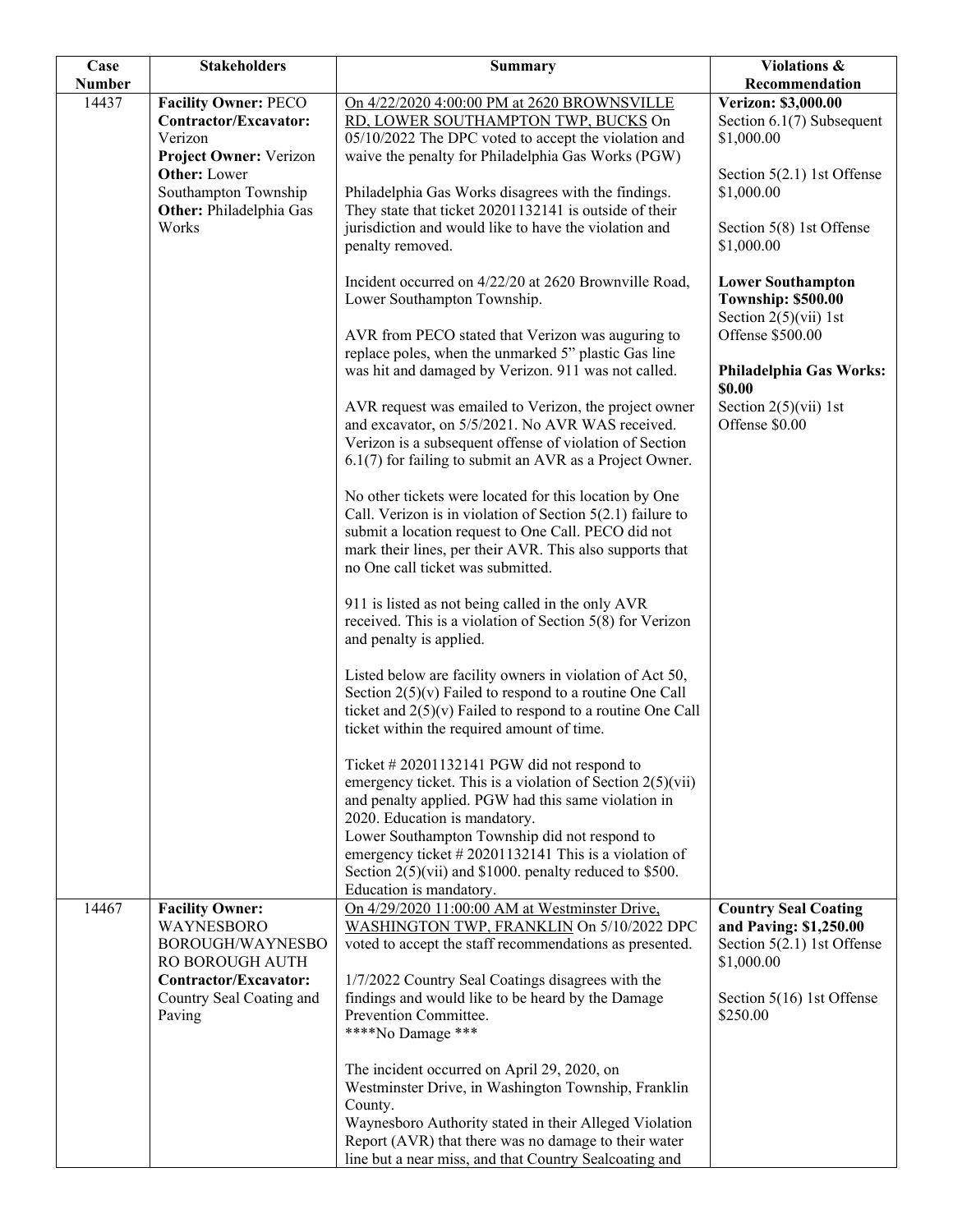| Case          | <b>Stakeholders</b>                                                               | <b>Summary</b>                                                                                                                                                                                                                                                                    | Violations &                                                                    |
|---------------|-----------------------------------------------------------------------------------|-----------------------------------------------------------------------------------------------------------------------------------------------------------------------------------------------------------------------------------------------------------------------------------|---------------------------------------------------------------------------------|
| <b>Number</b> |                                                                                   |                                                                                                                                                                                                                                                                                   | Recommendation                                                                  |
|               |                                                                                   | Paving did not have a One Call ticket for their grading<br>work. Three pictures were provided showing work<br>completed and locate marks.<br>The PA One Call Coordinator stated that there have been<br>no One Call tickets placed by Country Sealcoating and                     |                                                                                 |
|               |                                                                                   | Paving in the past.<br>There are no excavation tickets associated with this case.                                                                                                                                                                                                 |                                                                                 |
|               |                                                                                   | Contact information for Country Sealcoating was found<br>online. When speaking with the excavator it was<br>explained what the PA PUC One Call Enforcement does,<br>questions were answered, an AVR was requested to be<br>submitted and the letter was mailed on May 5, 2021.    |                                                                                 |
|               |                                                                                   | They did not submit their AVR.<br>Country Sealcoating and Paving is in violation of:                                                                                                                                                                                              |                                                                                 |
|               |                                                                                   | $5(2.1)$ and recommending- penalty applied and<br>education.<br>$5(16)$ and recommending- penalty applied and education.                                                                                                                                                          |                                                                                 |
| 14658         | <b>Facility Owner:</b><br><b>COMCAST</b>                                          | On 5/6/2020 12:00:00 AM at WOODLAND DR,<br>SHREWSBURY BORO, YORK 5/10/2022 DPC voted                                                                                                                                                                                              | <b>COMCAST: \$0.00</b><br>Section $2(5)(vii)$ 2nd                               |
|               | <b>Contractor/Excavator:</b>                                                      | to accept all the DPI's findings except Waive all the                                                                                                                                                                                                                             | Offense \$0.00                                                                  |
|               | Wexcon, Inc.<br><b>Project Owner:</b><br>Shrewsbury Borough<br>Designer: KEYSTONE | penalties add education.<br>Met Ed disagrees with violations for One Call tickets<br>PA20201321105, PA20201331376, PA20201071024,                                                                                                                                                 | Section $2(5)(i)$ 2nd<br>Offense \$0.00                                         |
|               | CONSULTANTS INC<br>Other: Met-Ed / First                                          | $2(5)$ (vii) Failed to respond to an emergency notification<br>as soon as practicable following notification<br>Met-Ed's<br>One Call locator, USIC, responded within the 2-hour                                                                                                   | Section 2(4) 1st Offense<br>\$0.00                                              |
|               | Energy<br>Other: VERIZON                                                          | window. • Met-Ed disputes the findings and penalty<br>related to $2(5)(i)$ Failed to locate underground lines<br>within 18 inches horizontally of the outside wall of the                                                                                                         | Section $2(5)(vii)$ 2nd<br>Offense \$0.00                                       |
|               |                                                                                   | Met-Ed's One Call locator, USIC, maintained<br>line<br>communication with the excavator, Wexcon, while<br>marking the tickets after a mark-out scheduled was                                                                                                                      | Section $2(5)(vii)$ 2nd<br>Offense \$0.00                                       |
|               |                                                                                   | mutually agreed to by the Wexcon and USIC. • Met-Ed<br>disputes the findings and penalty related to One Call<br>ticket 20200793195, $2(5)(v)$ Failed to respond to a<br>routine One Call ticket. Met-Ed's One Call locator,<br>USIC, maintained communication with the excavator, | <b>Shrewsbury Borough:</b><br>\$0.00<br>Section 6.1(7) 1st Offense<br>\$0.00    |
|               |                                                                                   | Wexcon, while marking the tickets after a mark-out<br>scheduled was mutually agreed to by Wexcon and USIC.                                                                                                                                                                        | Section $6.1(1)$ 1st Offense<br>\$0.00                                          |
|               |                                                                                   | Shrewsbury Borough disagrees with the findings. They<br>believe that Shrewsbury Borough took reasonable and<br>prudent action to avoid any utility damages and                                                                                                                    | Section $6.1(3)$ 1st Offense<br>\$0.00                                          |
|               |                                                                                   | violations. Moreover, the subsequent discussion and<br>analysis as to what happened has proven to be a learning                                                                                                                                                                   | Met-Ed / First Energy:<br>\$0.00                                                |
|               |                                                                                   | experience for those involved, as evidenced by the<br>enhanced procedures that are noted above and will be<br>utilized moving forward. They request that the PUC                                                                                                                  | Section $2(5)(\n \n \tilde{\text{v}}\n \tilde{\text{u}})$ 1st<br>Offense \$0.00 |
|               |                                                                                   | Compliance violations and penalties be removed against<br>Shrewsbury Borough for violations of Sections:<br>6.1(7) Project Owner failed to submit an Alleged                                                                                                                      | Section $2(5)(\n \n \tilde{\text{v}}\text{ii})$ 1st<br>Offense \$0.00           |
|               |                                                                                   | Violation Report within 10 business days. Although<br>Shrewsbury Borough did submit an AVR after the AVR<br>request letter was sent, they failed to provide any new                                                                                                               | Section 2(4) 1st Offense<br>\$0.00                                              |
|               |                                                                                   | information. \$250. Penalty is reduced to a warning.<br>Education is mandatory.<br>$6.1(3)$ Released a project to bid or construction before                                                                                                                                      | Section $2(5)(i)$ 2nd<br>Offense \$0.00                                         |
|               |                                                                                   | the final design was complete. No final design was                                                                                                                                                                                                                                | Section $2(5)(\n \n \tilde{\text{v}}\text{ii})$ 1st<br>Offense \$0.00           |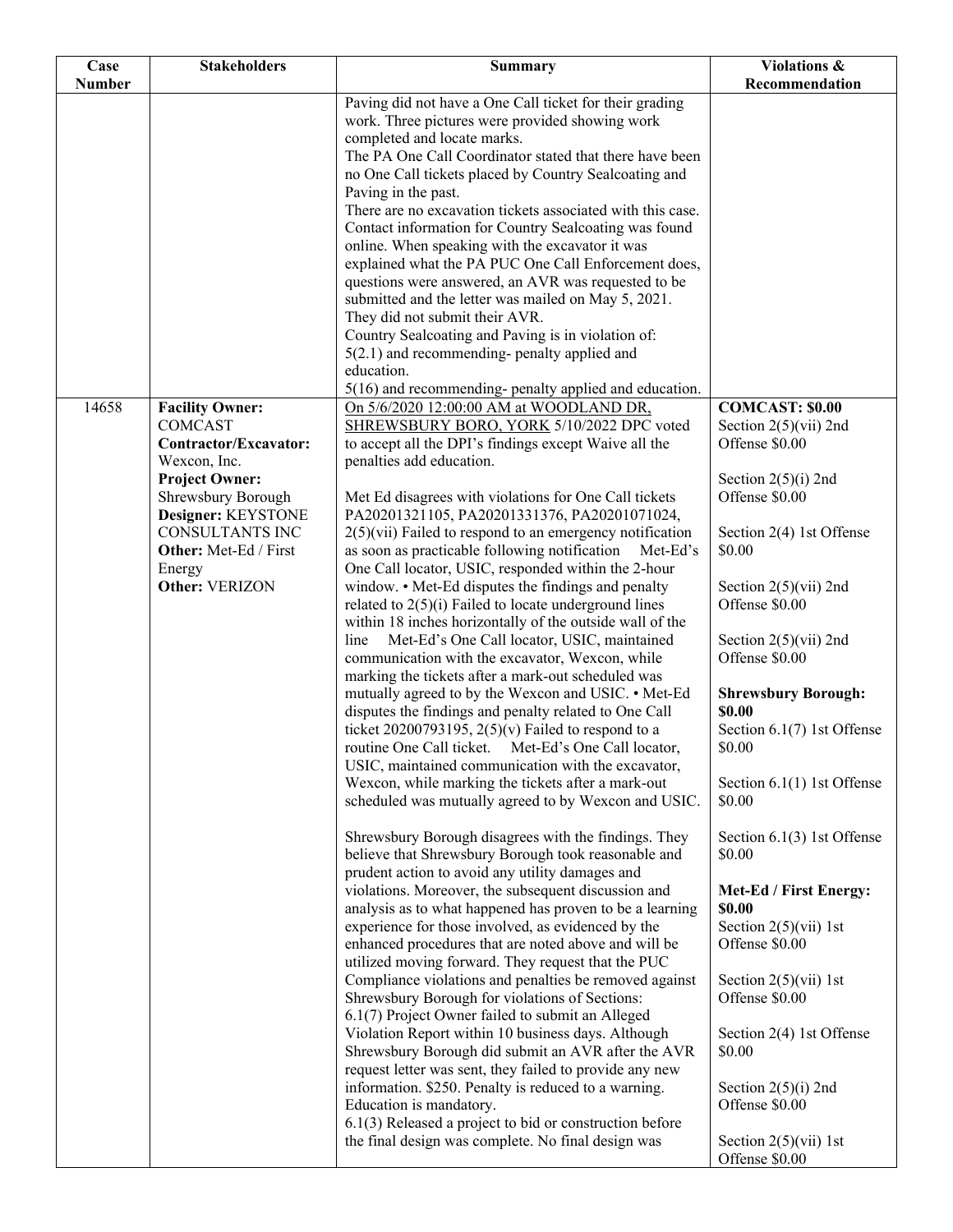| Case          | <b>Stakeholders</b> | Summary                                                                                                                                                                                                                                                                                                                                                                                                                                                                                                                                                                                                                                                                                                                                                         | Violations &<br>Recommendation                  |
|---------------|---------------------|-----------------------------------------------------------------------------------------------------------------------------------------------------------------------------------------------------------------------------------------------------------------------------------------------------------------------------------------------------------------------------------------------------------------------------------------------------------------------------------------------------------------------------------------------------------------------------------------------------------------------------------------------------------------------------------------------------------------------------------------------------------------|-------------------------------------------------|
| <b>Number</b> |                     | found. All excavation tickets are from 2020. Penalty is                                                                                                                                                                                                                                                                                                                                                                                                                                                                                                                                                                                                                                                                                                         |                                                 |
|               |                     | applied.<br>$6.1(1)$ Failed to utilize sufficient levels of Subsurface<br>Utility Engineering or other similar techniques. Penalty                                                                                                                                                                                                                                                                                                                                                                                                                                                                                                                                                                                                                              | Section $2(5)(v)$ 3rd<br>Offense \$0.00         |
|               |                     | is applied.                                                                                                                                                                                                                                                                                                                                                                                                                                                                                                                                                                                                                                                                                                                                                     | <b>VERIZON: \$2,000.00</b><br>Section $2(5)(v)$ |
|               |                     | *Please see Disagreement letter form Shrewsbury<br>Borough for more details about the project and some of<br>the issues that were happening in the field.                                                                                                                                                                                                                                                                                                                                                                                                                                                                                                                                                                                                       | Subsequent \$2,000.00                           |
|               |                     | Comcast disagrees with some of the investigator's<br>findings:                                                                                                                                                                                                                                                                                                                                                                                                                                                                                                                                                                                                                                                                                                  |                                                 |
|               |                     | 3 violations of $2(5)(\n\tiii)$ Failed to respond to an<br>emergency notification as soon as practicable. New<br>Damage Emergency ticket 20201321105 was not<br>responded to. Comcast states that the locator did respond<br>to this ticket at $10:27$ (due time $(11:50)$ ). Comcast further<br>states that the PUC had no legal response available for<br>"damage" emergencies, since they are not dig tickets,<br>and that the PUC offered no guidance at the time on how<br>these tickets should be statused. Technician was on site<br>and ticket statused within the two-hour window.                                                                                                                                                                     |                                                 |
|               |                     | $2(5)(i)$ Failed to locate underground lines within 18"<br>horizontally of the outside wall of line. The only<br>damaged Comcast line within any of the given related<br>ticket numbers was an abandoned cable main that was<br>determined (during damage investigation) to have been<br>cut off deep inside pedestal. The cut offline was not<br>clearly visible during the routine visual scan performed<br>at the original locate request and only found when<br>scrutinized during the damage investigation. Therefore,<br>it is determined that USIC technician performed the<br>locate correctly, located all given underground facilities<br>to the best of their ability, and did not mismark or fail to<br>mark the lines in conflict with excavation. |                                                 |
|               |                     | Incident occurred on 5/6/2020. Wexcon Inc was digging<br>with a backhoe/trackhoe, replacing the water lines for<br>Shrewsbury Borough, when they hit and damaged an<br>electric. There were multiple miss markings of electric<br>and cable lines and near misses on Woodland Drive,<br>Shrewsbury Borough, York County.                                                                                                                                                                                                                                                                                                                                                                                                                                        |                                                 |
|               |                     | Wexcon Inc. stated in their Alleged Violation Report<br>(AVR) that houses at 25,27,29, and 31 Woodland Dr. the<br>cable and electric lines were off their marks by up to 8-<br>10 ft. They also state that the area was hand dug, which<br>cost the crew much extra time. This project was over<br>\$400,000. And that Level "B" SUE was used. Photos<br>with hit kit and markings were submitted.                                                                                                                                                                                                                                                                                                                                                              |                                                 |
|               |                     | Met -Ed / First Energy Corp stated in their AVR that this<br>project should have been a complex project. They also<br>state that there was constant communication between the<br>excavator and the locator. They were never notified that<br>the marks were not in compliance and were not able to<br>investigate this issue, due to not being notified of it when<br>it occurred. They have no evidence that marking were                                                                                                                                                                                                                                                                                                                                      |                                                 |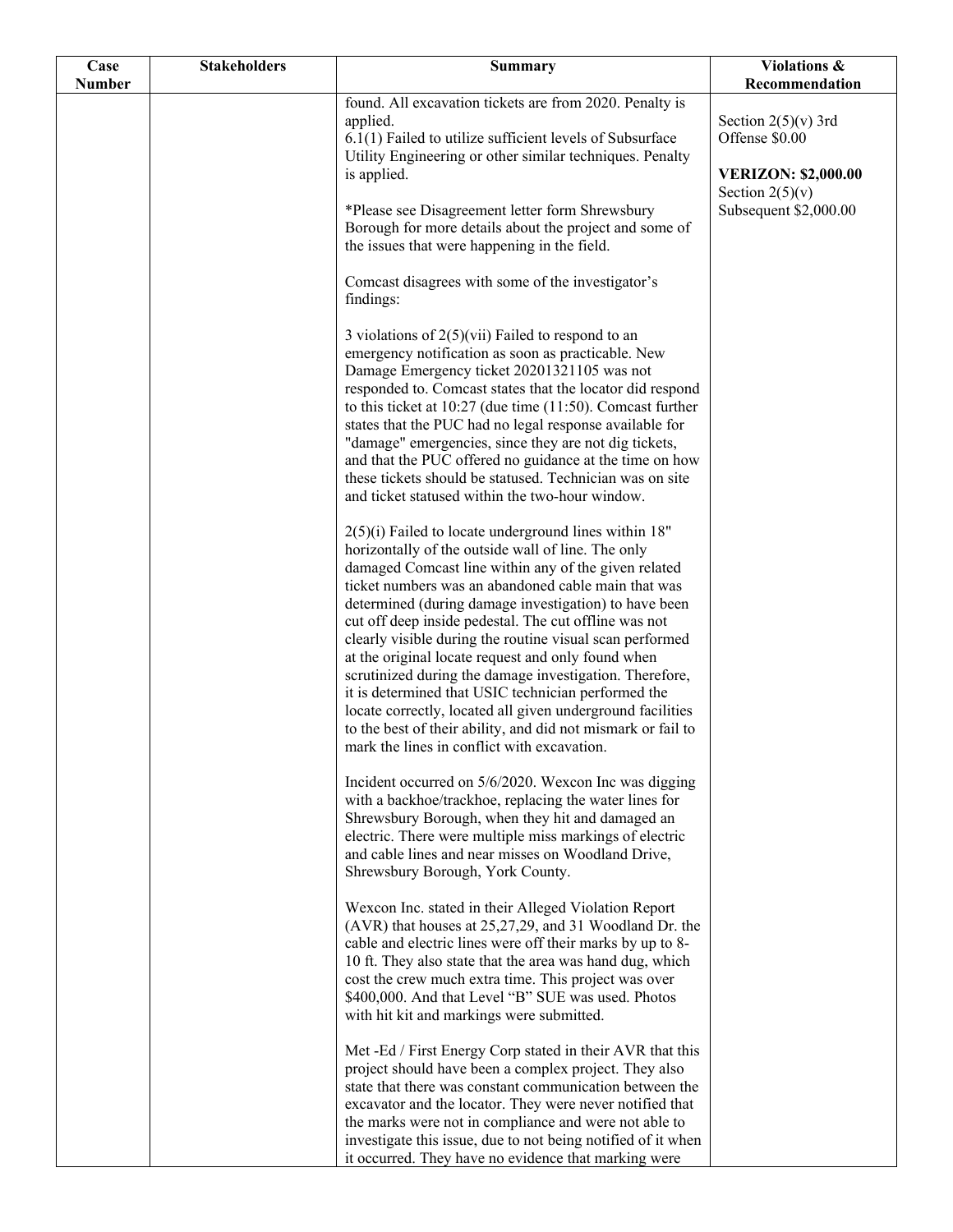| Case          | <b>Stakeholders</b> | <b>Summary</b>                                                                                                                                                                                                                                                                                                                                                                                                                                                                                                                                                                                                                                                                             | Violations &   |
|---------------|---------------------|--------------------------------------------------------------------------------------------------------------------------------------------------------------------------------------------------------------------------------------------------------------------------------------------------------------------------------------------------------------------------------------------------------------------------------------------------------------------------------------------------------------------------------------------------------------------------------------------------------------------------------------------------------------------------------------------|----------------|
| <b>Number</b> |                     |                                                                                                                                                                                                                                                                                                                                                                                                                                                                                                                                                                                                                                                                                            | Recommendation |
|               |                     | not in compliance. They believe that the markings were<br>in compliance. AVR and Email received from First<br>Energy / Met Ed includes communication dated through<br>5/11/2020. They have also requested that their locator<br>(USIC) alert Met-Ed / First Energy of identifying any<br>projects that should have been designated as a complex<br>project.                                                                                                                                                                                                                                                                                                                                |                |
|               |                     | Shrewsbury Borough stated in their AVR that they do<br>not remember the situation. Work information was left<br>blank, excavator name and info blank, they did not fill<br>out the project cost nor the Sue level used. Education is<br>mandatory.                                                                                                                                                                                                                                                                                                                                                                                                                                         |                |
|               |                     | Keystone Consulting Inc stated in their AVR that they<br>only did a preliminary design for Columbia Gas and that<br>the Columbia Gas makes their own Final Designs. They<br>are not responsible for marking any utilities in the field.                                                                                                                                                                                                                                                                                                                                                                                                                                                    |                |
|               |                     | Comcast was emailed an AVR request letter on<br>11/17/2021.                                                                                                                                                                                                                                                                                                                                                                                                                                                                                                                                                                                                                                |                |
|               |                     | Shrewsbury Borough is in violation of Sections:<br>6.1(7) Project Owner failed to submit an Alleged<br>Violation Report within 10 business days. Although<br>Shrewsbury Borough did submit an AVR after the AVR<br>request letter was sent, they failed to provide any<br>information. \$250. Penalty is reduced to a warning.<br>Education is mandatory.<br>$6.1(3)$ Released a project to bid or construction before<br>the final design was complete. No final design was<br>found. All excavation tickets are from 2020. Penalty is<br>applied.<br>6.1(1) Failed to utilize sufficient levels of Subsurface<br>Utility Engineering or other similar techniques. Penalty<br>is applied. |                |
|               |                     | Met – Ed / First Energy is in violation of Sections:<br>$2(5)(\n \n Vii)$ failed to respond to an emergency notification<br>as soon as practicable for three tickets: 20201321105,<br>20201331376, and 20201071024, which had interim<br>responses.<br>$2(5)(i)$ Failed to locate underground lines within 18<br>inches horizontally of the outside wall of the line. This is                                                                                                                                                                                                                                                                                                              |                |
|               |                     | a second offense, and the penalty is applied.<br>$2(5)(v)$ Failed to respond to a routine One Call ticket.<br>This is a third offense, and the penalty is applied.                                                                                                                                                                                                                                                                                                                                                                                                                                                                                                                         |                |
|               |                     | Comcast is in violation of Sections:<br>$2(5)(vii)$ failed to respond to an emergency notification<br>as soon as practicable for three tickets: 20201321105,<br>20201331376, and 20201071024.<br>$2(4)$ Failed to respond to designer's request for<br>information within 10 business days<br>$2(5)(i)$ Failed to locate lines within 18 inches<br>horizontally of the outside wall of the line.                                                                                                                                                                                                                                                                                           |                |
|               |                     | Verizon is in violation of Section:                                                                                                                                                                                                                                                                                                                                                                                                                                                                                                                                                                                                                                                        |                |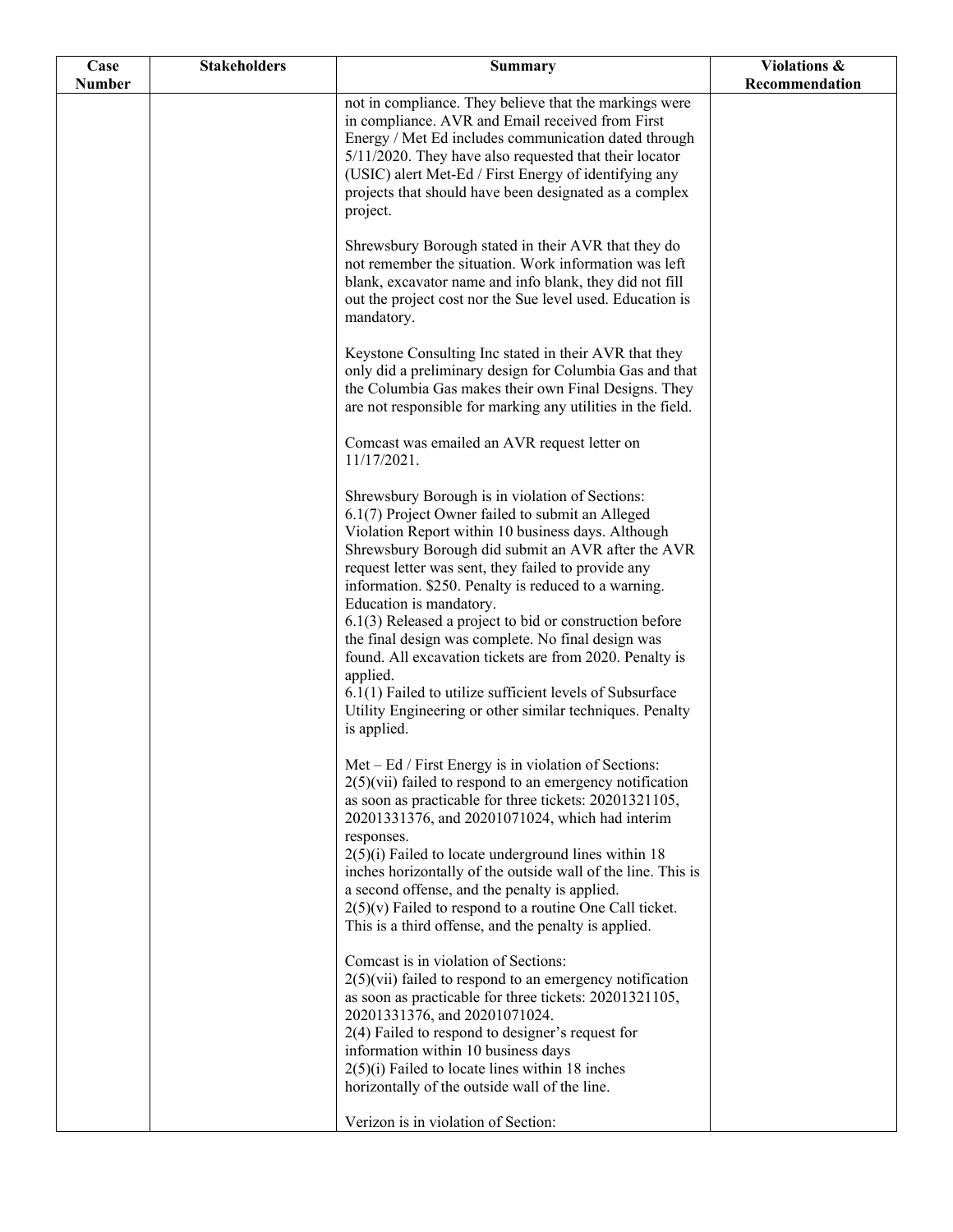| Case<br><b>Number</b> | <b>Stakeholders</b>                                                                                                                                                                                                                                                                                               | <b>Summary</b>                                                                                                                                                                                                                                                                                                                                                                                                                                                                                                                                                                                                                                                                                                                                                                                                                                                                                                   | <b>Violations &amp;</b><br>Recommendation                                                                                                                                                                                                                                                |
|-----------------------|-------------------------------------------------------------------------------------------------------------------------------------------------------------------------------------------------------------------------------------------------------------------------------------------------------------------|------------------------------------------------------------------------------------------------------------------------------------------------------------------------------------------------------------------------------------------------------------------------------------------------------------------------------------------------------------------------------------------------------------------------------------------------------------------------------------------------------------------------------------------------------------------------------------------------------------------------------------------------------------------------------------------------------------------------------------------------------------------------------------------------------------------------------------------------------------------------------------------------------------------|------------------------------------------------------------------------------------------------------------------------------------------------------------------------------------------------------------------------------------------------------------------------------------------|
|                       |                                                                                                                                                                                                                                                                                                                   | $2(5)(v)$ Failed to respond to a routine One Call ticket.<br>This is a subsequent Violation, and the penalty is<br>applied.<br>Metro Edison states they would have done their own<br>investigation if they would have been notified.                                                                                                                                                                                                                                                                                                                                                                                                                                                                                                                                                                                                                                                                             |                                                                                                                                                                                                                                                                                          |
|                       |                                                                                                                                                                                                                                                                                                                   | Metro Edison / First Energy is in violation of Section:<br>$2(5)(i)$ Failed to locate underground lines within 18"<br>horizontally of the outside wall of the line. This is a<br>second offense, and the penalty is applied.                                                                                                                                                                                                                                                                                                                                                                                                                                                                                                                                                                                                                                                                                     |                                                                                                                                                                                                                                                                                          |
|                       |                                                                                                                                                                                                                                                                                                                   | More information                                                                                                                                                                                                                                                                                                                                                                                                                                                                                                                                                                                                                                                                                                                                                                                                                                                                                                 |                                                                                                                                                                                                                                                                                          |
|                       |                                                                                                                                                                                                                                                                                                                   | This was a complex project, for Shrewsbury Borough to<br>install new water service to new subdivision. Project was<br>over 1800 ft. No valid complex project final design<br>ticket was found.<br>Investigator was not provided a name of the design firm<br>prior to this disagreement, so could not request an AVR<br>from them. Although the AVR from Shrewsbury<br>Borough was submitted immediately, no information<br>was provided about things that the Borough did know<br>about, for example the design information.                                                                                                                                                                                                                                                                                                                                                                                    |                                                                                                                                                                                                                                                                                          |
|                       |                                                                                                                                                                                                                                                                                                                   |                                                                                                                                                                                                                                                                                                                                                                                                                                                                                                                                                                                                                                                                                                                                                                                                                                                                                                                  |                                                                                                                                                                                                                                                                                          |
| 15013                 | <b>Facility Owner: UGI</b><br><b>Utilities</b><br>Contractor/Excavator:<br>NEW ENTERPRISE<br><b>STONE AND LIME</b><br>Contractor/Excavator:<br>Point Twp<br>Contractor/Excavator:<br>Recon Construction<br>Services Inc<br><b>Project Owner: Point</b><br>Township<br><b>Project Owner: Recon</b><br>Construction | See also case 14289<br>On 5/13/2020 11:26:00 AM at 875 Cannery Rd, POINT<br>TWP, NORTHUMBERLAND On 5/10/2022 the DPC<br>voted to remove the violation to Recon Construction.<br>Recon Construction Services disagree with the findings<br>5(16) Failed to submit an Alleged Violation (AVR)<br>report and would like to discuss this matter. Recon states<br>they were not the company doing the excavation. This is<br>correct and verified by all accounts. Note that an AVR<br>was submitted, but AVR was not filled out completely.<br>DPI requests education to avoid future issues.<br>Incident occurred on 5/13/2020 at 875 S. Cannery Rd.,<br>Point Township, Northumberland Co.<br>Point Township was responding to an emergency to fix<br>the storm water pipe that was damaged, when they hit<br>and damaged the coating on a UGI line. Recon<br>Construction Services was working on an FDR project, | <b>UGI Utilities: \$500.00</b><br>Section $2(5)(v)$ 2nd<br>offense \$500.00<br>Point Twp: \$0.00<br>Section $5(2.1)$ 1st Offense<br>\$0.00<br>Section 5(16) 1st Offense<br>\$0.00<br>Section $2(5)(v)$ 1st Offense<br>\$0.00<br><b>Recon Construction</b><br><b>Services Inc: \$0.00</b> |
|                       |                                                                                                                                                                                                                                                                                                                   | when they hit and damaged a Point Township storm<br>water pipe. No One call ticket was found for this<br>excavation.<br>UGI stated in their Alleged Violation Report (AVR) that<br>Point Township was digging for a storm pipe repair<br>without a valid One Call ticket, when an UGI gas main<br>coating was damaged.<br>Point Township stated in their AVR that Recon<br>Construction was excavating with a valid One Call ticket<br>and hit Point Townships storm water pipe. Recon<br>construction immediately notified Point Township. Point<br>Township assumed that the tickets already placed for the<br>area, would apply to their fixing the damage to their<br>water line. While Point Township was fixing the water                                                                                                                                                                                  |                                                                                                                                                                                                                                                                                          |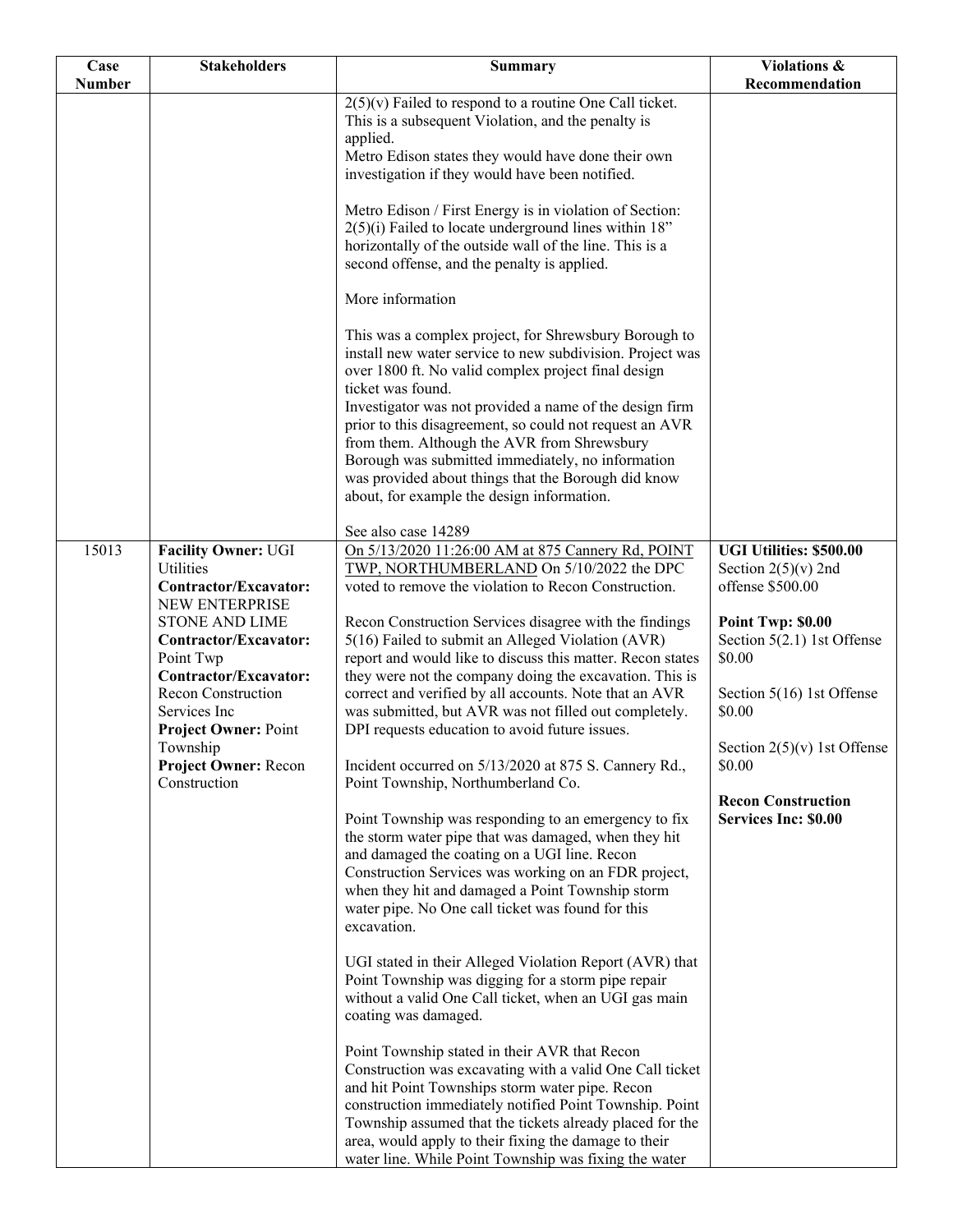| pipe, they brushed the gas line. There was no gas leak,<br>but they notified UGI of the damage. That is when Point<br>Township found out that they needed their own One Call<br>ticket placed to do any excavation. They have since,<br>changed their policies to ensure that no matter what kind<br>of earth moving is done, a valid One call ticket will be<br>placed, even if there is already a One Call ticket for that<br>area.<br>Recon Construction Services Inc. stated in their AVR<br>that they were not aware of anything that was hit and<br>damaged. This is in conflict to AVR received from Point<br>Township, who admitted to excavating because a line<br>was hit and damaged by their excavator - Recon<br>Construction. Although AVR was received after an AVR<br>request was sent, the information in the AVR did not<br>address the hit and damage to the storm water pipe that<br>Point Township came out to fix. An AVR needs to be<br>submitted after striking or damaging a facility owners<br>line. Recon Construction damaged Point Township's<br>facility, which was fixed by Point Township, without a<br>valid One Call ticket. This is a first-time violation of<br>Section $5(16)$ and penalty is applied. Education is<br>mandatory.<br>Point Township is in violation of Sections:<br>$5(2.1)$ excavator failed to submit a location request to<br>One Call within the correct time frame. This is a first-<br>time offense and \$1000. Penalty is reduced to a warning.<br>Education is mandatory.<br>5(16) Excavator failed to submit an Alleged Violation<br>report within 10 business days of striking a line. An<br>AVR was submitted after the AVR request letter was<br>received. Point township stated in their AVR that they<br>notified UGI of the damage to the gas line, so they knew<br>about the damage. This is a first-time violation and \$250.<br>Penalty is reduced to a warning.<br>$2(5)(v)$ Failed to respond to a routine One Call ticket<br>20190931041. Response was due on 4/5/2019. Point<br>Township did not respond until 8/6/2019. This is a first-<br>time violation. \$500. Penalty is reduced to a warning.<br>Recon Construction is in violation of Sections:<br>5(16) Excavator failed to submit an Alleged Violation<br>Report within 10 business days of striking a line. AVR<br>was submitted after request letter was mailed for the gas<br>strike incident, but no AVR was found for the Point<br>Township storm water pipe damage. \$250. penalty is<br>reduced to a warning. Education is mandatory.<br>Listed below are facility owners in violation of Act 50,<br>Section $2(5)(v)$ Failed to respond to a routine One Call<br>ticket and $2(5)(v)$ Failed to respond to a routine One Call<br>ticket within the required amount of time.<br>UGI is in violation of Section:<br>$5(2)(v)$ Failed to respond to a routine One Call ticket.<br>UGI responded field marked on time to | Case          | <b>Stakeholders</b> | <b>Summary</b> | <b>Violations &amp;</b> |
|-------------------------------------------------------------------------------------------------------------------------------------------------------------------------------------------------------------------------------------------------------------------------------------------------------------------------------------------------------------------------------------------------------------------------------------------------------------------------------------------------------------------------------------------------------------------------------------------------------------------------------------------------------------------------------------------------------------------------------------------------------------------------------------------------------------------------------------------------------------------------------------------------------------------------------------------------------------------------------------------------------------------------------------------------------------------------------------------------------------------------------------------------------------------------------------------------------------------------------------------------------------------------------------------------------------------------------------------------------------------------------------------------------------------------------------------------------------------------------------------------------------------------------------------------------------------------------------------------------------------------------------------------------------------------------------------------------------------------------------------------------------------------------------------------------------------------------------------------------------------------------------------------------------------------------------------------------------------------------------------------------------------------------------------------------------------------------------------------------------------------------------------------------------------------------------------------------------------------------------------------------------------------------------------------------------------------------------------------------------------------------------------------------------------------------------------------------------------------------------------------------------------------------------------------------------------------------------------------------------------------------------------------------------------------------------------------------------------------------------------------------------------------------------------------------------------------------------------------------------------------------------------------------------------------------------------------------------------|---------------|---------------------|----------------|-------------------------|
|                                                                                                                                                                                                                                                                                                                                                                                                                                                                                                                                                                                                                                                                                                                                                                                                                                                                                                                                                                                                                                                                                                                                                                                                                                                                                                                                                                                                                                                                                                                                                                                                                                                                                                                                                                                                                                                                                                                                                                                                                                                                                                                                                                                                                                                                                                                                                                                                                                                                                                                                                                                                                                                                                                                                                                                                                                                                                                                                                                   | <b>Number</b> |                     |                | Recommendation          |
|                                                                                                                                                                                                                                                                                                                                                                                                                                                                                                                                                                                                                                                                                                                                                                                                                                                                                                                                                                                                                                                                                                                                                                                                                                                                                                                                                                                                                                                                                                                                                                                                                                                                                                                                                                                                                                                                                                                                                                                                                                                                                                                                                                                                                                                                                                                                                                                                                                                                                                                                                                                                                                                                                                                                                                                                                                                                                                                                                                   |               |                     |                |                         |
|                                                                                                                                                                                                                                                                                                                                                                                                                                                                                                                                                                                                                                                                                                                                                                                                                                                                                                                                                                                                                                                                                                                                                                                                                                                                                                                                                                                                                                                                                                                                                                                                                                                                                                                                                                                                                                                                                                                                                                                                                                                                                                                                                                                                                                                                                                                                                                                                                                                                                                                                                                                                                                                                                                                                                                                                                                                                                                                                                                   |               |                     |                |                         |
|                                                                                                                                                                                                                                                                                                                                                                                                                                                                                                                                                                                                                                                                                                                                                                                                                                                                                                                                                                                                                                                                                                                                                                                                                                                                                                                                                                                                                                                                                                                                                                                                                                                                                                                                                                                                                                                                                                                                                                                                                                                                                                                                                                                                                                                                                                                                                                                                                                                                                                                                                                                                                                                                                                                                                                                                                                                                                                                                                                   |               |                     |                |                         |
|                                                                                                                                                                                                                                                                                                                                                                                                                                                                                                                                                                                                                                                                                                                                                                                                                                                                                                                                                                                                                                                                                                                                                                                                                                                                                                                                                                                                                                                                                                                                                                                                                                                                                                                                                                                                                                                                                                                                                                                                                                                                                                                                                                                                                                                                                                                                                                                                                                                                                                                                                                                                                                                                                                                                                                                                                                                                                                                                                                   |               |                     |                |                         |
|                                                                                                                                                                                                                                                                                                                                                                                                                                                                                                                                                                                                                                                                                                                                                                                                                                                                                                                                                                                                                                                                                                                                                                                                                                                                                                                                                                                                                                                                                                                                                                                                                                                                                                                                                                                                                                                                                                                                                                                                                                                                                                                                                                                                                                                                                                                                                                                                                                                                                                                                                                                                                                                                                                                                                                                                                                                                                                                                                                   |               |                     |                |                         |
|                                                                                                                                                                                                                                                                                                                                                                                                                                                                                                                                                                                                                                                                                                                                                                                                                                                                                                                                                                                                                                                                                                                                                                                                                                                                                                                                                                                                                                                                                                                                                                                                                                                                                                                                                                                                                                                                                                                                                                                                                                                                                                                                                                                                                                                                                                                                                                                                                                                                                                                                                                                                                                                                                                                                                                                                                                                                                                                                                                   |               |                     |                |                         |
|                                                                                                                                                                                                                                                                                                                                                                                                                                                                                                                                                                                                                                                                                                                                                                                                                                                                                                                                                                                                                                                                                                                                                                                                                                                                                                                                                                                                                                                                                                                                                                                                                                                                                                                                                                                                                                                                                                                                                                                                                                                                                                                                                                                                                                                                                                                                                                                                                                                                                                                                                                                                                                                                                                                                                                                                                                                                                                                                                                   |               |                     |                |                         |
|                                                                                                                                                                                                                                                                                                                                                                                                                                                                                                                                                                                                                                                                                                                                                                                                                                                                                                                                                                                                                                                                                                                                                                                                                                                                                                                                                                                                                                                                                                                                                                                                                                                                                                                                                                                                                                                                                                                                                                                                                                                                                                                                                                                                                                                                                                                                                                                                                                                                                                                                                                                                                                                                                                                                                                                                                                                                                                                                                                   |               |                     |                |                         |
|                                                                                                                                                                                                                                                                                                                                                                                                                                                                                                                                                                                                                                                                                                                                                                                                                                                                                                                                                                                                                                                                                                                                                                                                                                                                                                                                                                                                                                                                                                                                                                                                                                                                                                                                                                                                                                                                                                                                                                                                                                                                                                                                                                                                                                                                                                                                                                                                                                                                                                                                                                                                                                                                                                                                                                                                                                                                                                                                                                   |               |                     |                |                         |
|                                                                                                                                                                                                                                                                                                                                                                                                                                                                                                                                                                                                                                                                                                                                                                                                                                                                                                                                                                                                                                                                                                                                                                                                                                                                                                                                                                                                                                                                                                                                                                                                                                                                                                                                                                                                                                                                                                                                                                                                                                                                                                                                                                                                                                                                                                                                                                                                                                                                                                                                                                                                                                                                                                                                                                                                                                                                                                                                                                   |               |                     |                |                         |
|                                                                                                                                                                                                                                                                                                                                                                                                                                                                                                                                                                                                                                                                                                                                                                                                                                                                                                                                                                                                                                                                                                                                                                                                                                                                                                                                                                                                                                                                                                                                                                                                                                                                                                                                                                                                                                                                                                                                                                                                                                                                                                                                                                                                                                                                                                                                                                                                                                                                                                                                                                                                                                                                                                                                                                                                                                                                                                                                                                   |               |                     |                |                         |
|                                                                                                                                                                                                                                                                                                                                                                                                                                                                                                                                                                                                                                                                                                                                                                                                                                                                                                                                                                                                                                                                                                                                                                                                                                                                                                                                                                                                                                                                                                                                                                                                                                                                                                                                                                                                                                                                                                                                                                                                                                                                                                                                                                                                                                                                                                                                                                                                                                                                                                                                                                                                                                                                                                                                                                                                                                                                                                                                                                   |               |                     |                |                         |
|                                                                                                                                                                                                                                                                                                                                                                                                                                                                                                                                                                                                                                                                                                                                                                                                                                                                                                                                                                                                                                                                                                                                                                                                                                                                                                                                                                                                                                                                                                                                                                                                                                                                                                                                                                                                                                                                                                                                                                                                                                                                                                                                                                                                                                                                                                                                                                                                                                                                                                                                                                                                                                                                                                                                                                                                                                                                                                                                                                   |               |                     |                |                         |
|                                                                                                                                                                                                                                                                                                                                                                                                                                                                                                                                                                                                                                                                                                                                                                                                                                                                                                                                                                                                                                                                                                                                                                                                                                                                                                                                                                                                                                                                                                                                                                                                                                                                                                                                                                                                                                                                                                                                                                                                                                                                                                                                                                                                                                                                                                                                                                                                                                                                                                                                                                                                                                                                                                                                                                                                                                                                                                                                                                   |               |                     |                |                         |
|                                                                                                                                                                                                                                                                                                                                                                                                                                                                                                                                                                                                                                                                                                                                                                                                                                                                                                                                                                                                                                                                                                                                                                                                                                                                                                                                                                                                                                                                                                                                                                                                                                                                                                                                                                                                                                                                                                                                                                                                                                                                                                                                                                                                                                                                                                                                                                                                                                                                                                                                                                                                                                                                                                                                                                                                                                                                                                                                                                   |               |                     |                |                         |
|                                                                                                                                                                                                                                                                                                                                                                                                                                                                                                                                                                                                                                                                                                                                                                                                                                                                                                                                                                                                                                                                                                                                                                                                                                                                                                                                                                                                                                                                                                                                                                                                                                                                                                                                                                                                                                                                                                                                                                                                                                                                                                                                                                                                                                                                                                                                                                                                                                                                                                                                                                                                                                                                                                                                                                                                                                                                                                                                                                   |               |                     |                |                         |
|                                                                                                                                                                                                                                                                                                                                                                                                                                                                                                                                                                                                                                                                                                                                                                                                                                                                                                                                                                                                                                                                                                                                                                                                                                                                                                                                                                                                                                                                                                                                                                                                                                                                                                                                                                                                                                                                                                                                                                                                                                                                                                                                                                                                                                                                                                                                                                                                                                                                                                                                                                                                                                                                                                                                                                                                                                                                                                                                                                   |               |                     |                |                         |
|                                                                                                                                                                                                                                                                                                                                                                                                                                                                                                                                                                                                                                                                                                                                                                                                                                                                                                                                                                                                                                                                                                                                                                                                                                                                                                                                                                                                                                                                                                                                                                                                                                                                                                                                                                                                                                                                                                                                                                                                                                                                                                                                                                                                                                                                                                                                                                                                                                                                                                                                                                                                                                                                                                                                                                                                                                                                                                                                                                   |               |                     |                |                         |
|                                                                                                                                                                                                                                                                                                                                                                                                                                                                                                                                                                                                                                                                                                                                                                                                                                                                                                                                                                                                                                                                                                                                                                                                                                                                                                                                                                                                                                                                                                                                                                                                                                                                                                                                                                                                                                                                                                                                                                                                                                                                                                                                                                                                                                                                                                                                                                                                                                                                                                                                                                                                                                                                                                                                                                                                                                                                                                                                                                   |               |                     |                |                         |
|                                                                                                                                                                                                                                                                                                                                                                                                                                                                                                                                                                                                                                                                                                                                                                                                                                                                                                                                                                                                                                                                                                                                                                                                                                                                                                                                                                                                                                                                                                                                                                                                                                                                                                                                                                                                                                                                                                                                                                                                                                                                                                                                                                                                                                                                                                                                                                                                                                                                                                                                                                                                                                                                                                                                                                                                                                                                                                                                                                   |               |                     |                |                         |
|                                                                                                                                                                                                                                                                                                                                                                                                                                                                                                                                                                                                                                                                                                                                                                                                                                                                                                                                                                                                                                                                                                                                                                                                                                                                                                                                                                                                                                                                                                                                                                                                                                                                                                                                                                                                                                                                                                                                                                                                                                                                                                                                                                                                                                                                                                                                                                                                                                                                                                                                                                                                                                                                                                                                                                                                                                                                                                                                                                   |               |                     |                |                         |
|                                                                                                                                                                                                                                                                                                                                                                                                                                                                                                                                                                                                                                                                                                                                                                                                                                                                                                                                                                                                                                                                                                                                                                                                                                                                                                                                                                                                                                                                                                                                                                                                                                                                                                                                                                                                                                                                                                                                                                                                                                                                                                                                                                                                                                                                                                                                                                                                                                                                                                                                                                                                                                                                                                                                                                                                                                                                                                                                                                   |               |                     |                |                         |
|                                                                                                                                                                                                                                                                                                                                                                                                                                                                                                                                                                                                                                                                                                                                                                                                                                                                                                                                                                                                                                                                                                                                                                                                                                                                                                                                                                                                                                                                                                                                                                                                                                                                                                                                                                                                                                                                                                                                                                                                                                                                                                                                                                                                                                                                                                                                                                                                                                                                                                                                                                                                                                                                                                                                                                                                                                                                                                                                                                   |               |                     |                |                         |
|                                                                                                                                                                                                                                                                                                                                                                                                                                                                                                                                                                                                                                                                                                                                                                                                                                                                                                                                                                                                                                                                                                                                                                                                                                                                                                                                                                                                                                                                                                                                                                                                                                                                                                                                                                                                                                                                                                                                                                                                                                                                                                                                                                                                                                                                                                                                                                                                                                                                                                                                                                                                                                                                                                                                                                                                                                                                                                                                                                   |               |                     |                |                         |
|                                                                                                                                                                                                                                                                                                                                                                                                                                                                                                                                                                                                                                                                                                                                                                                                                                                                                                                                                                                                                                                                                                                                                                                                                                                                                                                                                                                                                                                                                                                                                                                                                                                                                                                                                                                                                                                                                                                                                                                                                                                                                                                                                                                                                                                                                                                                                                                                                                                                                                                                                                                                                                                                                                                                                                                                                                                                                                                                                                   |               |                     |                |                         |
|                                                                                                                                                                                                                                                                                                                                                                                                                                                                                                                                                                                                                                                                                                                                                                                                                                                                                                                                                                                                                                                                                                                                                                                                                                                                                                                                                                                                                                                                                                                                                                                                                                                                                                                                                                                                                                                                                                                                                                                                                                                                                                                                                                                                                                                                                                                                                                                                                                                                                                                                                                                                                                                                                                                                                                                                                                                                                                                                                                   |               |                     |                |                         |
|                                                                                                                                                                                                                                                                                                                                                                                                                                                                                                                                                                                                                                                                                                                                                                                                                                                                                                                                                                                                                                                                                                                                                                                                                                                                                                                                                                                                                                                                                                                                                                                                                                                                                                                                                                                                                                                                                                                                                                                                                                                                                                                                                                                                                                                                                                                                                                                                                                                                                                                                                                                                                                                                                                                                                                                                                                                                                                                                                                   |               |                     |                |                         |
|                                                                                                                                                                                                                                                                                                                                                                                                                                                                                                                                                                                                                                                                                                                                                                                                                                                                                                                                                                                                                                                                                                                                                                                                                                                                                                                                                                                                                                                                                                                                                                                                                                                                                                                                                                                                                                                                                                                                                                                                                                                                                                                                                                                                                                                                                                                                                                                                                                                                                                                                                                                                                                                                                                                                                                                                                                                                                                                                                                   |               |                     |                |                         |
|                                                                                                                                                                                                                                                                                                                                                                                                                                                                                                                                                                                                                                                                                                                                                                                                                                                                                                                                                                                                                                                                                                                                                                                                                                                                                                                                                                                                                                                                                                                                                                                                                                                                                                                                                                                                                                                                                                                                                                                                                                                                                                                                                                                                                                                                                                                                                                                                                                                                                                                                                                                                                                                                                                                                                                                                                                                                                                                                                                   |               |                     |                |                         |
|                                                                                                                                                                                                                                                                                                                                                                                                                                                                                                                                                                                                                                                                                                                                                                                                                                                                                                                                                                                                                                                                                                                                                                                                                                                                                                                                                                                                                                                                                                                                                                                                                                                                                                                                                                                                                                                                                                                                                                                                                                                                                                                                                                                                                                                                                                                                                                                                                                                                                                                                                                                                                                                                                                                                                                                                                                                                                                                                                                   |               |                     |                |                         |
|                                                                                                                                                                                                                                                                                                                                                                                                                                                                                                                                                                                                                                                                                                                                                                                                                                                                                                                                                                                                                                                                                                                                                                                                                                                                                                                                                                                                                                                                                                                                                                                                                                                                                                                                                                                                                                                                                                                                                                                                                                                                                                                                                                                                                                                                                                                                                                                                                                                                                                                                                                                                                                                                                                                                                                                                                                                                                                                                                                   |               |                     |                |                         |
|                                                                                                                                                                                                                                                                                                                                                                                                                                                                                                                                                                                                                                                                                                                                                                                                                                                                                                                                                                                                                                                                                                                                                                                                                                                                                                                                                                                                                                                                                                                                                                                                                                                                                                                                                                                                                                                                                                                                                                                                                                                                                                                                                                                                                                                                                                                                                                                                                                                                                                                                                                                                                                                                                                                                                                                                                                                                                                                                                                   |               |                     |                |                         |
|                                                                                                                                                                                                                                                                                                                                                                                                                                                                                                                                                                                                                                                                                                                                                                                                                                                                                                                                                                                                                                                                                                                                                                                                                                                                                                                                                                                                                                                                                                                                                                                                                                                                                                                                                                                                                                                                                                                                                                                                                                                                                                                                                                                                                                                                                                                                                                                                                                                                                                                                                                                                                                                                                                                                                                                                                                                                                                                                                                   |               |                     |                |                         |
|                                                                                                                                                                                                                                                                                                                                                                                                                                                                                                                                                                                                                                                                                                                                                                                                                                                                                                                                                                                                                                                                                                                                                                                                                                                                                                                                                                                                                                                                                                                                                                                                                                                                                                                                                                                                                                                                                                                                                                                                                                                                                                                                                                                                                                                                                                                                                                                                                                                                                                                                                                                                                                                                                                                                                                                                                                                                                                                                                                   |               |                     |                |                         |
|                                                                                                                                                                                                                                                                                                                                                                                                                                                                                                                                                                                                                                                                                                                                                                                                                                                                                                                                                                                                                                                                                                                                                                                                                                                                                                                                                                                                                                                                                                                                                                                                                                                                                                                                                                                                                                                                                                                                                                                                                                                                                                                                                                                                                                                                                                                                                                                                                                                                                                                                                                                                                                                                                                                                                                                                                                                                                                                                                                   |               |                     |                |                         |
|                                                                                                                                                                                                                                                                                                                                                                                                                                                                                                                                                                                                                                                                                                                                                                                                                                                                                                                                                                                                                                                                                                                                                                                                                                                                                                                                                                                                                                                                                                                                                                                                                                                                                                                                                                                                                                                                                                                                                                                                                                                                                                                                                                                                                                                                                                                                                                                                                                                                                                                                                                                                                                                                                                                                                                                                                                                                                                                                                                   |               |                     |                |                         |
|                                                                                                                                                                                                                                                                                                                                                                                                                                                                                                                                                                                                                                                                                                                                                                                                                                                                                                                                                                                                                                                                                                                                                                                                                                                                                                                                                                                                                                                                                                                                                                                                                                                                                                                                                                                                                                                                                                                                                                                                                                                                                                                                                                                                                                                                                                                                                                                                                                                                                                                                                                                                                                                                                                                                                                                                                                                                                                                                                                   |               |                     |                |                         |
|                                                                                                                                                                                                                                                                                                                                                                                                                                                                                                                                                                                                                                                                                                                                                                                                                                                                                                                                                                                                                                                                                                                                                                                                                                                                                                                                                                                                                                                                                                                                                                                                                                                                                                                                                                                                                                                                                                                                                                                                                                                                                                                                                                                                                                                                                                                                                                                                                                                                                                                                                                                                                                                                                                                                                                                                                                                                                                                                                                   |               |                     |                |                         |
|                                                                                                                                                                                                                                                                                                                                                                                                                                                                                                                                                                                                                                                                                                                                                                                                                                                                                                                                                                                                                                                                                                                                                                                                                                                                                                                                                                                                                                                                                                                                                                                                                                                                                                                                                                                                                                                                                                                                                                                                                                                                                                                                                                                                                                                                                                                                                                                                                                                                                                                                                                                                                                                                                                                                                                                                                                                                                                                                                                   |               |                     |                |                         |
|                                                                                                                                                                                                                                                                                                                                                                                                                                                                                                                                                                                                                                                                                                                                                                                                                                                                                                                                                                                                                                                                                                                                                                                                                                                                                                                                                                                                                                                                                                                                                                                                                                                                                                                                                                                                                                                                                                                                                                                                                                                                                                                                                                                                                                                                                                                                                                                                                                                                                                                                                                                                                                                                                                                                                                                                                                                                                                                                                                   |               |                     |                |                         |
|                                                                                                                                                                                                                                                                                                                                                                                                                                                                                                                                                                                                                                                                                                                                                                                                                                                                                                                                                                                                                                                                                                                                                                                                                                                                                                                                                                                                                                                                                                                                                                                                                                                                                                                                                                                                                                                                                                                                                                                                                                                                                                                                                                                                                                                                                                                                                                                                                                                                                                                                                                                                                                                                                                                                                                                                                                                                                                                                                                   |               |                     |                |                         |
|                                                                                                                                                                                                                                                                                                                                                                                                                                                                                                                                                                                                                                                                                                                                                                                                                                                                                                                                                                                                                                                                                                                                                                                                                                                                                                                                                                                                                                                                                                                                                                                                                                                                                                                                                                                                                                                                                                                                                                                                                                                                                                                                                                                                                                                                                                                                                                                                                                                                                                                                                                                                                                                                                                                                                                                                                                                                                                                                                                   |               |                     |                |                         |
|                                                                                                                                                                                                                                                                                                                                                                                                                                                                                                                                                                                                                                                                                                                                                                                                                                                                                                                                                                                                                                                                                                                                                                                                                                                                                                                                                                                                                                                                                                                                                                                                                                                                                                                                                                                                                                                                                                                                                                                                                                                                                                                                                                                                                                                                                                                                                                                                                                                                                                                                                                                                                                                                                                                                                                                                                                                                                                                                                                   |               |                     |                |                         |
|                                                                                                                                                                                                                                                                                                                                                                                                                                                                                                                                                                                                                                                                                                                                                                                                                                                                                                                                                                                                                                                                                                                                                                                                                                                                                                                                                                                                                                                                                                                                                                                                                                                                                                                                                                                                                                                                                                                                                                                                                                                                                                                                                                                                                                                                                                                                                                                                                                                                                                                                                                                                                                                                                                                                                                                                                                                                                                                                                                   |               |                     |                |                         |
|                                                                                                                                                                                                                                                                                                                                                                                                                                                                                                                                                                                                                                                                                                                                                                                                                                                                                                                                                                                                                                                                                                                                                                                                                                                                                                                                                                                                                                                                                                                                                                                                                                                                                                                                                                                                                                                                                                                                                                                                                                                                                                                                                                                                                                                                                                                                                                                                                                                                                                                                                                                                                                                                                                                                                                                                                                                                                                                                                                   |               |                     |                |                         |
|                                                                                                                                                                                                                                                                                                                                                                                                                                                                                                                                                                                                                                                                                                                                                                                                                                                                                                                                                                                                                                                                                                                                                                                                                                                                                                                                                                                                                                                                                                                                                                                                                                                                                                                                                                                                                                                                                                                                                                                                                                                                                                                                                                                                                                                                                                                                                                                                                                                                                                                                                                                                                                                                                                                                                                                                                                                                                                                                                                   |               |                     |                |                         |
|                                                                                                                                                                                                                                                                                                                                                                                                                                                                                                                                                                                                                                                                                                                                                                                                                                                                                                                                                                                                                                                                                                                                                                                                                                                                                                                                                                                                                                                                                                                                                                                                                                                                                                                                                                                                                                                                                                                                                                                                                                                                                                                                                                                                                                                                                                                                                                                                                                                                                                                                                                                                                                                                                                                                                                                                                                                                                                                                                                   |               |                     |                |                         |
|                                                                                                                                                                                                                                                                                                                                                                                                                                                                                                                                                                                                                                                                                                                                                                                                                                                                                                                                                                                                                                                                                                                                                                                                                                                                                                                                                                                                                                                                                                                                                                                                                                                                                                                                                                                                                                                                                                                                                                                                                                                                                                                                                                                                                                                                                                                                                                                                                                                                                                                                                                                                                                                                                                                                                                                                                                                                                                                                                                   |               |                     |                |                         |
|                                                                                                                                                                                                                                                                                                                                                                                                                                                                                                                                                                                                                                                                                                                                                                                                                                                                                                                                                                                                                                                                                                                                                                                                                                                                                                                                                                                                                                                                                                                                                                                                                                                                                                                                                                                                                                                                                                                                                                                                                                                                                                                                                                                                                                                                                                                                                                                                                                                                                                                                                                                                                                                                                                                                                                                                                                                                                                                                                                   |               |                     |                |                         |
| ticket#20201263918, but on 5/11/2020, UGI UTL<br>Southpoint responded with a Conflict, after the expected                                                                                                                                                                                                                                                                                                                                                                                                                                                                                                                                                                                                                                                                                                                                                                                                                                                                                                                                                                                                                                                                                                                                                                                                                                                                                                                                                                                                                                                                                                                                                                                                                                                                                                                                                                                                                                                                                                                                                                                                                                                                                                                                                                                                                                                                                                                                                                                                                                                                                                                                                                                                                                                                                                                                                                                                                                                         |               |                     |                |                         |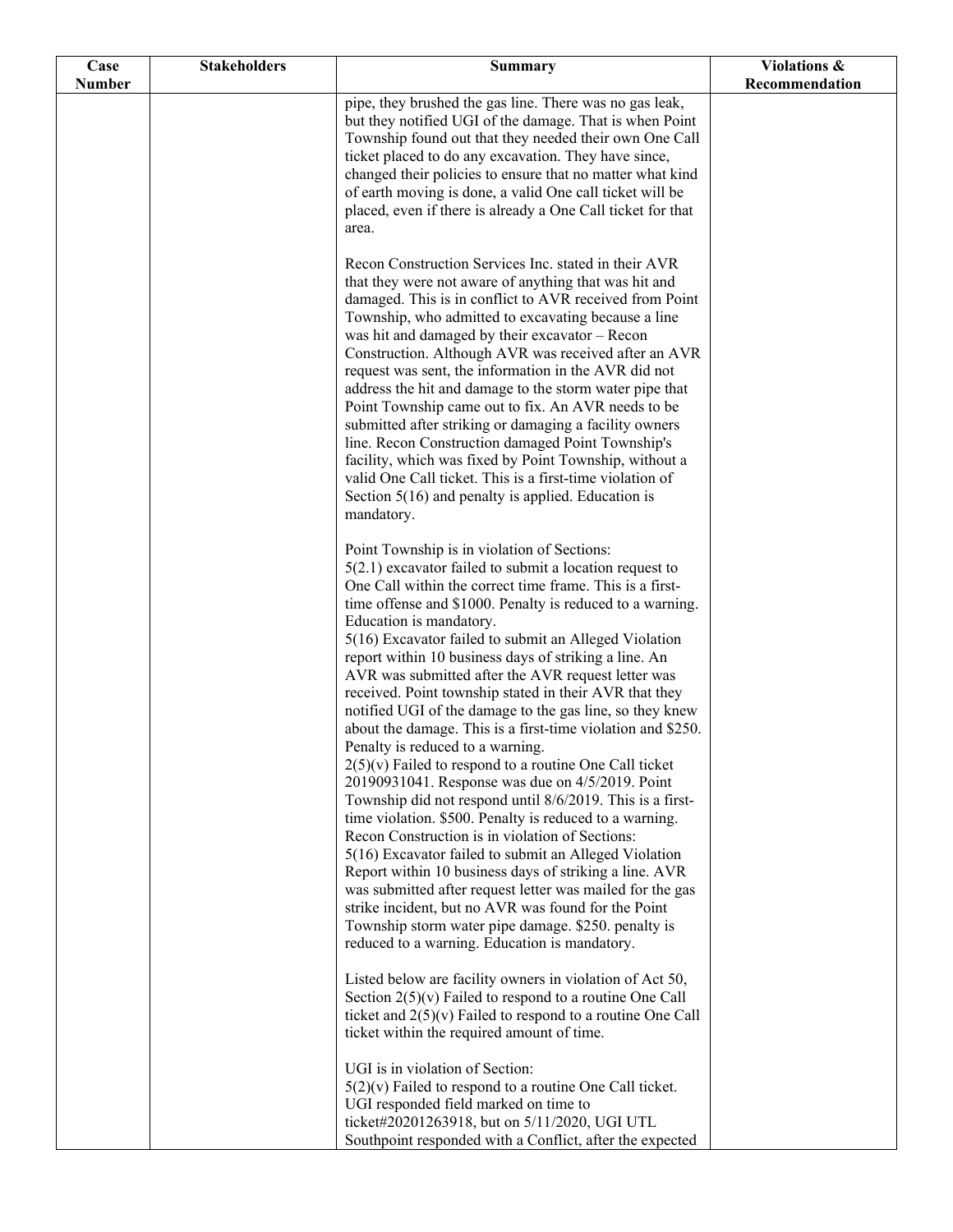| Case          | <b>Stakeholders</b>                               | <b>Summary</b>                                                                                                                                                                                                                        | Violations &                                                  |
|---------------|---------------------------------------------------|---------------------------------------------------------------------------------------------------------------------------------------------------------------------------------------------------------------------------------------|---------------------------------------------------------------|
| <b>Number</b> |                                                   |                                                                                                                                                                                                                                       | Recommendation                                                |
|               |                                                   | excavation date and time. This is confusing and a second<br>offense. Penalty is applied.                                                                                                                                              |                                                               |
|               |                                                   | Notes:                                                                                                                                                                                                                                |                                                               |
|               |                                                   | Ticket 20190931041 was submitted by UGI, so is<br>included in the case, but at the 12/14/2021 DPC meeting,                                                                                                                            |                                                               |
|               |                                                   | Point Township shared that ticket 20190931041 was not                                                                                                                                                                                 |                                                               |
|               |                                                   | a part of this project. Point Township did not submit any<br>ticket for the excavation that took place on 5/13/2020.<br>Point Township submitted Routine Ticket 20190931041<br>had been placed by Point Township. The lawful dig date |                                                               |
|               |                                                   | was 4/08/2019 through 4/17/2019. Project was expected                                                                                                                                                                                 |                                                               |
|               |                                                   | to complete in four hours. This was a notification that                                                                                                                                                                               |                                                               |
|               |                                                   | the subbase will be replaced, using power equipment<br>across from the fire house on the South Bound Lane.                                                                                                                            |                                                               |
|               |                                                   | This ticket is not valid for the excavation which took                                                                                                                                                                                |                                                               |
|               |                                                   | place on 5/13/2020. The lawful dig date is outside of the                                                                                                                                                                             |                                                               |
|               |                                                   | incident date by almost a month.                                                                                                                                                                                                      |                                                               |
|               |                                                   | Ticket#20201263918 was submitted by New Enterprise                                                                                                                                                                                    |                                                               |
|               |                                                   | Stone and Lime, who is another excavator working for<br>Point Township. This information was not needed to                                                                                                                            |                                                               |
|               |                                                   | complete this case.                                                                                                                                                                                                                   |                                                               |
| 16441         | <b>Facility Owner: West Pen</b>                   | On 6/3/2020 5:30:00 PM at 157 Garing Rd., CHICORA                                                                                                                                                                                     | <b>Homeowner/Garing</b>                                       |
|               | Power - FirstEnergy Corp.                         | BORO, BUTLER On May 10, 2022, the DPC accepted                                                                                                                                                                                        | Roofing: \$1,000.00                                           |
|               | Contractor/Excavator:<br>Homeowner/Garing         | all penalties as-written and added an education<br>requirement.                                                                                                                                                                       | Section 5(2.1) 1st Offense<br>\$1,000.00                      |
|               | Roofing                                           |                                                                                                                                                                                                                                       |                                                               |
|               |                                                   | ~Incident occurred on 6/3/2020 at 157 Garing Road,                                                                                                                                                                                    |                                                               |
|               |                                                   | Chicora Borough, Butler County.                                                                                                                                                                                                       |                                                               |
|               |                                                   | West Penn Power submit an AVR stating, "On 6/3/20<br>damages occurred to West Penn Power underground                                                                                                                                  |                                                               |
|               |                                                   | facilities located at 157 Garing Road, Chicora, by                                                                                                                                                                                    |                                                               |
|               |                                                   | Excavator/Property Owner Thomas Garing. The                                                                                                                                                                                           |                                                               |
|               |                                                   | Excavator failed to request the location and type of                                                                                                                                                                                  |                                                               |
|               |                                                   | facility owner through the One Call System not less than                                                                                                                                                                              |                                                               |
|               |                                                   | three not more than ten business days in advance of<br>beginning excavation or demolition work."                                                                                                                                      |                                                               |
|               |                                                   |                                                                                                                                                                                                                                       |                                                               |
|               |                                                   | One Call indicated the homeowner has placed                                                                                                                                                                                           |                                                               |
|               |                                                   | notifications in the past.                                                                                                                                                                                                            |                                                               |
|               |                                                   | Google indicated this is a business residence of Garing<br>Roofing.                                                                                                                                                                   |                                                               |
|               |                                                   | A violation of Section $5(2.1)$ - excavator failed to submit                                                                                                                                                                          |                                                               |
|               |                                                   | a location request to One Call within the correct                                                                                                                                                                                     |                                                               |
|               |                                                   | timeframe is recommended against Mr. Garing as he is                                                                                                                                                                                  |                                                               |
|               |                                                   | in the excavation industry and has placed One Call                                                                                                                                                                                    |                                                               |
|               |                                                   | notifications in the past.                                                                                                                                                                                                            |                                                               |
|               |                                                   | Violations:                                                                                                                                                                                                                           |                                                               |
|               |                                                   | $5(2.1)$ - excavator failed to submit a location request to                                                                                                                                                                           |                                                               |
|               |                                                   | One Call within the correct timeframe.                                                                                                                                                                                                |                                                               |
| 16992         | <b>Facility Owner: PINE</b><br><b>GROVE WATER</b> | On 7/30/2020 7:00:00 AM at 274 TREMONT RD, PINE<br>GROVE BORO, SCHUYLKILL <sup>**</sup> R. Lee Lutz rejects                                                                                                                           | <b>R LEE LUTZ: \$1,500.00</b><br>Section $5(2.1)$ 1st Offense |
|               | <b>SYSTEM</b>                                     | all penalties. No reasons or additional information                                                                                                                                                                                   | \$1,000.00                                                    |
|               | <b>Contractor/Excavator: R</b>                    | provided.                                                                                                                                                                                                                             |                                                               |
|               | LEE LUTZ                                          |                                                                                                                                                                                                                                       | Section $5(16)$ 1st Offense<br>\$250.00                       |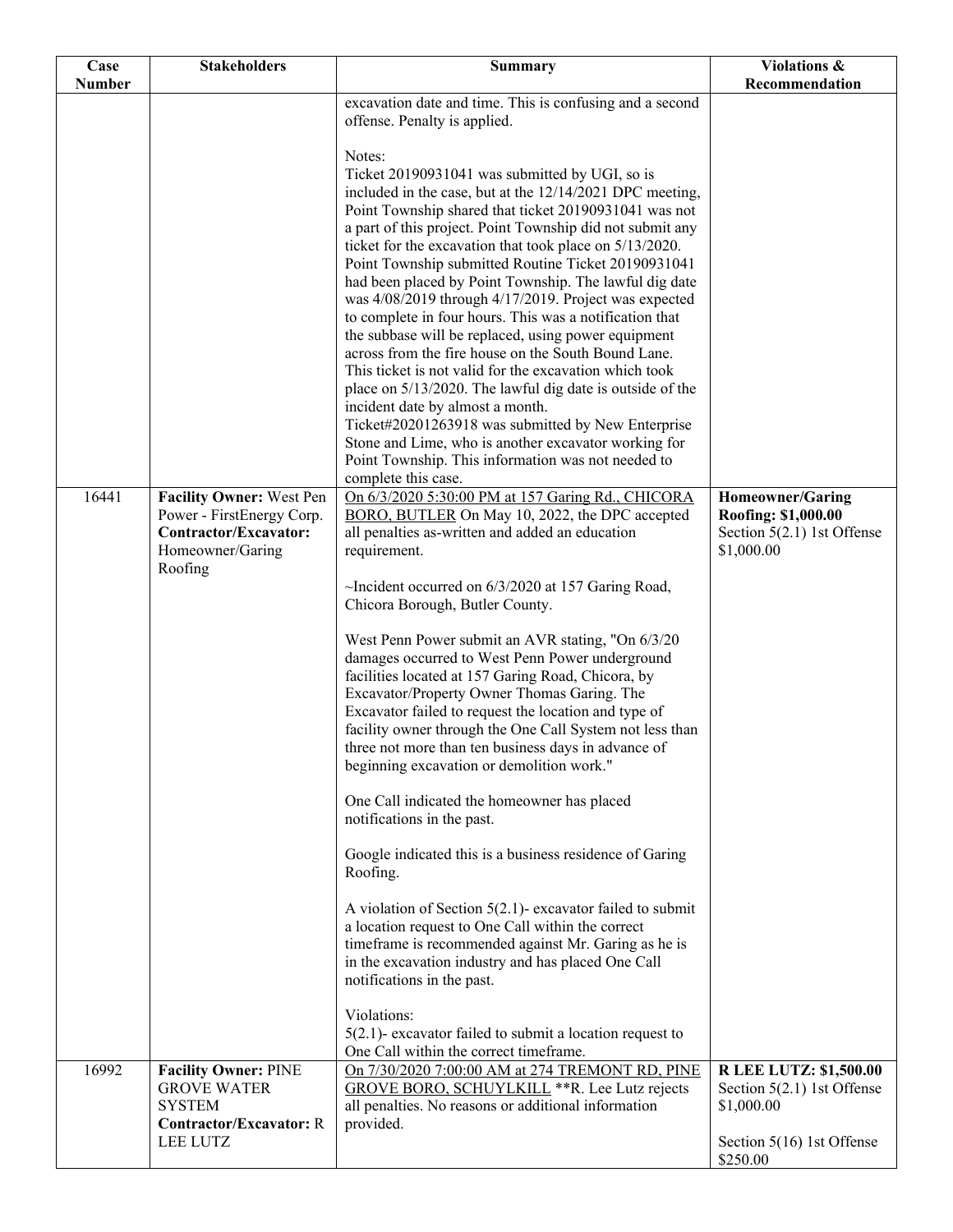| Case          | <b>Stakeholders</b>                                                                                                                    | <b>Summary</b>                                                                                                                                                                                                                                                                                                                                                                                                                                                                                                                                | Violations &                                                                        |
|---------------|----------------------------------------------------------------------------------------------------------------------------------------|-----------------------------------------------------------------------------------------------------------------------------------------------------------------------------------------------------------------------------------------------------------------------------------------------------------------------------------------------------------------------------------------------------------------------------------------------------------------------------------------------------------------------------------------------|-------------------------------------------------------------------------------------|
| <b>Number</b> |                                                                                                                                        |                                                                                                                                                                                                                                                                                                                                                                                                                                                                                                                                               | Recommendation                                                                      |
|               |                                                                                                                                        | Incident occurred on July 20, 2020 at 274 Tremont Rd.,<br>Pine Grove Borough, Schuylkill County.<br>On July 20, 2020, R. Lee Lutz Contracting was<br>excavating to dig footers for a porch and struck the water<br>line belonging to Pine Grove Borough.                                                                                                                                                                                                                                                                                      | Section $5(17)$ 1st Offense<br>\$250.00                                             |
|               |                                                                                                                                        | On October 14, 2020, DPI Locke sent an AVR request<br>letter to R. Lee Lutz Contracting. To date, no AVR has<br>been submitted and the company has not contacted the<br>investigator.                                                                                                                                                                                                                                                                                                                                                         |                                                                                     |
|               |                                                                                                                                        | R. Lee Contracting is cited for Section $5(2.1)$ for failure<br>to submit a One Call ticket before excavating, Section<br>$5(16)$ for failure to submit an AVR within 10 business<br>days and $5(17)$ for failure to comply with requests for<br>information by PUC staff. This excavator has placed<br>tickets in the past, and therefore is not ignorant of the<br>requirement to do so. Penalties have not been reduced<br>due to lack of good-faith effort by R. Lee Lutz to comply<br>with Act 50 by failing to respond to AVR requests. |                                                                                     |
| 17771         | Facility Owner: Lehigh<br>County Authority<br>Contractor/Excavator:<br>Liberty Excavating Inc.<br>Project Owner: RC<br><b>ANDERSON</b> | Education is mandatory.<br>On 8/21/2020 12:00:00 PM at 4410 park view dr,<br>NORTH WHITEHALL TWP, LEHIGH On 5/10/2022<br>DPC voted to accept the DPI recommendations as<br>presented.<br>12/16/2021 Liberty Excavating sent an email that they                                                                                                                                                                                                                                                                                                | <b>Liberty Excavating Inc.:</b><br>\$0.00<br>Section $5(2.1)$ 1st Offense<br>\$0.00 |
|               | <b>CONSTRUCTION &amp;</b><br>CONSULTING LLC<br>Designer: SNYDER,<br><b>SECARY AND</b><br><b>ASSOCIATES</b>                             | are disagreeing with the case findings and would like the<br>case discussed. Upon looking case over, it was found<br>that no AVR letter was requested (or attached) to this<br>case. DPI Maki sent out an AVR request letter to Liberty<br>Excavators and is requesting that the case be held until<br>further investigation can be completed. AVR from<br>Liberty was received promptly. The excavation was<br>done by another subcontractor named Armor. This is a<br>one year project to develop a land area.                              |                                                                                     |
|               |                                                                                                                                        | ~Incident occurred on $8/21/2020$ at 4410 Park View Dr,<br>near Spring Hill Dr and Sand Spring Rd, North<br>Whitehall Twp, Lehigh County.                                                                                                                                                                                                                                                                                                                                                                                                     |                                                                                     |
|               |                                                                                                                                        | Lehigh County Authority submitted an AVR stating,<br>"Excavator hit a line at 4410 Parkview Dr. and claimed<br>the one call was cleared back in April, which states that<br>there was not only a remark ticket called into Pa one but<br>when going back on one call tickets the site called in<br>back in April was a complete different location from<br>where the hit line took place. The original one call ticket                                                                                                                        |                                                                                     |
|               |                                                                                                                                        | was called in for 4239 and 4215 locust Dr, not 4410<br>Parkview Dr." A violation of $5(2.1)$ - excavator failed to<br>submit a location request to One Call within the correct<br>timeframe is recommended against Liberty Excavating<br>Inc. with education in lieu of the monetary penalty since<br>this is the first time this excavator has been brought<br>before the Committee.                                                                                                                                                         |                                                                                     |
| 18011         | <b>Facility Owner: PECO</b><br><b>ENERGY</b>                                                                                           | On 8/31/2020 10:00:00 AM at 408 CHERRY ST,<br>NORRISTOWN BORO, MONTGOMERY 5/10/2022                                                                                                                                                                                                                                                                                                                                                                                                                                                           | <b>NICK FALCONE &amp;</b><br>SONS: \$1,250.00                                       |
|               | Contractor/Excavator:                                                                                                                  | DPC Meeting. Nick Falcone & Sons- NO SHOW. Vote:<br>DPC accepted all the DPI's recommendations.                                                                                                                                                                                                                                                                                                                                                                                                                                               | Section $5(2.1)$ 1st Offense<br>\$1,000.00                                          |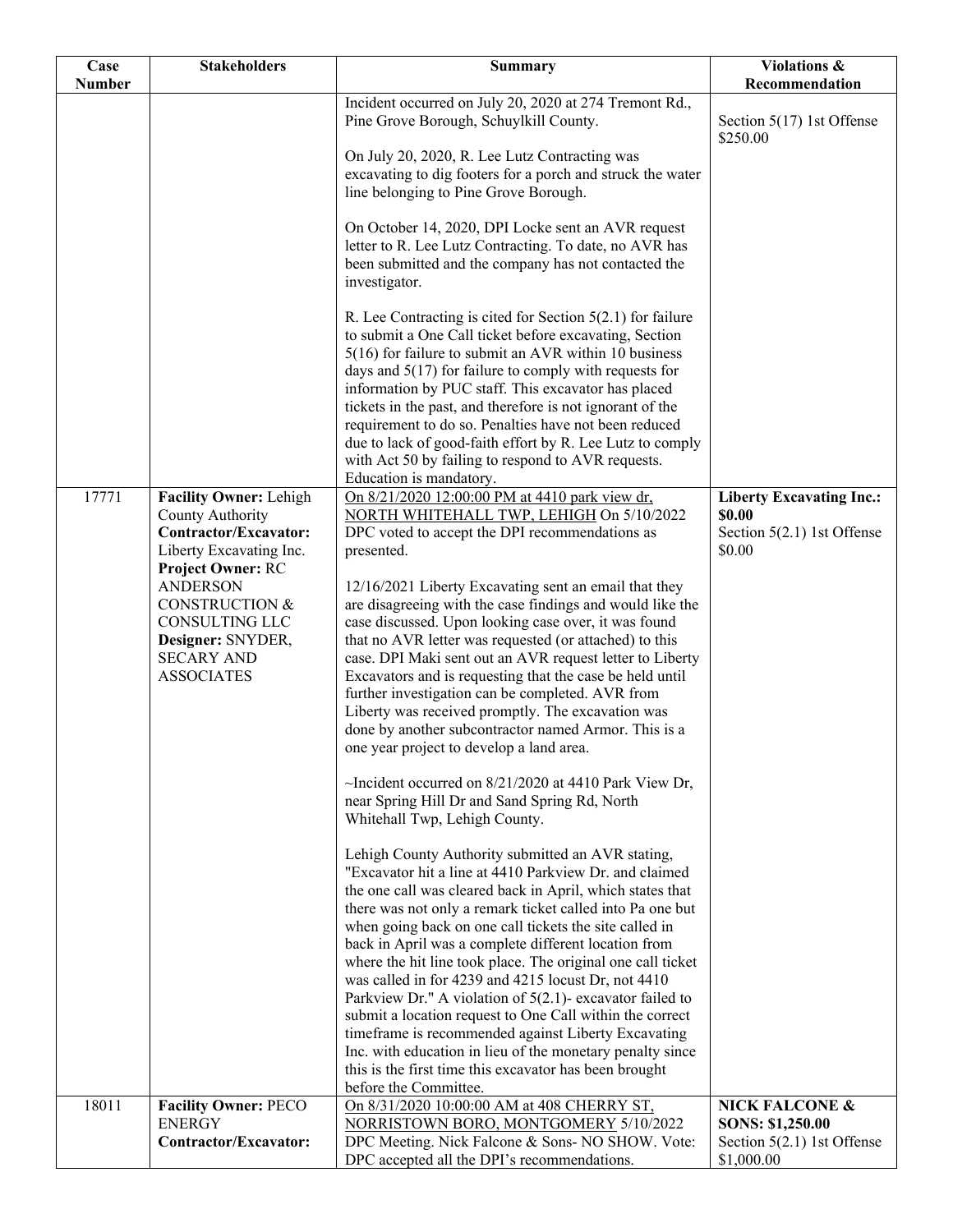| Case   | <b>Stakeholders</b>                                                                                               | <b>Summary</b>                                                                                                                                                                                                                                                                                                                                                                                                                                                                                                                             | Violations &                                                                          |
|--------|-------------------------------------------------------------------------------------------------------------------|--------------------------------------------------------------------------------------------------------------------------------------------------------------------------------------------------------------------------------------------------------------------------------------------------------------------------------------------------------------------------------------------------------------------------------------------------------------------------------------------------------------------------------------------|---------------------------------------------------------------------------------------|
| Number |                                                                                                                   |                                                                                                                                                                                                                                                                                                                                                                                                                                                                                                                                            | Recommendation                                                                        |
|        | NICK FALCONE &<br><b>SONS</b>                                                                                     | *************<br>Rejection- Nick Falcon and Sons is rejecting all<br>penalties and violations because- "we have never done<br>business with Delta Construction nor have we worked in<br>Norristown in over 15 years we do not hold a contractors<br>license in Norristown either so I don't see how we are<br>responsible for this claim." Attached is a letter from<br>Nick Falcon and Sons to PECO regarding PECO<br>contacting the wrong company.<br>*************                                                                      | Section $5(16)$ 1st Offense<br>\$250.00                                               |
|        |                                                                                                                   | The incident occurred on Monday, August 31, 2020, at<br>408 Cherry Street, Norristown Borough, Montgomery<br>County, where a gas service line was damaged.<br>PECO Energy stated, Nick Falcone & Sons was<br>excavating with a backhoe directly adjacent to a gas<br>meter, without a One Call excavation ticket and during<br>the job a 1-inch gas service line was damaged. PECO                                                                                                                                                         |                                                                                       |
|        |                                                                                                                   | called in the New Excavation Emergency ticket,<br>20202441507, to repair the line.<br>PECO provided no pictures.                                                                                                                                                                                                                                                                                                                                                                                                                           |                                                                                       |
|        |                                                                                                                   | On Wednesday, June 30, 2021, a letter was mailed to<br>Nick Falcone & Sons, requesting an Alleged Violation<br>Report (AVR). There was no response to the letter and<br>no AVR was submitted.                                                                                                                                                                                                                                                                                                                                              |                                                                                       |
|        |                                                                                                                   | *Nick Falcon & Sons is in violation of sections:<br>$5(2.1)$ - Excavator failed to submit a location request to<br>One Call.                                                                                                                                                                                                                                                                                                                                                                                                               |                                                                                       |
|        |                                                                                                                   | 5(16)- Excavator failed to submit an Alleged Violation<br>Report within 10 business days of striking a line.<br>They have no previous violations. Recommendation:<br>Education, penalties and violations applied.<br>Penalties not reduced as excavator failed to show good-<br>faith effort to comply with Act 50 by failing to place a<br>ticket and failing to respond to the AVR request.                                                                                                                                              |                                                                                       |
| 18581  | <b>Facility Owner:</b><br><b>NATIONAL FUEL GAS</b><br><b>DIST</b><br>Contractor/Excavator:<br>Sallot Concrete Inc | On 9/22/2020 4:00:00 PM at 3516 Green garden Blvd,<br>ERIE CITY, ERIE 5/10/22 DPC Meeting. Sallot<br>Concrete- NO SHOW. DPC accepted the DPI's<br>recommendations and education.<br>************                                                                                                                                                                                                                                                                                                                                           | <b>Sallot Concrete Inc:</b><br>\$1,250.00<br>Section 5(2.1) 1st Offense<br>\$1,000.00 |
|        |                                                                                                                   | Rejection from Sallot Concrete-They reject all<br>violations because no machine was used but the concrete<br>was removed by hand/sledge hammer. A Kubota<br>Excavator was parked on the road. We were informed on<br>no violation and next time even when removing concrete<br>to place a one call. An AVR was not submitted because<br>we were never informed of a written violation and we<br>never got an email because of our non-working email<br>address due to our server going out of business due to<br>Covid-19.<br>************ | Section $5(16)$ 1st Offense<br>\$250.00                                               |
|        |                                                                                                                   | This Near Miss incident occurred on Tuesday,<br>September 22, 2020, at 3516 Green Garden Boulevard,<br>in Erie City, Erie County.                                                                                                                                                                                                                                                                                                                                                                                                          |                                                                                       |
|        |                                                                                                                   | National Fuel Gas Distribution (NFG) stated, Sallot<br>Concrete was excavating with a Kubota over a 4-inch<br>low pressure gas main and 12-inch medium pressure gas                                                                                                                                                                                                                                                                                                                                                                        |                                                                                       |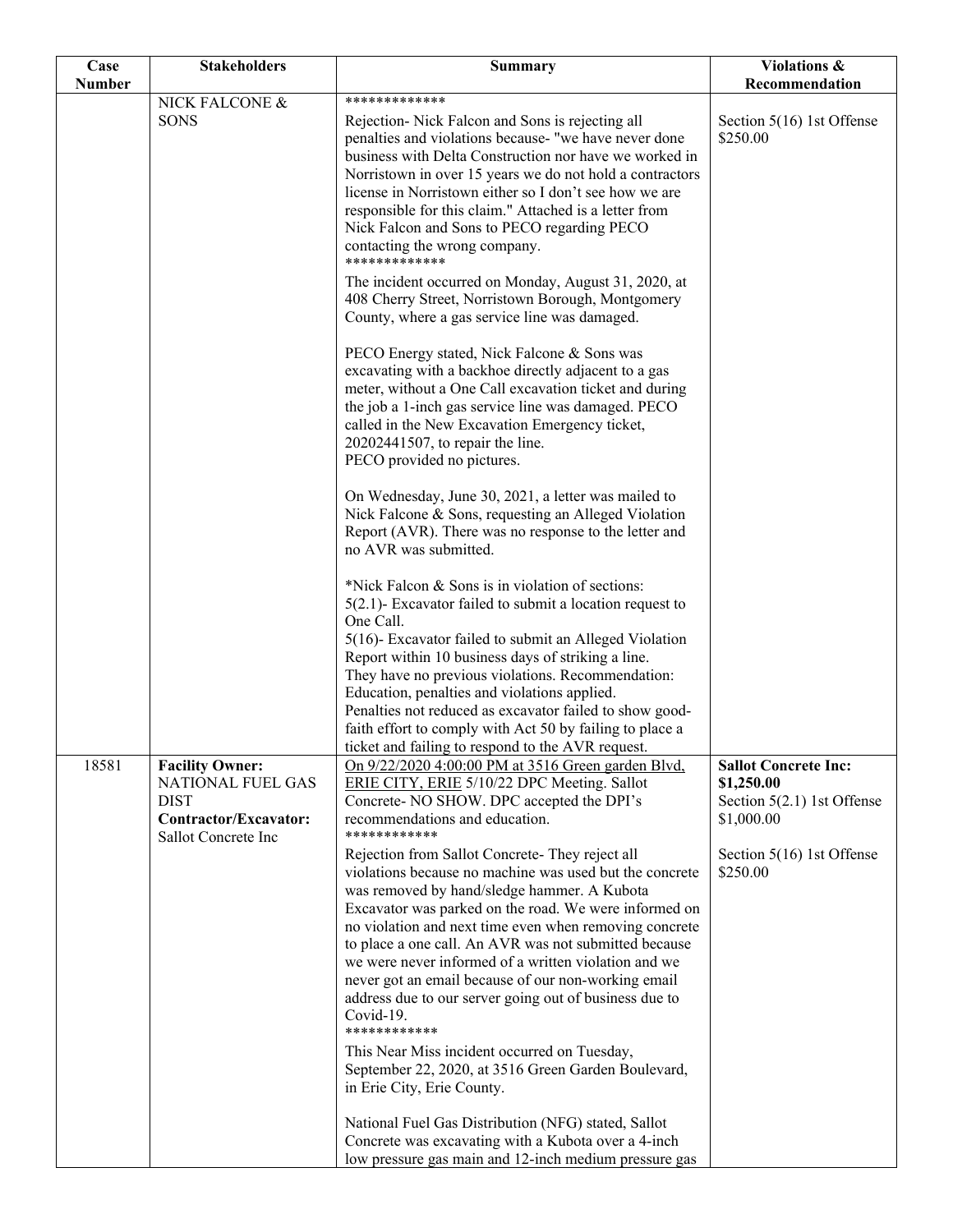| Case          | <b>Stakeholders</b>                   | <b>Summary</b>                                                                                                    | Violations &           |
|---------------|---------------------------------------|-------------------------------------------------------------------------------------------------------------------|------------------------|
| <b>Number</b> |                                       |                                                                                                                   | Recommendation         |
|               |                                       | main, without an excavation One Call ticket. A NFG<br>employee was informed by Sallot that they knew the          |                        |
|               |                                       | location of the facilities and an excavation ticket was not                                                       |                        |
|               |                                       | needed.<br>NFG provided pictures.                                                                                 |                        |
|               |                                       | On NFG's Alleged Violation Report (AVR), the PA One                                                               |                        |
|               |                                       | Call Compliance Coordinator commented, Sallot                                                                     |                        |
|               |                                       | Concrete, Inc. has placed One Call Notifications in the<br>past.                                                  |                        |
|               |                                       | There are no tickets associated with this Near Miss<br>incident.                                                  |                        |
|               |                                       | On Wednesday, August 4, 2021, an email was sent to the                                                            |                        |
|               |                                       | Sallot Concrete requesting an AVR. There was no                                                                   |                        |
|               |                                       | response to the email and no AVR was submitted                                                                    |                        |
|               |                                       | *Sallot Concrete in violation of sections:                                                                        |                        |
|               |                                       | $5(2.1)$ - Excavator failed to submit a location request to                                                       |                        |
|               |                                       | One Call.<br>5(16) Excavator failed to file an AVR.                                                               |                        |
|               |                                       | No penalty reductions are recommended because Sallot                                                              |                        |
|               |                                       | Concrete failed to show a good faith effort to follow the                                                         |                        |
|               |                                       | Act by submitting an AVR after being notified that one<br>was mandatory. Education is mandatory                   |                        |
| 20540         | <b>Facility Owner:</b>                | On 9/24/2020 9:00:00 AM at 1341 S HICKS ST,                                                                       | <b>PHILADELPHIA</b>    |
|               | PHILADELPHIA                          | PHILADELPHIA CITY, PHILADELPHIA On                                                                                | <b>DEPARTMENT OF</b>   |
|               | DEPARTMENT OF                         | 5/10/2022 DPC voted to remove all violations to the                                                               | <b>STREETS: \$0.00</b> |
|               | <b>STREETS</b><br>Other: PHILADELPHIA | Philadelphia Department of Streets.                                                                               |                        |
|               | <b>GAS WORKS</b>                      | City of Philadelphia disagrees and requests an                                                                    |                        |
|               |                                       | opportunity to present case in front of the DPC                                                                   |                        |
|               |                                       | members. New contact information to include esquire.                                                              |                        |
|               |                                       | Incident occurred on 9/24/2020 at 1341 S. Hicks St,                                                               |                        |
|               |                                       | Philadelphia City, Philadelphia County.                                                                           |                        |
|               |                                       | AVR from Philadelphia Gas Works stated that on                                                                    |                        |
|               |                                       | 9/24/2020, Philadelphia Streets Department was                                                                    |                        |
|               |                                       | performing street maintenance without a One Call ticket.<br>A PGW gas line was damaged. There is no record of 911 |                        |
|               |                                       | being called. Mr. Scott, who did not identify his                                                                 |                        |
|               |                                       | association with a company, per the PGW logs, did                                                                 |                        |
|               |                                       | notify PGW about the damage to the gas line.                                                                      |                        |
|               |                                       | Philadelphia Department of Street is in violation of                                                              |                        |
|               |                                       | Section $5(2.1)$ for failing to submit a One Call ticket                                                          |                        |
|               |                                       | prior to excavating. Education is mandatory.<br>Philadelphia Department of Street is in violation of              |                        |
|               |                                       | Section 6.1(7) Project Owner (and excavator) failed to                                                            |                        |
|               |                                       | submit an AVR. This is a first offence and penalty is                                                             |                        |
|               |                                       | applied. Multiple emails and request were sent, since the<br>contact we have forwarded the AVR request email to   |                        |
|               |                                       | others in the company. DPI also included the others and                                                           |                        |
|               |                                       | again requested an AVR to be filled out. An email was                                                             |                        |
|               |                                       | received from the Engineering Dept.<br>Philadelphia Department of Street is in violation of                       |                        |
|               |                                       | Section 5(4) failed to exercise due care and employ                                                               |                        |
|               |                                       | prudent techniques.                                                                                               |                        |
|               |                                       | Philadelphia Department of Street is in violation of<br>Section 5(8) There is no record of a 911 call, which is   |                        |
|               |                                       | verified by PGW                                                                                                   |                        |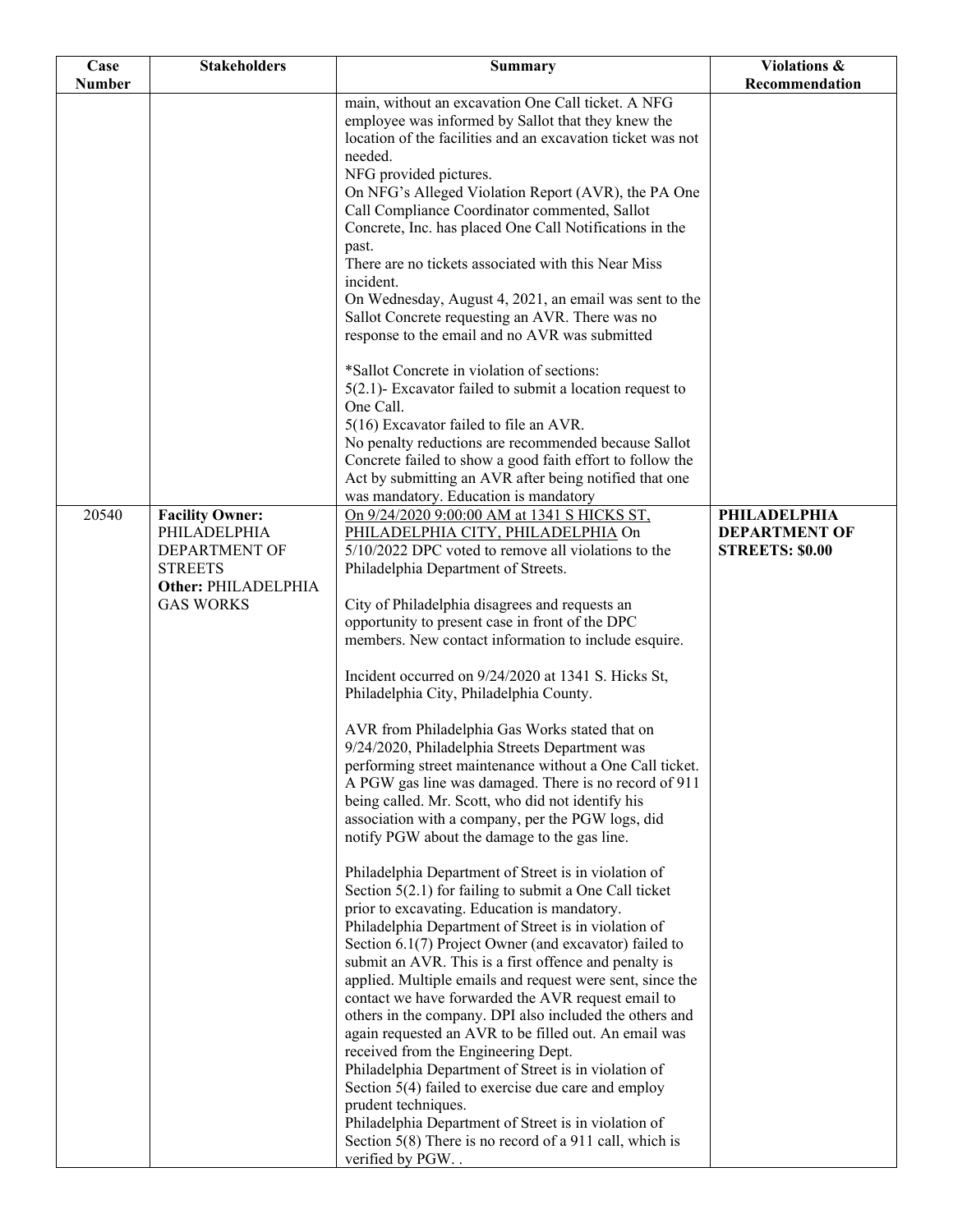| Case          | <b>Stakeholders</b>                                                             | <b>Summary</b>                                                                                                                                                                                                                                                                                                                                                                                                                                                                                                                                                                                                                                                                                                                                                                                                                                                                                                                                                                                                                                                                                                                                                                                  | Violations &                                                                                        |
|---------------|---------------------------------------------------------------------------------|-------------------------------------------------------------------------------------------------------------------------------------------------------------------------------------------------------------------------------------------------------------------------------------------------------------------------------------------------------------------------------------------------------------------------------------------------------------------------------------------------------------------------------------------------------------------------------------------------------------------------------------------------------------------------------------------------------------------------------------------------------------------------------------------------------------------------------------------------------------------------------------------------------------------------------------------------------------------------------------------------------------------------------------------------------------------------------------------------------------------------------------------------------------------------------------------------|-----------------------------------------------------------------------------------------------------|
| <b>Number</b> |                                                                                 |                                                                                                                                                                                                                                                                                                                                                                                                                                                                                                                                                                                                                                                                                                                                                                                                                                                                                                                                                                                                                                                                                                                                                                                                 | Recommendation                                                                                      |
|               |                                                                                 | Philadelphia Department of Street is in violation of<br>Section $5(17)$ DPI requested information with an email<br>sent on 7/26/2021 about the area that PDS was working,<br>after receiving an email that stated there was no<br>information regarding PDS activities on the alleged date<br>and location. DPI disagrees that there would be no<br>information. I would expect PDS to maintain logs of<br>work completed and planned.                                                                                                                                                                                                                                                                                                                                                                                                                                                                                                                                                                                                                                                                                                                                                          |                                                                                                     |
| 20851         | <b>Facility Owner: TC</b><br>Energy<br>Contractor/Excavator:<br>Homeowner       | On 11/27/2020 4:00:00 PM at Landowners driveway,<br>WAMPUM BORO, LAWRENCE On 5/10/2022 the<br>DPC voted to accept the DPI recommendations as<br>submitted and to add education.<br>**Homeowner disputes saying that he was just scraping                                                                                                                                                                                                                                                                                                                                                                                                                                                                                                                                                                                                                                                                                                                                                                                                                                                                                                                                                        | Homeowner: \$0.00<br>Section $5(2.1)$ 1st Offense<br>\$0.00<br>Section 5(8) 1st Offense<br>\$0.00   |
|               |                                                                                 | gravel for his driveway.<br>$\sim$ Incident occurred on 11/27/2020 at 1365 Darlington<br>Road, near Route 18, Wampum Borough, Lawrence<br>County.                                                                                                                                                                                                                                                                                                                                                                                                                                                                                                                                                                                                                                                                                                                                                                                                                                                                                                                                                                                                                                               |                                                                                                     |
|               |                                                                                 | TC Energy submitted an AVR stating, "It appears that<br>landowner was widening his driveway by mechanical<br>excavation. Landowner did not submit a PA1 Call.<br>Landowner excavated within a sloped embankment<br>removing cover from the gas line causing it be struck<br>several times causing leakage. Landowner contacted TC<br>Energy Monitoring Center reporting he hit a gas line.<br>TCE Employees responded to the line<br>strike and repaired leak with clamp. Pipe is currently<br>exposed and barricaded with safety fencing along the<br>driveway embankment.<br>Waiting for further instruction regarding permanent<br>repair pending analysis/investigation." Photos were<br>submitted with the AVR showing the damaged line in a<br>hole.<br>A violation of $5(2.1)$ - homeowner failed to submit a<br>location request to One Call within the correct timeframe<br>and $5(8)$ - failing to immediately notify 911 and the<br>facility owner if the damage results in the escape of any<br>flammable, toxic or corrosive gas or liquid which<br>endangers life, health or property are recommended<br>against the homeowner with education in lieu of the<br>monetary penalty. |                                                                                                     |
|               |                                                                                 | Violations:<br>Homeowner-<br>$\sim$ 5(2.1)- homeowner failed to submit a location request<br>to One Call within the correct timeframe.<br>$\sim$ 5(8)-failing to immediately notify 911 and the facility<br>owner if the damage results in the escape of any<br>flammable, toxic or corrosive gas or liquid which<br>endangers life, health or property.                                                                                                                                                                                                                                                                                                                                                                                                                                                                                                                                                                                                                                                                                                                                                                                                                                        |                                                                                                     |
| 21009         | Facility Owner: UGI<br>Contractor/Excavator:<br><b>CITYLINE</b><br>CONSTRUCTION | On 12/8/2020 10:50:00 AM at 2851 S. PIKE AVE.,<br>ALLENTOWN CITY, LEHIGH On 5/10/2022 the DPC<br>voted to waive the violations section $5(7)$ and $5(8)$ and<br>keep violation $5(2.1)$ for Cityline Construction.<br>Disagrees: City line Construction state that they always<br>call in when excavating. The incident occurred because                                                                                                                                                                                                                                                                                                                                                                                                                                                                                                                                                                                                                                                                                                                                                                                                                                                        | <b>CITYLINE</b><br><b>CONSTRUCTION:</b><br>\$1,000.00<br>Section $5(2.1)$ 1st Offense<br>\$1,000.00 |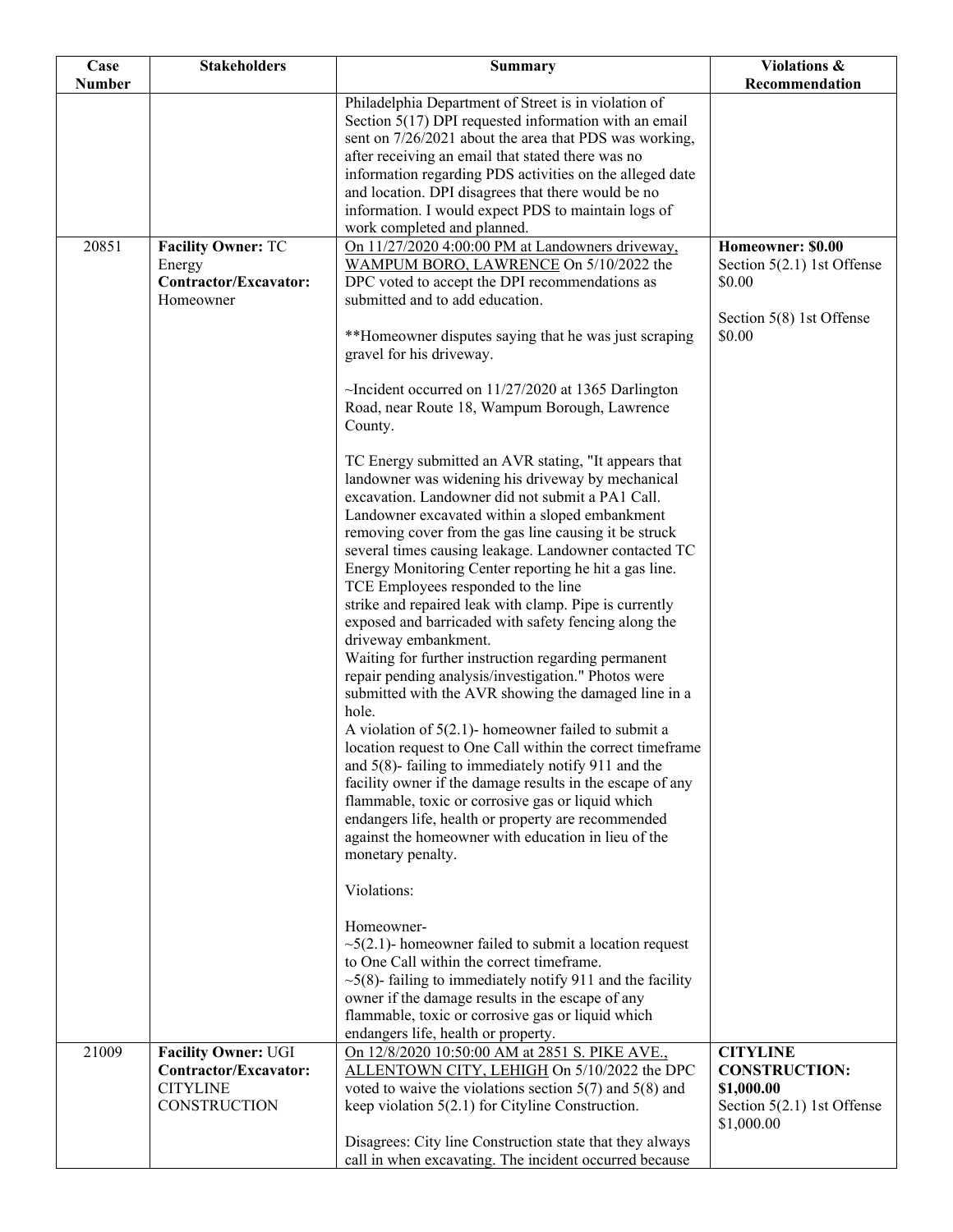| Case<br><b>Number</b> | <b>Stakeholders</b>                             | <b>Summary</b>                                                                                                     | Violations &<br>Recommendation         |
|-----------------------|-------------------------------------------------|--------------------------------------------------------------------------------------------------------------------|----------------------------------------|
|                       |                                                 | they were resetting existing rock into an existing stream.<br>They state they were not digging. The rock had moved |                                        |
|                       |                                                 | due to a flood. A machine was used to set the rock back                                                            |                                        |
|                       |                                                 | down. The rock and machine then pinched the line,                                                                  |                                        |
|                       |                                                 | which was laying beneath the rock as opposed to being<br>under the ground. They state they called UGI and 911      |                                        |
|                       |                                                 | immediately, notifying them of the situation and then                                                              |                                        |
|                       |                                                 | vacated the site.                                                                                                  |                                        |
|                       |                                                 | The also state that they believe there should be a<br>permanent marker at this site, to show that the UGI line     |                                        |
|                       |                                                 | is not underground. Again, they state that 911 and UGI                                                             |                                        |
|                       |                                                 | were notified immediately after this event occurred. The<br>owner of the company called in personally so did the   |                                        |
|                       |                                                 | office employees.                                                                                                  |                                        |
|                       |                                                 | Please see *                                                                                                       |                                        |
|                       |                                                 | Incident occurred in Allentown City, Lehigh County.                                                                |                                        |
|                       |                                                 | UGI states in their AVR that on 12/08/2020, City Line                                                              |                                        |
|                       |                                                 | Construction was digging without a One Call ticket,<br>when they struck and damaged an unmarked UGI gas            |                                        |
|                       |                                                 | service facility. *In an email received on 8/23/2021 from                                                          |                                        |
|                       |                                                 | UGI, it was stated that the damage was taped and                                                                   |                                        |
|                       |                                                 | backfilled when the UGI employee found it. They also<br>stated that 911 was not notified.                          |                                        |
|                       |                                                 | AVR from City Line Construction states that and on                                                                 |                                        |
|                       |                                                 | 8/20/2021 a mini excavator was being used to move<br>boulders, when a UGI gas line was hit on the City Line        |                                        |
|                       |                                                 | Construction Owners property.                                                                                      |                                        |
|                       |                                                 | One Call notes that City Line Construction has                                                                     |                                        |
|                       |                                                 | submitted One Call tickets in the past. They were also<br>very respondent and submitted what was asked for         |                                        |
|                       |                                                 | promptly.                                                                                                          |                                        |
|                       |                                                 | City Line Construction is in first time violation of<br>Section:                                                   |                                        |
|                       |                                                 | $2(5.1)$ failing to submit a One Call ticket. The penalty is                                                       |                                        |
|                       |                                                 | applied. Education is mandatory.                                                                                   |                                        |
|                       |                                                 | 5(8) Excavator failed to immediately notify 911. *Please<br>see UGI email from 8/23/2021.                          |                                        |
|                       |                                                 | 5(8) Excavator failed to report to the owner any break or                                                          |                                        |
|                       |                                                 | leak in its lines. City Line Construction did not notify<br>UGI of the break in their line.                        |                                        |
|                       |                                                 | Notes:                                                                                                             |                                        |
|                       |                                                 | UGI verified 1 customer was affected.                                                                              |                                        |
|                       |                                                 | City line Construction $#610.820.5555$                                                                             |                                        |
| 21321                 | <b>Facility Owner:</b><br>PEOPLES GAS           | On 12/22/2020 8:30:00 AM at BUENA VISTA ST,<br>PITTSBURGH CITY, ALLEGHENY On 5/10/2022                             | PEOPLES GAS: \$0.00                    |
|                       | Contractor/Excavator:<br>A. Folino Construction | DPC voted to waive the $2(5)(v)$ violation to Peoples Gas.                                                         | <b>A. Folino Construction</b>          |
|                       | Inc.                                            | Incident occurred on 12/22/2020 at 1816 Buena Vista                                                                | Inc.: \$1,000.00                       |
|                       | <b>Project Owner:</b><br>PITTSBURGH WATER       | St., Pittsburgh City, Allegheny County.                                                                            | Section 5(4) 2nd Offense<br>\$1,000.00 |
|                       | <b>AND SEWER</b>                                | Peoples Gas is disagreeing with the DPI report. They                                                               |                                        |
|                       | <b>AUTHORITY</b>                                | state that ticket 20202990161 was not part of the                                                                  |                                        |
|                       |                                                 | incident. They marked "CLEAR NO FACILITIES" on                                                                     |                                        |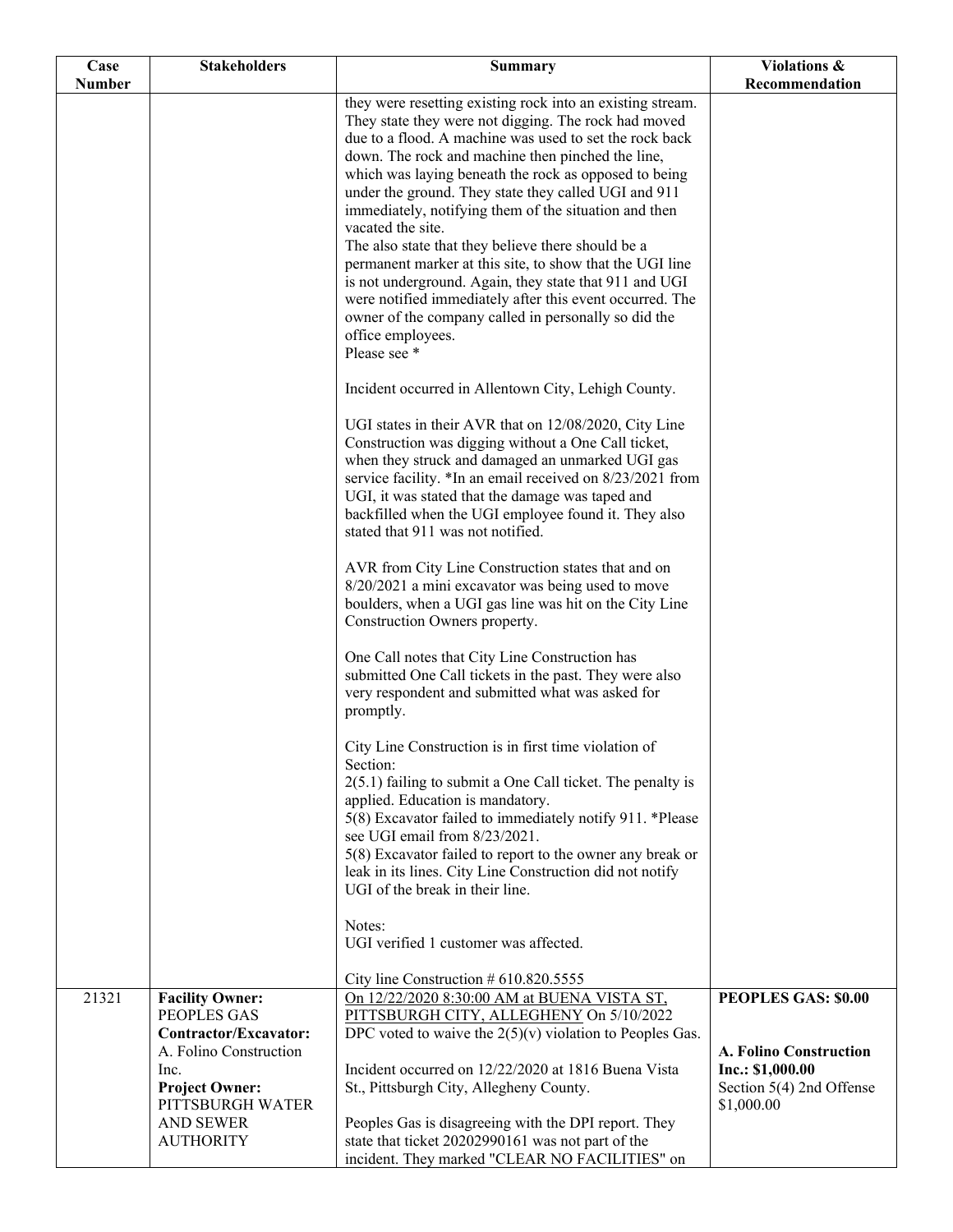| Case          | <b>Stakeholders</b> | <b>Summary</b>                                                                                                                                                                                                                                                                                                                                                                                                                                                                                                                                                                                 | Violations &   |
|---------------|---------------------|------------------------------------------------------------------------------------------------------------------------------------------------------------------------------------------------------------------------------------------------------------------------------------------------------------------------------------------------------------------------------------------------------------------------------------------------------------------------------------------------------------------------------------------------------------------------------------------------|----------------|
| <b>Number</b> |                     |                                                                                                                                                                                                                                                                                                                                                                                                                                                                                                                                                                                                | Recommendation |
|               |                     | this ticket, but filed marked on ticket 20203421557 and<br>that was the ticket that was submitted right before the<br>incident occurred. Tickets are for the exact same<br>location. Email received from Peoples Gas states that the<br>locator looked at the maps and the house sat outside the<br>work area described on the ticket. The main line was not<br>involved because all the work was to take place in the<br>street and the main line was in the sidewalk. However;<br>this tap (customer) was actually involved and the<br>customer owned service line was approximately 250 ft. |                |
|               |                     | and that is why the first locator responded clear on ticket<br>20202990161. The second locator responding to the<br>update ticket completed a more thorough investigation of<br>the home and marked the company owned service line<br>crossing the street and also marked the main in the<br>sidewalk even though there was no work taking place in<br>the sidewalk.                                                                                                                                                                                                                           |                |
|               |                     | This was a water main break that caused extensive block<br>stone damage in the City of Pittsburgh.                                                                                                                                                                                                                                                                                                                                                                                                                                                                                             |                |
|               |                     | AVR from A Folino Construction Inc. stated that a<br>correctly marked Peoples Gas line that was embedded in<br>Asphalt was struck and damaged, while A. Folino was<br>using a backhoe/track hoe, working on the curb and<br>sidewalk, as they were repairing a water line break. 911<br>was called and Peoples gas was notified. Pictures from<br>both companies are included in report.                                                                                                                                                                                                       |                |
|               |                     | AVR from Peoples Gas states that the line was properly<br>marked and that this line was hit before by A. Folino, so<br>they should have been more cautious and employed<br>more prudent techniques. Pictures included.                                                                                                                                                                                                                                                                                                                                                                         |                |
|               |                     | AVR request was mailed to Pittsburgh Water and Sewer<br>Authority on 5/20/2021. In an email, In an email from<br>PWSA, PWSA verified that this not part of a complex<br>project, and that they will send in an AVR. No AVR<br>received from Pittsburgh H2O as of 7/28/2021. PWSA<br>cooperated with information asked for by the DPI on<br>multiple cases, involving the same stakeholders. It is a<br>violation of Section $6.1(7)$ to not submit an AVR, but<br>their last violation of this Section was in 2019, so \$250.<br>penalty is reduced to a warning.                              |                |
|               |                     | Pictures from A. Folino show the Gas line above the<br>stone base that would be directly underneath the<br>sidewalk. This is a difficult area to excavate, but prudent<br>techniques must be taken around utility lines. 911 was<br>called and Peoples Gas was notified. This area<br>demanded a hand dig. A Folino is in violation of Section<br>5(4) for failing to exercise due care and prudent<br>excavation techniques. Penalty is applied.                                                                                                                                              |                |
|               |                     | Ticket #20202990161 reads that Peoples Gas marked<br>Clear no facilities, in the area which Peoples Gas was<br>damaged. The area was marked correctly, but the ticket<br>provided incorrect information. Peoples Gas is in<br>violation of $2(5)(v)$ as a third offense and penalty is<br>applied.                                                                                                                                                                                                                                                                                             |                |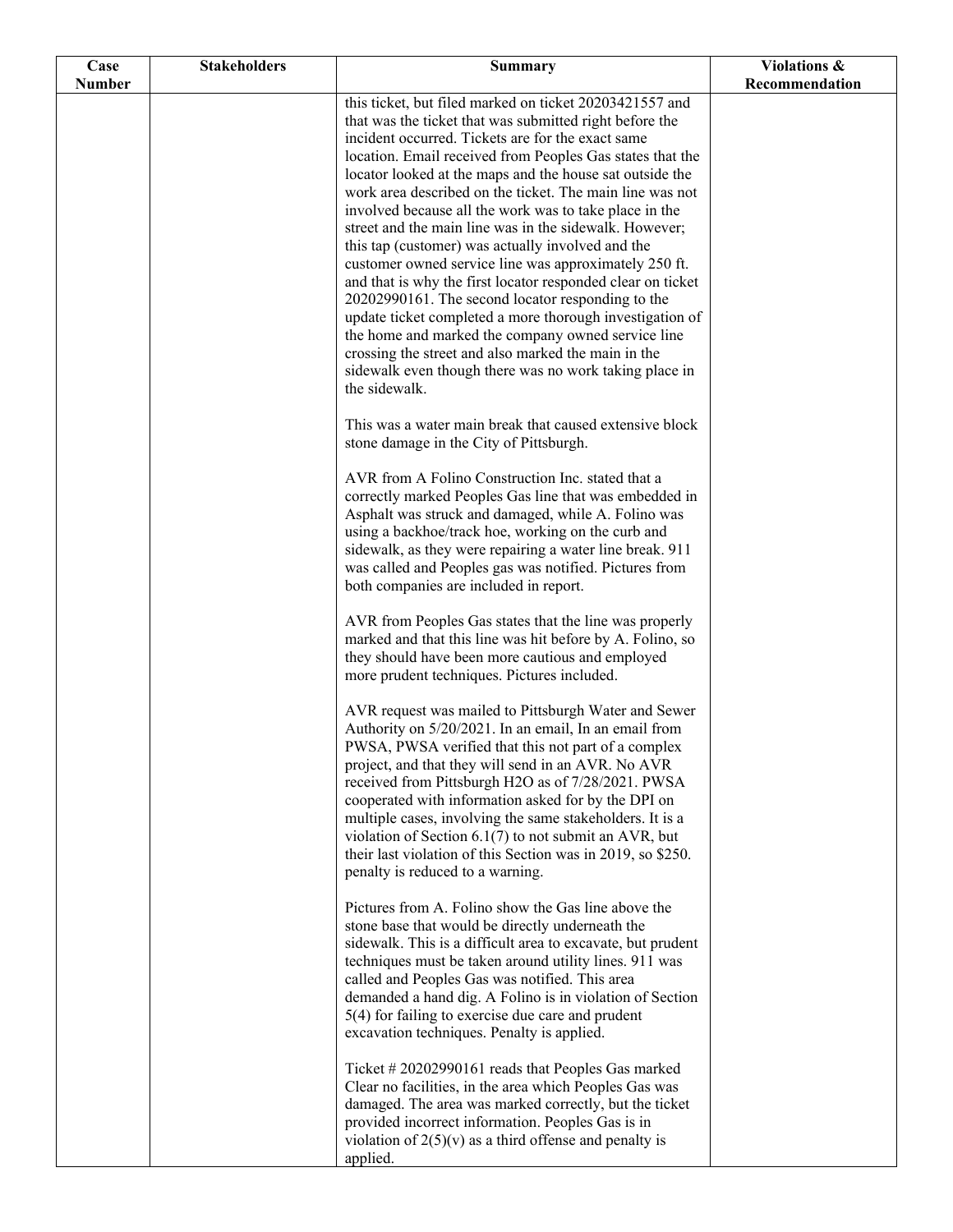| Case          | <b>Stakeholders</b>                | <b>Summary</b>                                                                                                       | Violations &           |
|---------------|------------------------------------|----------------------------------------------------------------------------------------------------------------------|------------------------|
| <b>Number</b> |                                    |                                                                                                                      | Recommendation         |
| 22144         | <b>Facility Owner: UGI</b>         | On 2/24/2021 7:00:00 AM at 300 TAMARACK DR.                                                                          | <b>UGI: \$1,000.00</b> |
|               | Contractor/Excavator:              | DENVER BORO, LANCASTER On 5/10/2022 DPC                                                                              | Section $2(5)(i)$ 2nd  |
|               | David E. Moritz LLC                | voted to remove both violations $2(5)(v)$ to UGI.                                                                    | Offense \$1,000.00     |
|               | Contractor/Excavator:              |                                                                                                                      |                        |
|               | Fox Pools                          | *** UGI rejects the violations and penalties for Section                                                             |                        |
|               | <b>Project Owner:</b><br>Homeowner | $2(5)(v)$ only                                                                                                       |                        |
|               |                                    | No Damage                                                                                                            |                        |
|               |                                    | Alleged violation occurred on 2/24/2021, at 300                                                                      |                        |
|               |                                    | Tamarack Drive, in Denver Borough, Lancaster County                                                                  |                        |
|               |                                    | while David E. Moritz LLC was excavating an inground                                                                 |                        |
|               |                                    | pool for Fox Pool.                                                                                                   |                        |
|               |                                    |                                                                                                                      |                        |
|               |                                    | Fox Pools, Project owner, and designer submitted                                                                     |                        |
|               |                                    | Alleged Violation Report (AVR) stating UGI did not                                                                   |                        |
|               |                                    | mark in the lawful requested time and that UGI failed to                                                             |                        |
|               |                                    | locate their point of connection to their service lines. Fox                                                         |                        |
|               |                                    | Pools also stated that UGI responded to the New                                                                      |                        |
|               |                                    | Excavation Routine ticket, 20210461850, as Clear No                                                                  |                        |
|               |                                    | Facilities. When starting the job, on 2/24/2021, and the<br>snow was cleared from the planned excavation site to lay |                        |
|               |                                    | out the pool and filter pad, it was noticed that a gas                                                               |                        |
|               |                                    | meter at the filter pad, and there were no gas locate                                                                |                        |
|               |                                    | marks.                                                                                                               |                        |
|               |                                    |                                                                                                                      |                        |
|               |                                    | AVR request was emailed to David E Moritz LLC on                                                                     |                        |
|               |                                    | 5/4/2021. this excavator was subcontracted by Fox                                                                    |                        |
|               |                                    | Pools. No AVR was received as of 10/14/2021.                                                                         |                        |
|               |                                    |                                                                                                                      |                        |
|               |                                    | AVR request letter was sent to homeowner on<br>3/29/2021. No AVR was received. DPI spoke with the                    |                        |
|               |                                    | homeowner and will not request an AVR from him,                                                                      |                        |
|               |                                    | since there was no damage and he hired Fox Pools to                                                                  |                        |
|               |                                    | oversee the project.                                                                                                 |                        |
|               |                                    |                                                                                                                      |                        |
|               |                                    | AVR request letter was mailed to UGI on 3/19/2021. No                                                                |                        |
|               |                                    | AVR was received as of 10/14/2021.                                                                                   |                        |
|               |                                    | On 2/15/2021 Fox Pools submitted Routine ticket                                                                      |                        |
|               |                                    | 20210461850.                                                                                                         |                        |
|               |                                    | On 2/15/2021 UGI responded Conflict. DCTF.                                                                           |                        |
|               |                                    | On 2/18/2021 UGI responded Clear No Facilities.                                                                      |                        |
|               |                                    | On 2/24/2021 UGI responded Conflict DCTF at 13:28.                                                                   |                        |
|               |                                    | Renotify ticket 20210461850-001 was submitted                                                                        |                        |
|               |                                    | on2/24/2021 at 13:24.                                                                                                |                        |
|               |                                    | On 2/24/2021 UGI responded Field Marked at 14:56                                                                     |                        |
|               |                                    | On 2/17/2021 David E. Moritz LLC submitted ticket                                                                    |                        |
|               |                                    | 20210480019.                                                                                                         |                        |
|               |                                    | On 2/24/2021 UGI Utilities responded Field Marked at                                                                 |                        |
|               |                                    | 14:56.                                                                                                               |                        |
|               |                                    |                                                                                                                      |                        |
|               |                                    | On 2/24/2021 Fox Pools submitted renotify ticket                                                                     |                        |
|               |                                    | 20210461850-001 stating that UGI responded clear no                                                                  |                        |
|               |                                    | facilities, but excavator states there are UGI lines that                                                            |                        |
|               |                                    | need marking.                                                                                                        |                        |
|               |                                    | UGI then Field Marked within the two hours renotify<br>time limit.                                                   |                        |
|               |                                    |                                                                                                                      |                        |
|               |                                    |                                                                                                                      |                        |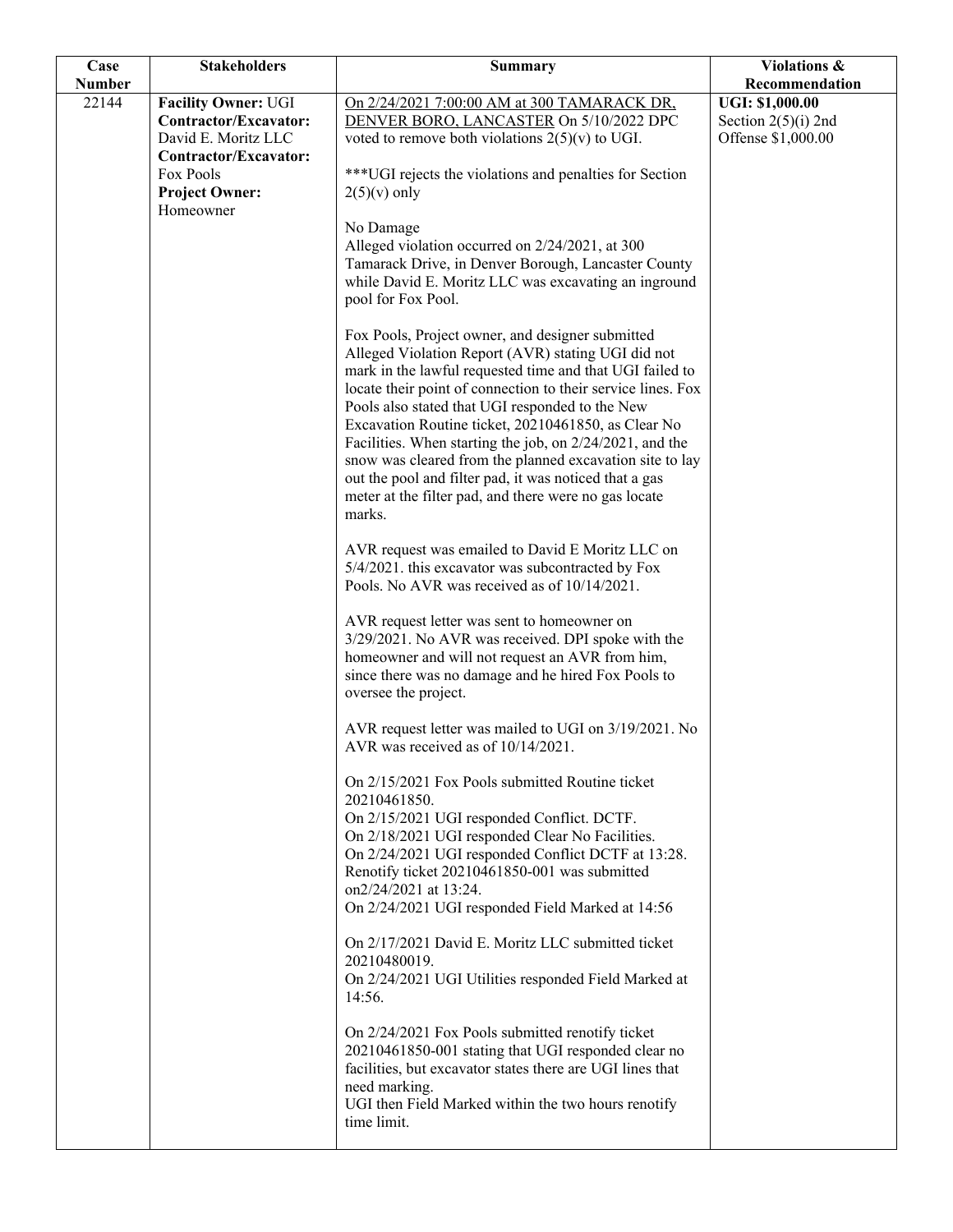| Case          | <b>Stakeholders</b>                      | <b>Summary</b>                                                                                              | Violations &                                      |
|---------------|------------------------------------------|-------------------------------------------------------------------------------------------------------------|---------------------------------------------------|
| <b>Number</b> |                                          |                                                                                                             | Recommendation                                    |
|               |                                          | On 2/17/21. Ticket 20210480019 was submitted by                                                             |                                                   |
|               |                                          | David E. Moritz. On 2/24/21 Fox Pools and Contractor                                                        |                                                   |
|               |                                          | David E Moritz went to the work site and saw a gas                                                          |                                                   |
|               |                                          | meter. Her did not see any gas markings. Renotification                                                     |                                                   |
|               |                                          | ticket #20210480019 -001 was submitted 2/24/2021.<br>UGI Field Marked within the two-hour notification time |                                                   |
|               |                                          | limit.                                                                                                      |                                                   |
|               |                                          |                                                                                                             |                                                   |
|               |                                          | UGI is in violation of:                                                                                     |                                                   |
|               |                                          | Section $2(5)(v)$ and penalty applied for failing to respond                                                |                                                   |
|               |                                          | to One Call ticket 20210461850 and 20210480019                                                              |                                                   |
|               |                                          | within the required amount of time. This is a subsequent                                                    |                                                   |
|               |                                          | offense for UGI. The penalty is applied for each ticket.                                                    |                                                   |
|               |                                          | Section 2.5(i) Failed to locate lines within 18 inches                                                      |                                                   |
|               |                                          | horizontally of the outside wall of line. This is a second                                                  |                                                   |
|               |                                          | offense, and the penalty is applied.                                                                        |                                                   |
|               |                                          | David E. Moritz LLC did not submit an AVR. He did                                                           |                                                   |
|               |                                          | not excavate and there was no damage. Education would                                                       |                                                   |
|               |                                          | be beneficial.                                                                                              |                                                   |
|               |                                          |                                                                                                             |                                                   |
|               |                                          | <b>Additional Information</b>                                                                               |                                                   |
|               |                                          | This incident cost the project Owner a day of work and                                                      |                                                   |
|               |                                          | \$1,200 pay for the excavator, who stayed on the work                                                       |                                                   |
|               |                                          | site for three hours, without working, due to no UGI                                                        |                                                   |
|               |                                          | markings.                                                                                                   |                                                   |
| 23649         | <b>Facility Owner:</b><br><b>VERIZON</b> | On 5/19/2021 12:00:00 AM at CORNER OF COOL<br>CREEK RD & KNIGHTS VIEW RD, LOWER                             | <b>VERIZON: \$10,000.00</b><br>Section $2(5)(v)$  |
|               | Contractor/Excavator: B                  | WINDSOR TWP, YORK On 5/10/2022 Horst & Son                                                                  | Subsequent \$2,500.00                             |
|               | R KREIDER & SON INC                      | Builders was a no show. The DPC voted to keep the PDI                                                       |                                                   |
|               | <b>Project Owner: HORST</b>              | recommendations. The DPC also voted to modify the                                                           | Section $2(5)(v)$                                 |
|               | AND SON BUILDERS                         | recommendations to Pennterra Engineering to section                                                         | Subsequent \$2,500.00                             |
|               | Designer: Pennterra                      | $4(8)$ to keep the violation, but reduce the penalty to a                                                   |                                                   |
|               | Engineering                              | warning. Add a violation section $4(2)$ with a penalty and                                                  | Section $2(5)(v)$                                 |
|               | <b>Other: LOWER</b>                      | to remove the violation section $4(5)$ .                                                                    | Subsequent \$2,500.00                             |
|               | WINDSOR TOWNSHIP                         |                                                                                                             |                                                   |
|               |                                          | Verizon had two violations of $2(5)(v.1)$ for not<br>responding to renotify tickets #20211341944-001 and #  | Section 2(10) Subsequent<br>\$2,500.00            |
|               |                                          | 20211341944-002. The violations have been changed                                                           |                                                   |
|               |                                          | because it was noticed that the tickets did not have a                                                      | <b>HORST AND SON</b>                              |
|               |                                          | two-hour contact requirement, but tickets still needed                                                      | <b>BUILDERS: \$750.00</b>                         |
|               |                                          | responding to. Violation has been changed to $2(5)(v)$ for                                                  | Section $6.1(7)$ 1st Offense                      |
|               |                                          | not responding to a routine One Call ticket. The                                                            | \$250.00                                          |
|               |                                          | maximum subsequent penalty amount is the same and                                                           |                                                   |
|               |                                          | not changed.                                                                                                | Section $6.1(3)$ 1st Offense                      |
|               |                                          |                                                                                                             | \$500.00                                          |
|               |                                          | *************************************                                                                       | <b>Pennterra Engineering:</b>                     |
|               |                                          | Horst and Son Builders disagrees with violation for                                                         | \$500.00                                          |
|               |                                          | Section 6.1 (3)-Released a project to bid or construction                                                   | Section 4(2) 1st Offense                          |
|               |                                          | before final design was complete                                                                            | \$500.00                                          |
|               |                                          | Before construction, the developer obtained an approved                                                     |                                                   |
|               |                                          | plan with contingencies from Lower Windsor Township.                                                        | Section 4(8) 1st Offense                          |
|               |                                          | The Township granted developer permission to                                                                | \$0.00                                            |
|               |                                          | commence installing the infrastructure of Ridge Hills                                                       |                                                   |
|               |                                          | Development.<br>Horst and Son Builders disagrees to Section 6.1 (7)-                                        | <b>LOWER WINDSOR</b><br><b>TOWNSHIP: \$750.00</b> |
|               |                                          | Project owner failed to submit an alleged violation report                                                  | Section $2(5)(v)$ 1st Offense                     |
|               |                                          | within 10 days of a line strike. They state that the                                                        | \$250.00                                          |
|               |                                          | contracted excavator for the site did not strike or damage                                                  |                                                   |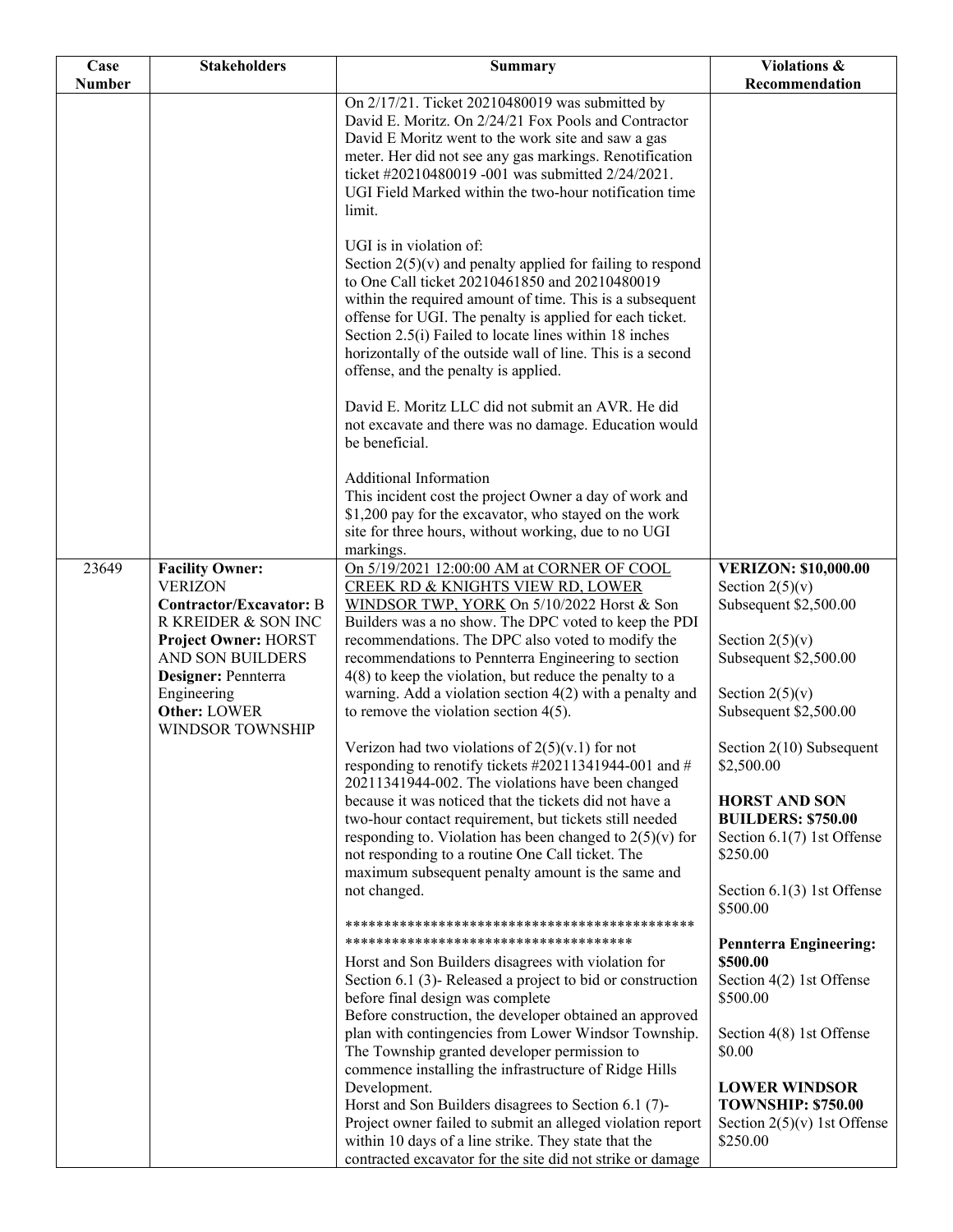| Case<br><b>Number</b> | <b>Stakeholders</b> | <b>Summary</b>                                                                                                                                                                                                                                                                                                                                                                                                                                                                                                                                                                                                                                                                                                                                                                                                                                                                                                                                                                                        | Violations &<br>Recommendation                                                         |
|-----------------------|---------------------|-------------------------------------------------------------------------------------------------------------------------------------------------------------------------------------------------------------------------------------------------------------------------------------------------------------------------------------------------------------------------------------------------------------------------------------------------------------------------------------------------------------------------------------------------------------------------------------------------------------------------------------------------------------------------------------------------------------------------------------------------------------------------------------------------------------------------------------------------------------------------------------------------------------------------------------------------------------------------------------------------------|----------------------------------------------------------------------------------------|
|                       |                     | a facility owner's line during their excavation activities,<br>therefore, the requirement for the project owner to<br>submit an alleged violation report (AVR) is not required<br>and this fine is not justified. We ask that the fine be<br>removed from our company's record.                                                                                                                                                                                                                                                                                                                                                                                                                                                                                                                                                                                                                                                                                                                       | Section $2(5)(v)$ 1st Offense<br>\$250.00<br>Section $2(5)(v)$ 1st Offense<br>\$250.00 |
|                       |                     | Pennterra disagrees with the DPI report stating that 1.<br>They were fined for essentially not notifying the One<br>Call System with regard to damage to a utility line.<br>However, when Pennterra called B.R. Krieder (the<br>excavator for the project) they informed me that NO<br>LINES WERE EVER DAMAGED. Furthermore, they<br>state that the DPI Report provided also indicates that no<br>damage occurred. Therefore, they say it is impossible to<br>notify One Call about damage to utility lines that never<br>occurred. The only "violation" that we are aware of<br>occurring was Verizon not marking their line so that<br>excavation could proceed. This is not a design issue nor<br>one that requires we contact One Call to resolve.<br>Furthermore, it was alleged that an AVR was provided<br>to our office and not responded to; however, our office<br>received no such paperwork. I request the report be<br>amended to remove this alleged violation and the fine<br>removed. |                                                                                        |
|                       |                     | 2. The second violation was that our plans did not<br>contain the One Call toll free number and serial number<br>of the ticket. I have attached our plan sheet that contains<br>this information highlighted in yellow for easy reference.<br>I have no idea how this conclusion was drawn since no<br>one ever contacted me to obtain drawings to confirm.<br>Again, because this is an erroneous claim, I request the<br>report be amended to remove this alleged violation and<br>the fine removed.                                                                                                                                                                                                                                                                                                                                                                                                                                                                                                |                                                                                        |
|                       |                     | Incident occurred at Gerry Horst Ridge Hills<br>Development, on the corner of Cool Creek Rd and<br>Knights View Rd in Lower Winsor Township, York<br>County.                                                                                                                                                                                                                                                                                                                                                                                                                                                                                                                                                                                                                                                                                                                                                                                                                                          |                                                                                        |
|                       |                     | B R Kreider & Son Inc. stated that multiple<br>renotification tickets were placed and Verizon still did<br>not respond to One Call tickets.                                                                                                                                                                                                                                                                                                                                                                                                                                                                                                                                                                                                                                                                                                                                                                                                                                                           |                                                                                        |
|                       |                     | AVR request letter emailed to Penn Terra Engineering<br>on 6/29/2021 to the same email address as the final<br>penalty notices were sent to. No contact was made until<br>the final penalty notices were mailed to the stakeholders<br>on 2/23/2022. AVR was received on 3/08/2022. There<br>was no information filled out about the design. No<br>Subsurface Underground Engineering (SUE) was filled<br>in. There was no project cost, no Project Owner<br>information provided. The summary of events was a<br>statement of nothing being hit. *Please see more<br>information.<br>Final Design was submitted on 3/11/2022.                                                                                                                                                                                                                                                                                                                                                                        |                                                                                        |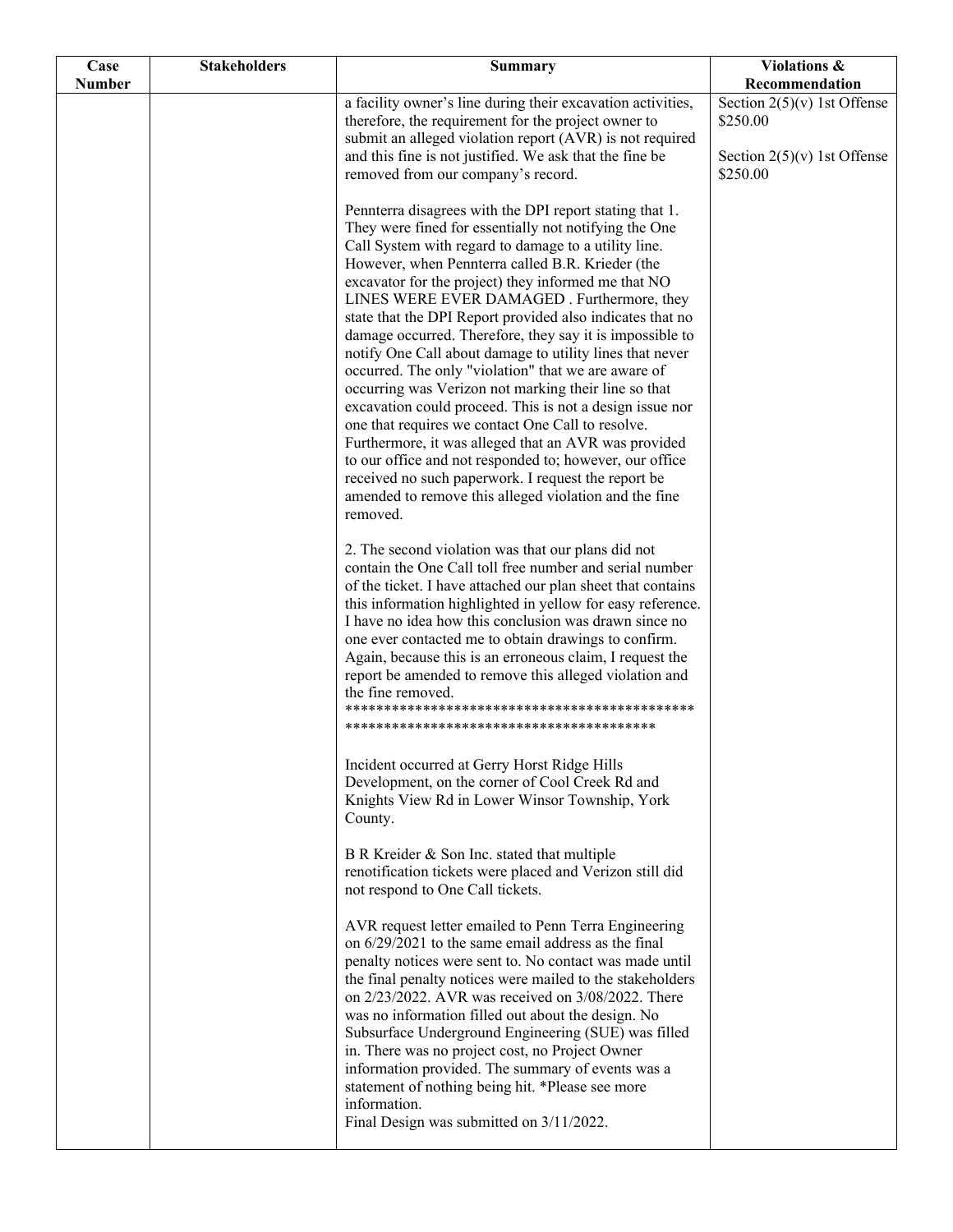| Case          | <b>Stakeholders</b> | <b>Summary</b>                                                                                                      | Violations &   |
|---------------|---------------------|---------------------------------------------------------------------------------------------------------------------|----------------|
| <b>Number</b> |                     |                                                                                                                     | Recommendation |
|               |                     | AVR request letter emailed to Project Owner Horst and                                                               |                |
|               |                     | Son on 6/29/2021. No AVR was received to date.                                                                      |                |
|               |                     | Verizon AVR request letter was emailed on 6/29/2021.                                                                |                |
|               |                     | No AVR was received to date.                                                                                        |                |
|               |                     |                                                                                                                     |                |
|               |                     | No tickets provided for this complex project.                                                                       |                |
|               |                     |                                                                                                                     |                |
|               |                     | Horst and Son are in violation of Section:                                                                          |                |
|               |                     | 6.1(7) Project Owner failed to submit an Alleged                                                                    |                |
|               |                     | Violation Report. The penalty is applied. There was no                                                              |                |
|               |                     | good faith effort.                                                                                                  |                |
|               |                     | $6.1(3)$ Released a project to bid or construction before<br>the final design was complete. The penalty is applied. |                |
|               |                     | No One Call tickets were provided by Horst and Son.                                                                 |                |
|               |                     |                                                                                                                     |                |
|               |                     | Pennterra Engineering is in violation of Sections:                                                                  |                |
|               |                     | 4(8) Designer failed to submit an Alleged Violation                                                                 |                |
|               |                     | Report. AVR request letter was mailed on 6/29/2021.                                                                 |                |
|               |                     | AVR was received on 3/08/2022 and lacking                                                                           |                |
|               |                     | information.                                                                                                        |                |
|               |                     | 4(5) Designers Drawing does not include One Call's<br>toll-free number and the serial number of the ticket. No      |                |
|               |                     | One Call ticket found for design. The penalty is applied.                                                           |                |
|               |                     |                                                                                                                     |                |
|               |                     | Verizon is in violation of Sections:                                                                                |                |
|               |                     | 2(10) Verizon failed to submit an Alleged Violation                                                                 |                |
|               |                     | Report (AVR). This is a subsequent offense. The max                                                                 |                |
|               |                     | penalty is applied, because of the multiple occurrences                                                             |                |
|               |                     | of Verizon not responding to AVR requests.                                                                          |                |
|               |                     | 2(5)(v) Tickets 20211341944, 20211341944-001 and                                                                    |                |
|               |                     | 20211341944-002 specified that Verizon needs to mark<br>their utilities. This a subsequent offense. The maximum     |                |
|               |                     | penalty is applied for each ticket.                                                                                 |                |
|               |                     |                                                                                                                     |                |
|               |                     | Listed below are facility owners in violation of Act 50,                                                            |                |
|               |                     | Section $2(5)(v)$ Failed to respond to a routine One Call                                                           |                |
|               |                     | ticket and $2(5)(v)$ Failed to respond to a routine One Call                                                        |                |
|               |                     | ticket within the required amount of time.                                                                          |                |
|               |                     |                                                                                                                     |                |
|               |                     | Lower Windsor Township is in violation of Sections:<br>2(5) Failed to respond to ticket 20211341944 and             |                |
|               |                     | renotify tickets 20211341944-001 and 20211341944-                                                                   |                |
|               |                     | 002. This is a first-time offense and penalty of \$500 is                                                           |                |
|               |                     | reduced to \$250 for each violation.                                                                                |                |
|               |                     |                                                                                                                     |                |
|               |                     | Notes:                                                                                                              |                |
|               |                     | See comments                                                                                                        |                |
|               |                     | On 6/29/21, 12:40 PM, DPI Maki contacted Designer<br>Penterra and Project Owner G. Horst to explain about           |                |
|               |                     | AVR request that was emailed.                                                                                       |                |
|               |                     | 6/29/21, 12:40 PM. DPI Spoke with Gerry Horst and left                                                              |                |
|               |                     | a voice message on M. Magrecki's telephone extension.                                                               |                |
|               |                     |                                                                                                                     |                |
|               |                     | Verizon is in violation of Sections:                                                                                |                |
|               |                     | 2(10) Verizon failed to submit an Alleged Violation                                                                 |                |
|               |                     | Report (AVR). This is a subsequent offense. The max                                                                 |                |
|               |                     | penalty is applied, because of the multiple occurrences                                                             |                |
|               |                     | of Verizon not responding to AVR requests.                                                                          |                |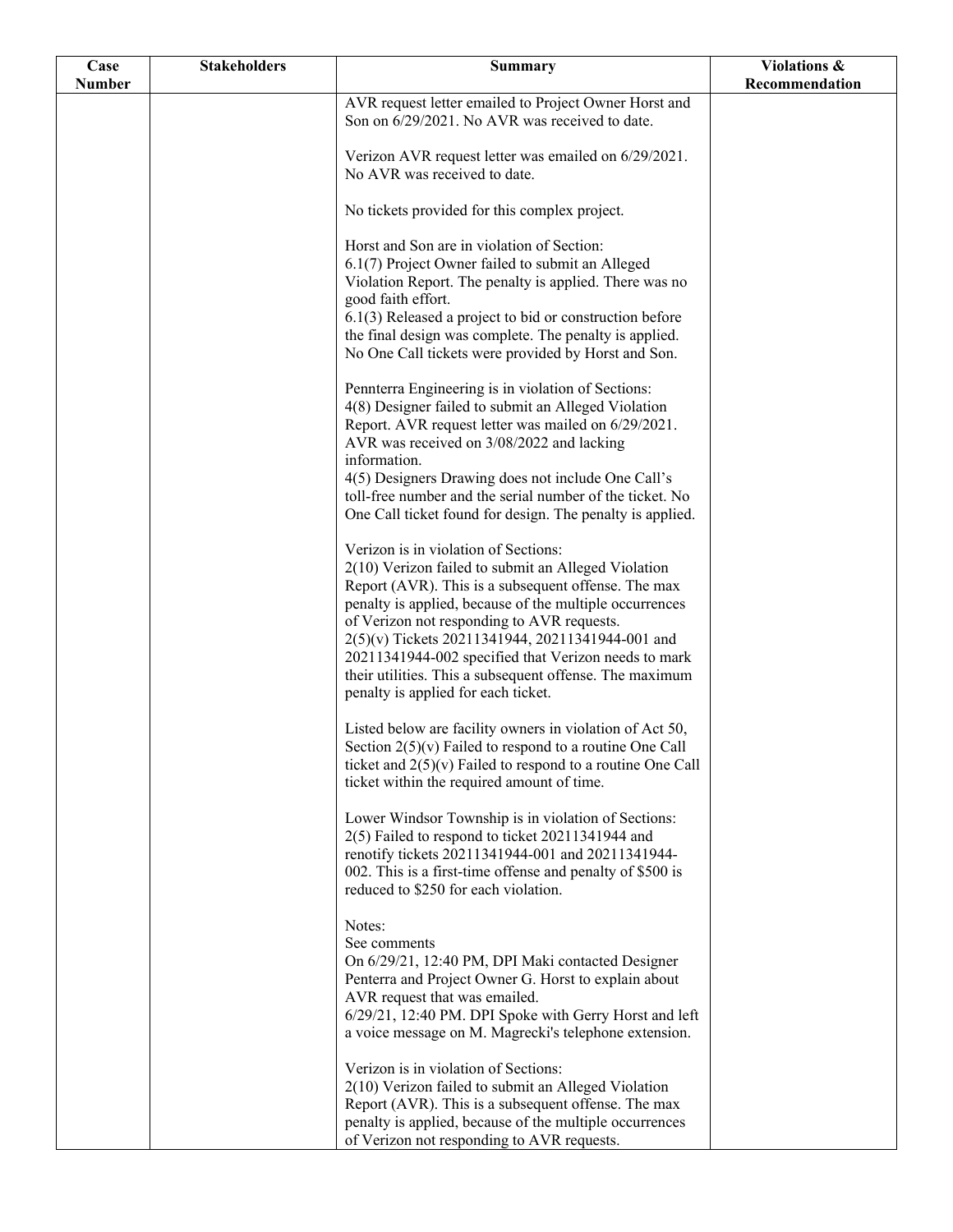| Case          | <b>Stakeholders</b> | Summary                                                                                                                                                                                                                                                                                                                                                                                                                                                                                                                                                                                                                                                                                        | Violations &   |
|---------------|---------------------|------------------------------------------------------------------------------------------------------------------------------------------------------------------------------------------------------------------------------------------------------------------------------------------------------------------------------------------------------------------------------------------------------------------------------------------------------------------------------------------------------------------------------------------------------------------------------------------------------------------------------------------------------------------------------------------------|----------------|
| <b>Number</b> |                     |                                                                                                                                                                                                                                                                                                                                                                                                                                                                                                                                                                                                                                                                                                | Recommendation |
|               |                     | 2(5)(v) Tickets 20211341944, 20211341944-001 and<br>20211341944-002 specified that Verizon needs to mark<br>their utilities. This a subsequent offense. The maximum<br>penalty is applied for each ticket.                                                                                                                                                                                                                                                                                                                                                                                                                                                                                     |                |
|               |                     | Listed below are facility owners in violation of Act 50,<br>Section $2(5)(v)$ Failed to respond to a routine One Call<br>ticket and $2(5)(v)$ Failed to respond to a routine One Call<br>ticket within the required amount of time.                                                                                                                                                                                                                                                                                                                                                                                                                                                            |                |
|               |                     | Lower Windsor Township is in violation of Sections:<br>2(5) Failed to respond to ticket 20211341944 and<br>renotify tickets 20211341944-001 and 20211341944-<br>002. This is a first-time offense and penalty of \$500 is<br>reduced to \$250 for each violation.                                                                                                                                                                                                                                                                                                                                                                                                                              |                |
|               |                     | *More Information:<br>Penn Terra sent an email that they were not able to<br>update the location (See attachments "DPI response to<br>Penn Terr pending AVR") of the AVR, which they<br>stated was "Pittsburgh" and could not be updated. They<br>requested that I search for the AVR, when it is<br>processed, as they could not get an AVR number. A<br>pending AVR was emailed to DPI.<br>AVR2022MAR080020 was located but the AVR had<br>two erroneous tickets 20201543164 and 20202130417<br>listed for another location having nothing to do with this<br>case.3/17/2022 Penn Terra sent a corrected version of an<br>AVR listing the corrected locations, but no design<br>information. |                |

### **Committee Review**

| Case          | <b>Stakeholders</b>                                                                                                             | <b>Summary</b>                                                                                                                                                                                                                                                                                                                                                                                                                                                                                                                                                                                                                                                             | Violations &                                                                                     |
|---------------|---------------------------------------------------------------------------------------------------------------------------------|----------------------------------------------------------------------------------------------------------------------------------------------------------------------------------------------------------------------------------------------------------------------------------------------------------------------------------------------------------------------------------------------------------------------------------------------------------------------------------------------------------------------------------------------------------------------------------------------------------------------------------------------------------------------------|--------------------------------------------------------------------------------------------------|
| <b>Number</b> |                                                                                                                                 |                                                                                                                                                                                                                                                                                                                                                                                                                                                                                                                                                                                                                                                                            | Recommendation                                                                                   |
| 23625         | <b>Facility Owner:</b><br>PENNSYLVANIA<br>AMERICAN WATER<br>Contractor/Excavator:<br>Montco Fence Superior<br><b>Structures</b> | On 5/15/2021 12:13:00 PM at 457 CHURCH ST,<br>ROYERSFORD BORO, MONTGOMERY ~Incident<br>occurred on 5/15/2021 at 457 Church St., near North 5th<br>Ave and N 4th Ave, Royersford Borough, Montgomery<br>County.<br>NO DAMAGE<br>On 5/10/2022 DPC discussed this case. They all agreed<br>that education is most important. Education was listed in<br>the case already.<br>PA American submitted an AVR stating, "We received<br>an insufficient time priority ticket on May 15, 2021 at                                                                                                                                                                                    | <b>Montco Fence Superior</b><br>Structures: \$500.00<br>Section $5(2.1)$ 1st Offense<br>\$500.00 |
|               |                                                                                                                                 | 12:13pm with a planned dig date of May 19, 2021.<br>These tickets are viewed the same as an emergency<br>which require PAWC to pay overtime or drop all other<br>work to immediately respond. We have had multiple<br>discussions with Montco Fence and have also asked<br>our local laison, Jim Reynolds to intervene. They have<br>verbally committed to stop doing this but yet they<br>continue to misuse the ticketing system. This distracts us<br>from other truly urgent markouts<br>and can lead to safety issues because we are responding<br>to their emergency/not sufficient time request in good<br>faith when the need is truly not urgent." A violation of |                                                                                                  |